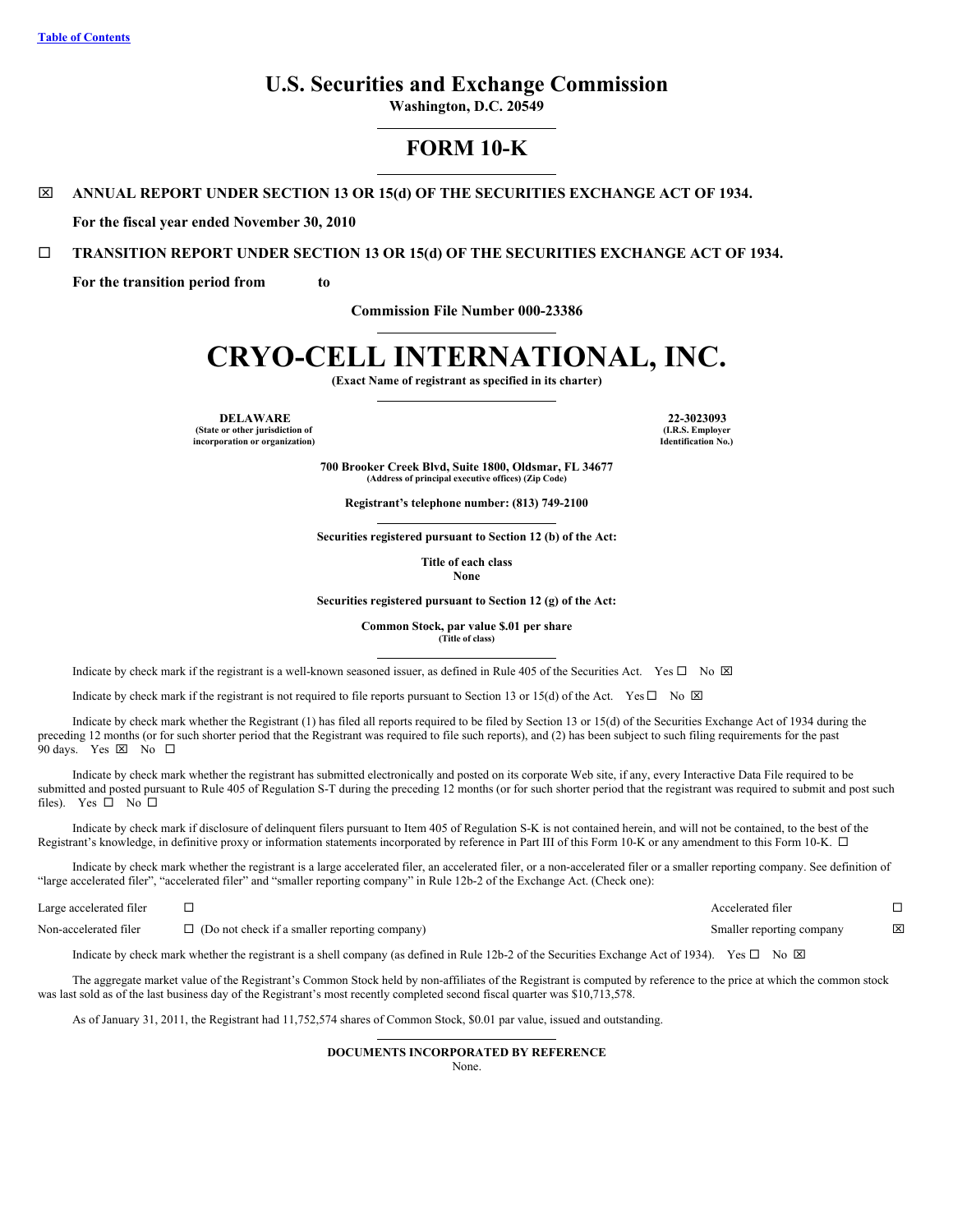## <span id="page-1-0"></span>**TABLE OF CONTENTS**

|          |                                                                                                       | Page   |
|----------|-------------------------------------------------------------------------------------------------------|--------|
|          | <b>PART I</b>                                                                                         |        |
|          | <b>FORWARD LOOKING STATEMENTS</b>                                                                     | 3      |
| ITEM 1.  | <b>BUSINESS</b>                                                                                       | 3      |
| ITEM 1A. | <b>RISK FACTORS</b>                                                                                   | 17     |
| ITEM 1B. | <b>UNRESOLVED STAFF COMMENTS</b>                                                                      | $25\,$ |
| ITEM 2.  | <b>PROPERTIES</b>                                                                                     | 25     |
| ITEM 3.  | <b>LEGAL PROCEEDINGS</b>                                                                              | 26     |
| ITEM 4.  | <b>RESERVED</b>                                                                                       | 26     |
|          | <b>PART II</b>                                                                                        |        |
| ITEM 5.  | MARKET FOR THE REGISTRANT'S COMMON EQUITY, RELATED STOCKHOLDER MATTERS AND ISSUER PURCHASES OF EQUITY |        |
|          | <b>SECURITIES</b>                                                                                     | 26     |
| ITEM 6.  | <b>SELECTED FINANCIAL DATA</b>                                                                        | 27     |
| ITEM 7.  | MANAGEMENT'S DISCUSSION AND ANALYSIS OF FINANCIAL CONDITION AND RESULTS OF OPERATIONS                 | 27     |
| ITEM 7A. | <b>OUANTITATIVE AND OUALITATIVE DISCLOSURES ABOUT MARKET RISK</b>                                     | 35     |
| ITEM 8.  | FINANCIAL STATEMENTS AND SUPPLEMENTARY DATA                                                           | 35     |
| ITEM 9.  | CHANGES IN AND DISAGREEMENTS WITH ACCOUNTANTS ON ACCOUNTING AND FINANCIAL DISCLOSURE                  | 64     |
| ITEM 9A. | <b>CONTROLS AND PROCEDURES</b>                                                                        | 64     |
|          |                                                                                                       |        |
| ITEM 9B. | <b>OTHER INFORMATION</b>                                                                              | 65     |
|          | <b>PART III</b>                                                                                       |        |
| ITEM 10. | DIRECTORS, EXECUTIVE OFFICERS AND CORPORATE GOVERNANCE                                                | 65     |
| ITEM 11. | <b>EXECUTIVE COMPENSATION</b>                                                                         | 69     |
| ITEM 12. | SECURITY OWNERSHIP OF CERTAIN BENEFICIAL OWNERS AND MANAGEMENT AND RELATED STOCKHOLDER MATTERS        | 75     |
| ITEM 13. | CERTAIN RELATIONSHIPS AND RELATED TRANSACTIONS, AND DIRECTOR INDEPENDENCE                             | 78     |
| ITEM 14. | PRINCIPAL ACCOUNTANT FEES AND SERVICES                                                                | 79     |
|          | <b>PART IV</b>                                                                                        |        |
| ITEM 15. | <b>EXHIBITS AND FINANCIAL STATEMENT SCHEDULES</b>                                                     | 81     |
|          | <b>SIGNATURES</b>                                                                                     | 82     |
|          |                                                                                                       |        |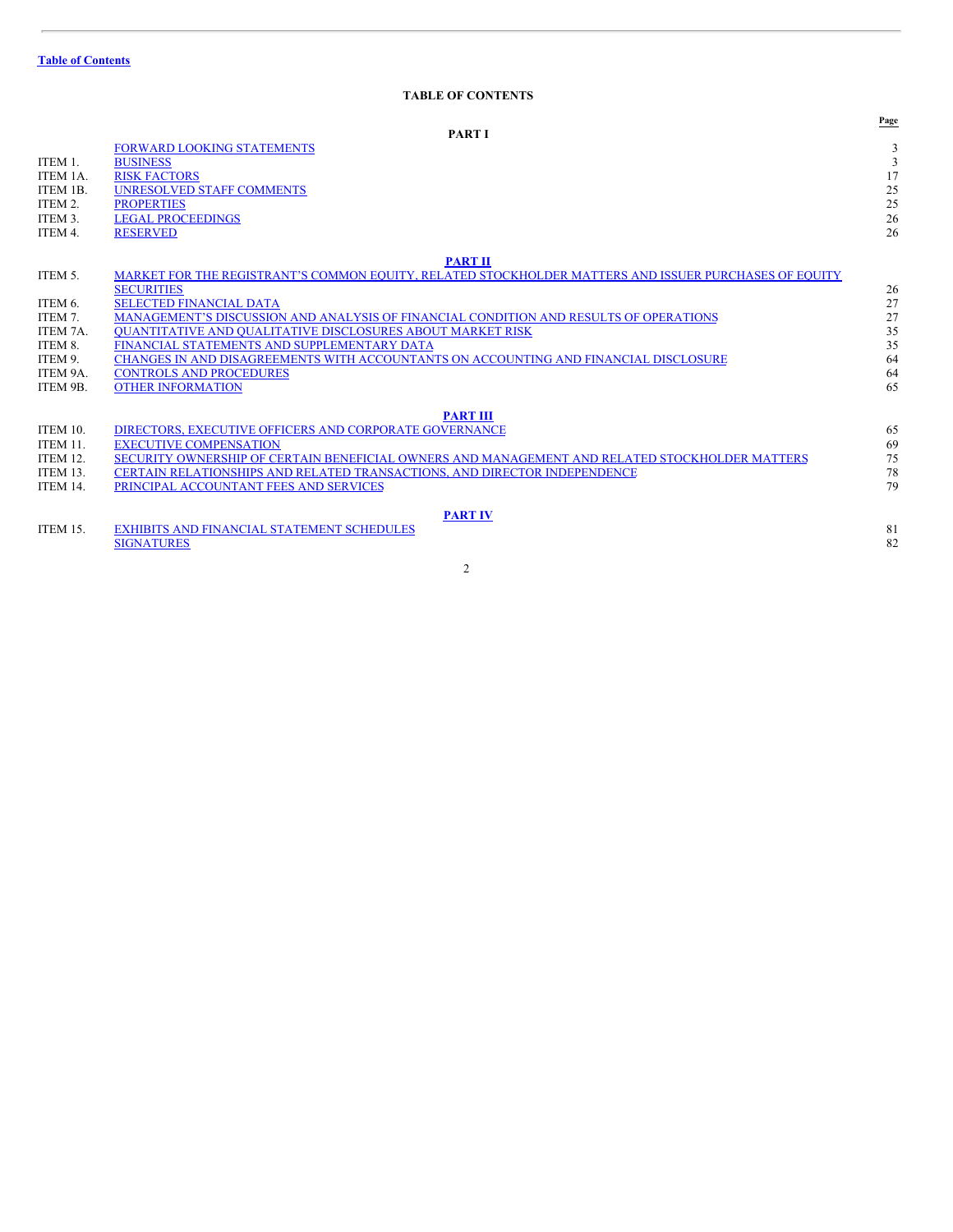#### <span id="page-2-0"></span>**Forward-Looking Statements**

This Form 10-K, press releases and certain information provided periodically in writing or orally by the Company's officers or its agents may contain statements which constitute "forward-looking statements" within the meaning of Section 27A of the Securities Act of 1933, as amended, and Section 21E of the Securities Exchange Act of 1934, as amended. The terms "Cryo-Cell International, Inc.," "Cryo-Cell" "Company," "we," "our" and "us" refer to Cryo-Cell International, Inc. The words "expect," "believe," "goal," "plan," "intend," "estimate" and similar expressions and variations thereof, if used, are intended to specifically identify forward-looking statements. Those statements appear in a number of places in this Form 10-K and in other places, and include statements regarding the intent, belief or current expectations of the Company, its directors or its officers with respect to, among other things, our future performance and operating results, our future operating plans, our liquidity and capital resources; and our legal proceedings. Investors and prospective investors are cautioned that any such forward-looking statements are not guarantees of future performance and involve risks and uncertainties, and that actual results may differ materially from those projected in the forward-looking statements as a result of various factors. The factors that might cause such differences include, among others, the factors discussed under Item 1A "Risk Factors" of this Form 10-K.

## <span id="page-2-1"></span>**ITEM 1. BUSINESS.**

## **Introduction**

Cryo-Cell International, Inc. ("the Company" or "Cryo-Cell") operates in one reportable segment and is principally engaged in cellular processing and cryogenic storage, with a current focus on the collection and preservation of umbilical cord (U-Cord®) blood stem cells for family use. The Company, in combination with its global affiliates currently stores over 230,000 cord blood specimens worldwide for the exclusive benefit of newborn babies and possibly other members of their families. The Company is one of the world's largest and most established private family cord blood stem cell banks in terms of the number of specimens preserved. Its headquarters facility in Oldsmar, Florida handles all aspects of its U.S.-based business operations, including the processing and storage of specimens. The specimens are stored in commercially available cryogenic storage units at the Company's technologically and operationally advanced facility in Oldsmar, Florida.

In recent years, utilizing its infrastructure, experience and resources derived from its U-Cord business, the Company has expanded its research and development activities to develop technologies related to stem cells harvested from sources beyond umbilical cord blood stem cells. During 2007, much of the Company's research and development activities focused on the development of proprietary technology related to maternal placental stem cells (MPSCs). Also in 2006, the Company discovered novel technology related to menstrual stem cells. In November 2007, the Company announced the commercial launch of Célle<sup>SM</sup> service related to this patent-pending technology. The Company continues to focus independently-funded research and development activities through a vast network of research collaboration partners. The Company offers the Célle service through a bundled offer with the Company's U-Cord service and on a stand-alone basis. The Company expects to place greater promotional emphasis on its CéllesM service in the future and increase its marketing expenditures related to CélleM.

The Company was incorporated on September 11, 1989 in the State of Delaware.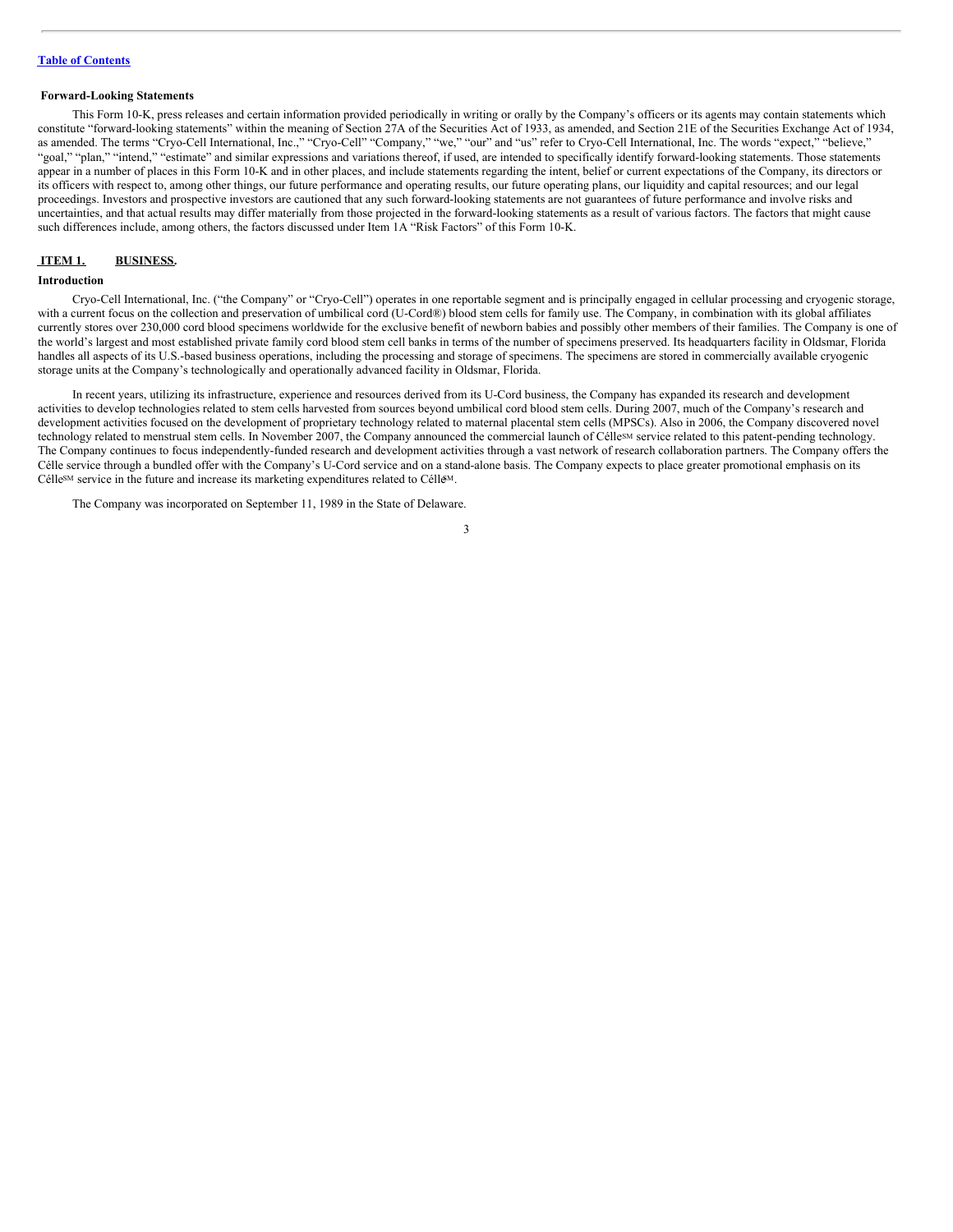## **Cord Blood Stem Cell Processing and Storage Business**

#### *Background of Business*

Nearly fifty years ago researchers discovered that cells could be cryopreserved at extremely low temperatures and all cellular activity would cease until the specimens were thawed. Historically, cryopreservation was required for organ transplants, blood banking and medical research. Today, cryopreservation of umbilical cord blood stem cells gives expectant parents the opportunity to potentially take advantage of evolving cellular therapies and other medical technologies.

Hematopoietic stem cells are the building blocks of our blood and immune systems. They form the white blood cells that fight infection, red blood cells that carry oxygen throughout the body and platelets that promote healing. Stem cells are found in bone marrow where they continue to generate cells throughout our lives. Stem cells can be stored in a cryogenic environment, and upon thawing, infused into a patient. They can be returned to the individual from whom they were taken (autologous) or donated to someone else (allogeneic). An individual's own bone marrow may be used for a transplant if the cancer has not entered the marrow system (metastasized). Otherwise, a marrow donor needs to be identified to provide the needed bone marrow. The availability of a marrow donor or matched stem cell specimen allows physicians to administer larger doses of chemotherapy or radiation in an effort to eradicate the disease. Stem cell therapies and transplants are used for both cancerous and non-cancerous diseases.

Stem cells are found in umbilical cord/placental blood ("cord blood stem cells") and can be collected and stored after a baby is born. Over 20,000 cord blood stem cell transplants have been performed to date. The Company believes that parents will want to save and store these cells for potential future use by their family, either for the donor or for another family member. Moreover, researchers believe they may be utilized in the future for treating diseases that currently have no cure.

The Company believes that the market for cord blood stem cell preservation is enhanced by global discussion on stem cell research developments and the current focus on reducing prohibitive health care costs. With the increasing costs of bone marrow matches and transplants, a newborn's U-Cord® cells can be stored as a precautionary measure. Medical technology is constantly evolving which may provide new uses for cryopreserved cord blood stem cells.

#### *Our Cord Blood Stem Cell Storage Services*

The Company enters into storage agreements with its clients under which the Company charges a fee for the processing and testing of the umbilical cord blood. Thereafter, the client is charged an annual fee to store the specimen, unless the client has entered into a 21-year pre-paid storage plan.

The Company's corporate headquarters are located in a nearly 18,000 square-foot state-of-the-art current Good Manufacturing Practice and Good Tissue Practice (cGMP/cGTP)-compliant facility. Food and Drug Administration ("FDA") 21 CFR Part 1271, effective in May 2005, requires human cellular and tissue-based products to be manufactured in compliance with good tissue practices (cGTPs). The Company's laboratory processing facility contains a Class 10,000 clean room and Class 100 environments for the processing of cord blood stem cells and other cellular tissues. In addition, the cellular products cryogenic storage area has been designed as a "bunker," with enhanced provisions for security, building fortification for environmental element protection and back-up systems for operational redundancies. The Company believes that it was the first private bank to process cord blood in a technologically and operationally advanced cGMP/cGTP-compliant facility. The Company's facility, which also currently houses the Company's clinical services, marketing and administrative operations, is designed and appointed to accommodate a broad range of events such as client tours and open houses, as well as educational workshops for clinicians and expectant parents.

The Company, in combination with its global affiliates, currently stores over 230,000 cord blood stem cell specimens worldwide for the exclusive benefit of newborn babies and possibly other members of their families. The Company believes it is one of the world's largest family cord blood stem cell banks in terms of the number of worldwide specimens preserved by the Company and its affiliates.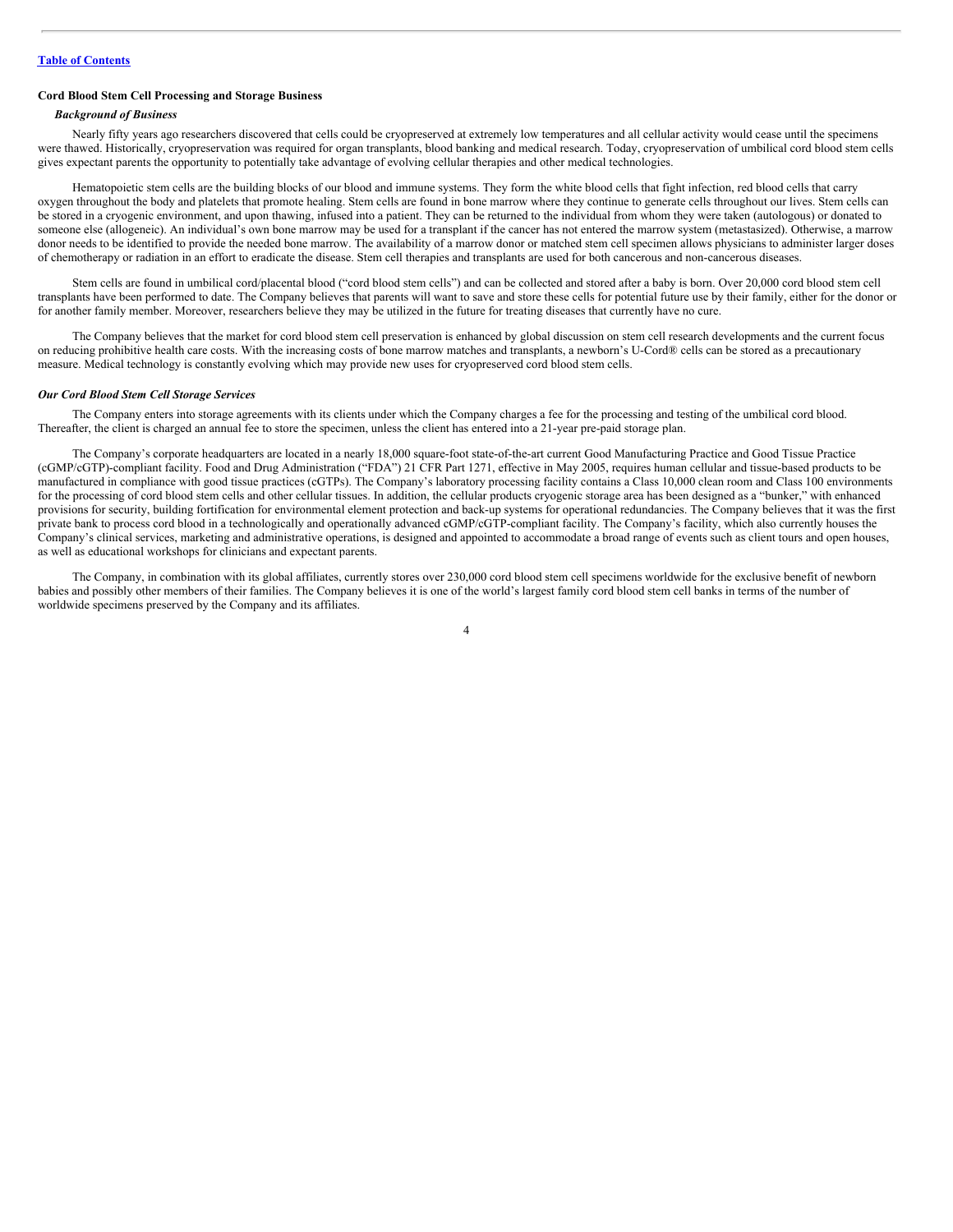#### *Competitive Advantages*

The Company believes that it provides several key advantages over its competitors, including:

- The most established private family cord blood bank, with an established client base (including licensees) exceeding 230,000 worldwide,
- Our status as the only cGMP- and cGTP-compliant private cord blood bank with both International Organization for Standardization ("ISO") certification and AABB accreditation,
- a state-of-the-art laboratory processing facility,
- a safe, secure and monitored storage environment,
- demonstrated success in the transplant of processed specimens,
- 7 day per week processing capability,
- a 24-hour, 7 day per week client support staff to assist clients and medical caregivers,
- high-value pricing,
- the option of participating in Upromise®, a nationally recognized 529 registered college savings plan that gives clients money back for college,
- our Client for Life™ Program, announced in December 2005, that enables clients to lock-in today's U-Cord® Service prices for the family's future newborns,
- a payment warranty under which the Company agrees to pay \$50,000 to its client if the U-Cord® product retrieved is used for a stem cell transplant for the donor or an immediate family member and fails to engraft, subject to various restrictions,
- a \$10,000 Cryo-Cell Cares™ payment that provides families with a lump-sum payment to assist with personal living expenses in the event that their child's Cryo-Cell processed and stored cord blood specimen is utilized for bone marrow transplant, and
- the availability of our Célle services bundled with the U-Cord services, Protect Baby Protect Mon<sup>5M</sup> which gives expectant mothers the ability to store their own stem cells on a combined and value priced basis.

#### **Célle**<sup>SM</sup> Menstrual Stem Cell Technology

In November 2007, the Company announced its discovery of novel stem cell technology and its launch of the world's first-ever commercial service allowing women to store their own menstrual stem cells. The new service, called Célle (pronounced "C-L"), enables women to collect menstrual flow containing stem cells, which can be cryogenically preserved in a manner similar to stem cells from umbilical cord blood and may one day serve as a potential source for promising regenerative therapies to treat heart disease, diabetes, neurological disorders like spinal cord injury, Parkinson's and Alzheimer's diseases, in addition to cosmeceutical applications such as anti-aging therapies, to name a few. The Célle service is based on Cryo-Cell's intellectual property portfolio, for which patent applications are pending, related to the procurement, processing, isolation, cryo-preservation and composition of matter of these unique menstrual stem cells. The exclusive and proprietary Célle service is being offered following the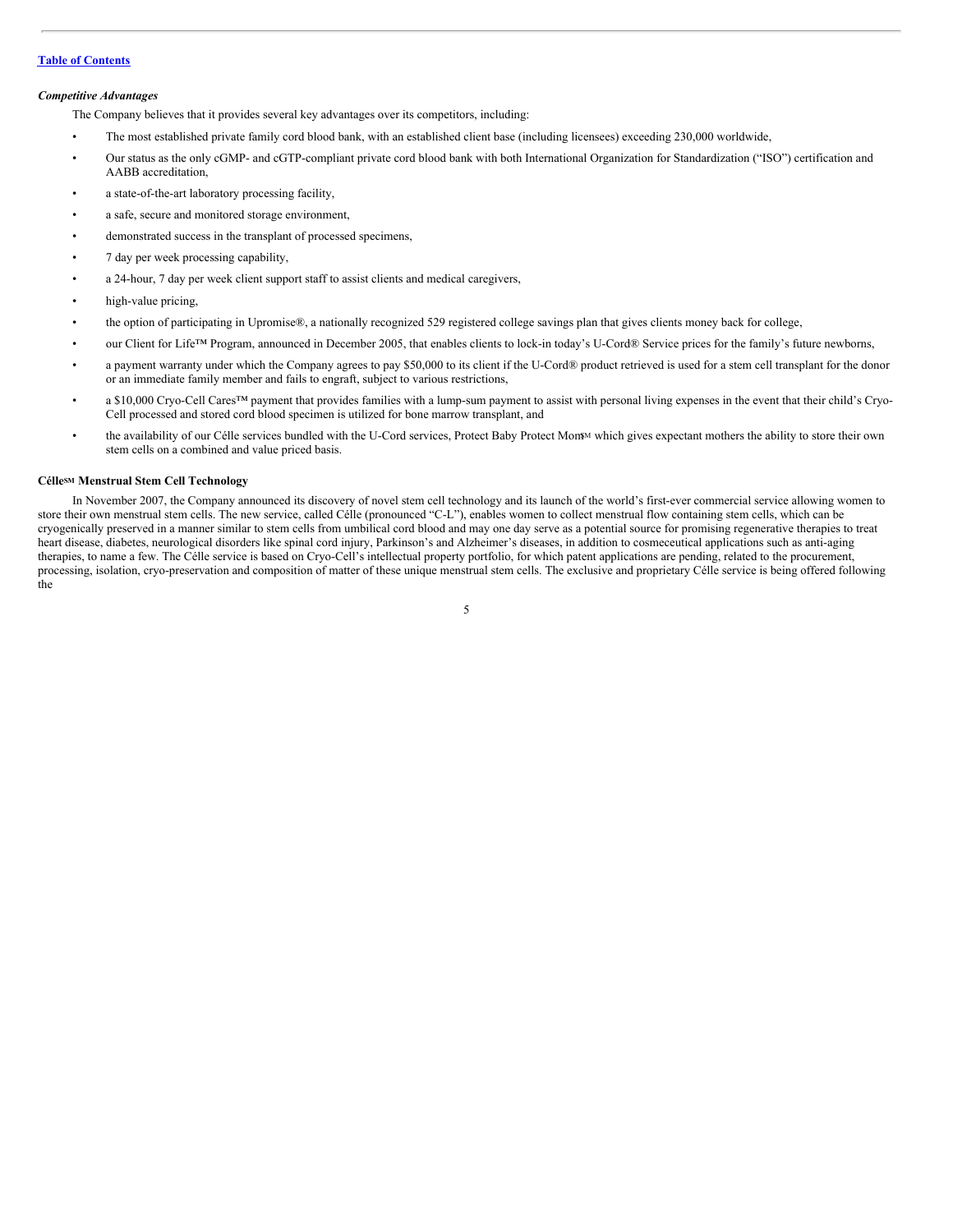Company's discovery of new scientific evidence that menstrual flow, which results from the shedding of the uterine lining (endometrium) during menstruation, contains millions of stem cells that have demonstrated many properties and characteristics similar to those of both bone marrow and embryonic stem cells.

The Company believes Célle menstrual stem cells will have a significant impact on regenerative medicine. Célle menstrual stem cells are easily available, compared to stem cells from bone marrow and cord blood that are commonly used in treatments today. Further, the Célle commercial service allows many more cells to be extracted and stored, compared to the limitations on the number of cells that can be extracted from bone marrow or cord blood, a factor that limits many treatments today.

Further, Célle menstrual stem cells have demonstrated the capability in preliminary research to differentiate into many more types of cells and may potentially be pluripotent. Preliminary studies have shown that these stem cells can expand their numbers in cell culture and differentiate into other cell types, such as nervous system, heart, bone, fat and cartilage cells. Célle menstrual stem cells are adult stem cells but with many properties associated with both embryonic stem cells and mesenchymal stem cells (a highly potent adult stem cell in therapeutic use today derived from connective tissue). In recent years researchers have successfully isolated stem cells from fat cells, semen, unfertilized egg cells, and other sources, but the Company believes the Célle menstrual stem cells represent the first identified adult stem cell that shows a very attractive set of features – the ability to differentiate into many types of cells, the lack of a need for invasive collection techniques, and the availability of a considerably renewable source of cells. Based on the preliminary studies, Célle menstrual stem cells may have the potential to be used to treat a broad range of diseases and conditions, including diabetes, osteoporosis, heart disease and neural disorders such as stroke, Alzheimer's and Parkinson's disease, as well as for cosmeceutical therapies such as anti-aging treatments.

Although menstrual stem cells have not been used to date in human therapies, animal studies of menstrual stem cells have commenced, showing strong potential value. This research is further supported by several recent scientific publications that demonstrate the potential of menstrual stem cells for human therapies such as cardiac and bone repair. Cryo-Cell is the first and only company to launch a service, Célle, that will enable women to collect and store these stem cells. The Company has filed patent applications to protect a broad range of intellectual property (IP) associated with Célle menstrual stem cell technology, and it intends to license the exclusive service in selected global markets. The Company has executed collaborative research agreements with several leading stem cell researchers who have initiated preclinical studies in a broad range of diseases reflecting the significance of this discovery, including diabetes, cardiac and neurological diseases and disorders such as stroke and Alzheimer's disease.

The Company estimates that over 70 million women in the U.S. alone are in the target market for the Célle service. The Company anticipates that Célle market penetration will expand over time as scientific research is announced and therapeutic developments emerge.

#### **Cryology RTS®**

In October 2010, the Company announced Cryology RTS®, a new reproductive tissue storage service for cryopreserved embryos, oocyctes and sperm. Cryology RTS is expected to offer high quality and competitively priced reproductive tissue services that will include short and longer-term cryogenic storage; inter-facility transportation coordination; and special quarantined cryogenic storage for infectious disease positive specimens. Following the successful launch of the new service in the United States, Cryo-Cell expects to introduce the Cryology RTS service throughout the Company's expansive global affiliate network.

Cryology RTS intends to assure clients of enhanced security and significant single-source savings for their family's current and future biological tissue cryogenic storage needs. Cryology RTS clients will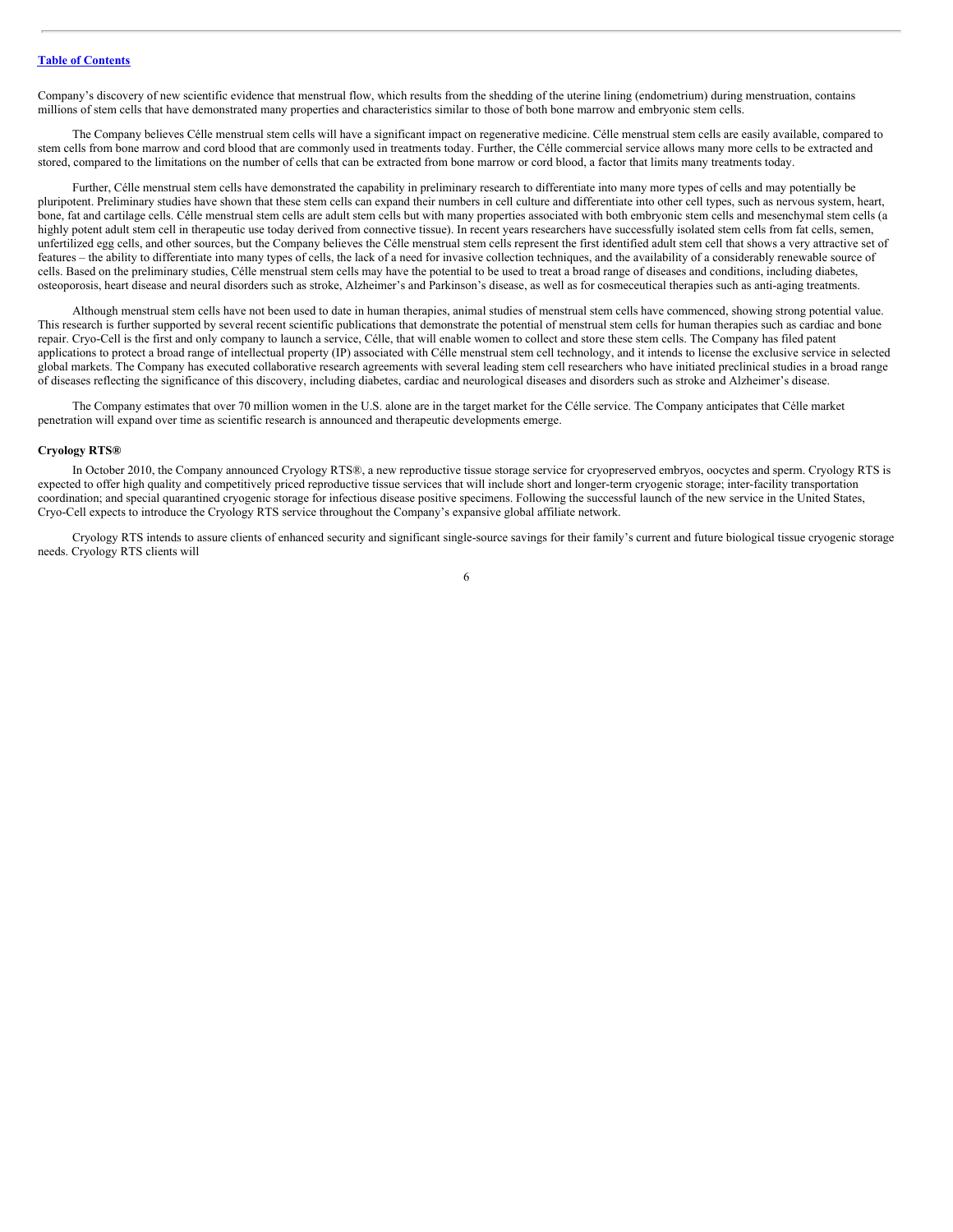be eligible to purchase any Cryo-Cell service at discounted returning client pricing, including the Company's signature U-Cord® umbilical cord blood stem cell preservation service; Célle(SM) menstrual stem cell service; and Protect Baby, Protect Mom(SM), the premium healthcare bundle. Cryology RTS is also expected to assist clients with the facilitation of future possibilities available for their cryopreserved specimens, including donation for research, anonymous or direct donation. The new service is expected to be generally available in early 2011.

#### **Medical and Scientific Advisory Board**

The Company has an eight member Medical and Scientific Advisory Board (MSAB), with Stephen Noga, M.D., Ph.D. serving as its Chairman. Dr. Noga is currently the Chief of Hematology at The Harry and Jeanette Weinberg Cancer Institute at Franklin Square in Baltimore. In addition to his expertise in cellular therapies, Dr. Noga is a noted speaker, has served on many editorial boards and has organized many conferences, advisory committees and review groups.

Dr. Noga is joined by seven other highly qualified MSAB members, each having expertise in the areas of transplant medicine, infectious disease, laboratory/transfusion medicine and/or obstetrics/gynecology.

#### **Marketing**

#### *Marketing Approach*

It is the Company's mission to inform expectant parents and their prenatal care providers of the potential medical benefits from preserving stem cells and to provide them the means and processes for collection and storage of these cells. Today, stem cell transplants are known and accepted treatments for approximately 80 diseases, a number of them life-threatening. With continued research in this area of medical technology, other therapeutic uses for cord blood stem cells are being explored. A vast majority of expectant parents are simply unaware that umbilical cord blood contains a rich supply of non-controversial stem cells and that they can be collected, processed and stored for the potential future use of the newborn and possibly related family members. A baby's stem cells are a perfect match for the baby throughout its life and have at least a 1-in-4 chance of being a perfect match for a sibling. There is no assurance however, that a perfect match means the cells could be used to treat certain diseases of the newborn or a relative. Today, it is still common for the cord blood (the blood remaining in the umbilical cord and placenta) to be discarded at the time of birth as medical waste.

Despite the potential benefits of U-Cord® stem cell preservation, the number of parents of newborns participating in stem cell preservation is still relatively small compared to the number of births (four million per annum) in the United States. Some reasons for this low level of market penetration are the misperception of the high cost of stem cell storage and a general lack of awareness of the benefits of stem cell preservation programs. However, evolving medical technology could significantly increase the utilization of the U-Cord® blood for transplantation and/or other types of treatments. The Company believes it offers the highest quality, highest value service targeted to a broad base of the market. We intend to maximize our growth potential through our superior quality, value-driven competitive leadership position, product differentiation, a fastgrowing embedded client base, increased public awareness and accelerated market penetration.

#### *U-Cord Service*

The Company markets its cord blood stem cell preservation services directly to expectant parents and by distributing information through obstetricians, pediatricians, Lamaze instructors and other childbirth educators, certified nurse-midwives and other related healthcare professionals. The Company believes that its growth has been facilitated by a variety of referral sources, resulting from high levels of customer satisfaction. New expectant parent referrals during 2010 were provided by physicians, midwives and childbirth educators, and by client-to-client referrals and repeat clients storing the stem cells of their additional children.

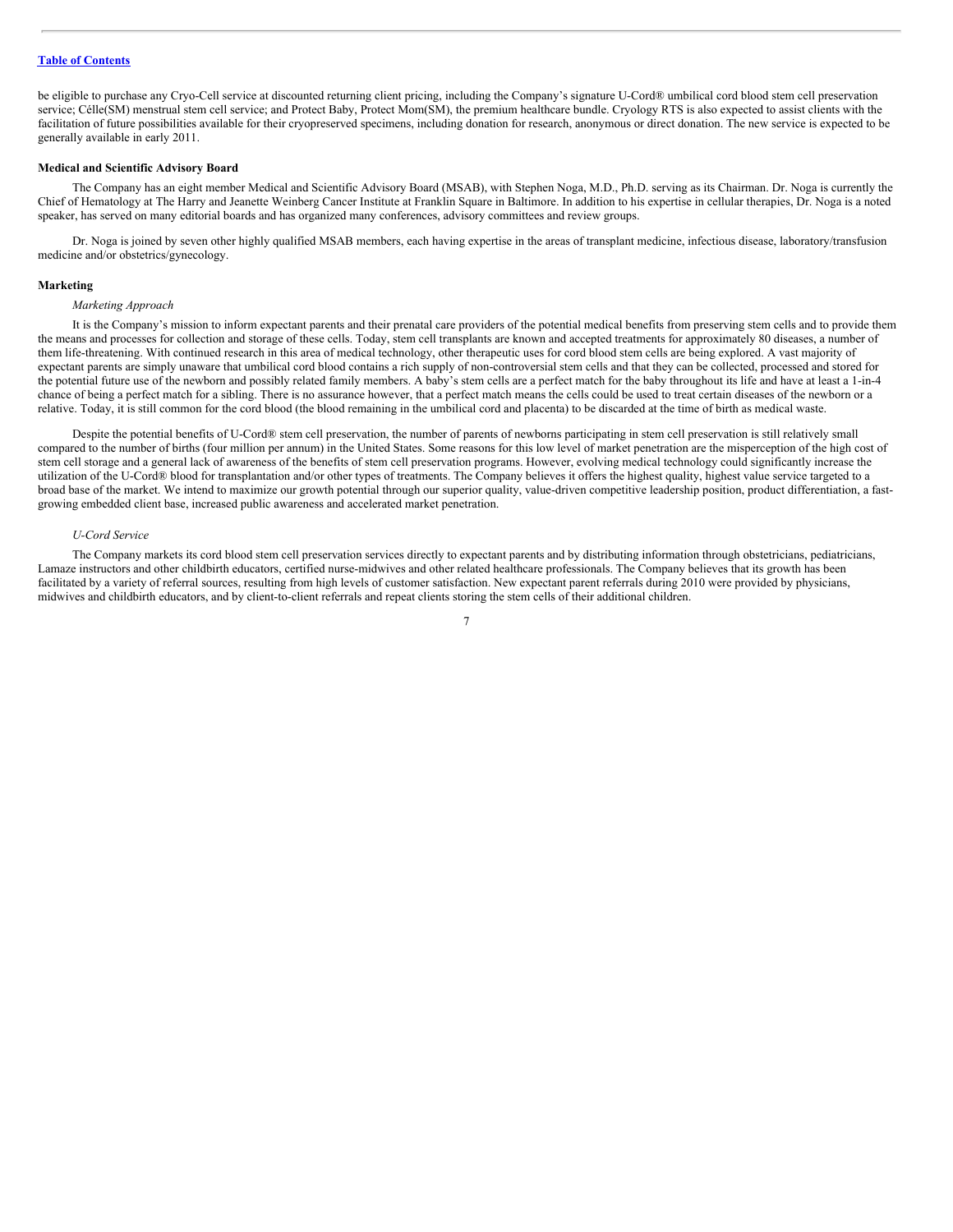Starting in 2007, the Company has increased its marketing activities with its clinical referral sources, including physicians, midwives and hospitals. Promotional activities were launched that included advertisements in several clinical journals and telemarketing activities. In addition, the Company has exhibited at conferences, trade shows and other meetings attended by medical professionals. Significant portions of client referrals to the Company are from medical caregiver professionals.

To increase awareness among expectant parent audiences, the Company continues to promote its service through internet marketing and print advertising in several national targeted prenatal magazines including American Baby and Fit Pregnancy, as well as several magazines distributed during childbirth classes. Expectant parents have also received information via emails and the Company has increased its internet marketing campaigns.

The Company's client support team of highly trained advisors are available by telephone 24 hours, 7 days a week to enroll clients and educate both expectant parents and the medical community on the life-saving potential of cord blood stem cell preservation.

The Company continues to use its Web site, www.cryo-cell.com, to market its services and to provide resource information to expectant parents. The site, which is frequently updated and improved, is divided into areas of interest, including sections for expectant parents, medical caregivers and investors. Expectant parents may request and receive information about the U-Cord® service and enroll online. Viewers may read about successful transplants using Cryo-Cell stored cord blood stem cells and access other topical information.

## *Célle Service*

The Célle marketing strategy includes plans to leverage the new service with the Company's existing cord blood clientele primarily to prospective new cord blood clients through a bundled offer ("Protect Baby, Protect Mom"). The Company's comprehensive website for Célle, www.celle.com, includes an e-commerce platform that enables clients to purchase annual plans or the 21-year pre-paid storage plan, which is only available with the bundled offer. The Company believes that many women in the target market may opt to participate in the Célle service more than one-time because of family history of disease; perimenopause; or other conditions, such as a prospective hysterectomy.

The Company also believes that its exclusive Célle service may potentially serve to enhance its competitive position in the cord blood industry as the leader of "innovative stem cell solutions". As part of the initial launch of Célle, the service has been bundled with the U-Cord service and marketed to clients as a way to protect their newborn and to protect themselves. This "U-Cord and Célle Combo Offer" is highly differentiated and value priced in comparison to the stand-alone cord blood services of the Company's primary competitors. There are distinctive synergies between the target markets for Célle and U-Cord in that clients of both services are typically well-educated with higher discretionary incomes; are knowledgeable about the promise and potential of stem cell science; and are keenly interested in preserving stem cells for possible therapeutic applications that may emerge in the future for their families and themselves.

The Company has executed numerous collaborative research agreements with stem cell researchers who are studying Célle menstrual stem cells in various pre-clinical models including diabetes; breast cancer; heart disease, vascular regeneration, stroke and autoimmune diseases. Although the Company does not have funding commitments with any of the collaborative research agreements, it shares in any intellectual property generated by the research. The Company expects to place greater promotional emphasis on its Célle service in the future and increase its marketing expenditures related to Célle.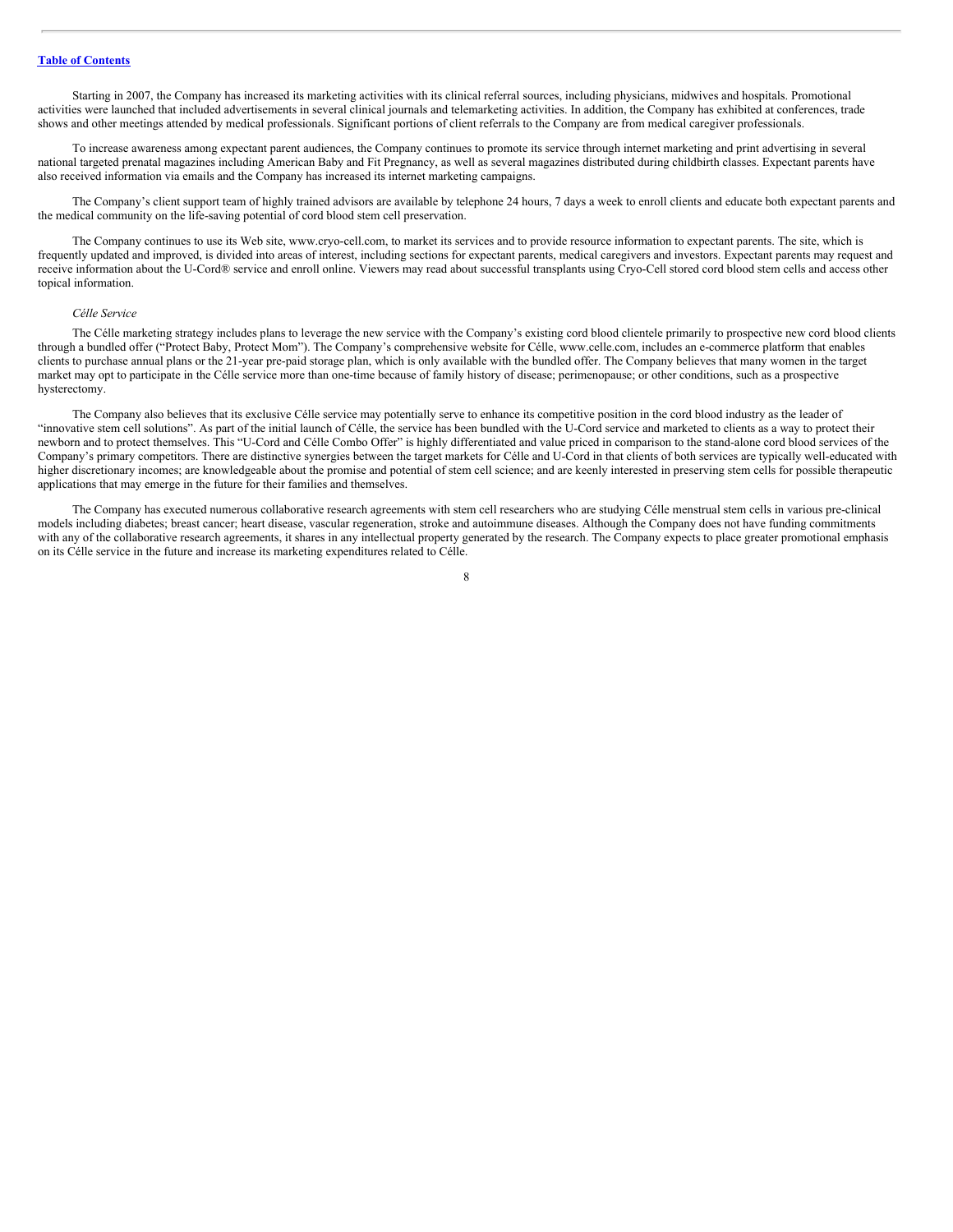#### **Competition**

Growth in the number of families banking their newborn's cord blood stem cells has been accompanied by an increasing landscape of competitors. The Company competes against approximately 25 other national private cord blood banks. Some of these companies, such as Cord Blood Registry, Inc. are competitors who, as privately owned entities, can leverage considerable resources to market and sell their services. Other competitors such as ViaCord, a division of ViaCell, Inc., a wholly-owned subsidiary of PerkinElmer and LifeBankUSA, a division of Celgene, are both publicly traded corporations.

The competitors mentioned above, and others, may have access to greater financial resources. Nevertheless, the Company believes it is currently well positioned to compete in the industry. Importantly, the Company believes that the competitors mentioned above, along with others, charge significantly more for comparable quality service. In addition, the Company possesses an industry-recognized AABB accreditation, and believes that it was the first private cord blood bank to process in a cGMP- and cGTPcompliant facility exceeding current FDA requirements. In November 2005, the Company was granted ISO 9001:2008 certification from BSI America's, Inc., a leading quality management systems registrar. ISO (International Organization for Standardization) standards are internationally recognized as an effective framework for a quality management system (QMS). This achievement positions Cryo-Cell as the industry quality leader as the only cGMP- and cGTP-compliant private cord blood bank with both ISO certification and AABB accreditation. The Company believes it offers the most superior value of highest quality cryopreservation processing and storage in the industry.

The Company also operates in an environment where various public cord blood banks are encouraging parents to donate their newborn's cord blood rather than privately banking it. Although this option is generally no-cost to the parents, there is no assurance that the newborn's cells would be available to the family, if they were needed. The Company believes that the distinctive benefits of private cord blood banking clearly differentiate its services from that of public cord banks.

The Company believes that its longevity and experience; value-based pricing strategy; superior customer service supported by a 24/7 professional staff; premier technical and operational expertise; state-of-the-art facilities; innovative marketing programs and its expansive client base will continue to provide a competitive advantage. The Company believes the availability of our Célle services bundled with the U-Cord services will ultimately provide a competitive advantage over competitors that offer only the storage of umbilical cord blood.

#### **Government Regulation**

The Company is required to register with the FDA under the Public Health Service Act because of its ongoing cellular storage business and is subject to FDA inspection. This requirement applies to all establishments engaged in the recovery, processing, storage, labeling, packaging, or distribution of any Human Cells, Tissues, and Cellular and Tissue-Based Products ("HCT/Ps") or the screening or testing of a cell or tissue donor. The Company voluntarily registered with the FDA in January 2003 and has successfully updated that registration for 2010, thus meeting this compliance requirement.

The division of FDA which regulates HCT/P's is the Center for Biologics Evaluation and Research ("CBER"). The section of FDA Code of Federal Regulations ("CFR") pertaining to cord blood is 21 CFR 1271. Since 2004, the FDA has formulated a "Tissue Action Plan" which consists of these three rules:

- 1. As of January 21, 2004, all cord blood banks are required to register with the FDA. Any cord blood bank which has a laboratory should be on the web page of FDA Registered Establishments.
- 2. The second rule was published May 20, 2004, and became effective May 25, 2005. It pertains to donor eligibility. This rule requires more screening of donors for communicable diseases.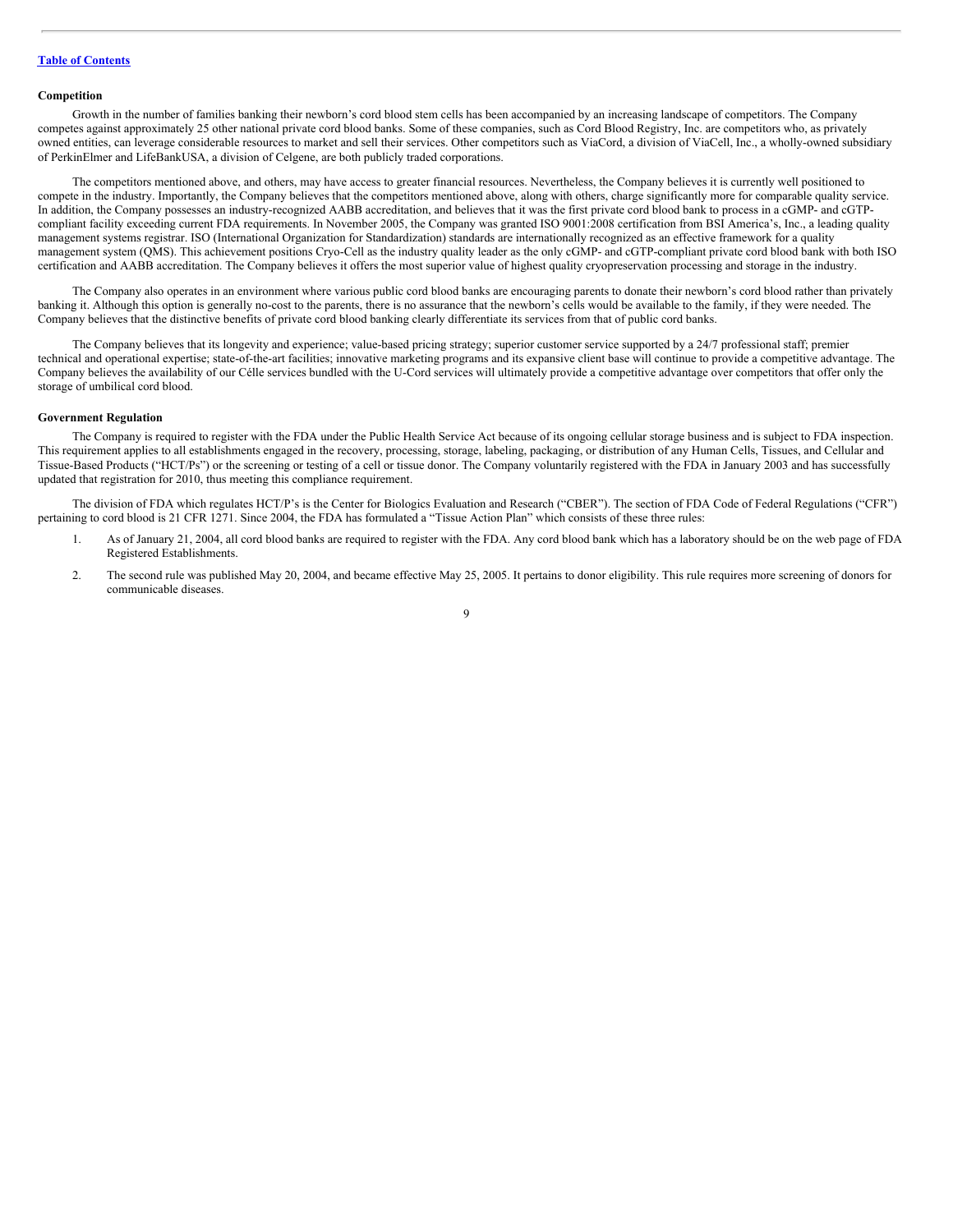3. The final rule establishes FDA standards of current Good Tissue Practice ("GTP") for laboratories which process HCT/P's. This rule was published November 19, 2004, became effective May 25, 2005, and is intended to prevent contamination or cross-contamination during the handling of HCT/P's.

These three FDA rules only apply to cord blood processed on or after the effective date of May 25, 2005. The final rule allows the FDA to inspect cord blood laboratories to determine compliance with the provisions of 21 CFR Part 1271. In the summer of 2009, the FDA began conducting unannounced inspections of cord blood banks.

Currently, the states of California, Illinois, Maryland, New Jersey and New York require cord blood banks to be registered or licensed. The Company is currently registered or licensed to operate in these states. If the Company identifies other states with licensing requirements or if other states adopt such requirements, the Company would have to obtain licenses or registration to continue providing cord blood services in those states.

Federal and state laws govern the Company's ability to obtain and, in some cases, to use and disclose data that we may need to conduct certain activities. The Health Insurance Portability and Accountability Act of 1996 ("HIPAA") requires the Department of Health and Human Services to issue a series of regulations establishing standards for the electronic transmission of certain health information. The Company is not subject to HIPAA because the Company does not engage in certain electronic transactions related to the reimbursement of healthcare providers and because blood and tissue procurement and banking activities are exempt. However, the healthcare providers that collect umbilical cord blood for the Company's customers are subject to HIPAA. The identifiable information shared is only what is permitted by HIPAA. In 2009, a portion of the American Recovery and Reinvestment Act of 2009 modified HIPAA under the Health Information Technology for Economic and Clinical Health Act ("HITECH Act"). While the Company is still not subject to HIPAA for the reasons stated above the Company may incur material expenses associated with compliance efforts. In addition, compliance may require management to spend substantial time and effort on compliance measures. If the Company fails to comply with HIPAA, it could suffer criminal and civil penalties. The civil penalties could include monetary penalties ranging from \$100 per violation to \$1.5 million depending on the level of violation.

The Company is also subject to local, state and federal laws and regulations relating to safe working conditions, laboratory and manufacturing practices and the use and disposal of hazardous or potentially hazardous substances. These laws include the Occupational Safety and Health Act ("OSHA"), cGTPs, cGMPs, Environmental Protection Agency ("EPA"), and those of the local Department of Health.

Enacted in 1970, OSHA requires all employers to assure safe and healthful working conditions for working men and women through development and implementation of work standards, education, and training. OSHA enforces the standards developed under the Act, applicable to all employers in the U.S. and its territories. cGTPs are laws, enforced by the FDA, that define and govern methods used in the manufacture of Human Cells, Tissues, and cellular and tissue-based Products (HCT/Ps). Current Good Manufacturing Practices (cGMPs) are laws, enforced by the FDA, that define and govern methods used in the manufacture of drugs and finished pharmaceuticals. Both of the latter federal practices, or laws, govern the Company's products.

The Environmental Protection Agency (EPA) governs the management and proper disposal of products and by-products or waste. These products must be disposed in a manner that does not adversely affect the environment from which it came or where disposed of. The Department of Health on the local level primarily regulates systems and associated equipment employed in recovery activities such as back-up generators; therefore, governing specific internal processes.

Evolving legislation and regulations governing private cord blood banking in various jurisdictions throughout the world may impact the Company's international **licensees**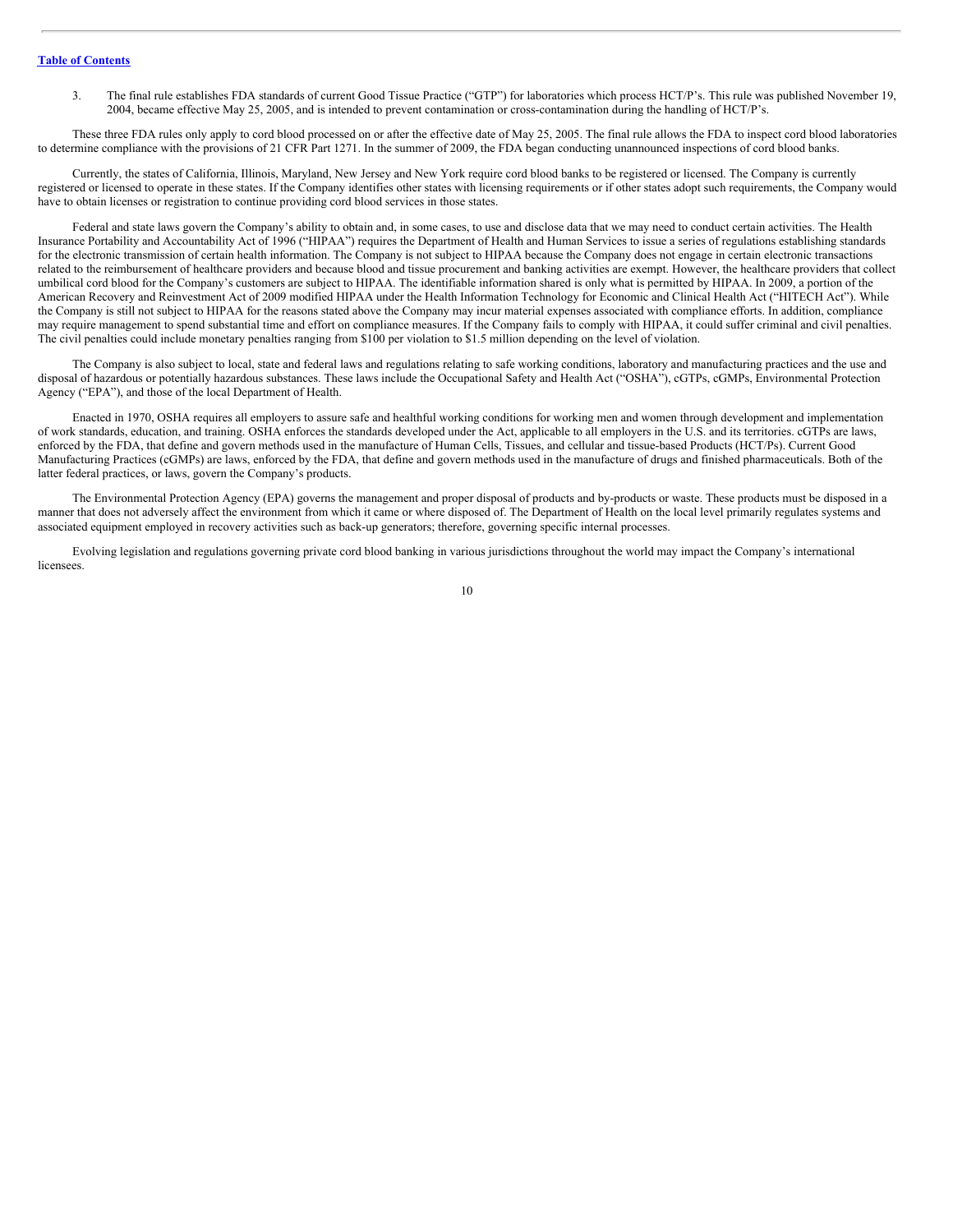In addition, as the organization grows and evolves, other legislation and regulations are expected to impact the Company. One such evolution involves activities that may be designated as or involve medical research or cooperative agreements associated with medical research. These types of activities are also governed by the FDA, specifying oversight by an Institutional Review Board (IRB). The IRB is a board or committee that approves the initiation of, and conducts periodic review of, biomedical research involving human subjects. The primary purpose of such review is to assure the protection of the rights and welfare of the human subjects. Governance of biomedical research is codified as laws by Title 21 of the Code of Federal Regulations (CFR) Part 56, and enforced by the FDA.

#### **Subsidiaries and Joint Ventures**

Since its inception, Cryo-Cell has entered into a number of business activities through subsidiaries and joint ventures, including the following activities and those described under "International" below. Cryo-Cell had de-emphasized certain of these activities in prior periods in connection with the Board of Directors' strategic decision to focus the Company's priorities and resources on its core business of marketing cord blood stem cell preservation services. In recent periods, however, the Company has evaluated and pursued, and intends to continue to evaluate and pursue, certain opportunities for global expansion, on a selective basis, in which operational synergies and economic potential align with Cryo-Cell's strategic direction.

*Saneron CCEL Therapeutics, Inc.*The Company owns an approximate 35% interest in Saneron CCEL Therapeutics, Inc. ("Saneron") as of November 30, 2010 and 2009. Saneron is the owner and/or exclusive licensee of technology developed by and/or in collaboration with the University of South Florida ("USF") and the University of Minnesota ("UMN"). The technology covers various patents, patent Applications and trade secrets for the therapeutic use of umbilical cord blood stem cells (U-CORD-CELL) and Sertoli cells (SERT-CELL).

To date, Saneron has received twelve SBIR/STTR grants, has been the industry sponsor on ten Florida High Tech Corridor grants, one James and Esther King Biomedical Research Grant, and has participated in several other corporate and non-profit R&D projects to continue their efforts towards the development of cellular therapies for neurological and cardiac disorders. In November 2005, Saneron received a grant from the Johnnie B. Byrd, Sr. Alzheimer's Center and Research Institute, Inc. for the study of the Saneron U-CORD-CELL™ as a treatment for Alzheimer's. During 2006, Saneron and GE Healthcare completed two phases of a joint research project intended to optimize GE Healthcare's Ficoll-Paque™ for isolating stem cells from umbilical cord blood. The preliminary results from that study were presented at the International Society for Cellular Therapy meeting in Berlin, Germany. Validation studies needed for the submission of a Drug Master File of Saneron's U-CORD-CELL™ have been underway at Cryo-Cell International's GMP facility and the University of South Florida. Saneron is currently finishing the preclinical studies needed for the completion of an Investigational New Drug ("IND") application for the use of the U-CORD-CELL™ as a potential therapy for ALS.

In January 2008, the Company announced that it has formalized a research and development agreement with Saneron to develop regenerative therapies utilizing Cryo-Cell's Célle menstrual stem cell technology. Cryo-Cell and Saneron will collaborate on research in pre-clinical models for certain neurological diseases and disorders. Under terms of the agreement, the Company will provide Saneron with menstrual stem cells along with the proprietary methodology associated with the technology. Saneron will provide study materials and develop research methodology for potential therapeutic applications associated with designated pre-clinical applications. Intellectual property resulting from this research collaboration will be jointly owned by the parties.

In 2010, the Saneron contributed to six peer-reviewed scientific publications and is the exclusive licensee of a newly issued patent related to a combination therapy of stem cells and blood brain barrier permeabilizers. In February 2010, the Saneron received a Phase I STTR grant for a joint project with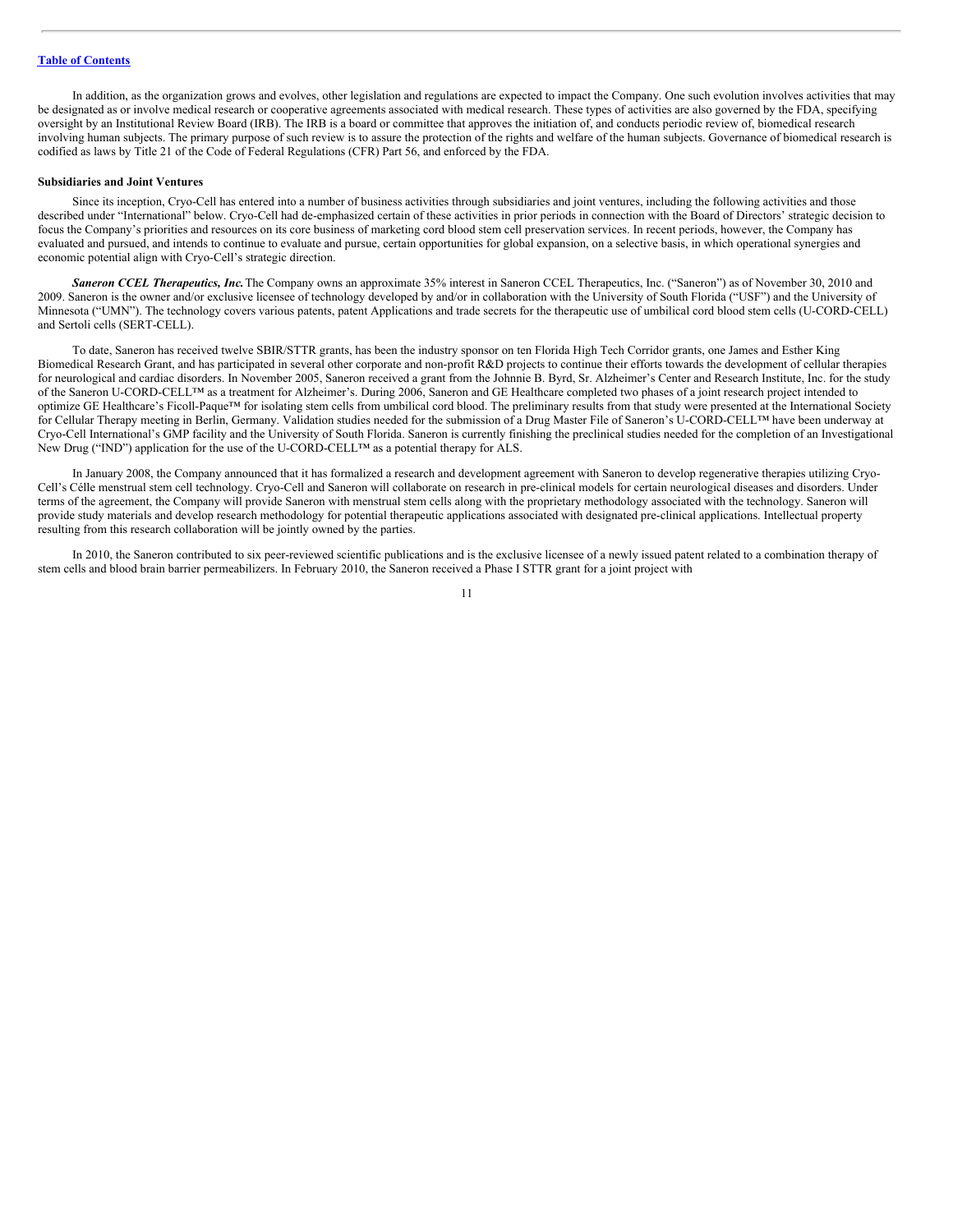Henry Ford Health System on the use of the U-CORD-CELL™ as a potential therapy for stroke. In June 2010, the Saneron received a James and Esther King Biomedical Grant, which was matched with a Florida High Tech Corridor Industry Seed Grant, to study the potential of Cryo-Cell's Célle menstrual stem cell technology as a possible treatment for stroke. Finally in September 2010, the Saneron received a 2 1/2 year Phase II STTR grant to further translate the research underway on the use of the U-CORD-CELL™ as a potential therapy for Alzheimer's. This \$2.6M Phase II STTR grant was also matched with a Florida High Tech Corridor Industry Seed Grant.

*Safti-Cell, Inc.* On September 24, 2009, the Company entered into an Asset Purchase Agreement with Red Rock Investments, LLP ("Red Rock") to purchase the assets and rights related to Safti-Cell, Inc. ("Safti-Cell"), which was mainly cryogenic storage units, to cancel the Safti-Cell contract, as well as, to assume the remaining portion of Safti-Cell's building lease. Safti-Cell had provided back-up dual cryogenic storage of umbilical cord stem cells as part of the Company's service offering. The twenty-year storage agreement required Cryo-Cell to pay fees to Safti-Cell for each specimen stored in the facility for Cryo-Cell customers. The Asset Purchase Agreement required the Company to pay \$750,000 to Red Rock in installments of which \$53,150 was allocated to the purchase of the cryogenic storage units and \$696,850 was allocated to the cancellation of the contract and included in the consolidated statements of income for the year ended November 30, 2009. The first installment of \$375,000 was paid on September 24, 2009. The remaining \$375,000, which had a stated interest rate of 3.25% and was collateralized by the assets and the rights to the Safti-Cell cryogenic storage units, was paid in full in equal quarterly installments of principal plus interest of approximately \$95,000 during fiscal 2010. All of the specimens stored at Safti-Cell were moved to the Company's laboratory for continued storage. The twenty-year storage agreement entered into in October 2001 which required Cryo-Cell to pay fees to Safti-Cell for each specimen stored in the facility for Cryo-Cell customers was terminated as a result of the Asset Purchase Agreement. The Company's total payments to Safti-Cell for storage for the fiscal years ended November 30, 2010 and 2009 were \$0 and \$236,304, respectively. Due to the cancellation of the contract with Safti-Cell, the Company will be saving approximately \$3,300,000 over the next 12 years.

## **Revenue Sharing Agreements ("RSAs")**

The Company entered into RSAs prior to 2002 with various third and related parties. The Company's RSAs provide that in exchange for a non-refundable up-front payment, the Company would share for the duration of the contract a percentage of its future revenue derived from the annual storage fees charged related to a certain number of specimens that originated from specific geographical areas. The RSAs have no definitive term or termination provisions. The sharing applies to the storage fees collected for all specified specimens in the area up to the number covered in the contract. When the number of specimens is filled, any additional specimens stored in that area are not subject to revenue sharing. As there are empty spaces resulting from attrition, the Company agrees to fill them as soon as possible. The Company reflects these up-front payments as long-term liabilities on the accompanying consolidated financial statements. The Company does not intend to enter into additional RSAs.

In the future, the Company could reverse the liability relating to the RSAs over an appropriate period of time, based on the Company's expectations of the total amount of payments it expects to pay to the other party under the particular revenue sharing agreement. However, the RSAs do not establish a finite term or time frame over which to estimate the total payments and the Company had not previously estimated and has concluded that it is not currently practicable to estimate the projected cash flows under the RSAs. At present, the Company intends to defer the reversal of the liability, until such time as these amounts can be determined. During the periods when the Company defers the reversal of the liability, the quarterly payments made during these periods will be treated as interest expense, which will be recognized as the payments become due. In future periods, if a portion of the liability can be de-recognized based on the effective interest method, the payments will be allocated between interest and amortization of the liability. As cash is paid out to the other party during any period, the liability would be de-recognized based on the portion of the total anticipated payouts made during the period, using the effective interest method. That is, a portion of the payment would be recorded as interest expense, and the remainder would be treated as repayment of principal, which would reduce the liability.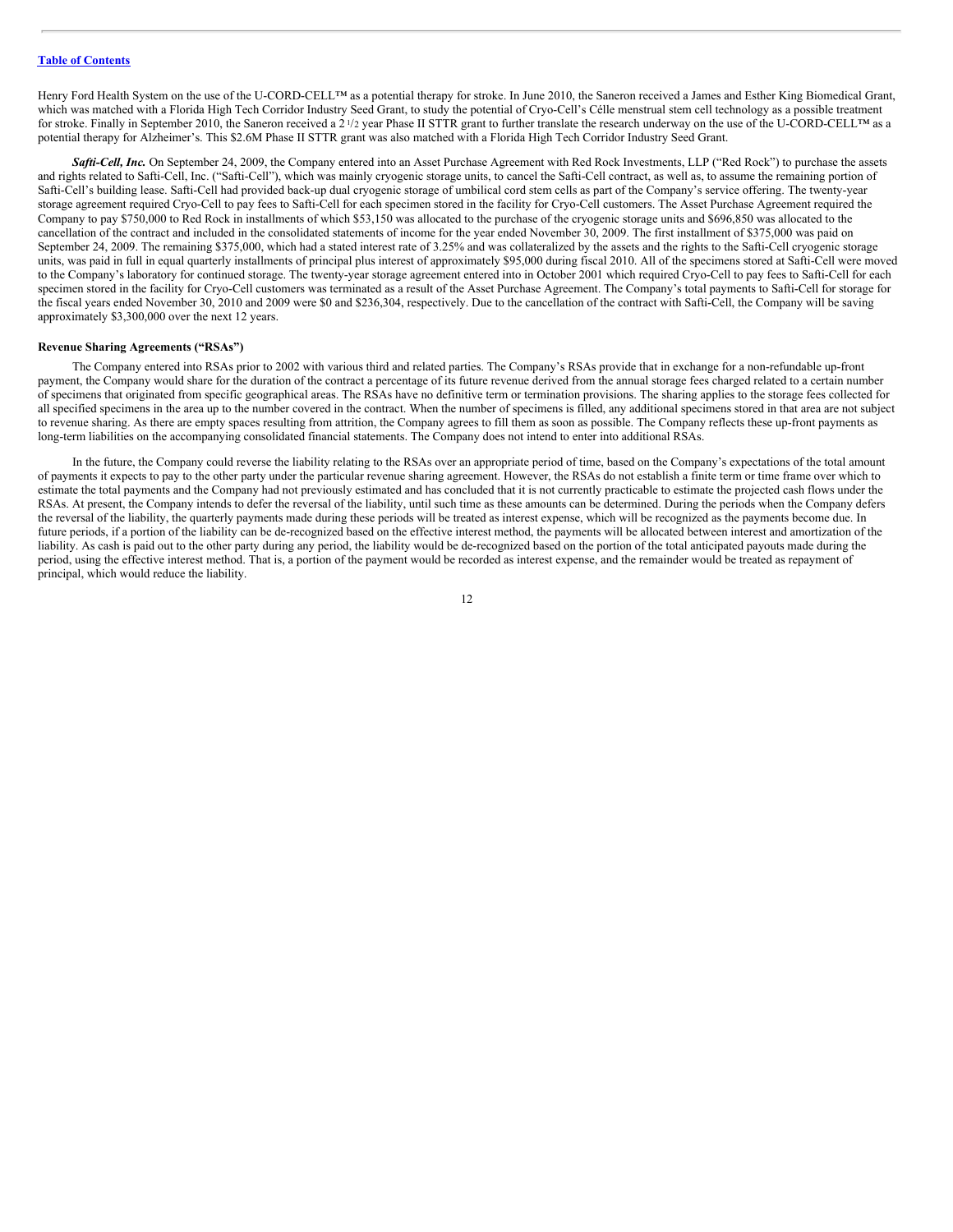*Florida*. On February 9, 1999, the previous agreements with the Company's Arizona Revenue Sharing investors were modified and replaced by a revenue sharing agreement for the state of Florida for a price of \$1,000,000. The revenue sharing agreement applies to net storage revenues originating from specimens from within the state of Florida. The revenue sharing agreement entitles the investors to revenues of up to a maximum of 33,000 storage spaces. A former member of the Board of Directors of the Company is a 50% owner of this revenue sharing agreement. The revenue sharing agreement was entered into prior to the time he became a member of the Board from which he resigned during December 2004.

*Illinois*. In 1996, the Company signed agreements with a group of investors entitling them to an on-going 50% share in the Company's portion of net storage revenues generated by specimens stored in the Illinois Masonic Medical Center for a price of \$1,000,000. The agreements were modified in 1998 to entitle the investors to a 50% share of the Company's portion of net revenues relating to specimens originating in Illinois and its contiguous states and stored in Oldsmar, Florida for a maximum of up to 33,000 storage spaces.

*New York.* On February 26, 1999, the Company entered into a modified revenue sharing agreement with Bio-Stor International, Inc. ('Bio-Stor') for the state of New York. The Company credited the \$900,000 Bio-Stor had previously paid toward the purchase of 90% of the Company's 50% portion of net storage revenues generated from the specimens originating from the Company's clients in the state of New York for up to 33,000 shared storage spaces. This agreement supersedes all other agreements between Bio-Stor and the Company.

On November 5, 1998, an agreement previously entered into with a private investor was revised. Per the terms of the original agreement, the investor had purchased 10% of a revenue sharing agreement in the state of New Jersey. The 1998 agreement transferred the \$100,000 investment such that it now applies to the state of New York. Under the revised agreement the investor will receive 10% of the 50% share in the Company's portion of net storage revenues generated by the specimens originating from the Company's clients in the state of New York for up to 33,000 spaces.

*Texas*. On May 31, 2001, the Company entered into an agreement with Red Rock Partners, an Arizona general partnership, entitling them to on-going shares in a portion of the Company's net storage revenue generated by specimens originating from within the State of Texas for a price of \$750,000. The investors are entitled to a 37.5% share of net storage revenues originating in the State of Texas to a maximum of 33,000 storage spaces. The same former member of the Board of Directors is a 50% owner of Red Rock. The revenue sharing agreement was entered into prior to the time he became a member of the Board, from which he resigned during December 2004. During fiscal 2008, Red Rock assigned 50% of their interest in the agreement to SCC Investments, Inc., an Arizona corporation. Subsequent to November 30, 2009, SCC Investments, Inc. assigned its interest to SCF Holdings, LLC, an Arizona limited liability company.

The Company made total payments to all RSA holders of \$1,412,887 and \$1,284,805 for the fiscal years ended November 30, 2010 and 2009, respectively. The Company recorded an RSA accrual of \$807,171 and \$745,127 as of November 30, 2010 and 2009, respectively, which is included in accrued expenses in the Company's consolidated financial statements under Item 8 of this Annual Report or Form 10-K.

#### **International**

## **Cryo-Cell De Mexico**

In June 2001, the Company entered into an agreement with Cryo-Cell de Mexico, as amended in October 2001, February 2007 and October 2009, for the exclusive license to market the Company's U-Cord® program. The license allows Cryo-Cell de Mexico to directly market and sub-license the U-Cord®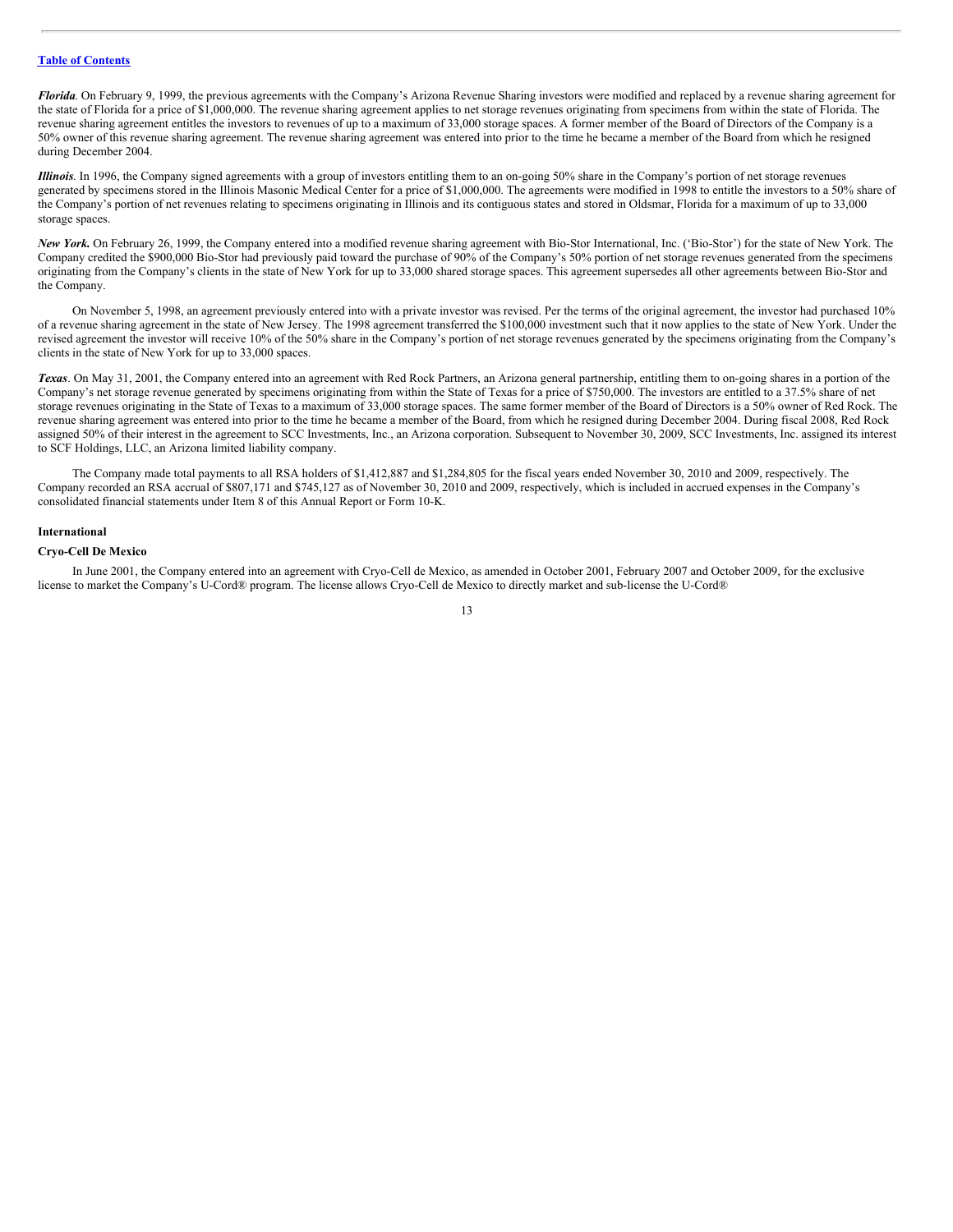program throughout Mexico, Central America and Ecuador. The Company receives royalty fees ranging from \$35 to \$75 per specimen, depending on the then current pricing structure in effect for U-Cord® collection, processing and testing fees in Mexico. The Company also receives royalties on storage revenues based on a percentage of the amount received by Cryo-Cell de Mexico. The total royalty payments per the revised 2007 agreement are capped at \$1 million annually and \$10 million cumulatively dating back to October 15, 2001. The Company does not anticipate reaching the cumulative maximum royalty payments for a number of years.

The Company recorded royalties from Cryo-Cell de Mexico in the amount of approximately \$837,000 and \$699,000 for the years ended November 30, 2010 and 2009, respectively, and this is reflected in licensee income in the Company's consolidated financial statements under Item 8 of this Annual Report or Form 10-K. In addition, the Company processes and stores specimens sent from sub-licensees in Central America, Ecuador, and to a lesser extent Mexico ("sublicensees"). Under the revised agreement effective October 2009, the sublicensees terminated the rights and obligations of their agreements with Cryo-Cell de Mexico and entered into separate storage services and license agreements with the Company for the exclusive license to market the Company's U-Cord program. Processing and storage revenues from specimens originating in these territories and stored at the Company's facility in Oldsmar, Florida totaled \$735,000 and \$813,000 for the years ended November 30, 2010 and 2009 and are reflected in processing and storage fees revenue in the Company's consolidated financial statements under Item 8 of this Annual Report or Form 10-K.

#### **Asia Cryo-Cell Private Limited**

On July 14, 2004, the Company entered into a definitive License and Royalty Agreement with Asia Cryo-Cell Private Limited ("ACCPL"), as amended on January 22, 2007, to establish and market its U-Cord® program in India. The up-front license fee of \$750,000 was payable by ACCPL in installments through 2007. In consideration for the up-front license fee, the Company licensed its technology, know-how and quality systems to ACCPL in 2004. The Company also receives royalty fees ranging from \$35 to \$75 per specimen, depending on the then current pricing structure in effect for cord blood collection, processing and testing fees in India. The Company also receives royalties on storage revenues of 10%. The total royalty payments per the agreement are capped at \$1 million annually and \$10 million cumulatively dating back to July 14, 2004. The Company does not anticipate reaching the cumulative maximum royalty payments for a number of years.

The Company recorded royalties from ACCPL in the amount of approximately \$497,000 for the year ended November 30, 2010 and this is reflected in licensee income in the Company's consolidated financial statements under Item 8 of this Annual Report or Form 10-K. The Company recorded royalties and sub-license fees from ACCPL in the amount of approximately \$405,000, which principally consisted of \$277,808 in royalty income earned on the processing and storage of cord blood stem cell specimens for the year ended November 30, 2009 and this is reflected in licensee income in the Company's consolidated financial statements under Item 8 of this Annual Report or Form 10-K.

On March 17, 2008, the Company entered into a definitive License and Royalty Agreement with LifeCell International Private Ltd. to establish and market its Célle preservation program in India and optionally, into the countries of Bangladesh, Nepal, Pakistan and Sri Lanka. The non-refundable up-front license fee of \$250,000, before taxes, is payable by ACCPL in installments. The first installment of approximately \$89,000, net of foreign income taxes of approximately \$11,000, was paid during the second quarter of fiscal 2008. The final payments of approximately \$127,000, net of foreign income taxes of approximately \$23,000, were paid during the second and third quarters of 2009. These installment payments are reflected in licensee income in the Company's consolidated financial statements under Item 8 of this Annual Report or Form 10-K. In consideration for the up-front license fee, the Company licensed its technology, know-how and quality systems to ACCPL. In addition, the Company will receive royalty fees of 8% of the Célle collection and processing revenues generated by ACCPL up to 10,000 specimens. The Company will also receive royalty fees of 8% on storage revenues up to 10,000 specimens. Once ACCPL has processed 10,000 specimens, the parties have agreed to renegotiate the royalty fee on collection, processing and storage revenues.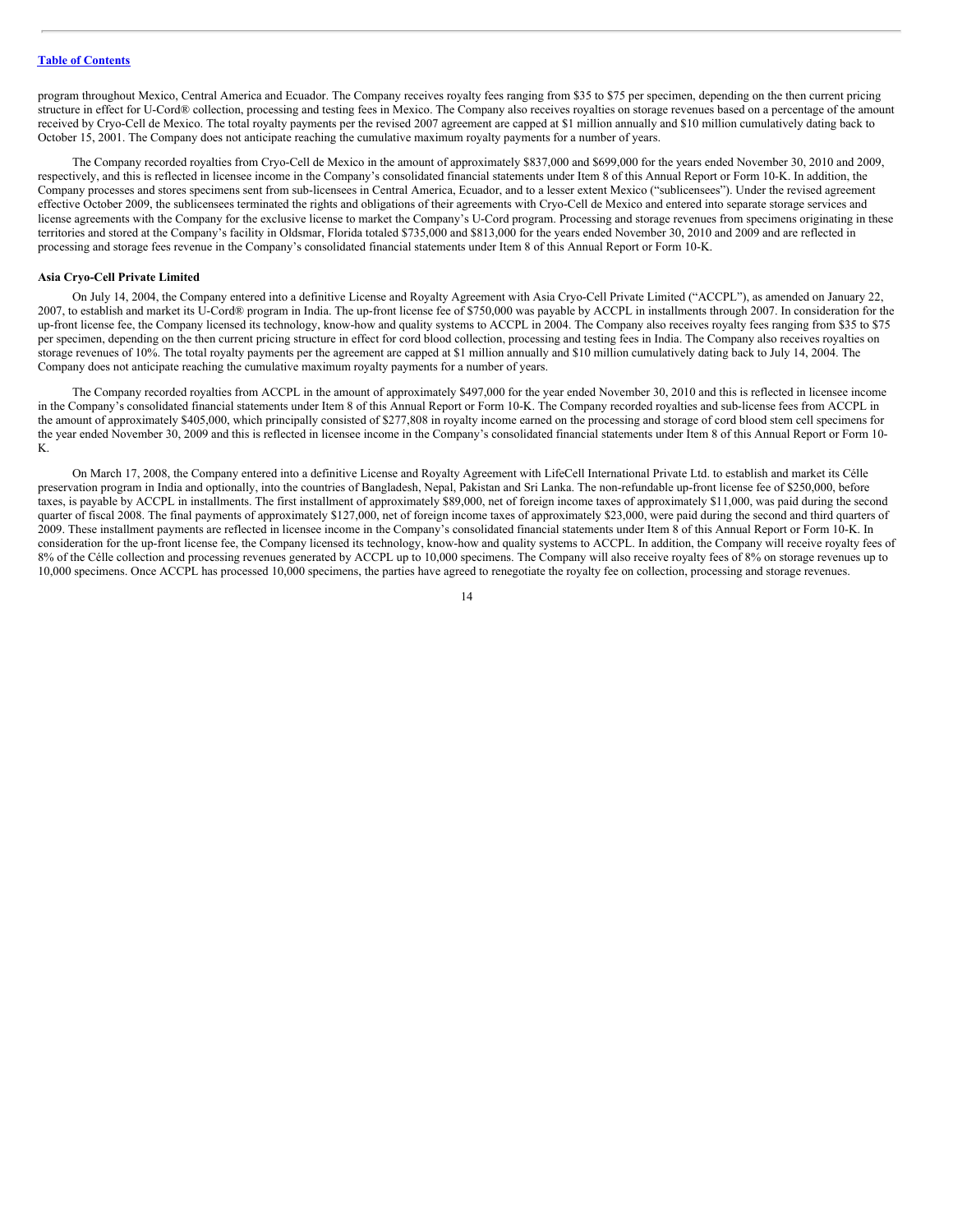On June 27, 2009, the Company amended the original definitive License and Royalty agreement with ACCPL dated July 14, 2004 and further amended the agreement on January 7, 2010. The amendments expand the licensed territory to include Bangladesh, Nepal, Sri Lanka, Bhutan, Maldives, Oman, Saudi Arabia and the United Arab Emirates. There are no incremental license fees associated with the expanded licensed territory.

#### **Venezuela**

On February 20, 2008, the Company entered into an agreement with Cryo-Cell de Venezuela for storage services and the exclusive license to market the Company's U-Cord program. The agreement was amended on August 29, 2008. The license allows Cryo-Cell de Venezuela to directly market the U-Cord program throughout Venezuela and to collect and ship the specimens to the Company's facility in Oldsmar, Florida for which the Company receives a fee for processing and storage of the specimens. The initial up-front storage services and license fee is \$200,000 and is non-refundable. The Company received the first installment payment of \$100,000 during the first quarter of fiscal 2008 and the second installment payment of \$100,000 during the first quarter of fiscal 2009. The installment payments are reflected in licensee income in the Company's consolidated financial statements under Item 8 of this Annual Report or Form 10-K. Processing and storage revenue totaled approximately \$367,000 and \$245,000 for the years ended November 30, 2010 and 2009, respectively, and is reflected in processing and storage fees revenue in the Company's consolidated financial statements under Item 8 of this Annual Report or Form 10-K.

On February 22, 2010, the agreement was amended extending the territory to include Peru, Chile and Colombia to directly market the U-Cord program throughout Peru, Chile and Colombia and to collect and ship the specimens to the Company's facility in Oldsmar, Florida for which the Company will receive a fee for processing and storage of the specimens. The initial up-front storage and license fee is \$450,000 and is non-refundable. The Company received the first installment of \$125,000 during the first quarter of 2010, which is reflected in licensee income in the Company's consolidated statements of income. The second installment of \$150,000 is due 18 months from the effective date of the amendment and the final installment of \$175,000 is due 30 months from the effective date.

#### **China**

On July 8, 2009, the Company entered into a license agreement with S-Evans Biosciences, Inc. ("SEB") to establish and market its Céll&<sup>1</sup> preservation program in mainland China. The agreement also allows SEB to conduct research studies using Cryo-Cell's proprietary Célle menstrual stem technology to identify future potential therapeutic applications. The Company will receive royalty fees of 15% of the Célle collection and processing revenues generated by SEB. The Company will also receive royalty fees of 15% on storage revenues. In consideration for the royalties, the Company licensed its technology, know-how and quality systems to SEB. The Company recorded royalties from SEB in the amount of approximately \$10,000 and \$0, for the years ended November 30, 2010 and, 2009, respectively and this is reflected in licensee income in the Company's consolidated financial statements under Item 8 of this Annual Report or Form 10-K.

#### **Germany**

On October 1, 2009, the Company entered into a License Agreement with Innovative Medical Solutions SRL ("IMS") to establish and market the Company's U-Cord business in Germany with the option to expand the licensed territory to include Italy, Spain and France. IMS was supposed to pay the Company an annual fee of \$20,000 per year on the anniversary of the effective date for the term of the contract. The initial term of the agreement is ten years and may be extended in five year increments by mutual agreement of the parties. The Company is entitled to royalties of 12% of the U-Cord collection and processing revenues generated by IMS. The Company is also entitled to receive royalty fees of 14% - 18% on storage revenues. In consideration for the annual fee, the Company licensed its technology, know-how and quality systems to IMS. As of February 28, 2011, IMS has not begun to market the

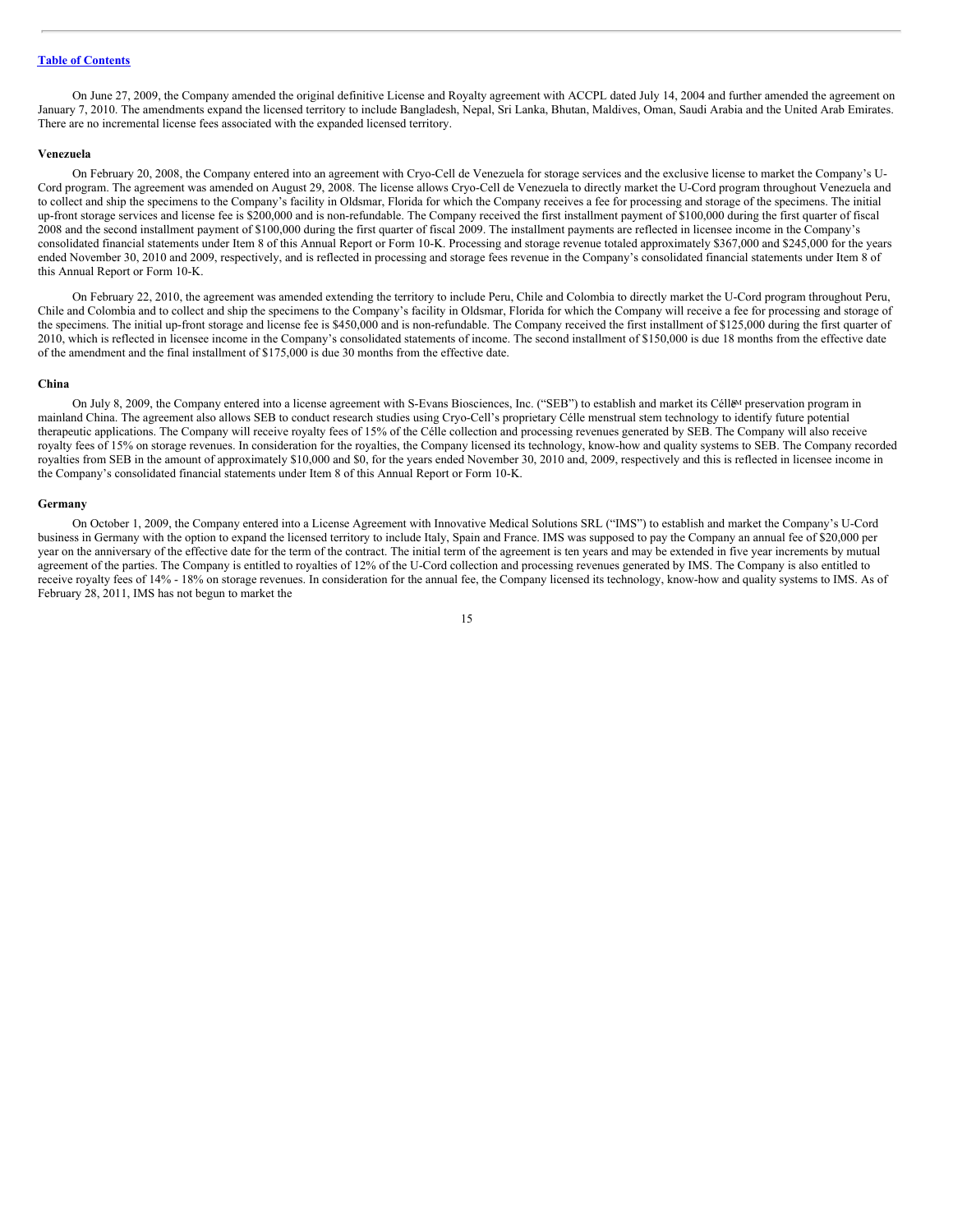Company's U-Cord program because, according to IMS, IMS does not have the regulatory authority of the European Union to do so. Consequently, the Company has not received or recorded an annual fee or royalties in fiscal 2010 or fiscal 2009, and the Company does not know when it will begin to receive such annual fees and royalty payments.

On October 1, 2009, the Company entered into a license agreement with IMS to establish and market the Company's Célle preservation program in Germany with an option to expand the licensed territory to include Italy, Spain and France. IMS was supposed to pay the Company an annual fee of \$30,000 per year on the anniversary of the effective date for the term of the contract. The initial term of the agreement is ten years and may be extended in five year increments by mutual agreement of the parties. The Company is entitled to receive royalties of 18% - 22% of the Célle collection and processing revenues generated by IMS. The Company is also entitled to receive royalty fees of 20% - 24% of IMS's storage revenues. In consideration for the annual fee, the Company licensed its technology, know-how and quality systems to IMS. As of February 28, 2011, IMS has not begun to market the Company's CélleSM preservation program because, according to IMS, IMS does not have the regulatory authority of the European Union to do so. Consequently, the Company has not received or recorded an annual fee or royalties in fiscal 2010 or fiscal 2009, and the Company does not know when it will begin to receive such annual fees and royalty payments.

IMS has advised the Company that it intends to terminate both of the license agreements. Currently, IMS owes the Company a total of \$50,000 for the two annual fees due on October 1, 2010. The Company has not recorded revenue associated with the two annual fees in the Company's consolidated statements of income as of November 30, 2010 and 2009, as the collectability is uncertain.

#### **Nicaragua**

On January 11, 2010, the Company entered into a storage services and license agreement with Innovagen, S.A. ("Innovagen") for storage services and the exclusive license to market the Company's U-Cord program. The license allows Innovagen to directly market the U-Cord program throughout Nicaragua and to collect and ship the specimens to the Company's facility in Oldsmar, Florida for which the Company receives a fee for processing and storage of the specimens. The initial up-front storage services and license fee is \$60,000, which is to be paid in three installments over the next two years. During the first quarter of fiscal 2010, the Company received the first installment payment of \$10,000. The second installment payment of \$25,000 is due on the anniversary of the effective date of which \$5,000 and \$10,000 were received in advance during the third and fourth quarters of fiscal 2010, respectively. The remaining amount due for the second installment of \$5,000 was received during the first quarter of fiscal 2011. These payments are reflected in licensee income in the Company's consolidated financial statements under Item 8 of this Annual Report or Form 10-K. The license fee is nonrefundable.

#### **Pakistan**

On January 27, 2010, the Company entered into a storage services and license agreement with Cryo-Cell Pakistan (Pvt.) Limited ("Pakistan"), for storage services and the exclusive license to market the Company's U-Cord program. The license allows Pakistan to directly market the U-Cord program throughout Pakistan and to collect and ship the specimens to the Company's facility in Oldsmar, Florida for which the Company receives a fee for processing and storage of the specimens. The initial up-front storage services and license fee is \$100,000 and is non-refundable. The Company received the first installment payment of \$20,000 during the first quarter of fiscal 2010 and this is reflected in licensee income in the Company's consolidated financial statements under Item 8 of this Annual Report or Form 10-K. The second and third installments are payable during the first quarter of fiscal 2011 and 2012, respectively.

#### **Curacao**

On November 18, 2010, the Company entered into a storage services and license agreement with Link-Cell N.V. ("Curacao"), for storage services and the exclusive license to market the Company's U-Cord program in Curacao, Bonaire, St. Maarten, Aruba and Suriname. The license allows Curacao to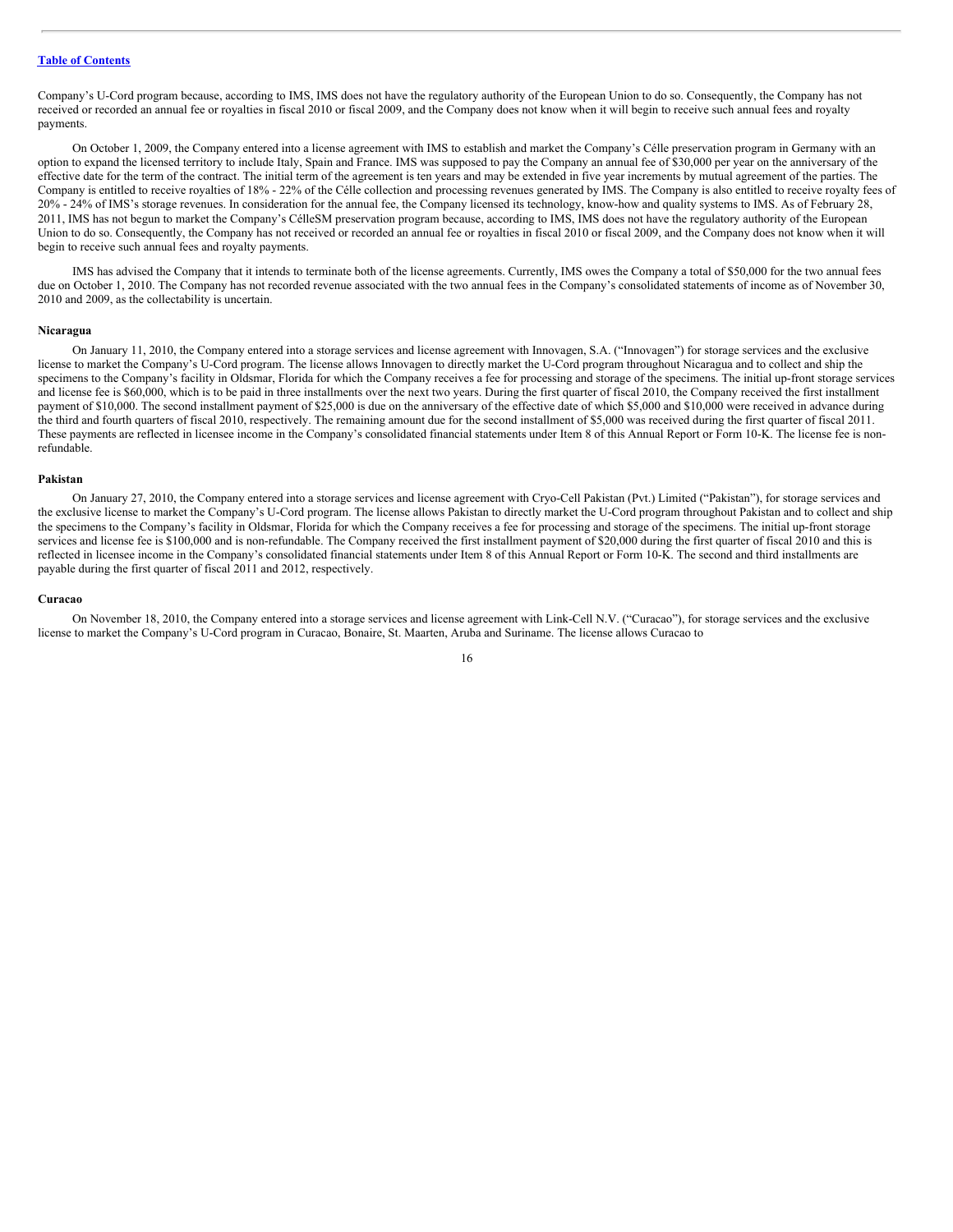directly market the U-Cord program throughout Curacao, Bonaire, St. Maarten, Aruba and Suriname and to collect and ship the specimens to the Company's facility in Oldsmar, Florida for which the Company receives a fee for processing and storage of the specimens. The initial up-front storage services and license fee is \$40,000. The Company received the first installment payment of \$5,000 during the fourth quarter of fiscal 2010 and this is reflected in licensee income in the Company's consolidated financial statements under Item 8 of this Annual Report or Form 10-K. The next three installments are payable fourth quarter of fiscal 2011, 2012 and 2013, respectively. The Company has not recorded revenue for processing and storage fees in fiscal 2010, as Curacao is not expected to launch services until July 2011.

#### **Employees**

At November 30, 2010, there are 55 full-time employees and 2 part-time employees on the staff of the Company. Additional employees and staff will be hired on an "as needed" basis. The Company believes its relationship with its employees is good. None of our employees are members of any labor union, and we are not a party to any collective bargaining agreement.

## <span id="page-16-0"></span>**ITEM 1A. RISK FACTORS.**

You should carefully consider the risks described below before making an investment decision in our securities. These risk factors are effective as of the date of this Form 10-K and shall be deemed to be modified or superseded to the extent that a statement contained in our future filings modifies or replaces such statement. The forwardlooking statements in this Form 10-K involve risks and uncertainties and actual results may differ materially from the results we discuss in the forward-looking statements. If any of the following risks actually occur, our business, financial condition or results of operations could be materially adversely affected. In that case, the trading price of our *stock could decline, and you may lose all or part of your investment.*

#### **Risks Related to Our Business**

#### We may be forced to undertake lengthy and costly efforts to build market acceptance of our umbilical cord blood stem cell storage services, the success of which **is critical to our profitability.**

We anticipate that service fees from the processing and storage of umbilical cord blood stem cells will comprise a substantial majority of our revenue in the future and, therefore, our future success depends on the successful and continued market acceptance of this service. Broad use and acceptance of our service requires marketing expenditures and education and awareness of consumers and medical practitioners, and the time and expense required to educate and build awareness of our services and its potential benefits could significantly delay market acceptance and our ultimate profitability. Further sales of our services will also require that we satisfactorily address the needs of obstetricians and family medicine practitioners in order to address potential resistance to recommendations for our services and ultimately reach our potential consumers.

#### Market acceptance of our new Célle service will require publication of scientific studies, consumer awareness, and the development of new therapies from the **Célle technology, none of which are certain.**

The launch of the Célle service in November 2007 was a "soft launch", prior to the commencement of full marketing efforts and before the publication of full scientific research; therefore, sales of the Célle service have only been on a preliminary basis. Market acceptance of this service will depend on several factors, none of which are certain. First, media attention and success with new customers will depend on publication of scientific data that supports the regenerative capabilities of our menstrual stem cells. We are working with respected researchers who are endeavoring to publish data to support these claims; however, there is no assurance that multiple studies will be accepted for publication, that the content of these publications will attract media attention or customer acceptance, and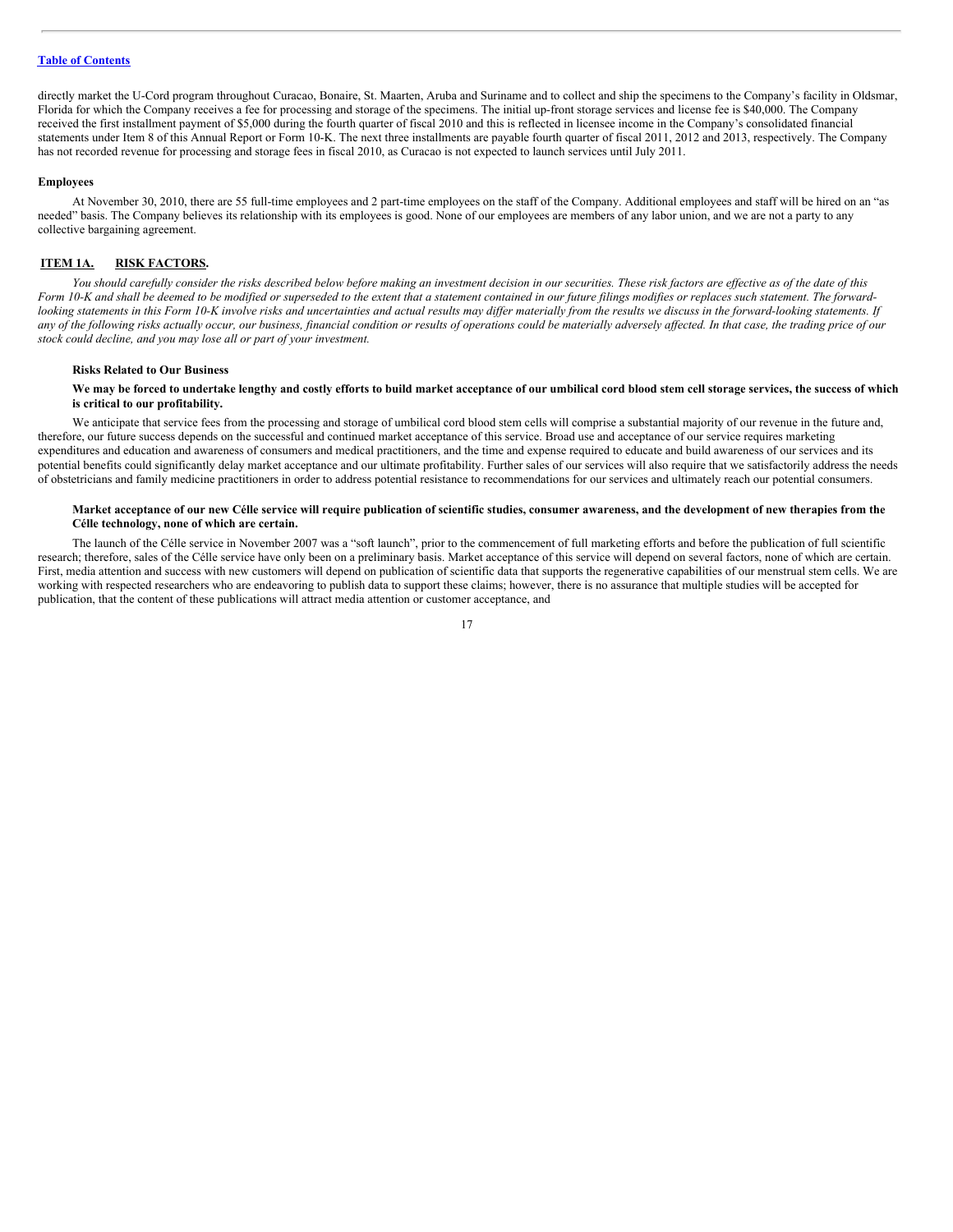the timing of any publications is not certain. Second, the success of this business will depend upon the effectiveness of our consumer marketing efforts, and the efforts of our sales force to build awareness among medical professionals who would encourage women to purchase these services. Third, the long-term growth of this business will depend on the development and commercialization of effective therapies derived from these stem cells. Such development is subject to many factors, such as development and protection of intellectual property, regulatory approvals and commercialization factors. There is no assurance that such therapies and products can be successfully developed.

#### The successful development of new therapies from the Célle technology will depend on overcoming a variety of challenges.

The Company is protecting intellectual property relating to various medical therapies and applications relating to its proprietary Célle menstrual stem cells. Successful development of products and other applications will depend on many factors, such as development and protection of intellectual property, regulatory approvals and commercialization factors. The Company will also be reliant on the efforts of joint venture partners, researchers and others for such development. There is no assurance that such therapies and products can be successfully developed.

## Any new services relating to new types of stem cells have not yet been offered commercially, and there is no assurance that such services or other stem cell **services will be launched or will gain market acceptance.**

We have not yet commercially launched services relating to fetal placental stem cells, MPSCs or other new types of stem cells other than the Célle service. Such commercial launches are subject to certain developments, including completion of clinical validation and testing. There can be no assurance that completion of these developments will be successful or that any new services will ever be commercially launched. The Company continues to work on other intellectual property, to explore new technologies related to other types of stem cells that could potentially lead to new products or services. However, further development is necessary before we can announce commercialization plans. There can be no assurance that such development will be successful or that such commercial services will ever be launched. Such service offerings will be new and untested, and there is no assurance that, if launched, they would gain market acceptance. Unlike umbilical cord blood stem cells, fetal placental stem cells, MSPCs and any other new stem cells that may be offered have not yet been used in human therapies. Market acceptance of such new services will depend upon the willingness of prospective parents to pay for the processing and storage of such cells based upon the possibility that such treatments will be discovered in the future. Further, if there are setbacks in medical and scientific research relating to treatment applications for new types of cells, this may adversely affect our future sales, if any, of these services.

#### **Our stem cell storage business is susceptible to deteriorations in economic conditions and consumer confidence.**

Our stem cell storage business is subject to the impact of deteriorating economic conditions, including rising unemployment, lower consumer confidence and restricted access to credit. Any of these conditions in the U.S. economy may adversely affect customers' decisions to use our preservation and storage services or to continue making payments on existing storage contracts. These factors may adversely affect our revenues and cash flows in future periods. Because consumer spending for the processing and storage of umbilical cord blood stem cells and menstrual stem cells can generally be considered a discretionary purchase, we may experience a more negative impact on our business due to these conditions than other companies that don't depend on discretionary spending. We have experienced an increase in bad debt expense which we believe is primarily a result of the economy and we have also increased our use of discounts and promotions to attract returning and new clients in light of economic conditions. Deteriorating global economic conditions may affect our revenues from our foreign licensees and distributors and may make it more difficult to sign additional license and distribution agreements in foreign countries. If these factors adversely affect our revenues, this could have a material adverse effect on our results of operations and financial condition.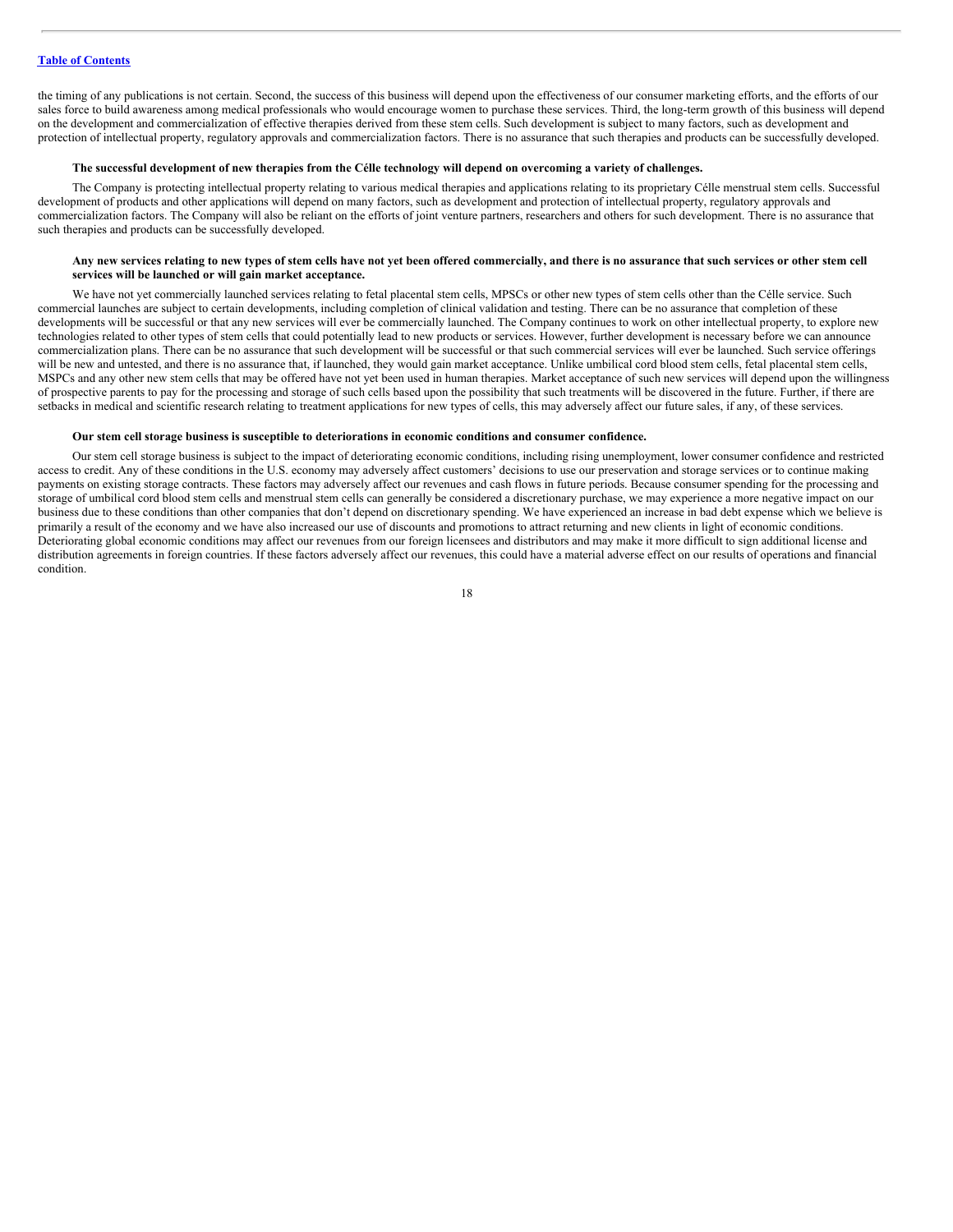#### **Changes in the cord blood storage technologies could render our services less desirable or obsolete.**

Our storage facilities could be rendered less desirable or obsolete in the future by technological advances in cryopreservation technologies. Other cord blood banks may have better technologies than ours for preserving the cord blood units collected to facilitate future harvest of stem cells contained in the cord blood. To effectively compete in the future, we may need to invest significant financial resources to keep pace with technological advances in cord blood storage technologies. If we fail to respond rapidly to changing technologies it could have a material and adverse impact on our business and cause our revenues to decline. Any significant capital requirements could adversely affect our profitability because we may not be able to pass the costs onto our clients.

#### We operate in a regulated environment, and our failure to comply with applicable regulations, registrations and approvals could materially and adversely affect **our business.**

Historically, the FDA has not regulated banks that collect and store cord blood for private or family use. Recent changes, however, require establishments engaged in the recovery, processing, storage, labeling, packaging or distribution of any Human Cells, Tissues, and Cellular and Tissue-Based Products (HCT/Ps) or the screening or testing of a cell tissue donor to register with the FDA in January 2004. We voluntarily registered with the FDA in January 2003 and successfully updated that registration, thus meeting the compliance requirement. The FDA in 2005 adopted rules that regulate current Good Tissues Practices (cGTP). Future FDA regulations could adversely impact or limit our ability to market or perform our services. Failure to comply with applicable regulatory requirements can result in, among other things, injunctions, operating restrictions, and civil fines and criminal prosecution. Delays or failure to obtain registrations could have a material adverse effect on the marketing and sales of our services and impair our ability to operate profitably in the future.

#### International licenses of our technology and services account for a portion of our income, and the continued success of our involvement in those arrangements **involves unique risks.**

As of November 30, 2010, we had twenty five active license agreements with affiliates in 20 countries worldwide. Our international licensing activities in Mexico/Central America, India and Venezuela accounted for \$1,518,919 and \$1,331,553 of licensee income for the years ended November 30, 2010 and 2009, respectively of which one affiliate, Cryo-Cell de Mexico, accounted for approximately \$837,000 and \$699,000 of such licensee income for the years ended November 30, 2010 and 2009, respectively. Our international business activities present a number of challenges. Specifically, our growth and future license income and return on investments from these sources will face the following challenges, among others:

- Local laws may not provide the same degree of protection against infringement of our intellectual property rights;
- Local laws and business practices could prevent our business from operating or favor local competitors;
- It may be difficult and time consuming to locate local organizations, with whom to partner, that are capable of undertaking and sustaining operations;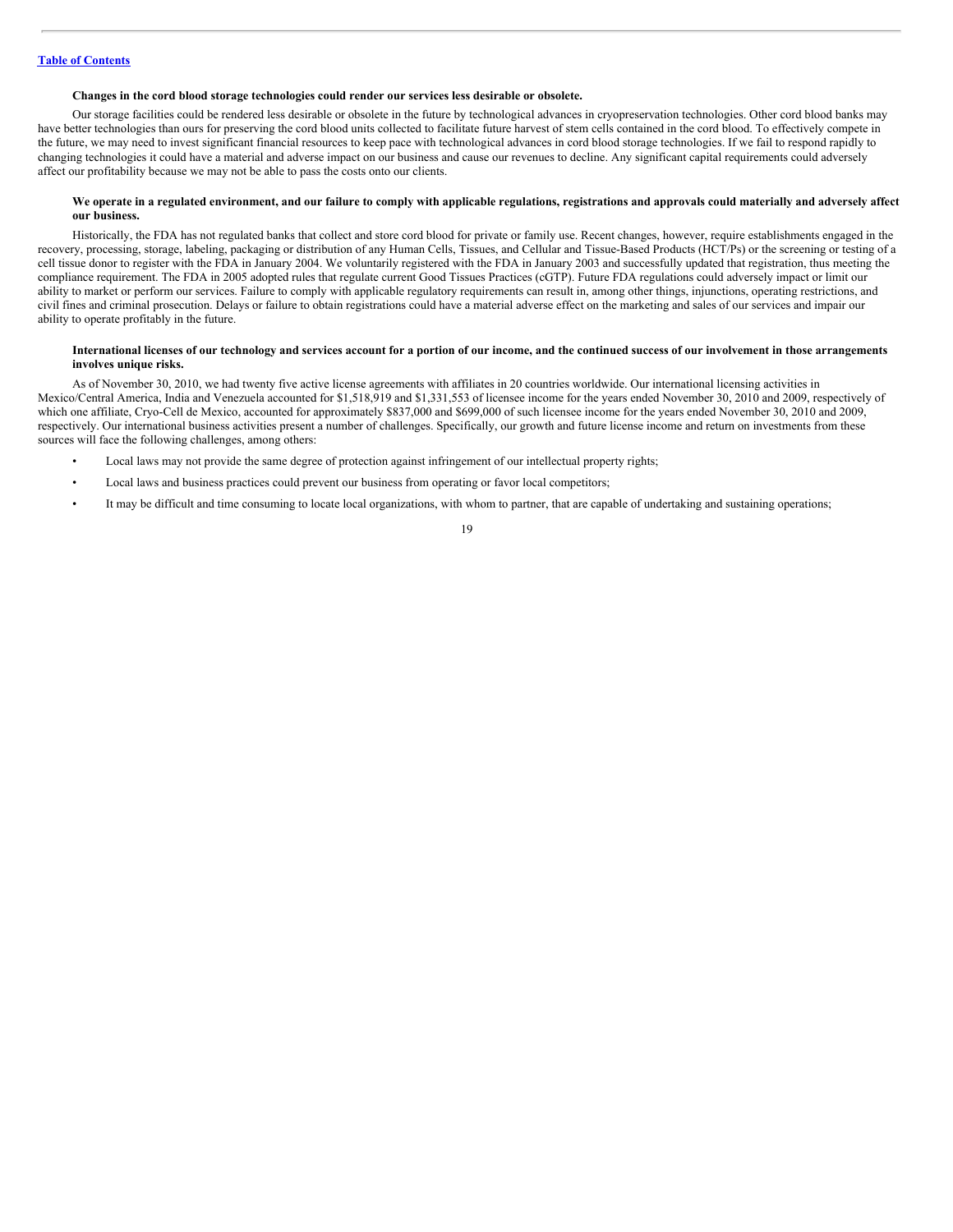- We may be forced to incur significant expenses related to entering into licensing and investment arrangements in new foreign markets; and
- Because the majority of our international license fees are currently denominated in U.S. dollars, an increase in the value of the U.S. dollar relative to foreign currencies could make our services less competitive in international markets.
- To the extent our license agreements are exclusive we are dependent solely on the success of the particular licensee.
- We may encounter difficulties and expense in enforcing our international licensing agreements.

If we are unable to meet and overcome these challenges, our international growth may slow, be limited, or be altogether unsuccessful.

Further, certain of our international license agreements provide for an annual and overall cap on royalty payments, however we do not anticipate reaching the cumulative maximum royalty payments for a number of years.

#### We may be unable to protect our intellectual property from infringement by third parties, and third parties may claim that we infringe on their intellectual **property, either of which could materially and adversely affect the Company.**

We rely upon patent protection, trade secrets, technical know-how and continuing technological innovation to develop and maintain our competitive position, and we typically require our employees, consultants and advisors to execute confidentiality and assignment of inventions agreements in connection with their employment, consulting or advisory relationships. There can be no assurance, however, that these agreements will not be breached or that we will have adequate remedies for any such breach.

Despite our efforts to protect our intellectual property, third parties may infringe or misappropriate our intellectual property or may develop intellectual property competitive to ours. Our competitors may independently develop similar technology, duplicate our processes, products or services or design around our intellectual property rights. As a result, we may have to litigate to enforce and protect our intellectual property rights to determine their scope, validity or enforceability. Intellectual property litigation is particularly expensive, time-consuming, diverts the attention of management and technical personnel and could result in substantial cost and uncertainty regarding our future viability. The loss of intellectual property protection or the inability to secure or enforce intellectual property protection would limit our ability to produce and/or market our products in the future and would likely have an adverse affect on the revenues generated by the sale or license of such intellectual property. Furthermore, any public announcements related to such litigation or regulatory proceedings could adversely affect the price of our common stock.

We also may be subject to costly litigation in the event our products or technology infringe upon another party's proprietary rights. Third parties may have, or may eventually be issued, patents that would be infringed by our technology. Any of these third parties could make a claim of infringement against us with respect to our technology. We may also be subject to claims by third parties for breach of copyright, trademark or license usage rights. Any such claims and any resulting litigation could subject us to significant liability for damages. An adverse determination in any litigation of this type could require us to design around a third party's patent, license alternative technology from another party or otherwise result in limitations in our ability to use the intellectual property subject to such claims.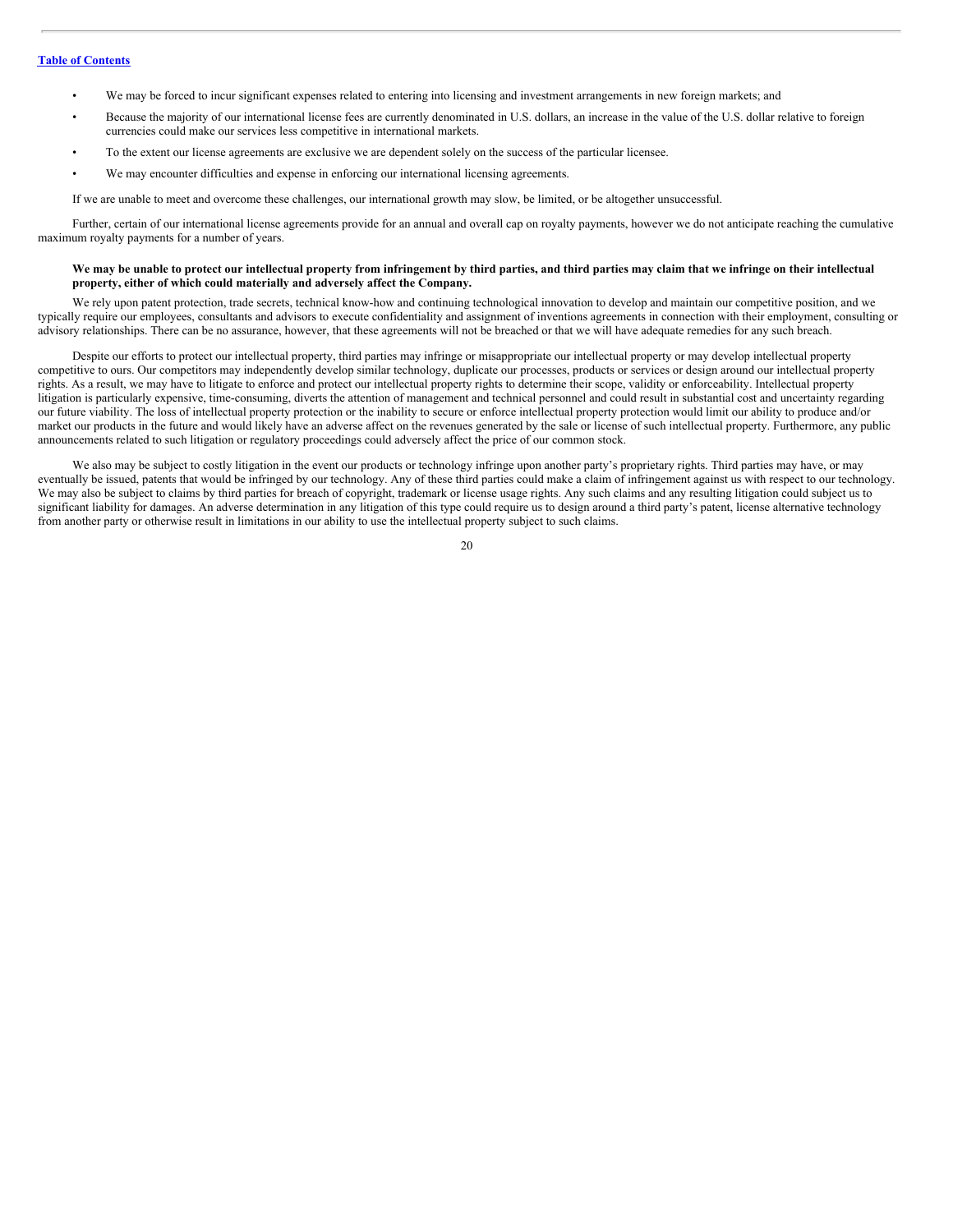#### The cord blood stem cell preservation market is increasingly competitive and we compete against both private and public cord blood banks.

Cord blood stem cell preservation is an increasingly competitive business. Our business faces competition from other private and public operators of stem cell preservation businesses and providers of stem storage services. Currently, the Company competes against approximately 25 other national private cord blood banks. Some of these companies, such as Cord Blood Registry, Inc. are competitors who as privately owned entities, can leverage considerable resources to market and sell their services. Other competitors such as ViaCord (a division of ViaCell, a wholly-owned subsidiary of PerkinElmer) and LifeBankUSA (a division of Celgene) are affiliates of publicly traded corporations. These competitors may have access to greater financial resources. In addition, established companies with greater access to financial resources may enter our markets and compete with us. Finally, there are numerous public cord blood banks both in the U.S. and internationally and since public cord blood banks typically do not charge fees for collection and storage they negatively impact our business especially in difficult economic times as consumers may elect to utilize public versus private cord blood banking for initial affordability.

In the event that we are not able to compete successfully with our current or potential competitors, it may be difficult for us to grow our revenue and maintain our existing business without incurring significant additional expenses to try and refine our technology, services or approach to our business to better compete, and even then there would be no guarantee of success.

## Because our industry is subject to rapid technological and therapeutic changes, our future success will materially depend on the continued viability of the use of **cord blood stem cells.**

Our success materially depends on the continued viability of cord blood stem cells for developing therapeutic treatments and cures for disease. The broader medical and research environment for such treatments and cures critically affects the utility of stem cells, the services we offer to the public, and our future success. The use of stem cells in the treatment of disease is subject to potentially revolutionary technological, medical and therapeutic changes. Future technological and medical developments could render the use of stem cells and our services and equipment obsolete and unmarketable. As a result, there can be no assurance that our services will provide competitive advantages over other technologies. If technological or medical developments arise that materially alter the commercial viability of our technology or services, we may be forced to incur significant costs in replacing or modifying equipment in which we have already made a substantial investment prior to the end of its anticipated useful life. Alternatively, significant advances may be made in other treatment methods or in disease prevention techniques which could significantly reduce or entirely eliminate the need for the services we provide. The materialization of any of these risks could have a material adverse effect on our business, financial condition and results of operations.

In connection with our offering of the Célle service and development of new therapies and products using the Célle menstrual stem cells, there is no assurance that future developments in stem cell technology will not render these services, therapies and products obsolete. Such developments would adversely affect the future revenues we expect to derive from these services, therapies and products.

## Our information systems are critical to our business, and a failure of those systems could have a materially adverse effect on the Company's business, financial **condition and reputation.**

We depend on our ability to store, retrieve, process, and manage a significant amount of information through our computer systems. Like most computer systems, our systems are subject to the risks of failure, computer viruses, and unauthorized individuals (hackers) obtaining access to and inadvertently or purposefully damaging them. The Company believes the security systems and virus-detection controls we have implemented significantly reduce these risks. If our computer systems nonetheless fail or are compromised, sensitive information regarding our customers may become publicly available. In such an event, we may be exposed to liability from customers, may lose customers and may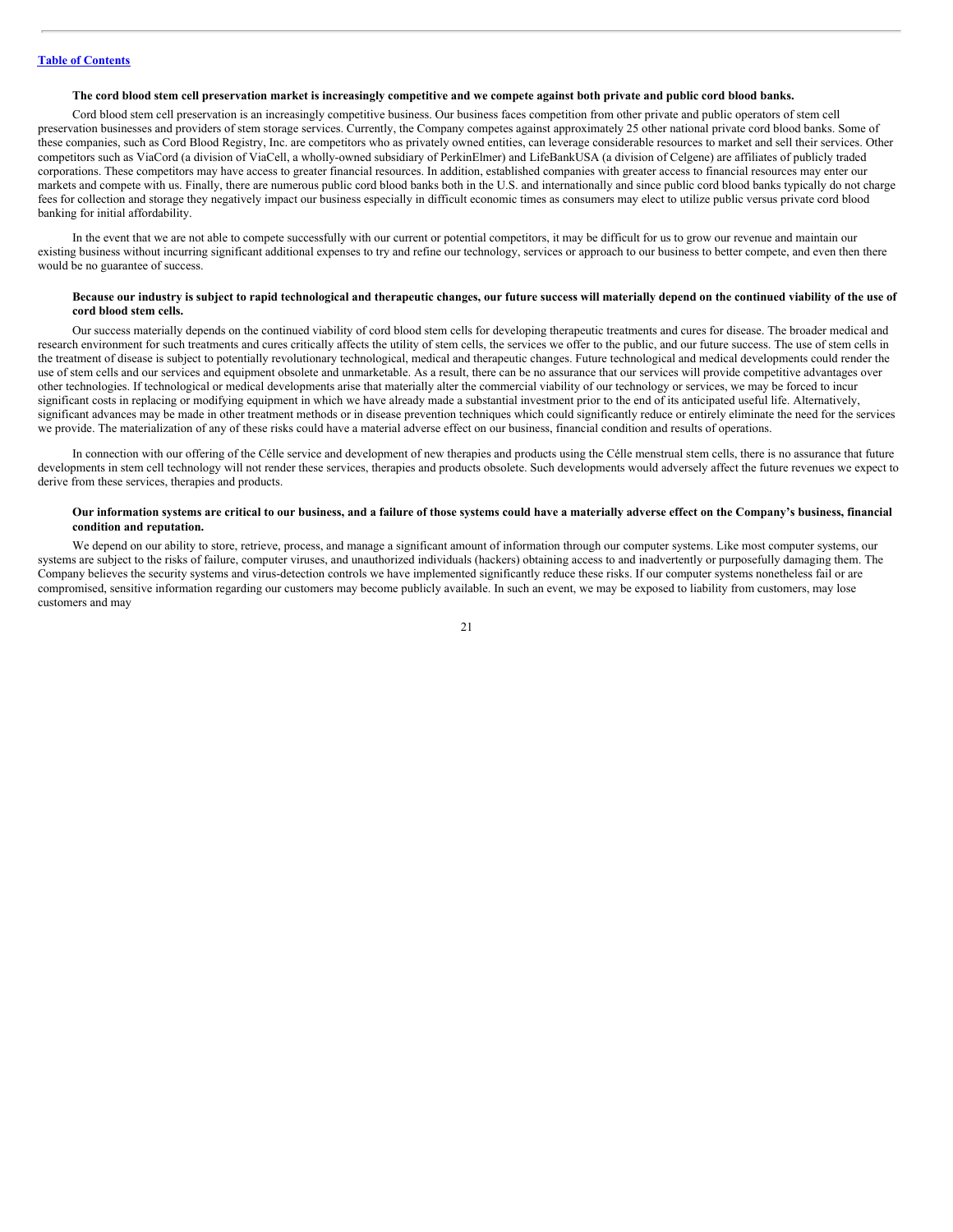suffer significant damage to our business reputation. We are currently in the process of switching over to a new and improved platform but there can be no assurance that it will be successful. Any of these events could have a materially adverse effect on our business and financial condition.

## A failure in the performance of our cryopreservation storage facility or systems could harm our business and reputation.

To the extent our cryopreservation storage service is disrupted, discontinued or the performance is impaired, our business and operations could be adversely affected. We store approximately 129,000 specimens in Oldsmar, Florida and Florida is susceptible to hurricanes. Any failure, including network, software or hardware or equipment failure, that causes a material interruption or discontinuance in our cryopreservation storage of stem cell specimens could result in stored specimens being damaged and unable to be utilized. Specimen damage could result in litigation against us and reduced future revenue to us, which in turn could be harmful to our reputation. Our insurance may not adequately compensate us for any losses that may occur due to any failures in our system or interruptions in our ability to maintain proper, continued, cryopreservation storage services. Any material disruption in our ability to maintain continued uninterrupted storage systems could have a material adverse effect on our business, operating results and financial condition. Our systems and operations are vulnerable to damage or interruption from fire, flood, equipment failure, break-ins, hurricanes, tornadoes and similar events for which we do not have redundant systems or a formal disaster recovery plan and may not carry sufficient business interruption insurance to compensate us for losses that may occur.

#### We may be required to spend substantial time, money and effort to comply with legislative and regulatory initiatives relating to patient privacy.

There are government regulations addressing patient information privacy and security concerns that impact our business. In particular, regulations issued under the Health Insurance Portability and Accountability Act of 1996, or HIPAA, and the Health Information Technology for Economic and Clinical Health Act, or HITECH, contain provisions that require us to adopt business procedures designed to protect the privacy of each of our patients' individual health information. We may be required to spend substantial time, money and effort on compliance measures. The HIPAA regulations expose us to increased regulatory risk if we fail to comply. If we fail to comply with the HIPAA regulations, we could suffer civil and civil penalties. The civil penalties could include monetary penalties ranging from \$100 per violation to \$1.5 million depending on the level of violation.

#### **Our failure to comply with laws related to hazardous materials could materially harm us.**

We are subject to state and federal laws regulating the protection of employees who may be exposed to hazardous material and regulating the proper handling and disposal of that material. Although we believe we are in compliance with all such applicable laws, a violation of such laws, or the future enactment of more stringent laws or regulations, could subject us to liability, or require us to incur costs that would have an adverse effect on us.

## We are exposed to potential risks resulting from internal control requirements under Section 404 of the Sarbanes-Oxley Act of 2002.

While we have evaluated our internal controls in order to allow management to report on our internal controls, as required by Section 404 of the Sarbanes-Oxley Act of 2002, our independent registered public accounting firm has not been required to issue its attestation report on our internal controls due to current rules of the SEC. There can be no assurances that if our independent registered public accounting firm is required to perform its attestation work that it will concur with management's assessment. Any failure to obtain the attestation report from our independent registered public accounting firm or the identification of material weaknesses by them could result in unexpected delays in further implementing the requirements relating to internal controls; remediation actions or the impact that these activities will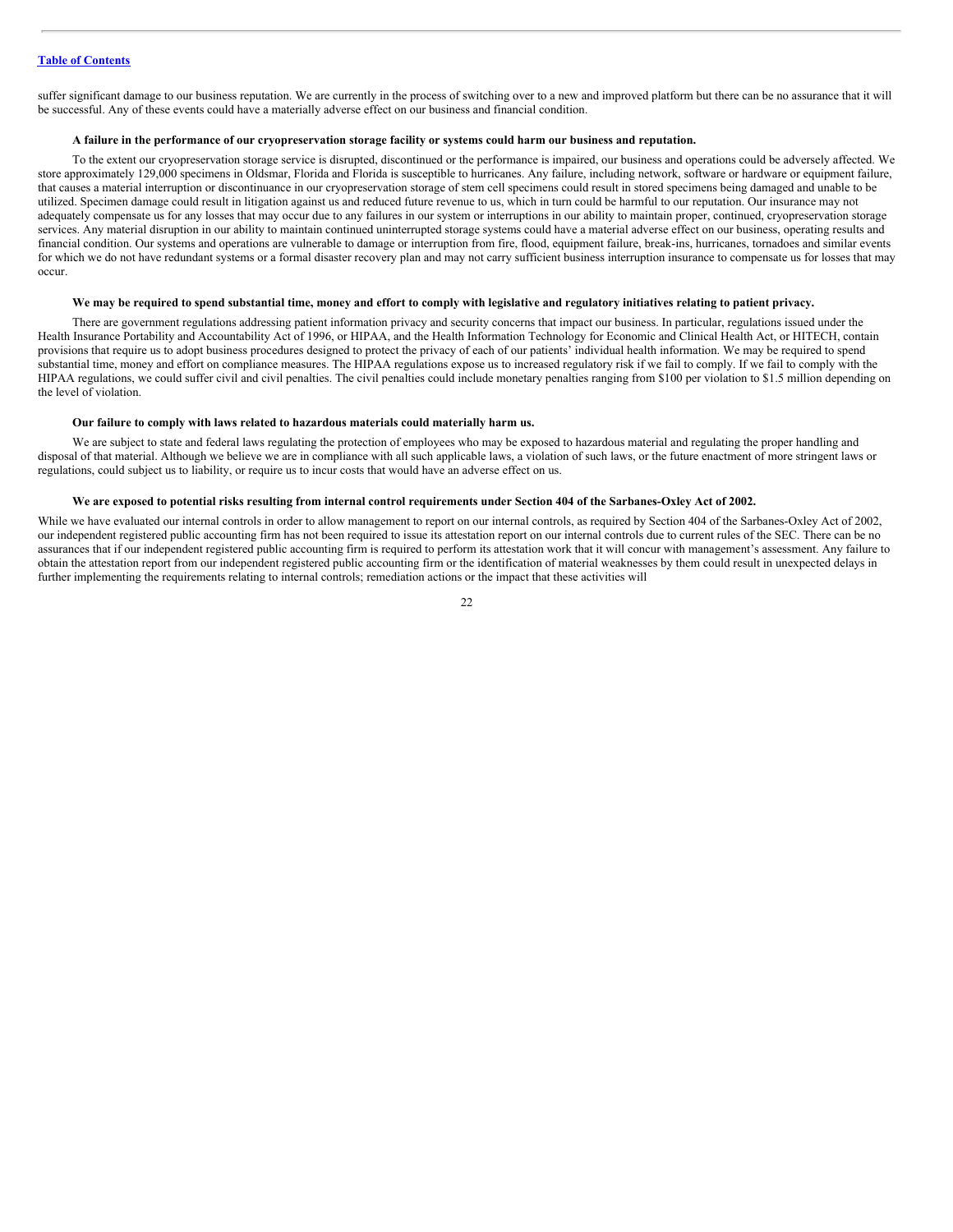have on our operations. We also expect to incur additional expenses and diversion of management's time as a result of performing the system and process evaluation, testing and any remediation required if our auditors are required to perform their attestation work in order to comply with the auditor attestation requirements. We are a small company with limited resources that could make it difficult for us to comply with the auditor attestation requirements of Section 404 in a timely fashion. If we are not able to comply with the requirements set forth in Section 404, we might be subject to sanctions or investigation by regulatory authorities. Any such action could adversely affect our business and financial results.

#### We depend on the services of our senior management for our success and must retain and attract other highly skilled personnel to maintain and grow our **business.**

Our performance and success is substantially dependent on the continued services and on the performance of our senior management. Our performance and success also depends on our ability to retain and motivate our other key employees. The services of our Chairman and Chief Executive Officer, Mercedes Walton, our Vice President, Finance and Chief Financial Officer, Jill Taymans, our Vice President of Laboratory Operations and R&D, Julie Allickson, Ph.D are important to our ability to implement our business strategy and a loss of their services could harm our business. We have entered into employment agreements with Ms. Walton, Taymans and Allickson. The Company does not carry "key-person" life insurance on these individuals. Our future performance and success also depends on our ability to identify, attract, hire, train, retain and motivate highly skilled personnel. If we fail to attract, integrate and retain the necessary personnel, our ability to successfully maintain and build our business could suffer significantly.

#### Our warranty program could subject us to claims in the future that could have a material impact on our financial results

In December 2005, we began providing clients enrolled under the new pricing structure with a payment warranty under which we agree to pay \$50,000 to the client if the U-Cord® product retrieved is used for a stem cell transplant for the donor or an immediate family member and fails to engraft, subject to various restrictions. Additionally, under the Cryo-Cell Cares™ program we will pay \$10,000 to the client to offset personal expenses if the U-Cord® product is used for bone marrow reconstitution in a myeloblative transplant procedure. While we have not experienced any claims under the warranty program nor have we incurred costs related to these warranties, we could be subject to a significant number of claims in the future that could require us to pay out substantial sums that could have a material adverse impact on our financial results. We do not maintain insurance for this warranty program but we do maintain reserves to cover our estimated potential liabilities. However, we cannot provide assurances that the reserves are adequate.

#### **We may be unable to identify or realize the intended benefits of potential strategic acquisition opportunities.**

We retained investment banking firm Morgan Joseph LLC in August 2010 to assist us in exploring potential strategic acquisition opportunities that would fit within our strategic growth plans. We plan to evaluate potential strategic acquisition opportunities, some of which could be material, and engage in discussions with acquisition candidates. We will encounter various risks in connection with acquisitions, some or all of which could have a material adverse effect on our business, financial condition, results of operations or cash flows. For example, any acquisition could be expensive, disrupt our ongoing business and distract our management and employees. We may not be able to identify suitable acquisitions, and if we do identify suitable acquisitions, we may not be able to make these acquisitions on acceptable terms or at all. If we make an acquisition, we could have difficulty integrating the acquired technology, employees or operations. Acquisitions also involve the risk of potential unknown liabilities. As a result of these risks, we may not be able to achieve the expected benefits of any acquisition. In addition, future acquisitions could require use of substantial portions of our available cash or result in dilutive issuances of securities which could dilute stockholder value.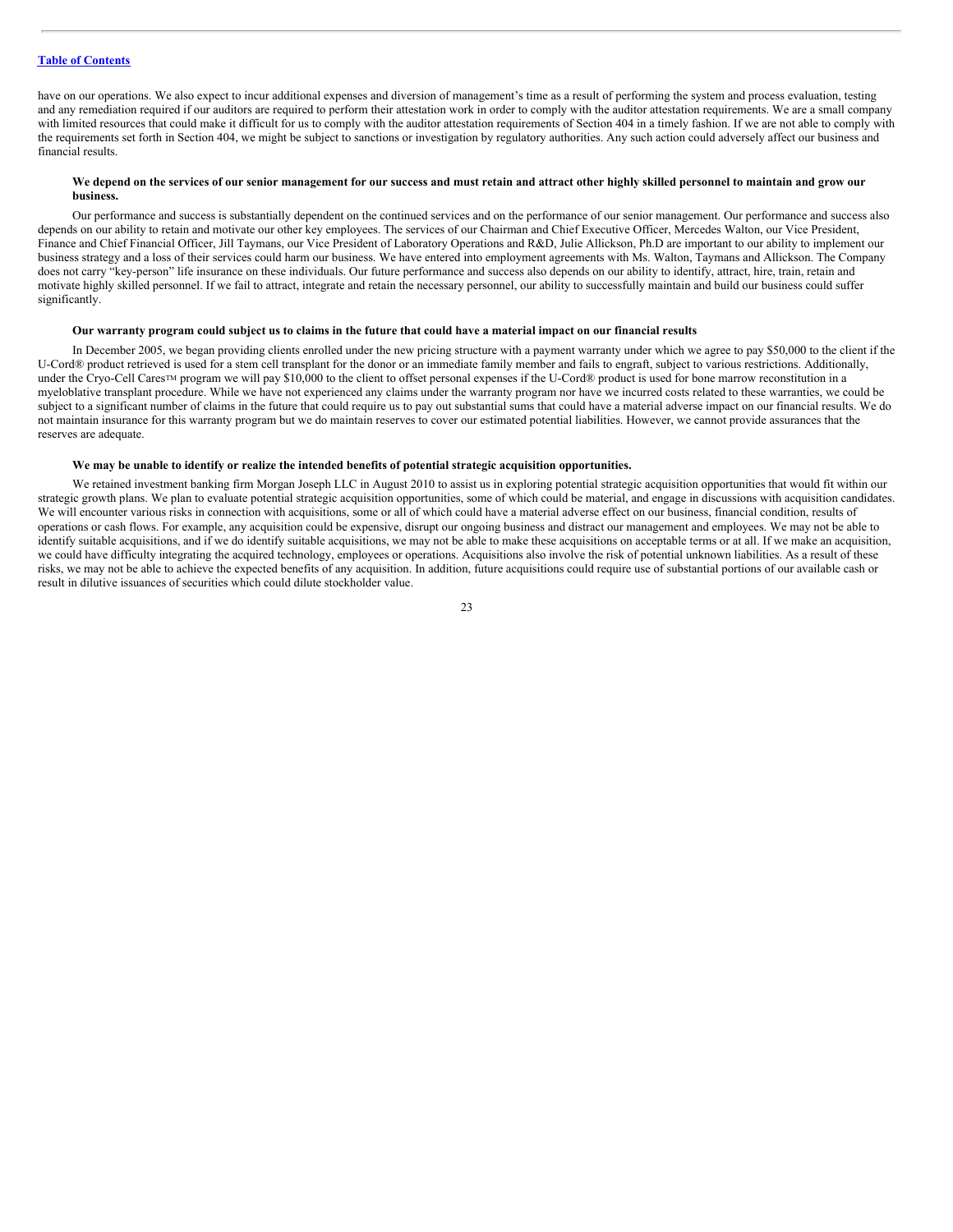## **Risks Related to Our Common Stock**

Our common stock price may be volatile and our trading volume low and as a result you may not be able to resell your shares of our common stock at or above **the price you paid.**

The market price for our common stock is likely to be highly volatile and is likely to experience wide fluctuations in response to factors including the following:

- actual or anticipated variations in our quarterly operating results;
- announcements of technological innovations or new services by us or our competitors;
- changes in financial estimates by securities analysts;
- conditions or trends in the stem cell preservation business;
- changes in the economic performance or market valuations of other stem cell storage companies;
- announcements by us or our competitors of significant acquisitions, strategic partnerships, joint ventures or capital commitments;
- additions or departures of key personnel;
- sales of additional shares of common stock by us;
- adverse results on existing or potential new litigation;
- investor perceptions of us and the stem cell preservation business;
- general economic trends and market conditions;
- adverse announcements by our competitors; and
- adverse publicity.

Broad market and industry factors may adversely affect the market price of our common stock, regardless of our actual operating performance. Also, the daily trading volume of our common stock has historically been relatively low. Over the past two years, the price of our common stock has fluctuated from a high of \$2.32 to a low of \$0.42. To the extent our stock price fluctuates, it could impair our ability to raise capital through the offering of additional equity securities. As a result, holders of our common stock may not be able to resell their stock at or above the price at which they purchase it.

## Our common stock trades in an illiquid market, which may make it difficult for you to sell your shares at times and prices you believe to be appropriate.

Trading of our common stock is conducted on the OTC Bulletin Board. This has an adverse effect on the liquidity of our common stock, not only in terms of the number of shares that can be bought and sold at a given price, but also through delays in the timing of transactions and reduction in securities analysts' and the media's coverage of our Company and its common stock. This may result in lower prices for our common stock than might otherwise be obtained and could also result in a larger spread between the bid and asked prices for our common stock. In addition, if at any time our the trading price

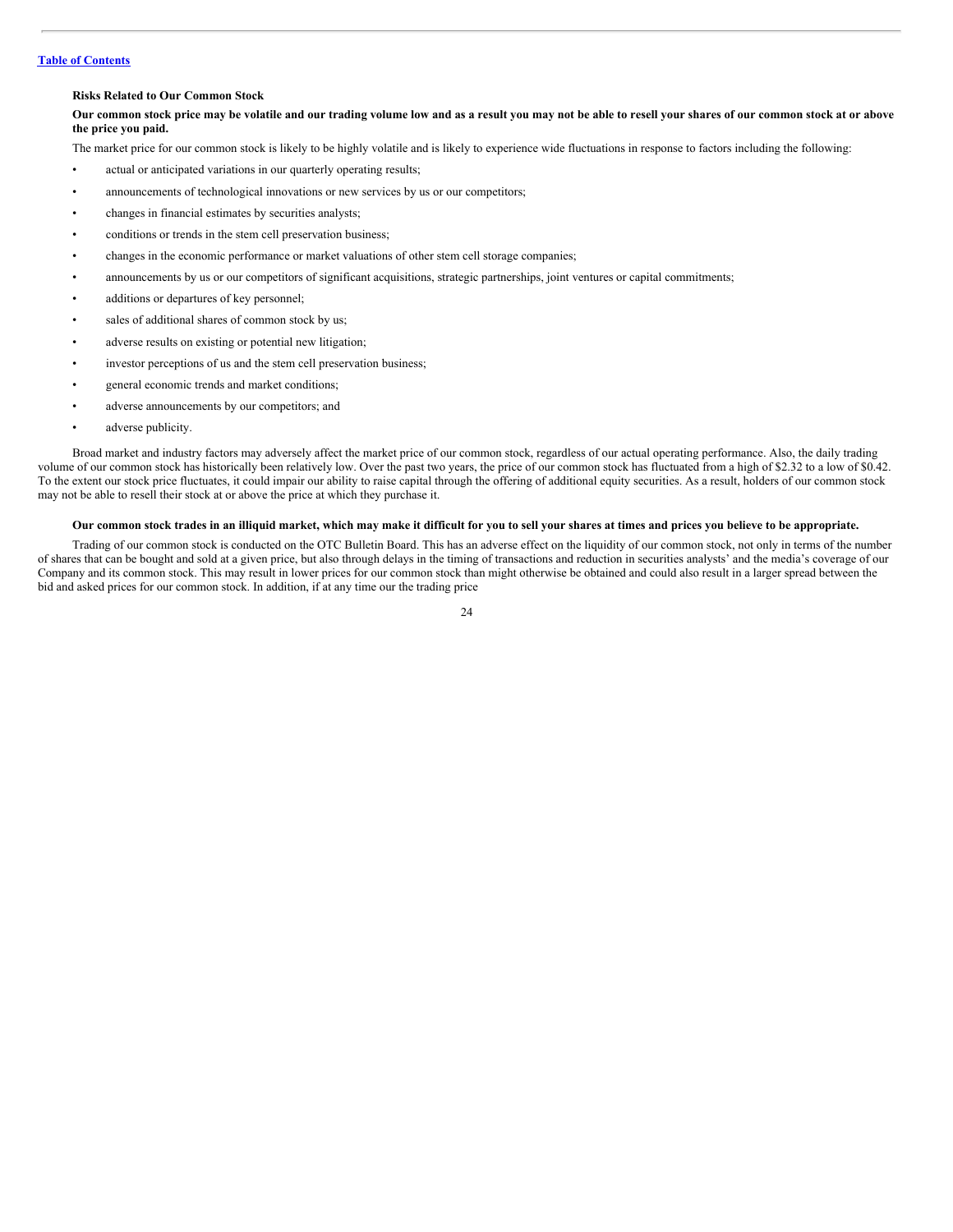of our stock is below \$5.00 per share it is subject to the SEC's "penny stock" rules. Because the "penny stock" rules impose certain requirements on brokers, they may be less willing to execute transactions in our securities. Furthermore, because of the limited market and generally low volume of trading in our common stock, our common stock is more likely to be affected by broad market fluctuations, general market conditions, fluctuations in our operating results, changes in the market's perception of our business, and announcements made by us, our competitors or parties with whom we have business relationships. Our ability to issue additional securities for financing or other purposes, or to otherwise arrange for any financing we may need in the future, may also be materially and adversely affected by the fact that our securities are not traded on a national securities exchange.

#### Our board of directors has the authority to issue preferred stock, which could deter takeover bids even if those bids are in the stockholders' best interests.

We have 500,000 shares of authorized and unissued preferred stock, which could be issued to third parties selected by management or used as the basis for a stockholders' rights plan, which could have the effect of deterring potential acquirers. The ability of our Board of Directors to establish the terms and provisions of different series of preferred stock could discourage unsolicited takeover bids from third parties even if those bids are in the stockholders' best interests. Further, the issuance of additional shares having preferential rights could adversely affect other rights appurtenant to shares of our common stock.

#### **We could issue additional common stock which could negatively impact the price of our stock.**

Our board of directors has authority, without action or vote of our stockholders, to issue all or a part of our authorized but unissued shares. Such stock issuances could be made at a price that reflects a discount or a premium from the then-current trading price of our common stock. In addition, if we need to raise capital, we may need to issue securities that are convertible into or exchangeable for a significant amount of our common stock. These issuances would dilute your percentage ownership interest, which would have the effect of reducing your influence on matters on which our shareholders vote, and might dilute the book value of our common stock. You may incur additional dilution if holders of stock options, whether currently outstanding or subsequently granted, exercise their options to purchase shares of our common stock.

#### **We have no intention of paying dividends on our common stock.**

To date, we have not paid any cash dividends and do not anticipate the payment of cash dividends in the foreseeable future. Accordingly, the only return on an investment in shares of our common stock, if any, may occur upon a subsequent sale of such shares.

#### <span id="page-24-0"></span>**ITEM 1B. UNRESOLVED STAFF COMMENTS.**

Not applicable.

## <span id="page-24-1"></span>**ITEM 2. PROPERTIES.**

The Company entered into a ten-year lease in April 2004 for its new 17,600 square foot cGMP/cGTP compliant corporate headquarters in Oldsmar. Florida for rent of approximately \$141,000 per year for each of the first two years and escalating thereafter. The lease effectively commenced during October 2004, and the Company moved into this facility in November 2004. This facility contains the Company's executive offices, its conference and training center, its laboratory processing and cryogenic storage facility and its scientific offices.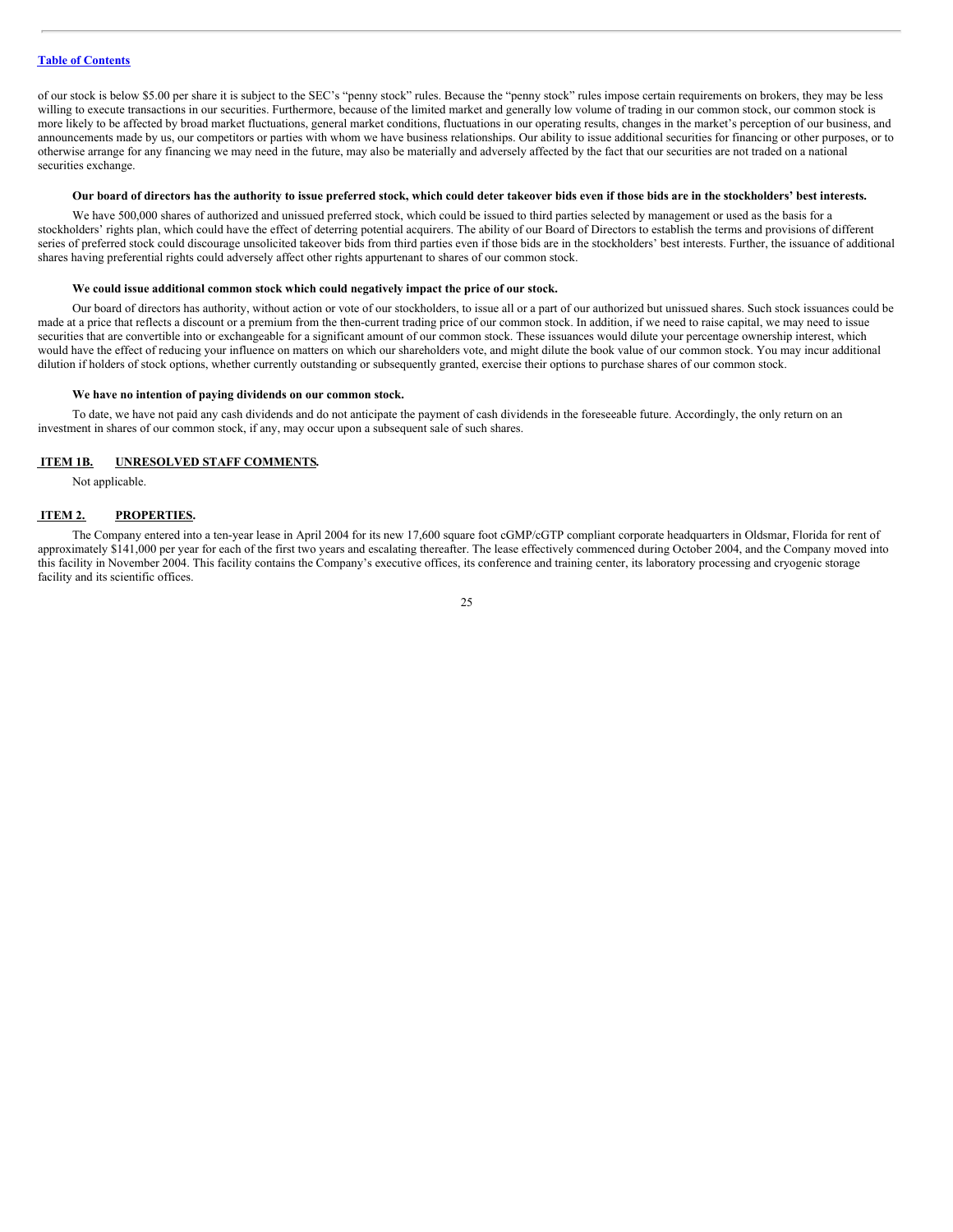On June 7, 2006, the Company entered into a lease amendment, which amends the Company's lease for its principal offices in Oldsmar, Florida. The original lease covered approximately 17,600 square feet of space. Under the amendment, the Company leased an additional 9,600 square feet of space at the same location, beginning on August 1, 2006 and ending with the termination of the lease in 2015. The Company's rent for the additional space is \$11,032 per month through July 31, 2009, with annual increases thereafter through the entire lease term to a maximum of \$13,176 per month for the additional space.

## <span id="page-25-0"></span>**ITEM 3. LEGAL PROCEEDINGS.**

On December 16, 2010, the Company filed an action in the Circuit Court in Pinellas County, Florida against Cord Blood America, Inc. ("CBAI") seeking an injunction against consummation of the proposed acquisition by CBAI of the assets of Cryo-Cell de Mexico, S.A. de C.V. ("CCMEX"), the Company's exclusive licensee in Mexico. The action is docketed at Civil No. 10-17412-CI-20. The Company believes that the proposed acquisition would violate its License Agreement with CCMEX. CBAI announced on December 8, 2010 that it had entered into a letter of intent for the proposed acquisition with CCMEX on December 3, 2010.

The Company also filed a motion for a temporary injunction. CBAI filed a motion to dismiss on the ground that CCMEX was an indispensable party to the action. After a hearing on January 14, 2011, the court granted the motion to dismiss, allowing the Company to join CCMEX to the action, and setting a hearing on February 25, 2011 on the Company's motion for an injunction. After CCMEX was joined to the action, both defendants filed motions to dismiss, and the injunction hearing has been continued. The court has directed that the transaction may not be closed until a further hearing is held.

#### <span id="page-25-1"></span>**ITEM 4. RESERVED**

#### **PART II**

## <span id="page-25-2"></span>**ITEM 5. MARKET FOR THE REGISTRANT'S COMMON EQUITY, RELATED STOCKHOLDER MATTERS AND ISSUER PURCHASES OF EQUITY SECURITIES.**

The Company's common stock is traded on the Over-The-Counter Bulletin Board under the symbol "CCEL". The following table shows, for the calendar periods indicated, the high and low closing bid quotations for the Company's common stock as reported by the Dow Jones Retrieval Service. The quotations represent inter-dealer prices without retail mark-up, markdown or commission and may not represent actual transactions.

| <b>Quarter Ended</b> | Low<br>Closing<br>Bid | High<br>Closing<br><b>Bid</b> |
|----------------------|-----------------------|-------------------------------|
| February 28, 2010    | 1.38                  | 2.00                          |
| May 31, 2010         | 0.86                  | 1.45                          |
| August 31, 2010      | 0.90                  | 1.35                          |
| November 30, 2010    | 0.90                  | 2.24                          |
| February 28, 2009    | 0.42                  | 0.74                          |
| May 31, 2009         | 0.46                  | 1.48                          |
| August 31, 2009      | 1.12                  | 2.32                          |
| November 30, 2009    | 1.66                  | 2.31                          |

**High**

The Company has not declared any cash dividends on its common stock and does not expect to do so in the near future.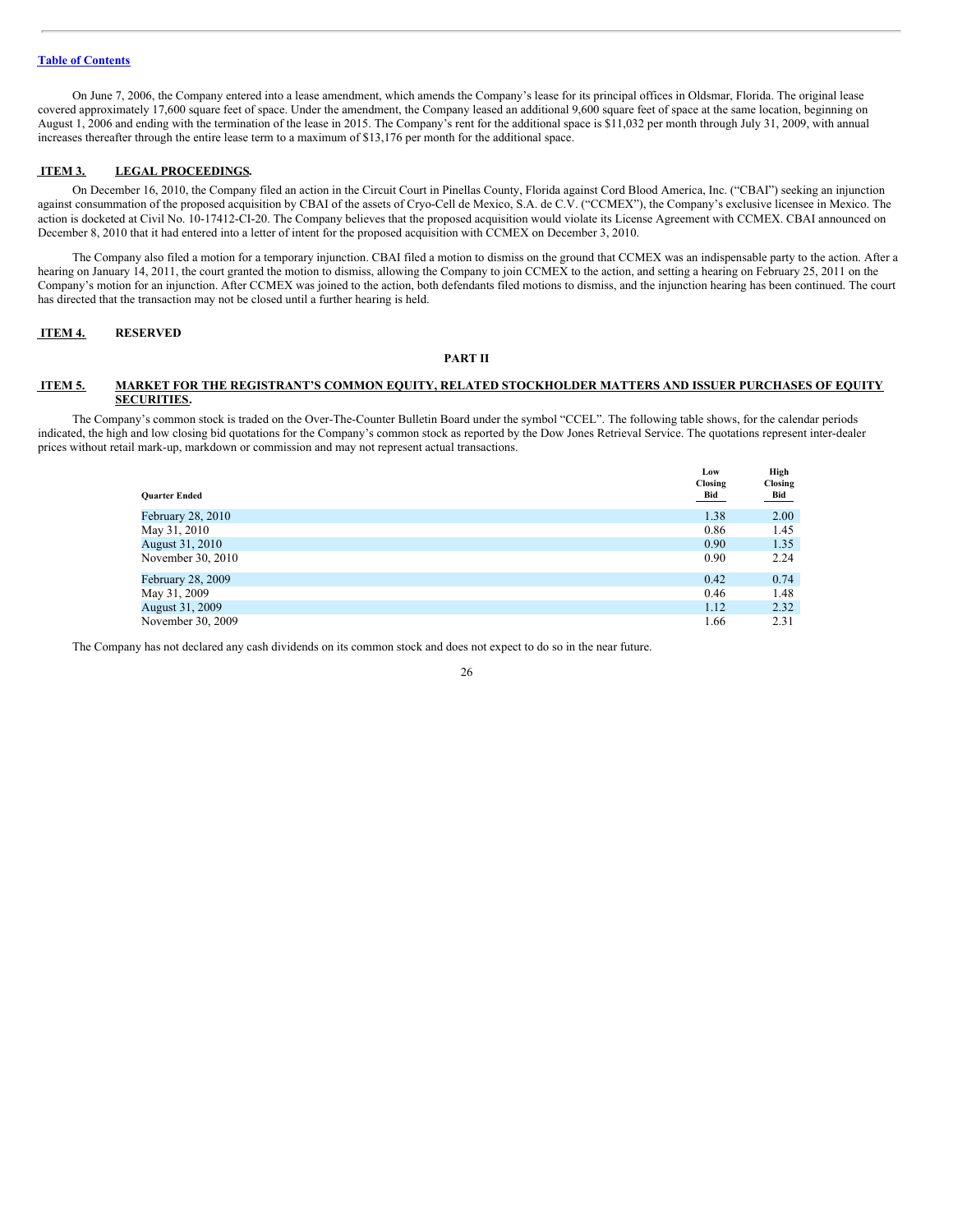As of November 30, 2010, the Company had 300 shareholders of record, and management believes there are approximately 3,000 additional beneficial holders of the Company's common stock.

#### **Equity Compensation Plan Information as of November 30, 2010**

| <b>Equity Compensation plans approved by stockholders</b> | Number of<br>securities to be<br>issued upon<br>exercise of<br>outstanding<br>options, warrants<br>and rights | Weighted-average<br>exercise price of<br>outstanding options,<br>warrants and rights | <b>Number of securities</b><br>remaining available for<br>future issuance under<br>equity compensation plans<br>(excluding securities)<br>reflected in the first<br>column) |
|-----------------------------------------------------------|---------------------------------------------------------------------------------------------------------------|--------------------------------------------------------------------------------------|-----------------------------------------------------------------------------------------------------------------------------------------------------------------------------|
| Cryo-Cell International 2000 Stock Incentive Plan         | 341,387                                                                                                       | 2.88                                                                                 | 0(1)                                                                                                                                                                        |
| Cryo-Cell International, Inc. 2006 Stock Incentive Plan   | 475.034                                                                                                       | 1.50                                                                                 | 423,365                                                                                                                                                                     |
| Total                                                     | 816.421                                                                                                       | 1.87                                                                                 | 423.365                                                                                                                                                                     |

(1) No further stock options or other awards will be granted under the 2000 Stock Incentive Plan.

## <span id="page-26-0"></span>**ITEM 6. SELECTED FINANCIAL DATA**

Not Applicable.

## <span id="page-26-1"></span>**ITEM 7. MANAGEMENT'S DISCUSSION AND ANALYSIS OF FINANCIAL CONDITION AND RESULTS OF OPERATIONS.**

The following discussion and analysis of the financial condition and results of operations of the Company for the two years ended November 30, 2010, should be read in conjunction with the consolidated financial statements and related notes as well as other information contained in this Annual Report on Form 10-K. This section of the Form 10-K contains forward-looking statements that involve substantial risks and uncertainties, such as statements about our plans, objectives, expectations and intentions. We use words such as "expect", "anticipate", "plan", "believe", "seek", "estimate", "intend", "future" and similar expressions to identify forward-looking statements. Our actual results could differ materially from those anticipated in these forward-looking statements for many reasons, including as a result of some of the factors described below and in the section titled "Risk Factors". You are cautioned not to place undue reliance on these forward-looking statements, which speak only as of the date of this Form 10-K.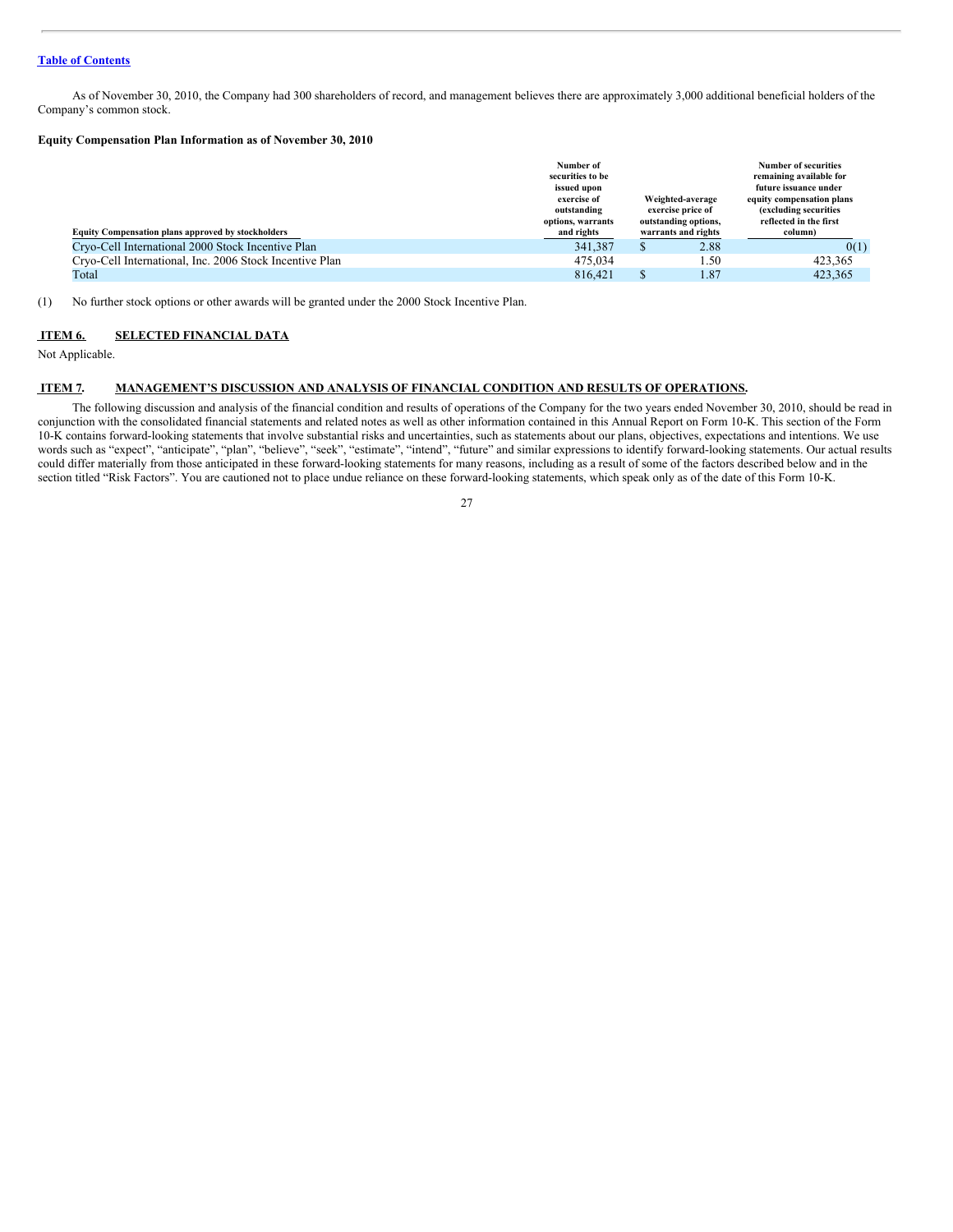#### **Overview**

The Company is engaged in cellular processing and cryogenic storage, with a current focus on the collection and preservation of umbilical cord (U-Cord®) blood stem cells for family use. The Company's principal sources of revenues are service fees for cord blood processing and preservation for new customers and recurring annual storage fees. The Company currently charges fees of \$1,595 to new clients for the collection kit, processing and testing and return medical courier service, with discounts in the case of multiple children from the same family and in other circumstances. The Company currently charges an annual storage fee of \$125 for new clients; storage fees for existing customers depend on the contracts with such customers. The Company also offers a one-time payment plan, where the client is charged \$3,495 with discounts in the case of multiple children from the same family and in other circumstances. The one-time plan includes the collection kit, processing and testing, return medical courier service and 21 years of pre-paid storage fees. The Company also receives other income from licensing fees and royalties from global affiliates.

In recent years, the Company has expanded its research and development activities to develop technologies related to stem cells harvested from sources beyond umbilical cord blood stem cells. During 2007, much of the Company's research and development activities focused on the development of proprietary technology related to maternal placental stem cells (MPSCs). Also in 2006, the Company discovered novel technology related to menstrual stem cells. In November 2007, the Company announced the commercial launch of Célle<sup>sM</sup> service related to this patent-pending technology. The Company continues to focus independently-funded research and development activities through a vast network of research collaboration partners.

During the year ended November 30, 2010, the Company's revenues were relatively flat compared to the same period in 2009. The Company reported net income of approximately \$3,411,000, or \$.29 per basic common share for fiscal 2010 compared to a net income of approximately \$1,425,000 or \$.12 per basic common share for fiscal 2009. The increase in net income is principally the result of the reversal of approximately \$1.8 million of its valuation allowance for deferred income taxes during the third quarter of 2010. The decision to reverse a portion of the allowance is based on the Company's historical operating performance, which includes profitability in seven of the last eight quarters leading up to the descision, steadily improving operations and expectations for future taxable income. In addition, due to the cancellation of the contract with Safti-Cell during the 4th quarter of 2009, and moving all of the specimens previously stored by Safti-Cell to the Company's storage facility in Oldsmar, Florida, the Company saved approximately \$230,000 in cost of sales in fiscal 2010. There was also a one-time charge of approximately \$697,000 for the Safti-Cell contract cancellation in fiscal 2009. These decreases were partially offset by a \$549,000 increase in marketing, general and administrative expenses, an increase of approximately 6% in comparison to the same period in 2009, due mainly to the increase in sales and marketing initiatives. These decreases were also partially offset by a \$31,000 increase in research and development expenses during fiscal 2010, an increase of approximately 30% in comparison to the same period in 2009. Research and development expenses in 2009 were primarily comprised of expenses related to the continued commercialization of the Company's Célle<sup>SM</sup> technology.

As of November 30, 2010, the Company had cash and cash equivalents of \$8,369,537. The Company's cash increased by approximately \$1,500,000 during fiscal 2010, primarily as a result of positive cash flow from operations. The increase in operating cash flow was primarily attributable to the Company's net income during fiscal 2010. As of February 28, 2011, the Company maintains no long-term indebtedness.

The Company retained investment banking firm Morgan Joseph LLC in August 2010 to assist it in exploring potential strategic acquisitions that would fit within the Company's strategic growth plans. In the event the Company completes any acquisitions in the future it could impact its financial position and future results of operations.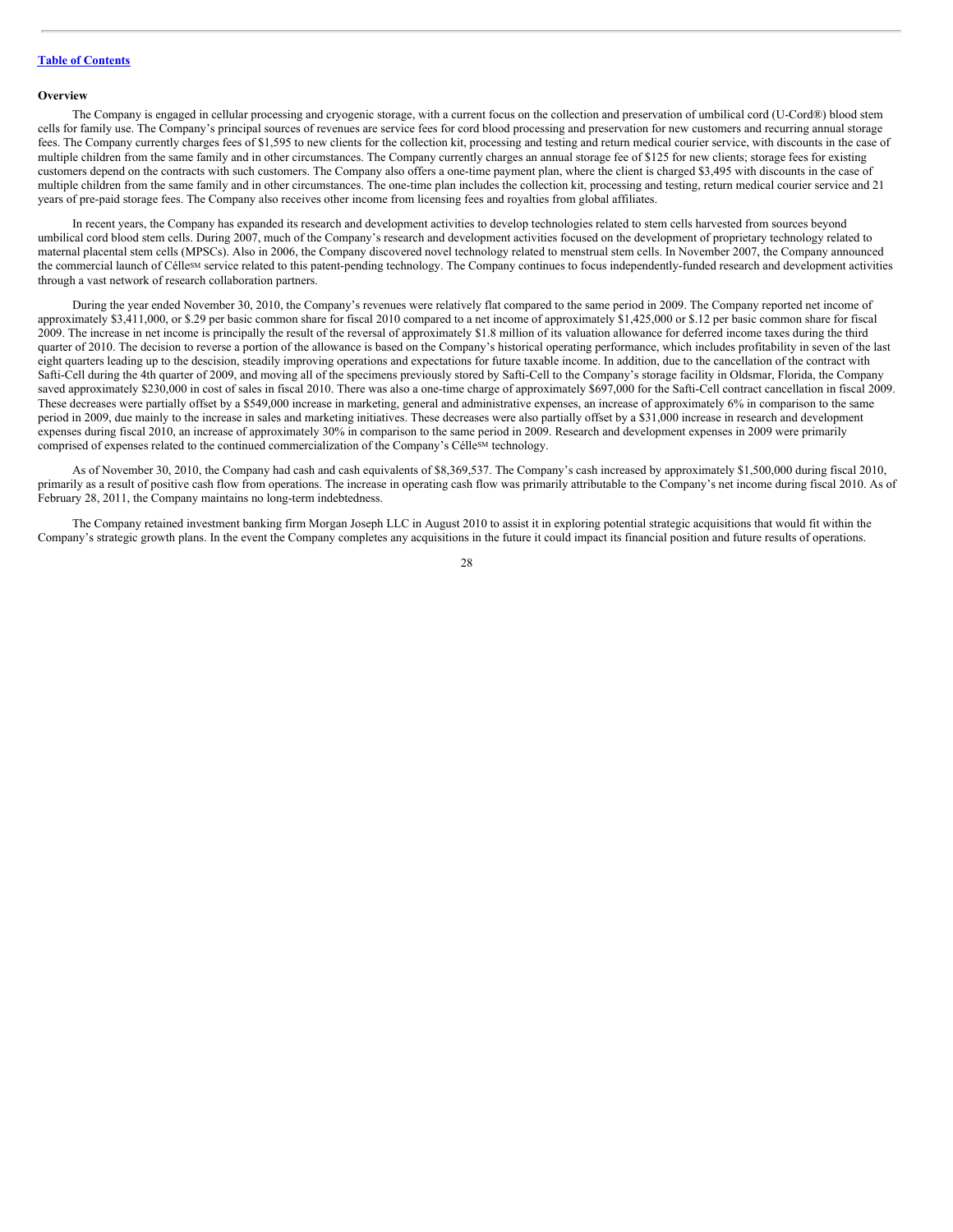#### **Results of Operations**

*Revenue.* For the fiscal year ended November 30, 2010, the Company had revenue of \$17,639,576 compared to \$17,658,237 for the fiscal year ended November 30, 2009. The slight decrease is primarily attributable to a 1% decrease in processing and storage fees and a 14% increase in licensee income which was largely due to timing of the execution of licensee agreements and payment terms of up-front fees.

*Processing and Storage Fees.* The decrease in processing and storage fee revenue is primarily attributable to a decrease in specimens processed of 9%, offset by a decrease in sales discounts of 7% and a 7% increase in recurring annual storage fee revenue for fiscal 2010 compared to the 2009 period. Sales discounts represent discounts to returning clients and promotions offered to newly enrolled clients. The Company believes that the decrease in specimens processed in 2009 and 2010 was due primarily to the continuing challenges associated with difficult general economic conditions, lower U.S. consumer confidence levels and reductions in discretionary household spending; coupled with increasing use by consumers of public cord blood banking which does not charge storage fees. While we have attempted to address these challenges by introducing sales discounts and cost savings incentives for new and returning customers, we anticipate that sales of our cord blood banking plans would continue to be adversely impacted if economic conditions and consumer confidence do not significantly improve and consumer discretionary spending remains low.

*Licensee Income*. For the fiscal year ended November 30, 2010, licensee income was \$1,518,919 as compared to \$1,331,553 for the 2009 period. Licensee income for the fiscal year ended November 30, 2010 primarily consisted of \$1,343,919 in royalty income earned on the processing and storage of cord blood stem cell specimens in geographic areas where the Company has license agreements. The remaining licensee income of \$175,000 related to installment payments of non-refundable up-front license fees from the licensees of the Company's U-Cord program in Chile, Colombia, Peru, Nicaragua, Pakistan, Curacao, Bonaire, St. Maarten, Aruba and Suriname. Licensee income for fiscal 2009 principally consisted of \$1,104,113 in royalty income earned on the processing and storage of cord blood stem cell specimens in geographic areas where the Company has license agreements. The remaining 2009 licensee income related to installment payments of non-refundable up-front license fees from the licensees of the Company's U-Cord program in Nicaragua and Venezuela and the Company's Célle program in India. The increase in royalty income earned on processing and storage from the Company's licensee affiliates is primarily due to the increase in recurring annual storage royalties, which relates to the affiliates increase in processed specimens.

Cost of Sales. For the fiscal year ended November 30, 2010, cost of sales was \$4,504,956, as compared to \$4,532,509 for the fiscal year ended November 30, 2009 representing a slight decrease. Cost of sales was 26% of revenues in fiscal 2010 and 2009. Cost of sales includes wages and supplies associated with process enhancements to the existing production procedures and quality systems in the processing of cord blood specimens at the Company's facility in Oldsmar, Florida and depreciation expense of \$286,131 for the year ended November 30, 2010 compared to \$285,844 for the 2009 period. The slight decrease in cost of sales is primarily attributable to the increase in operational efficiencies as well as the decrease in specimens processed during the year ended November 30, 2010 compared to the 2009 period.

*Marketing, General and Administrative Expenses.* Marketing, general and administrative expenses during the fiscal year ended November 30, 2010 were \$9,485,267 as compared to \$8,936,679 for the fiscal year ended November 30, 2009 representing a 6% increase. These expenses are primarily comprised of expenses for consumer advertising, salaries and wages for personnel and professional fees.

*Research, Development and Related Engineering Expenses.*Research, development and related engineering expenses for the fiscal year ended November 30, 2010, were \$132,991 as compared to \$102,414 in 2009. The expenses for the years ended November 30, 2010 and 2009 are primarily comprised of expenses related to the continued commercialization of the Company's new stem cell technology, Célle, which was launched in November 2007.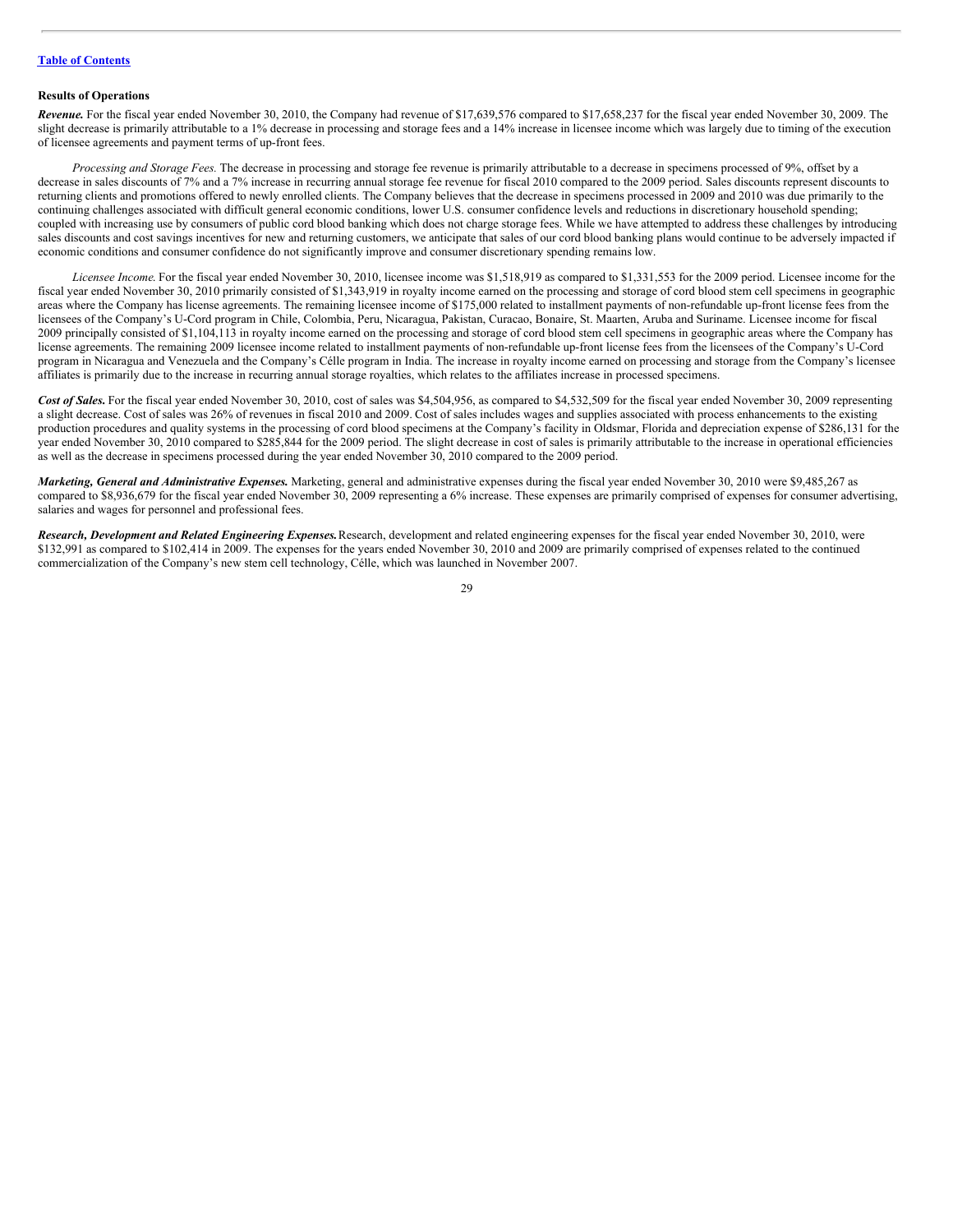*Depreciation and Amortization*. Depreciation and amortization (not included in Cost of Sales) for the year ended November 30, 2010 was \$294,061 compared to \$385,978 for the 2009 period. The decrease is primarily due to certain assets being fully depreciated throughout the year.

*Safti-Cell Contract Cancellation Costs.* On September 24, 2009, the Company entered into an Asset Purchase Agreement with Red Rock Investments, LLP ("Red Rock") to purchase the assets and rights related to Safti-Cell, Inc. ("Safti-Cell"), which was mainly cryogenic storage units, to cancel the Safti-Cell contract, as well as, to assume the remaining portion of Safti-Cell's building lease. Safti-Cell had provided back-up dual cryogenic storage of umbilical cord stem cells as part of the Company's service offering. The twenty-year storage agreement required Cryo-Cell to pay fees to Safti-Cell for each specimen stored in the facility for Cryo-Cell customers. The Asset Purchase Agreement required the Company to pay \$750,000 to Red Rock in installments of which \$53,150 was allocated to the purchase of the cryogenic storage units and \$696,850 was allocated to the cancellation of the contract and included in the consolidated statements of income for the year ended November 30, 2009. The first installment of \$375,000 was paid on September 24, 2009. The remaining \$375,000, which had a stated interest rate of 3.25% and was collateralized by the assets and the rights to the Safti-Cell cryogenic storage units, was paid in full in equal quarterly installments of principal plus interest of approximately \$95,000 during fiscal 2010. All of the specimens stored at Safti-Cell were moved to the Company's laboratory for continued storage. The twenty-year storage agreement entered into in October 2001 which required Cryo-Cell to pay fees to Safti-Cell for each specimen stored in the facility for Cryo-Cell customers was terminated as a result of the Asset Purchase Agreement. The Company's total payments to Safti-Cell for storage for the fiscal years ended November 30, 2010 and 2009 were \$0 and \$236,304, respectively. Due to the cancellation of the contract with Safti-Cell, the Company will be saving approximately \$3,300,000 over the next 12 years.

*Interest Expense*. Interest expense during the fiscal year ended November 30, 2010, was \$1,284,552 compared to \$1,416,160 in 2009. Interest expense is mainly comprised of payments made to the other parties to the Company's RSAs based on the Company's storage revenue. Prior to fiscal 2002, the Company entered into RSAs with individuals and entities for specific geographic areas. The Company's RSAs provide that in exchange for an up-front payment, the Company would share in perpetuity a percentage of its future revenue derived from the annual storage fees collected related to 33,000 specimens that originated from specific areas. The Company currently has four RSAs in effect covering the following areas: New York, Texas, Florida and Illinois (including contiguous states). If the Company's storage revenues continue to increase in areas covered by RSAs, the Company's interest expense related to the RSA payments will also increase. Interest expense decreased 9% in fiscal 2010 compared to the same period in 2009. The decrease was the result of a reduction of approximately \$158,000 in current RSA payments due to the historical overpayment to RSA holders for annual storage fees never collected for customer specimens subject to RSA agreements. Also included in interest expense is the amortization of the present value of a deferred consulting agreement in the amount of \$16,754 and \$23,759 for the years ended November 30, 2010 and 2009, respectively.

*Equity in Losses of Af iliate.*Equity in losses of affiliate was \$183,414 for the fiscal year ended November 30, 2010 compared to \$112,769 in 2009. Equity in losses of affiliate for the year ended November 30, 2010 consists of amounts related to compensation expense for stock and warrant awards that were granted by Saneron at below fair market value to certain employees, consultants and members of Saneron management who represent owners of Saneron and serve on its board of directors in the amount of \$91,656 as well as a write-down of the promissory note due from Saneron in the amount of \$91,758. Equity in losses of affiliate for the year ended November 30, 2009 solely consists of amounts related to compensation expense for stock and warrant awards that were granted by Saneron at below fair market value to certain employees, consultants and members of Saneron management who represent owners of Saneron and serve on its board of directors.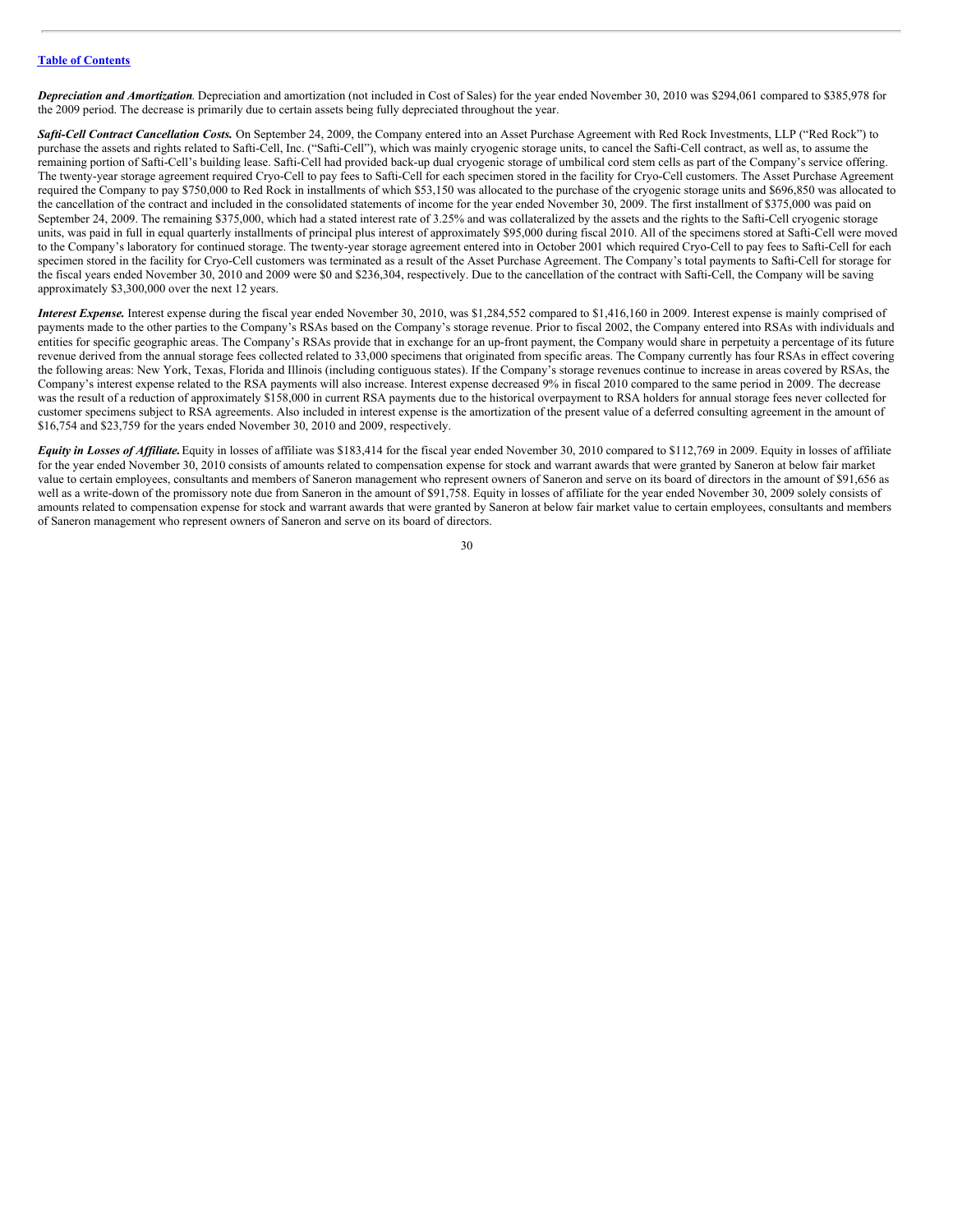*Income Taxes*. The Company recorded an income tax benefit of approximately \$1,630,000, net of foreign income taxes for the fiscal year ended November 30, 2010. During fiscal 2010, the Company reversed a portion of its valuation allowance for U.S. income taxes of approximately \$1,788,000. The reversal of a portion of the deferred tax valuation allowance is based upon the Company's historical operating performance which includes profitability in seven of the eight last quarters leading up to the decision, steadily improving operations and expectations for future taxable income. There was no US income tax expense for the fiscal year ended November 30, 2009 due to the utilization of net operating losses and foreign tax credit carryforwards, which were not previously benefited in the Company's financial statements.

The Company records foreign income taxes withheld from installment payments of non-refundable up-front license fees and royalty income earned on the processing and storage of cord blood stem cell specimens in certain geographic areas where the Company has license agreements. The Company recorded approximately \$158,000 and \$122,000 for the years ended November 30, 2010 and 2009, respectively, of foreign income tax expense, which is included in income tax benefit (expense) in the accompanying consolidated statements of income. The increase in foreign tax expense is attributable to the increase in royalties recognized during fiscal 2010.

The effective tax rate of -100.6% and 8.6% for the fiscal years ended November 30, 2010 and 2009, respectively differs from the statutory rate, due primarily to the reversal of approximately \$1,788,000 of the deferred tax asset valuation allowance in 2010 and the effect of foreign income taxes related to licensee income in 2010 and 2009.

## **Liquidity and Capital Resources**

Through November 30, 2010, the Company's principal source of cash has been from sales of its U-Cord® program to customers, the sale of license agreements and proceeds from licensees. Currently, the Company's cash flow is derived primarily from sales relating to its storage services, including the initial fee and ongoing storage fees, as well as licensee income. The Company does not expect a change in its principal source of cash flow.

At November 30, 2010, the Company had cash and cash equivalents of \$8,369,537 as compared to \$6,850,765 in 2009. The Company also has certain investments in marketable securities, which totaled \$1,138,404 as of November 30, 2010. The increase in cash and cash equivalents in 2010 was primarily attributable to the following:

Net cash provided by operating activities in fiscal 2010 was \$2,338,396, which was primarily attributable to the Company's net income and the receipt of \$175,000 in upfront license fees from the licensees of the Company's U-Cord program in Chile, Colombia, Peru, Nicaragua, Pakistan, Curacao, Bonaire, St. Maarten, Aruba and Suriname.

Net cash provided by operating activities in fiscal 2009 was \$3,747,854, which was primarily attributable to the Company's net income, payments received on long-term storage contracts and payments from licensees, including the receipt of the second \$100,000 installment payment from the sale of the Cryo-Cell de Venezuela licensee agreement and the receipt of the second and third installment payments from ACCPL totaling \$127,440, net of taxes which was partially offset by the first installment paid for the cancellation of the Safti-Cell contract during the fourth quarter of fiscal 2009 in the amount of \$375,000.

Net cash used in investing activities in fiscal 2010 and fiscal 2009 were \$819,624 and \$463,455, respectively, which was primarily attributable to the purchase of property and equipment and the investment in patents and trademarks.

There was no cash provided by or used in financing activities during fiscal 2010 and 2009.

<sup>31</sup>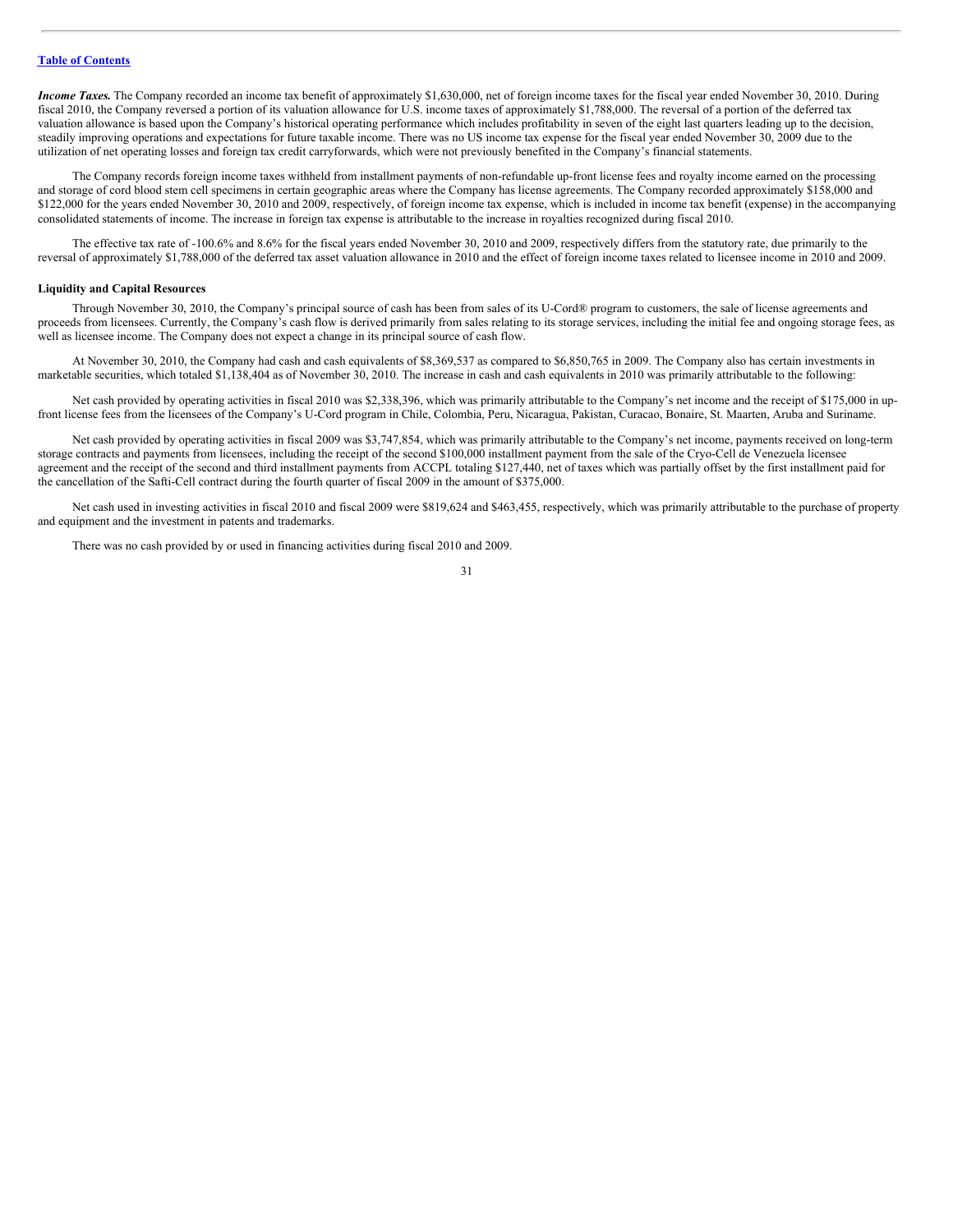The Company does not have a line of credit.

The Company anticipates making non-discretionary capital expenditures of approximately \$750,000 over the next twelve months. The Company anticipates funding future property and equipment purchases with cash-on-hand and cash flows from future operations.

The Company anticipates that its cash and cash equivalents, marketable securities and cash flows from future operations will be sufficient to fund its known cash needs for at least the next 12 months. Cash flows from operations will depend primarily upon increasing revenues from sales of its umbilical cord blood cellular storage services and the Célle service, and controlling expenses. If expected increases in revenues are not realized, or if expenses are higher than anticipated, the Company may be required to reduce or defer cash expenditures or otherwise manage its cash resources during the next 12 months so that they are sufficient to meet the Company's cash needs for that period. In addition, the Company may consider seeking equity or debt financing if deemed appropriate for its plan of operations, and if such financing can be obtained on acceptable terms. There is no assurance that the reductions in expenditures, if necessary, will not have an adverse effect on the Company's business operations, including sales activities and the development of new services and technology.

## **Critical Accounting Policies and Estimates**

The preparation of consolidated financial statements and related disclosures in conformity with accounting principles generally accepted in the United States requires estimates and assumptions that affect the reported amounts of assets and liabilities, revenues and expenses and related disclosures of contingent assets and liabilities in the consolidated financial statements and accompanying notes. The SEC has defined a company's critical accounting policies as the ones that are most important to the portrayal of the company's financial condition and results of operations, and which require the company to make its most difficult and subjective judgments, often as a result of the need to make estimates of matters that are inherently uncertain. The Company believes that its estimates and assumptions are reasonable under the circumstances; however, actual results may vary from these estimates and assumptions. We have identified the following critical accounting policies that affect the more significant judgments and estimates used in the preparation of the consolidated financial statements. For further discussion of the Company's significant and critical accounting policies, refer to Note 1 – "Description of Business and Summary of Critical and Significant Accounting Policies" to the Consolidated Financial Statements contained in Item 8 of this document.

#### **Revenue Recognition**

The Company records revenue from processing and storage of specimens and pursuant to agreements with licensees. The Company recognizes revenue from processing fees upon completion of processing and recognizes storage fees ratably over the contractual storage period (1 or 21 years), as well as, licensee income from royalties paid by licensees related to storage contracts which the Company has under license agreements. Contracted storage periods can range from one to twenty-one years. Deferred revenue on the accompanying consolidated balance sheets includes the portion of the annual storage fee and the twenty-one year storage fee that is being recognized over the contractual storage period as well as royalties received from foreign licensees related to long-term storage contracts in which the Company has future obligations under the license agreement. The Company classifies deferred revenue as current if the Company expects to recognize the related revenue over the next 12 months.

#### **License and Royalty Agreements**

The Company has entered into licensing agreements with certain investors in various international markets in an attempt to capitalize on the Company's technology. The investors typically pay a licensing fee to receive Company marketing programs, technology and know-how in a selected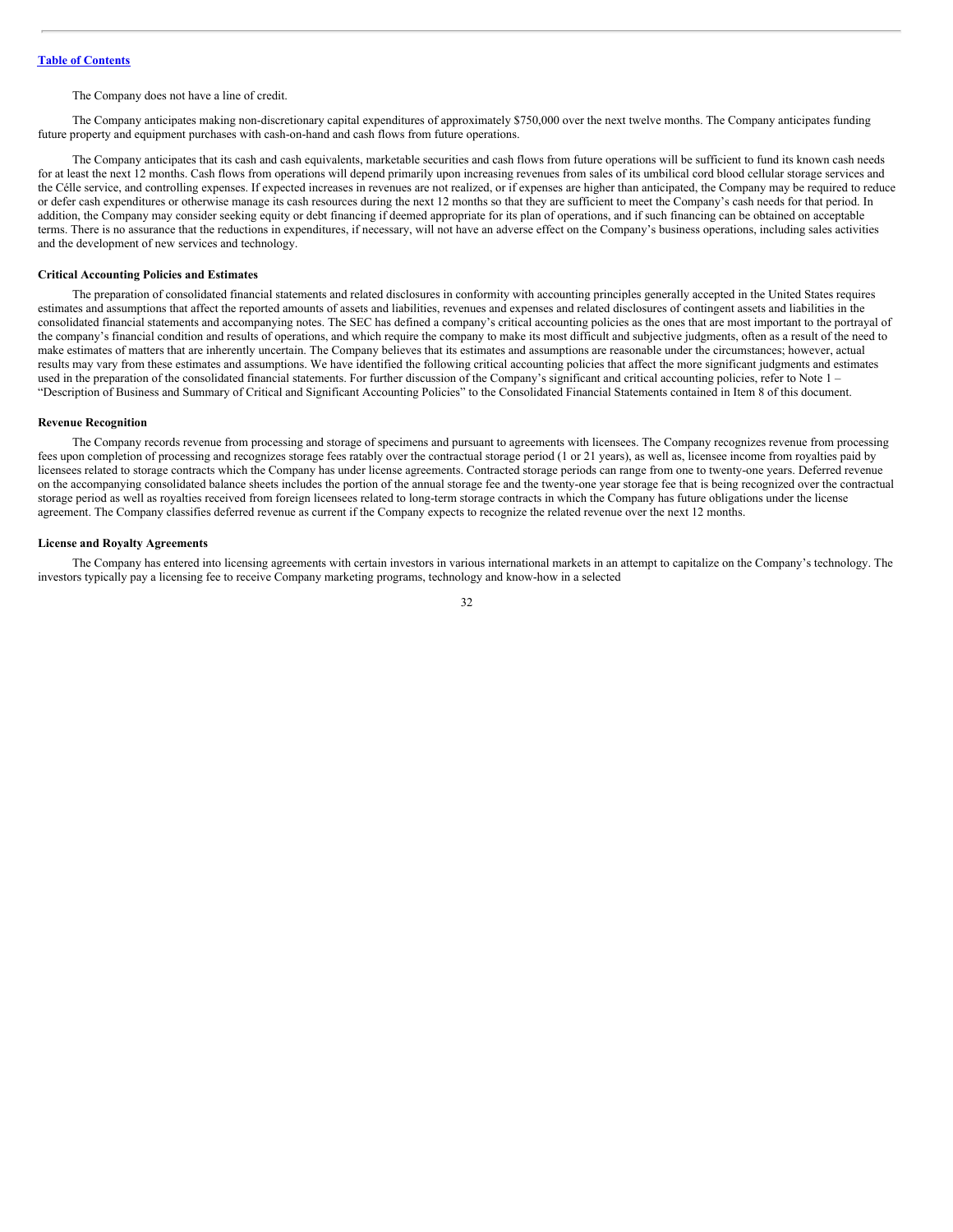area. The investor may be given a right to sell sub-license agreements as well. As part of the accounting for the up-front license revenue, revenue from the up-front license fee is recognized based on such factors as when the payment is due, collectability and when all material services or conditions relating to the sale have been substantially performed based on the terms of the agreement. The Company has twenty five active licensing agreements. The following areas each have one license agreement: Mexico, El Salvador, Guatemala, Ecuador, Panama, Honduras, China, Pakistan, Chile, Colombia, Peru, Bonaire, St. Maarten, Aruba and Suriname. The following areas each have two license agreements: Venezuela, India, Nicaragua, Curacao and Germany.

In addition to the license fee, the Company earns royalties on subsequent processing and storage revenues received by the licensee in the selected area and a fee on any sub-license agreements that are sold by the licensee where applicable. The Company also processes and stores specimens sent directly from customers of sub-licensees in Mexico, Central America, Ecuador, Nicaragua, Pakistan and Venezuela. These fees are included in processing and storage fees revenue on the consolidated statements of income. As part of the accounting for royalty revenue, the Company uses estimates and judgments based on historical processing and storage volume in determining the timing and amount of royalty revenue to recognize. The Company periodically reviews license and royalty receivables for collectability and, if necessary, will record an expense for an allowance for uncollectible accounts. If the financial condition of the Company's sub-licensees were to deteriorate beyond the estimates, the Company may have to increase the allowance for doubtful accounts which could have a negative impact on earnings. If the licensee's customer base were to decrease, it would negatively impact the Company's ongoing license income.

## **Accounts Receivable**

Accounts receivable consist of the amounts due from clients that have enrolled and processed in the U-Cord® processing and storage program and amounts due from licensee affiliates and do not require collateral. Accounts receivable due from clients and license affiliates that store specimens at the Company's facility in Oldsmar, Florida are due within 30 days and are stated at amounts due from clients net of an allowance for doubtful accounts. Accounts outstanding longer than the contractual payment terms are considered past due. The Company determines its allowance by considering the length of time accounts receivable are past due, the Company's previous loss history, and the customer's current ability to pay its obligations. Therefore, if the financial condition of the Company's clients were to deteriorate beyond the estimates, the Company may have to increase the allowance for doubtful accounts which could have a negative impact on earnings. The Company writes-off accounts receivable when they become uncollectible, and payments subsequently received on such receivables are credited to the allowance for doubtful accounts.

#### **Income Taxes**

Deferred income tax assets and liabilities are recognized for the estimated future tax consequences attributable to differences between financial statement carrying amounts of existing assets and liabilities and their respective tax bases. Deferred income tax assets and liabilities are measured using enacted tax rates expected to be recovered or settled. The Company has recorded a valuation allowance of approximately \$7,136,000 and \$9,584,000 as of November 30, 2010 and November 30, 2009, respectively, as the Company does not currently believe it is "more likely than not" that these future income tax benefits will be realized. When the Company changes its determination as to the amount of deferred tax assets that can be realized, the valuation allowance is adjusted with a corresponding impact to income tax expense in the period in which such determination is made. The ultimate realization of the Company's deferred tax assets depends upon generating sufficient taxable income prior to the expiration of the tax attributes. In assessing the need for a valuation allowance, the Company projects future levels of taxable income. This assessment requires significant judgment. We examine the evidence related to the recent history of losses, the economic conditions which we operate and our forecasts and projections to make that determination.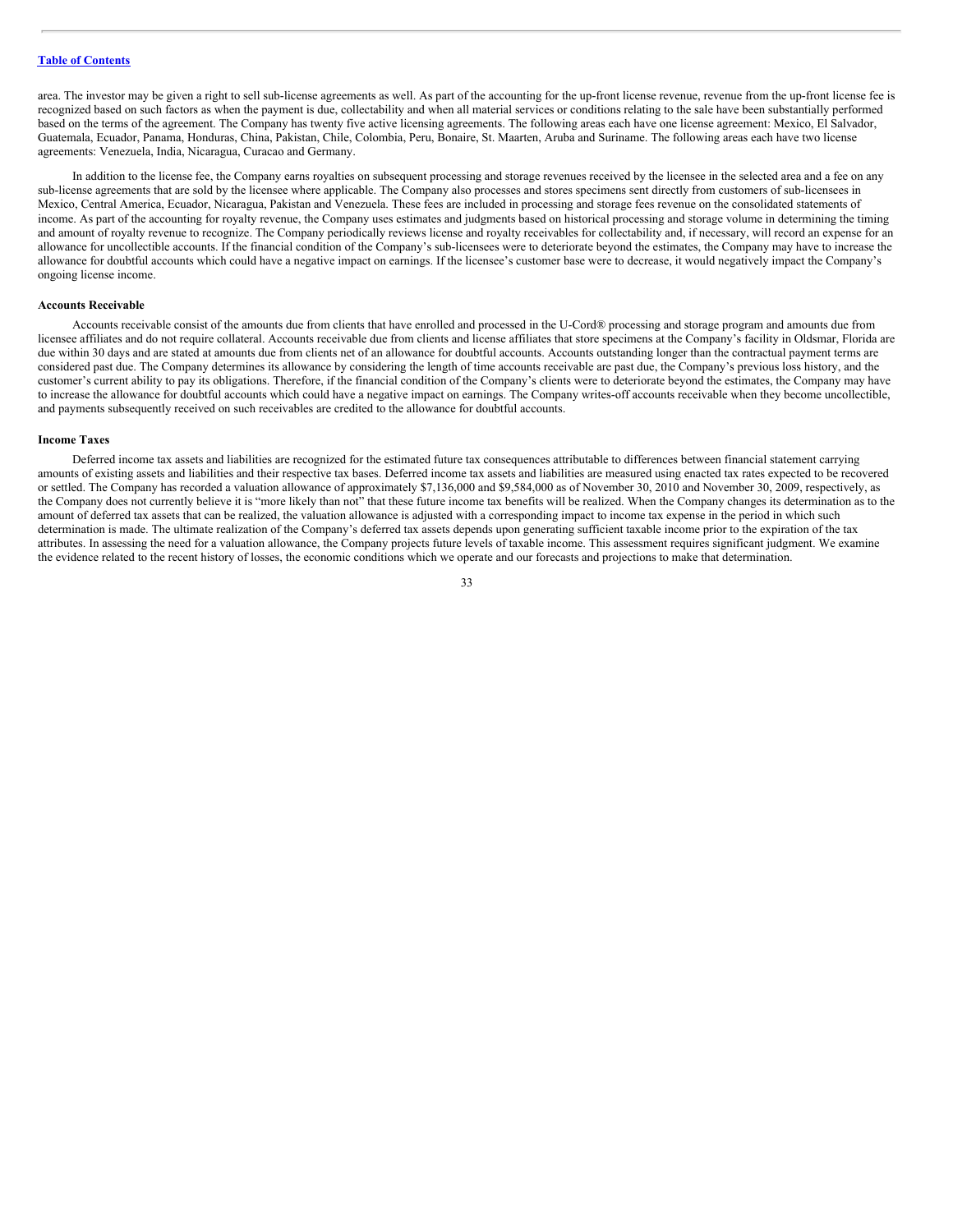The Company records foreign income taxes withheld from installment payments of non-refundable up-front license fees and royalty income earned on the processing and storage of cord blood stem cell specimens in geographic areas where the Company has license agreements.

#### **Investment in Saneron**

The Company owns 35% of an entity that is involved in the area of stem cell research. The Company accounts for this investment under the equity method, and reviews annually to determine if an other than temporary impairment exists. The Company previously recorded equity in losses of affiliate until the investment balance was zero and only goodwill remained. The investment is reviewed annually to determine if an other than temporary impairment exists. The Company does not believe that an impairment exists as of November 30, 2010 and November 30, 2009. If actual future results are not consistent with the Company's assumptions and estimates, the Company may be required to record impairment charges in the future which could have a negative impact on earnings.

#### **Patents and Trademarks**

The Company incurs certain legal and related costs in connection with patent and trademark applications. If a future economic benefit is anticipated from the resulting patent or trademark or an alternate future use is available to the Company, such costs are capitalized and amortized over the expected life of the patent or trademark. The Company's assessment of future economic benefit involves considerable management judgment. A different conclusion could result in the reduction of the carrying value of these assets.

#### **Revenue Sharing Agreements**

The Company has entered into Revenue Sharing Agreements ("RSAs") with various parties whereby these parties contracted with the Company for a percentage of future storage revenues the Company generates and collects from clients in specific geographical areas. The RSAs have no definitive term or termination provisions. The sharing applies to the storage fees for all specified specimens in the area up to the number covered in the contract. When the number of specimens is filled, any additional specimens stored in that area are not subject to revenue sharing. As there are empty spaces resulting from attrition, the Company agrees to fill them as soon as possible. The parties typically pay the Company a non-refundable up-front fee for the rights to these future payments. The Company recognized these non-refundable fees as a long-term liability. Given the criteria under which these RSAs are established, cash flows related to these contracts can fluctuate from period to period. All payments made to the other parties to the RSAs are recognized as interest expense. At such time as the total payments can be determined, the Company will commence amortizing these liabilities under the effective interest method. The Company does not intend to enter into additional RSAs.

#### **Recently Issued Accounting Pronouncements**

#### *Revenue Arrangements with Multiple Deliverables*

In October 2009, the FASB issued an Accounting Standard Update ("ASU"), which addresses the accounting for multiple-deliverable arrangements to enable vendors to account for products or services separately rather than as a combined unit and modifies the manner in which the transaction consideration is allocated across the separately identified deliverables. The ASU significantly expands the disclosure requirements for multiple-deliverable revenue arrangements. The ASU will be effective for the first annual reporting period beginning on or after June 15, 2010, and may be applied retrospectively for all periods presented or prospectively to arrangements entered into or materially modified after the adoption date. Early adoption is permitted, provided that the guidance is retroactively applied to the beginning of the year of adoption. The Company is currently in the process of implementing this accounting standard and evaluating the impact this update may have on its consolidated financial statements.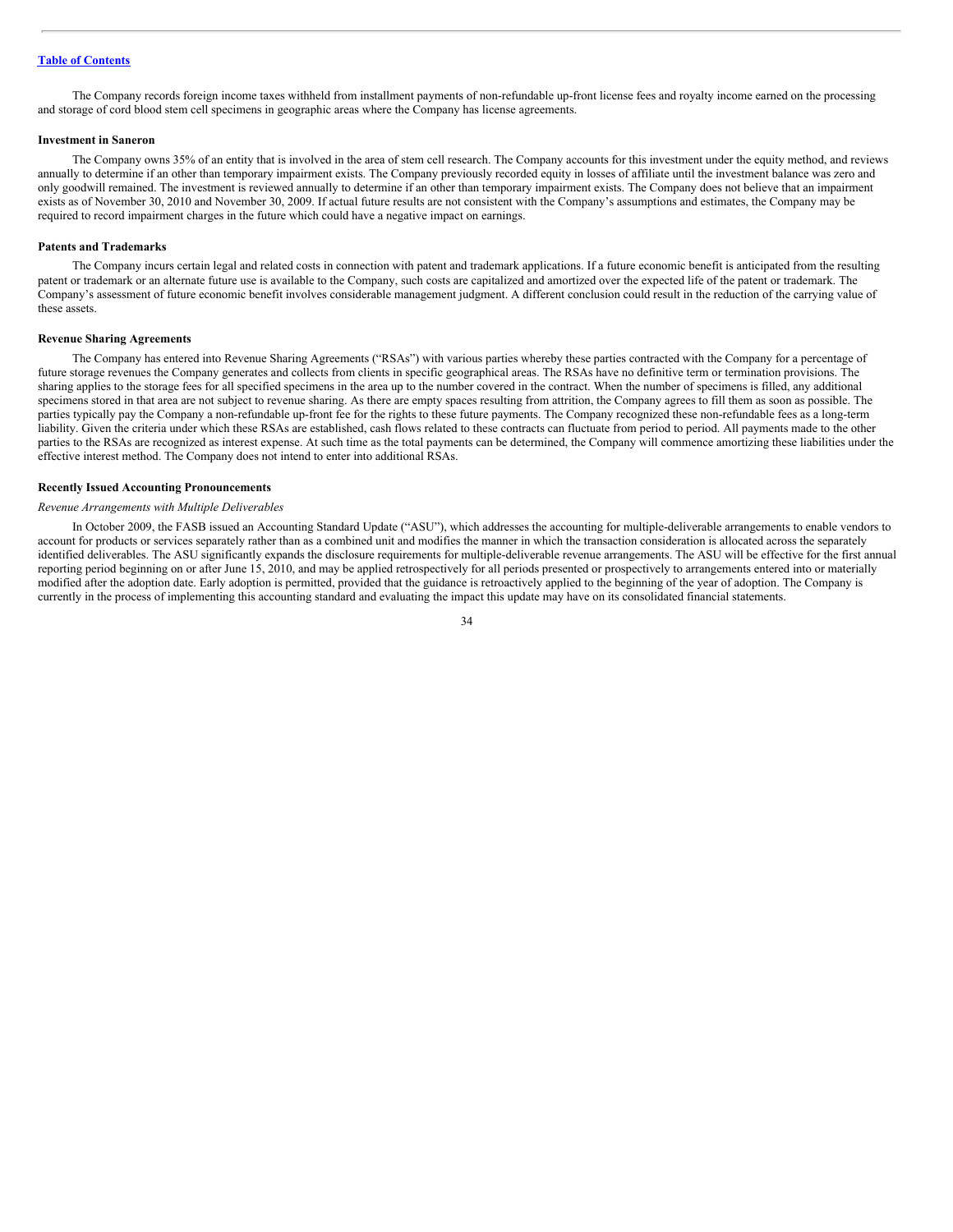## *Improving Disclosures About Fair Value Measurements*

In January 2010, the FASB issued an ASU, which requires new disclosures about recurring or nonrecurring fair-value measurements including significant transfers into or out of Level 1 and Level 2 fair-value classifications. It also requires information on purchases, sales, issuances and settlements on a gross basis in the reconciliation of Level 3 fair-value assets and liabilities. These disclosures are required for fiscal years beginning on or after December 15, 2009. The ASU also clarifies existing fair-value measurement disclosure guidance about the level of disaggregation, inputs and valuation techniques, which are required to be implemented in fiscal years beginning on or after December 15, 2010. Since the requirements of this ASU only relate to disclosure, the adoption of the guidance did not and will not have any effect on the Company's consolidated financial statements.

## **Off-Balance Sheet Arrangements**

The Company has no off-balance sheet arrangements that have or are reasonably likely to have a current or future effect on its financial condition, changes in financial condition, revenues or expenses, results of operations, liquidity, capital expenditures or capital resources that is material to investors.

#### <span id="page-34-0"></span>**ITEM 7A. QUANTITATIVE AND QUALITATIVE DISCLOSURES ABOUT MARKET RISK.**

Not applicable.

#### <span id="page-34-1"></span>**ITEM 8. FINANCIAL STATEMENTS AND SUPPLEMENTARY DATA.**

The consolidated financial statements and supplementary data listed in the accompanying Index to Consolidated Financial Statements are attached as part of this report.

The following consolidated financial statements of Cryo-Cell International, Inc. are included in Item 8:

| Report of Independent Registered Public Accounting Firm                                                   | 36 |
|-----------------------------------------------------------------------------------------------------------|----|
| Consolidated Balance Sheets as of November 30, 2010 and 2009                                              | 37 |
| <b>Consolidated Statements of Income</b><br>For the Years Ended November 30, 2010 and 2009                | 38 |
| <b>Consolidated Statements of Cash Flows</b><br>For the Years Ended November 30, 2010 and 2009            | 39 |
| <b>Consolidated Statements of Stockholders' Deficit</b><br>For the Years Ended November 30, 2010 and 2009 | 40 |
| <b>Notes to Consolidated Financial Statements</b>                                                         | 41 |

All other schedules for which provision is made in the applicable accounting regulations of the Securities and Exchange Commission are not required under the related instructions, are already included in the Notes to Consolidated Financial Statements included under this Item 8 or are inapplicable, and therefore have been omitted.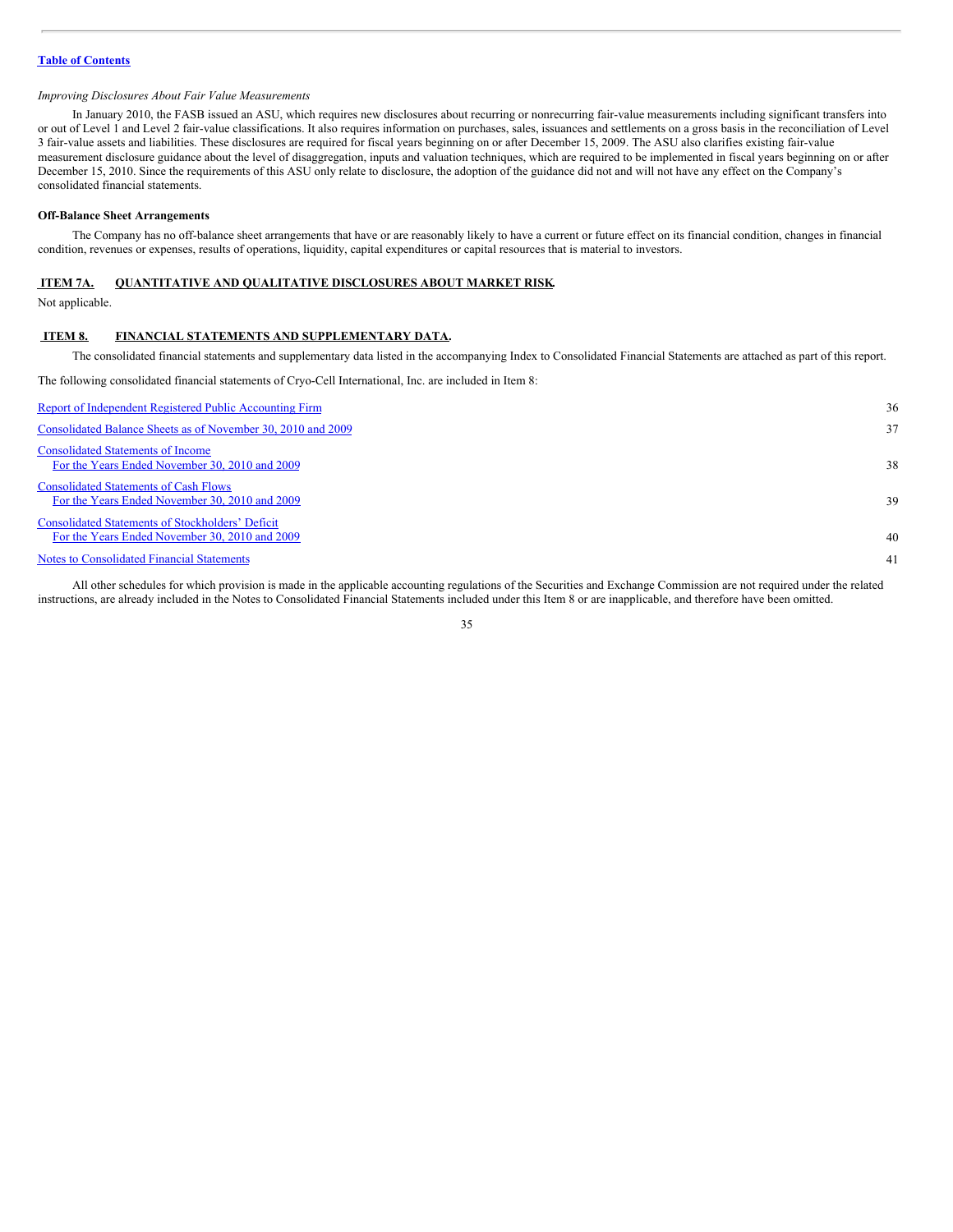## <span id="page-35-0"></span>**REPORT OF INDEPENDENT REGISTERED PUBLIC ACCOUNTING FIRM**

To the Board of Directors and Stockholders of Cryo-Cell International, Inc.

We have audited the accompanying consolidated balance sheets of Cryo-Cell International, Inc. (a Delaware corporation) and subsidiaries as of November 30, 2010 and 2009, and the related consolidated statements of income, stockholders' deficit, and cash flows for the years then ended. These financial statements are the responsibility of the Company's management. Our responsibility is to express an opinion on these financial statements based on our audits.

We conducted our audits in accordance with the standards of the Public Company Accounting Oversight Board (United States). Those standards require that we plan and perform the audit to obtain reasonable assurance about whether the financial statements are free of material misstatement. The Company is not required to have, nor were we engaged to perform an audit of its internal control over financial reporting. Our audit included consideration of internal control over financial reporting as a basis for designing audit procedures that are appropriate in the circumstances, but not for the purpose of expressing an opinion on the effectiveness of the Company's internal control over financial reporting. Accordingly, we express no such opinion. An audit also includes examining, on a test basis, evidence supporting the amounts and disclosures in the financial statements, assessing the accounting principles used and significant estimates made by management, as well as evaluating the overall financial statement presentation. We believe that our audits provide a reasonable basis for our opinion.

In our opinion, the consolidated financial statements referred to above present fairly, in all material respects, the financial position of Cryo-Cell International, Inc. and subsidiaries as of November 30, 2010 and 2009, and the results of their operations and their cash flows for the years then ended in conformity with accounting principles generally accepted in the United States of America.

/s/ GRANT THORNTON LLP

Orlando, Florida February 28, 2011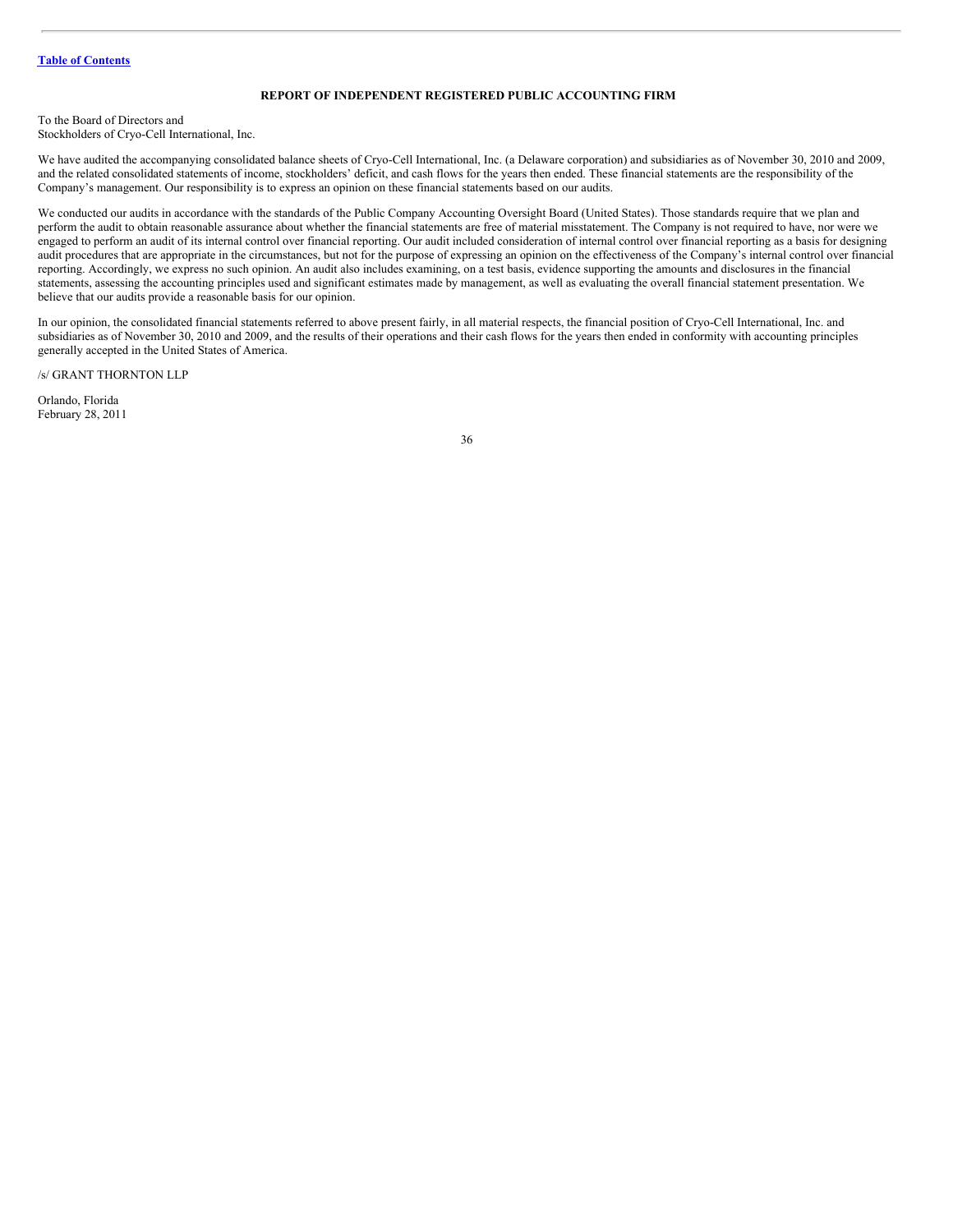# **CRYO-CELL INTERNATIONAL, INC. AND SUBSIDIARIES**

CONSOLIDATED BALANCE SHEETS

|                                                                                                                                           | November 30,<br>2010 | November 30,<br>2009    |
|-------------------------------------------------------------------------------------------------------------------------------------------|----------------------|-------------------------|
| <b>ASSETS</b>                                                                                                                             |                      |                         |
| <b>Current Assets</b>                                                                                                                     |                      |                         |
| Cash and cash equivalents                                                                                                                 | \$ 8,369,537         | \$6,850,765             |
| Restricted cash                                                                                                                           | 200,000              | 200,000                 |
| Marketable securities and other investments                                                                                               | 1,132,000            | 960,000                 |
|                                                                                                                                           | 2,356,279            | 2,246,181               |
| Accounts receivable and advances (net of allowance for doubtful accounts of \$783,354 and \$510,440, respectively)<br>Deferred tax assets | 173,241              | 15,000                  |
| Prepaid expenses and other current assets                                                                                                 | 647,510              | 682,215                 |
|                                                                                                                                           |                      |                         |
| Total current assets                                                                                                                      | 12,878,567           | 10,954,161              |
| <b>Property and Equipment-net</b>                                                                                                         | 2,222,168            | 2,369,888               |
| <b>Other Assets</b>                                                                                                                       |                      |                         |
| Marketable securities and other investments                                                                                               | 6,404                | 6,404                   |
| Note receivable                                                                                                                           |                      | 91.758                  |
| Investment in Saneron CCEL Therapeutics, Inc.                                                                                             | 684,000              | 684,000                 |
| Deposits and other assets, net                                                                                                            | 756,280              | 501,917                 |
| Deferred tax assets, less current portion                                                                                                 | 1,615,000            |                         |
| Total other assets                                                                                                                        | 3.061.684            | 1.284.079               |
| <b>Total assets</b>                                                                                                                       | \$18,162,419         | \$14,608,128            |
|                                                                                                                                           |                      |                         |
| <b>LIABILITIES AND STOCKHOLDERS' DEFICIT</b>                                                                                              |                      |                         |
| <b>Current Liabilities</b>                                                                                                                |                      |                         |
| Accounts payable                                                                                                                          | \$1,053,186          | $\mathbb{S}$<br>750,127 |
| Accrued expenses                                                                                                                          | 1,621,221            | 2,130,760               |
| Deferred revenue                                                                                                                          | 5,598,088            | 5,449,483               |
| Total current liabilities                                                                                                                 | 8,272,495            | 8,330,370               |
|                                                                                                                                           |                      |                         |
| <b>Other Liabilities</b>                                                                                                                  |                      |                         |
| Deferred revenue, net of current portion                                                                                                  | 7,507,437            | 7,407,287               |
| Deferred tax liabilities                                                                                                                  |                      | 15,000                  |
| Long-term liability-revenue sharing agreements                                                                                            | 3,750,000            | 3,750,000               |
| Deferred consulting obligation                                                                                                            | 183,055              | 286,441                 |
| Total other liabilities                                                                                                                   | 11,440,492           | 11,458,728              |
| Commitments and Contingencies                                                                                                             |                      |                         |
| <b>Stockholders' Deficit</b>                                                                                                              |                      |                         |
| Preferred stock (\$.01 par value, 500,000 authorized and none issued)                                                                     |                      |                         |
| Common stock (\$.01 par value, 20,000,000 authorized; 11,752,574 as of November 30, 2010 and November 30, 2009 issued and                 |                      |                         |
| outstanding)                                                                                                                              | 117.526              | 117.526                 |
| Additional paid-in capital                                                                                                                | 24,808,591           | 24,588,850              |
| Treasury stock, at cost                                                                                                                   | (484, 535)           | (484, 535)              |
| Accumulated other comprehensive loss                                                                                                      | (94, 055)            | (94, 055)               |
| Accumulated deficit                                                                                                                       | (25,898,095)         | (29,308,756)            |
| Total stockholders' deficit                                                                                                               | (1,550,568)          | (5,180,970)             |
| Total liabilities and stockholders' deficit                                                                                               | \$18,162,419         | \$14,608,128            |
|                                                                                                                                           |                      |                         |

The accompanying notes are an integral part of these consolidated financial statements.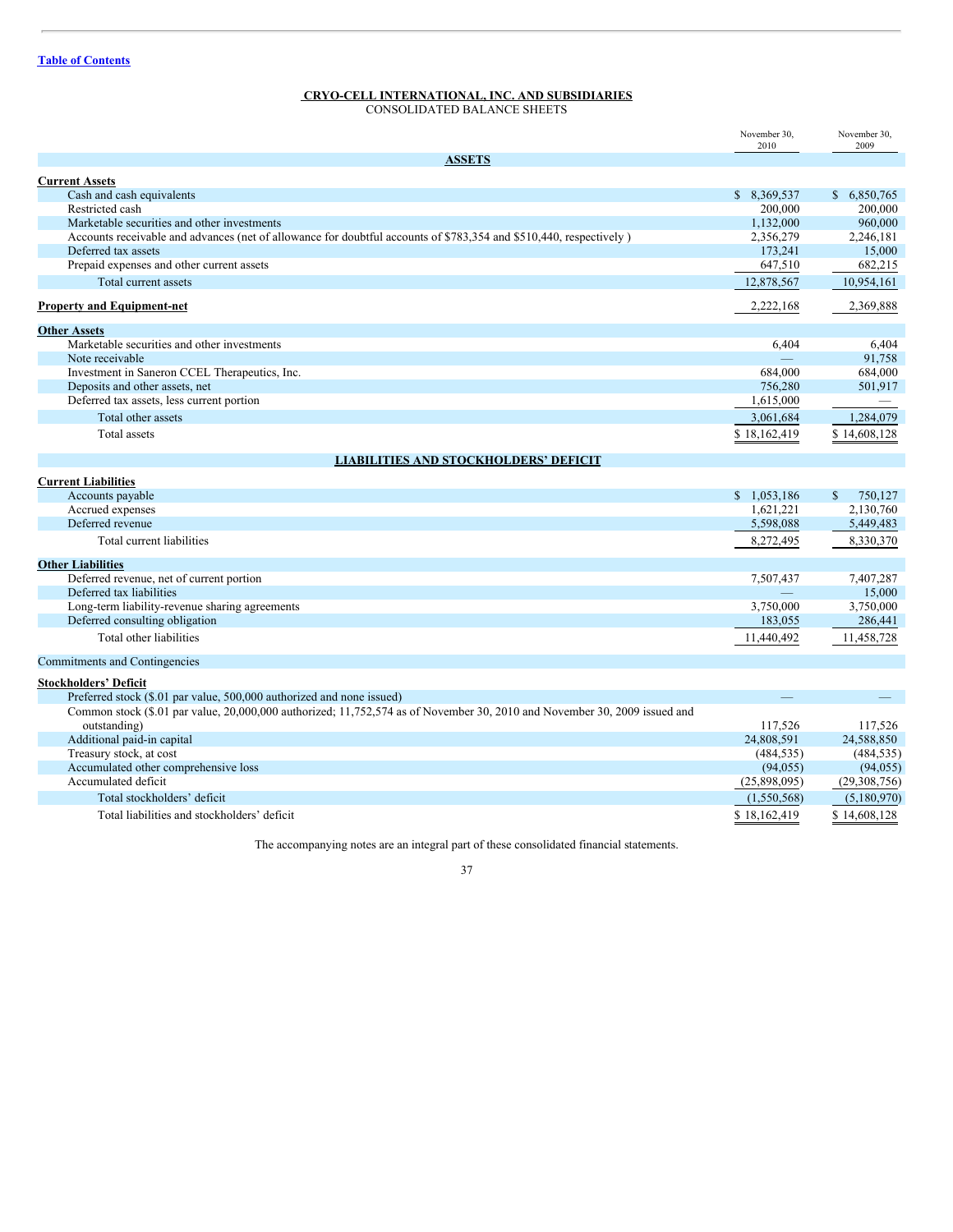# **CRYO-CELL INTERNATIONAL, INC. AND SUBSIDIARIES**

| CRYO-CELL INTERNATIONAL, INC. AND SUBSIDIARIES<br>CONSOLIDATED STATEMENTS OF INCOME |                      |                      |
|-------------------------------------------------------------------------------------|----------------------|----------------------|
|                                                                                     | For the Years Ended  |                      |
|                                                                                     | November 30,<br>2010 | November 30,<br>2009 |
| <b>Revenue:</b>                                                                     |                      |                      |
| Processing and storage fees                                                         | \$16,120,657         | \$16,326,684         |
| Licensee income                                                                     | 1,518,919            | 1,331,553            |
| Total revenue                                                                       | 17,639,576           | 17,658,237           |
| <b>Costs and Expenses:</b>                                                          |                      |                      |
| Cost of sales                                                                       | 4,504,956            | 4,532,509            |
| Marketing, general and administrative expenses                                      | 9,485,267            | 8,936,679            |
| Research, development and related engineering                                       | 132,991              | 102,414              |
| Depreciation and amortization                                                       | 294,061              | 385,978              |
| Safti-Cell contract cancellation costs (Note 12)                                    |                      | 696,850              |
| Total costs and expenses                                                            | 14,417,275           | 14,654,430           |
| <b>Operating Income</b>                                                             | 3,222,301            | 3,003,807            |
| <b>Other Income (Expense):</b>                                                      |                      |                      |
| Interest income                                                                     | 26,299               | 71,638               |
| Interest expense                                                                    | (1,284,552)          | (1,416,160)          |
| Total other expense                                                                 | (1,258,253)          | (1,344,522)          |
| Income before equity in losses of affiliate and income tax benefit (expense)        | 1,964,048            | 1,659,285            |
| Equity in losses of affiliate                                                       | (183, 414)           | (112,769)            |
| Income before income tax benefit (expense)                                          | 1,780,634            | 1,546,516            |
| Income tax benefit (expense)                                                        | 1,630,027            | (121, 811)           |
| <b>Net Income</b>                                                                   | \$3,410,661          | \$1,424,705          |
| Net income per common share - basic                                                 | 0.29                 | 0.12                 |
| Weighted average common shares outstanding - basic                                  | 11,752,574           | 11,751,172           |
| Net income per common share - diluted                                               | 0.29                 | 0.12<br>S            |
| Weighted average common shares outstanding - diluted                                | 11.808.682           | 11,800,989           |

The accompanying notes are an integral part of these consolidated financial statements.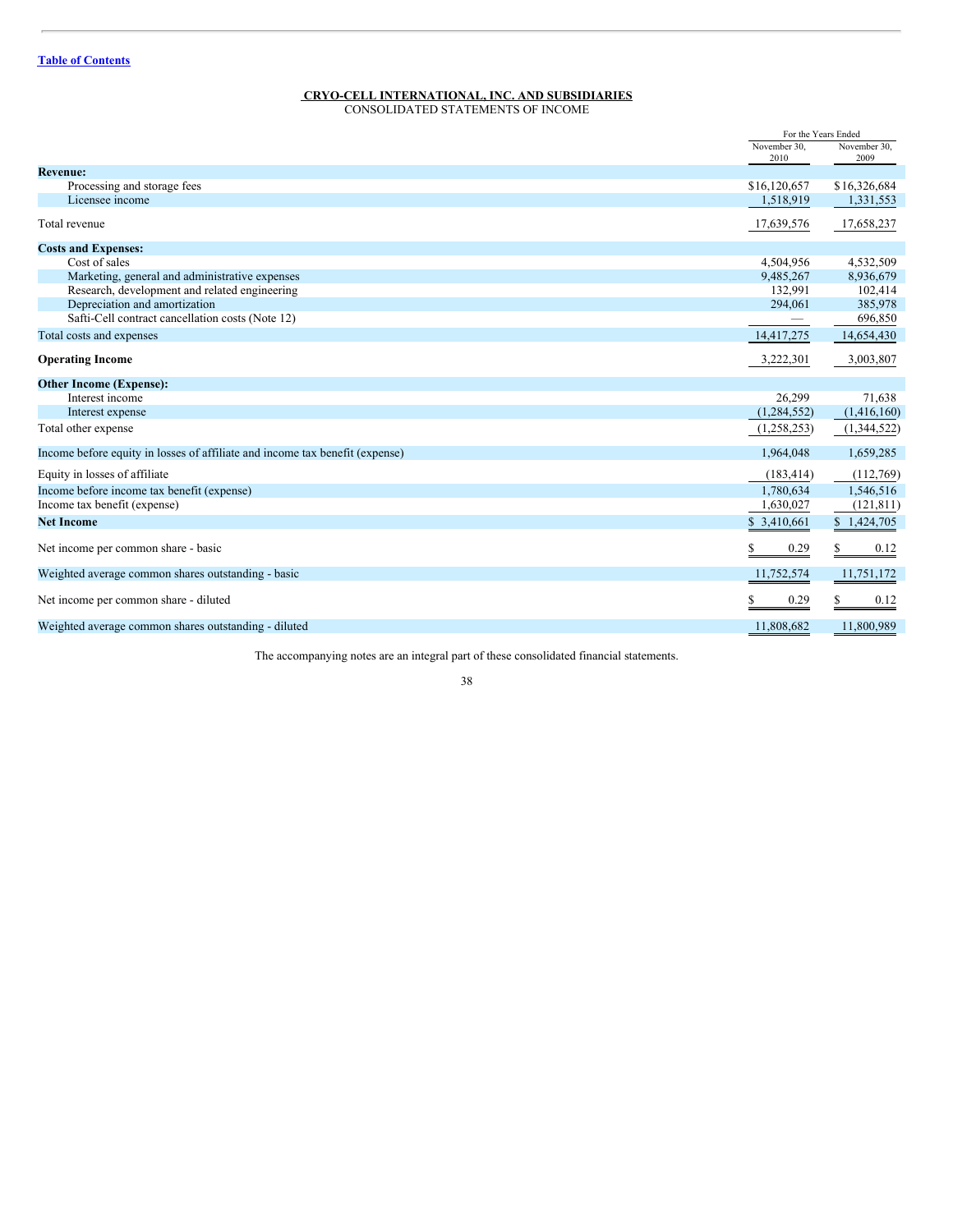# **CRYO-CELL INTERNATIONAL, INC. AND SUBSIDIARIES**

CONSOLIDATED STATEMENTS OF CASH FLOWS

|                                                                                   | November 30,<br>2010 | November 30,<br>2009 |
|-----------------------------------------------------------------------------------|----------------------|----------------------|
| <b>Cash Flows from Operating Activities:</b>                                      |                      |                      |
| Net income                                                                        | \$3,410,661          | \$1,424,705          |
| Adjustments to reconcile net income to net cash provided by operating activities: |                      |                      |
| Depreciation and amortization expense                                             | 580.192              | 671,821              |
| Compensatory element of stock options                                             | 128,085              | 117,396              |
| Provision for doubtful accounts                                                   | 514,679              | 488,969              |
| Equity in losses of affiliate $(1)$                                               | 91,656               | 112,769              |
| Deferred income tax benefit                                                       | (1,788,241)          |                      |
| Changes in assets and liabilities:                                                |                      |                      |
| Accounts receivable and advances                                                  | (624, 777)           | (484, 315)           |
| Note receivable                                                                   | 91,758               | (2,347)              |
| Prepaid expenses and other current assets                                         | 34,705               | (161, 174)           |
| Deposits and other assets                                                         | (39,211)             | (62, 452)            |
| Accounts payable                                                                  | 303,059              | (85, 543)            |
| Accrued expenses                                                                  | (509, 539)           | 903,578              |
| Deferred consulting obligation                                                    | (103, 386)           | (96, 406)            |
| Deferred revenue                                                                  | 248,755              | 920,853              |
| Net cash provided by operating activities                                         | 2,338,396            | 3,747,854            |
| Cash flows from investing activities:                                             |                      |                      |
| Purchases of property and equipment                                               | (398, 897)           | (449, 499)           |
| Purchases of marketable securities and other investments                          | (1,035,000)          | (1,010,000)          |
| Proceeds from sale of marketable securities and other investments                 | 863,000              | 1,175,000            |
| Investments in patents and trademarks                                             | (248, 727)           | (178,956)            |
| Net cash used in investing activities                                             | (819, 624)           | (463, 455)           |
| Increase in cash and cash equivalents                                             | 1,518,772            | 3,284,399            |
| Cash and cash equivalents - beginning of year                                     | 6,850,765            | 3,566,366            |
| Cash and cash equivalents - end of period                                         | \$8,369,537          | \$6,850,765          |
| Supplemental disclosure of cash flow information:                                 |                      |                      |
| Cash paid for interest                                                            | \$1,597,532          | \$1,352,201          |
| Cash paid for income taxes - foreign                                              | 147,763<br>S         | \$<br>63,560         |
| Supplemental schedules of non-cash investing and financing activities:            |                      |                      |
| Sale of Cryo-Cell common stock held by Saneron; reduction of treasury stock       | \$                   | 322,485<br>S.        |

Taxes payable upon net exercise of stock options  $\frac{1}{2}$  =  $\frac{1}{2}$  =  $\frac{1}{2}$  =  $\frac{1}{2}$  =  $\frac{1}{2}$  =  $\frac{1}{2}$  =  $\frac{1}{2}$  =  $\frac{1}{2}$  =  $\frac{1}{2}$  =  $\frac{1}{2}$  =  $\frac{1}{2}$  =  $\frac{1}{2}$  =  $\frac{1}{2}$  =  $\frac{1}{2}$  =  $\frac{$ 

(1) See Note 3, Investments in Affiliates

The accompanying notes are an integral part of these consolidated financial statements.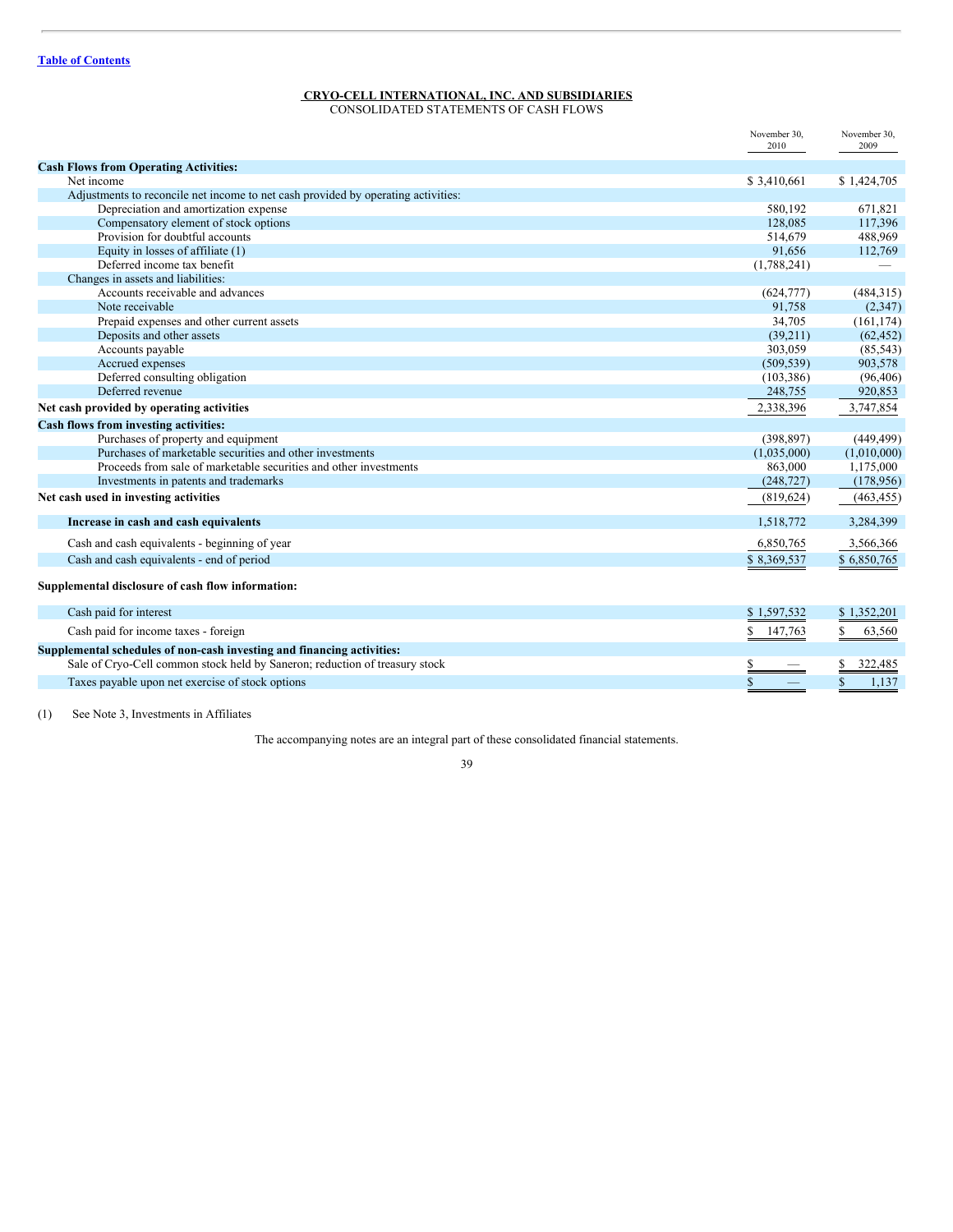#### **CRYO-CELL INTERNATIONAL, INC. AND SUBSIDIARIES** CONSOLIDATED STATEMENTS OF STOCKHOLDERS' DEFICIT

|                                                | Common Stock |           | Additional<br>Paid-In | Treasury      | Accumulated<br>Other<br>Comprehensive | Accumulated       | Total<br>Stockholders' |
|------------------------------------------------|--------------|-----------|-----------------------|---------------|---------------------------------------|-------------------|------------------------|
|                                                | Shares       | Amount    | Capital               | Stock         | Loss                                  | Deficit           | Deficit                |
| Balance at November 30, 2008                   | 11,750,543   | \$117,505 | \$24,682,328          | (S 807,020)   | 94,055)<br>(S                         | $(S\ 30,733,461)$ | \$(6,834,703)          |
| Shares issued upon exercise of stock options   | 2,031        | 21        |                       |               |                                       |                   | 21                     |
| Compensatory element of stock options          |              |           | 230,165               |               |                                       |                   | 230,165                |
| Stock received for option exercises            |              |           | (1, 158)              |               |                                       |                   | (1,158)                |
| Sale of Cryo-Cell common stock held by Saneron |              |           | (322, 485)            | 322,485       |                                       |                   |                        |
| Net income                                     |              |           |                       |               |                                       | 1,424,705         | 1,424,705              |
| Balance at November 30, 2009                   | 11,752,574   | 117,526   | 24,588,850            | (484, 535)    | (94, 055)                             | (29,308,756)      | (5,180,970)            |
| Compensatory element of stock options          |              |           | 219,741               |               |                                       |                   | 219.741                |
| Net income                                     |              |           |                       |               |                                       | 3,410,661         | 3,410,661              |
| Balance at November 30, 2010                   | 11,752,574   | \$117,526 | \$24,808,591          | \$ (484, 535) | (94, 055)                             | \$ (25,898,095)   | \$(1,550,568)          |

The accompanying notes are an integral part of these consolidated financial statements.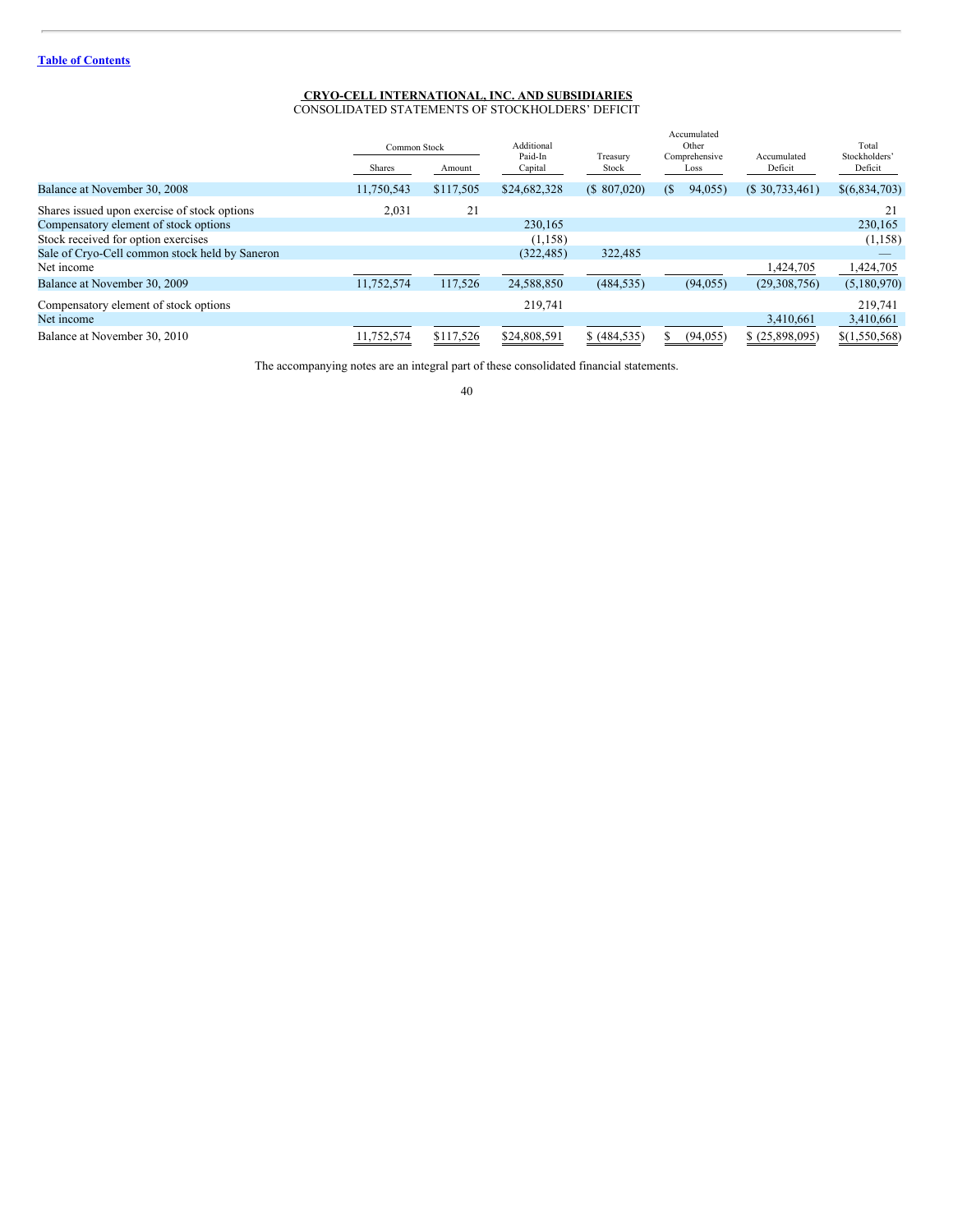#### **CRYO-CELL INTERNATIONAL, INC. AND SUBSIDIARIES NOTES TO CONSOLIDATED FINANCIAL STATEMENTS NOVEMBER 30, 2010 and 2009**

# **NOTE 1 – DESCRIPTION OF BUSINESS AND SUMMARY OF CRITICAL AND SIGNIFICANT ACCOUNTING POLICIES**

#### **Description of Business.**

Cryo-Cell International, Inc. ("the Company" or "Cryo-Cell") was incorporated in Delaware on September 11, 1989 and is located in Oldsmar, Florida. The Company is engaged in cellular processing and cryogenic cellular storage, with a current focus on the collection and preservation of umbilical cord (U-Cord®) blood stem cells for family use. Revenues recognized primarily represent sales of the U-Cord® program to customers, and income from licensees selling the U-Cord® program to customers outside the United States. The Company's headquarters facility in Oldsmar, Florida handles all aspects of its U.S.-based business operations including the processing and storage of specimens, including specimens obtained from certain of its licensees' customers. The specimens are stored in commercially available cryogenic storage equipment. The Company has not had a third party conduct a physical inventory count of all specimens stored; however, the Company from time to time will perform a physical inventory count of specimens stored to ensure that all records are accurate.

The Company formed its then wholly owned Delaware subsidiaries, Safti-Cell, Inc., CCEL Immune System Technologies, Inc., Stem Cell Preservation Technologies, Inc. (formerly CCEL Expansion Technologies, Inc.), CCEL Bio-Therapies, Inc. and Multi-Monitoring Systems, Inc., in 1993. In 1998, the Company formed Info-Medical Technologies, Inc. In 2000, the Company formed Tumor Tissue Technology, Inc. and Stem Cell Preservation, Inc. CCEL Immune Technologies, Inc., Tumor Tissues Technology, Inc., Stem Cell Preservation, Inc., Stem Cell Preservation Technologies, Inc., Multi-Monitoring Systems, Inc. and Info-Medical Technologies, Inc. did not have operations during the fiscal years ended November 30, 2010 and 2009. As of November 30, 2010, no shares had been issued for any of these subsidiaries except for Stem Cell Preservation Technologies, Inc. During 2009, the Company sold its interest in Safti-Cell, Inc. as part of the Asset Purchase Agreement (see Note 12).

On October 10, 2001, Saneron Therapeutics, Inc. merged into one of the Company's wholly owned subsidiaries, CCEL Bio-Therapies, Inc. ("CCBT"), which then changed its name to Saneron CCEL Therapeutics, Inc. ("SCTI" or "Saneron"). As part of the merger, the Company contributed 260,000 shares of its common stock, whose fair value was \$1,924,000 and 195,000 common shares of another of its subsidiaries, Stem Cell Preservation Technologies, Inc., whose fair value was \$3,900. At the conclusion of the merger, the Company retained a 43.42% noncontrolling interest in SCTI. As of November 30, 2010 and 2009, the Company has an interest of approximately 35% in SCTI. The accompanying consolidated financial statements as of November 30, 2010 and 2009 reflect the investment in SCTI under the equity method of accounting.

#### **Basis of Presentation**

The accompanying consolidated financial statements have been prepared in accordance with accounting principles generally accepted in the United States of America.

The accompanying consolidated financial statements as of November 30, 2010 and 2009 and for the years then ended include the accounts of the Company and all of its subsidiaries. All intercompany balances have been eliminated upon consolidation.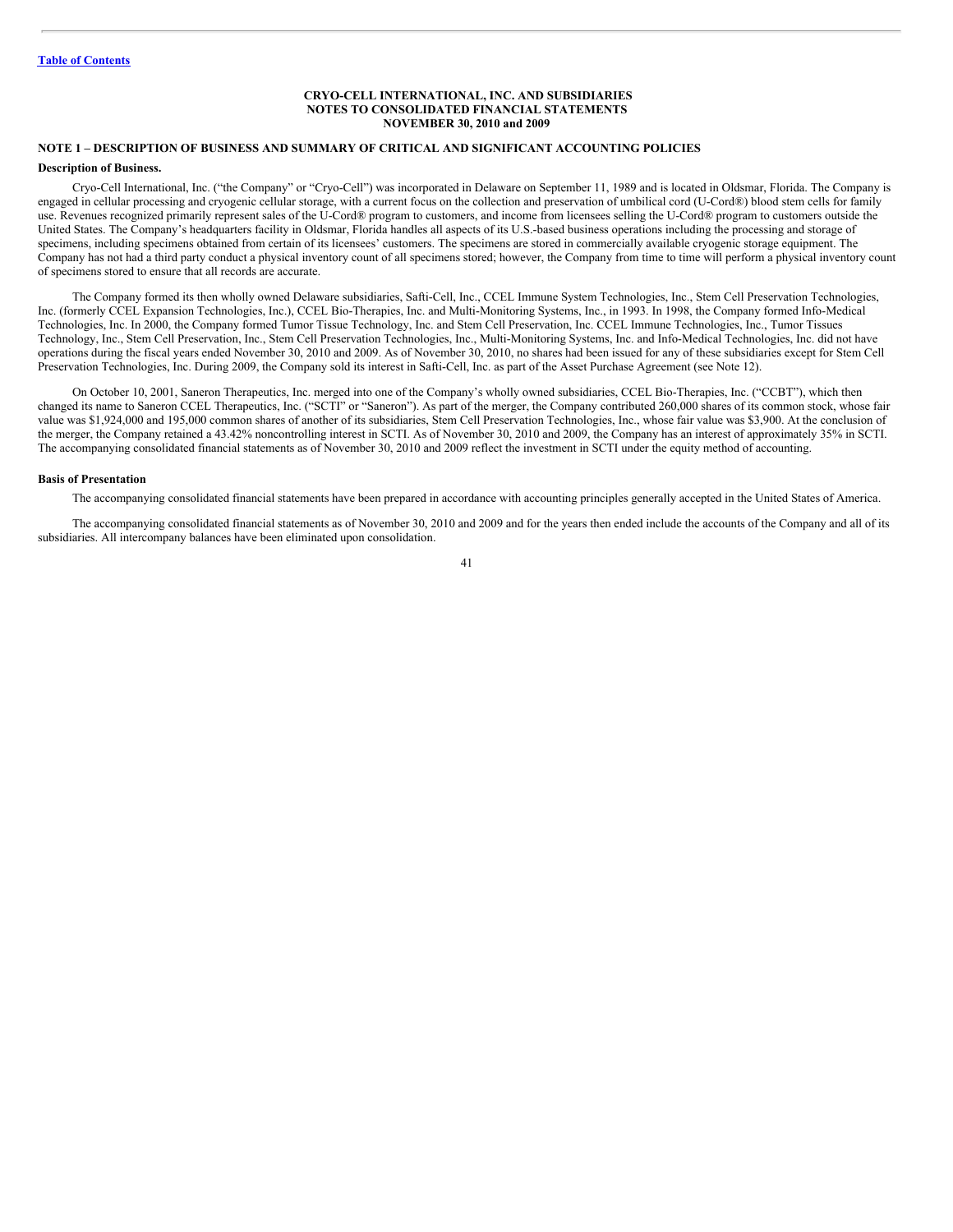#### **Concentration of Risks**

Financial instruments that potentially subject the Company to concentrations of credit risk are principally cash and cash equivalent accounts in financial institutions, which often exceed the Federal Depository Insurance (FDIC) limit. The Company places its cash with high quality financial institutions and believes it is not exposed to any significant credit risk. The Company may from time to time invest some of its cash funds in certificates of deposit and bond investments maintained by brokers who are insured under the Securities Investor Protection Corporation (SIPC). The Company believes these are conservative investments with a low risk for any loss of principal. The Company regularly assesses its marketable security investments for impairment and adjusts its investment strategy as it deems appropriate.

The Company depends on one supplier for the source of its collection kits, a critical component of the umbilical cord blood stem cell collection process. However, the Company believes that alternative manufacturing sources are available.

As of November 30, 2010 and November 30, 2009, the Company has amounts due from certain foreign license affiliates that account for approximately 38% and 43%, respectively, of accounts receivable and advances on the consolidated balance sheets.

## **Use of Estimates**

The preparation of consolidated financial statements in conformity with accounting principles generally accepted in the United States of America requires management to make estimates and assumptions that affect the reported amounts of assets and liabilities and disclosure of contingent assets and liabilities at the date of the financial statements and the reported amounts of revenue and expenses during the reporting period. Actual results could differ from those estimates.

# **Revenue Recognition**

The Company records revenue from processing and storage of specimens and pursuant to agreements with licensees. The Company recognizes revenue from processing fees upon completion of processing and recognizes storage fees ratably over the contractual storage period (1 or 21 years), as well as, licensee income from royalties paid by licensees related to storage contracts which the Company has under license agreements. Contracted storage periods can range from one to twenty-one years. Deferred revenue on the accompanying consolidated balance sheets includes the portion of the annual storage fee and the twenty-one year storage fee that is being recognized over the contractual storage period as well as royalties received from foreign licensees related to long-term storage contracts in which the Company has future obligations under the license agreement. The Company classifies deferred revenue as current if the Company expects to recognize the related revenue over the next 12 months. The Company also records revenue within processing and storage fees from shipping and handling billed to customers when earned. Shipping and handling costs that the Company incurs are expensed and included in cost of sales.

#### **Revenue Sharing Agreements**

The Company maintains Revenue Sharing Agreements ("RSAs") entered into with various parties prior to 2002, whereby these parties contracted with the Company for a percentage of future storage revenues the Company generates from clients in specific geographical areas. The parties typically paid the Company a non-refundable up-front fee for the rights to these future payments. The Company has recorded this up-front fee as a long-term liability in the accompanying consolidated balance sheets. Given the criteria under which these RSAs were established, cash payments from these contracts can fluctuate from period to period. All payments made to the other parties to the RSAs are recognized as interest expense. At such time as the total payments can be determined, the Company will commence amortizing these liabilities under the effective interest method (See Note 11).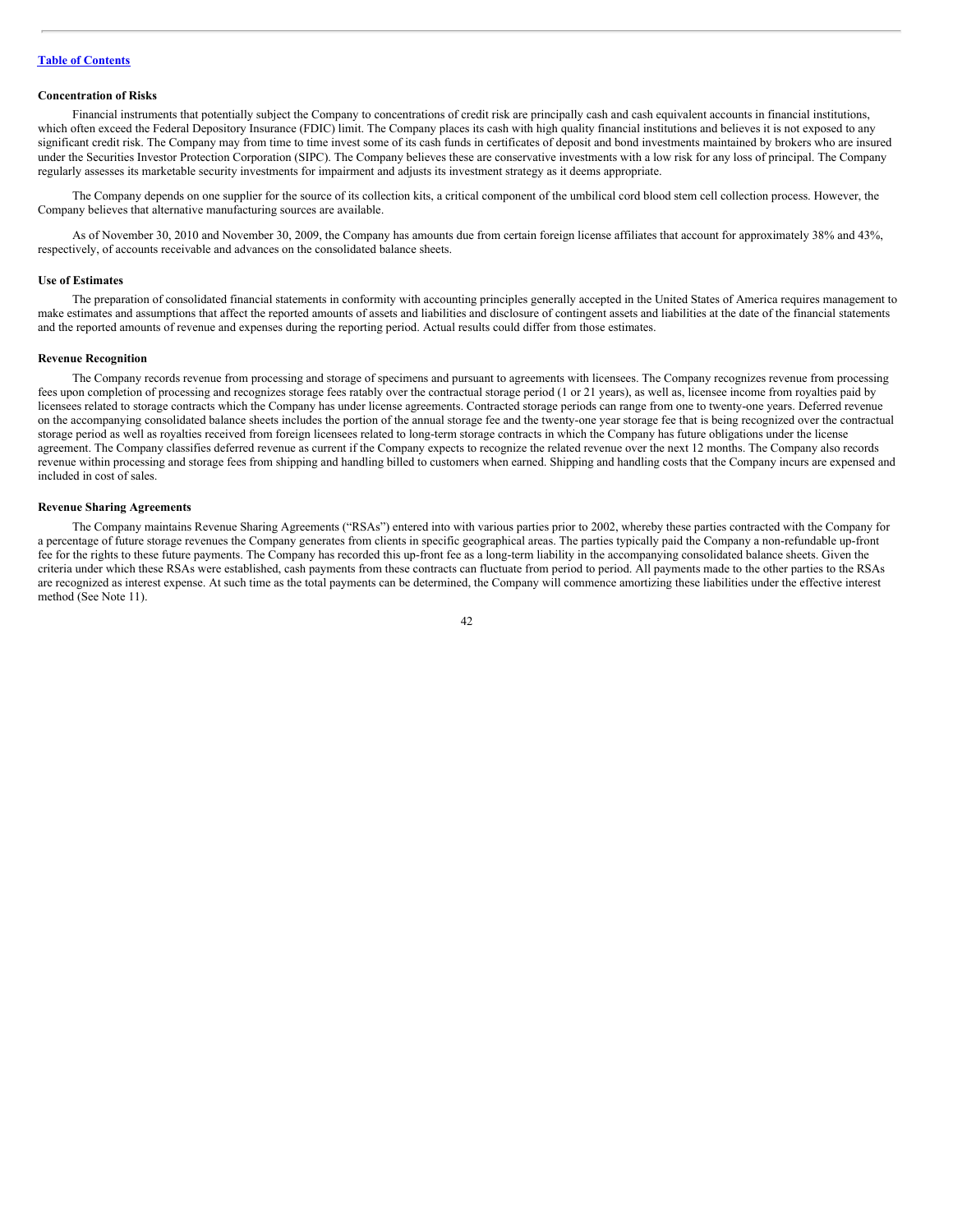## **License and Royalty Agreements**

The Company has entered into licensing agreements with certain investors in various international markets in an attempt to capitalize on the Company's technology. The investors typically pay a licensing fee to receive Company marketing programs, technology and know-how in a selected area. The investor may be given a right to sell sublicense agreements as well. As part of the accounting for the up-front license fee paid, or payable, to the Company, revenue from the up-front license fee is recognized based on such factors as when the payment is due, collectability and when all material services or conditions relating to the sale have been substantially performed by the Company based on the terms of the agreement. The Company has twenty five active licensing agreements. The following areas each have one license agreement: Mexico, El Salvador, Guatemala, Ecuador, Panama, Honduras, China, Pakistan, Chile, Colombia, Peru, Bonaire, St. Maarten, Aruba and Suriname. The following areas each have two license agreements: Venezuela, India, Nicaragua, Curacao and Germany.

In addition to the license fee, the Company earns royalties on subsequent processing and storage revenues earned by the licensee in the selected area and a fee on any sub-license agreements that are sold by the licensee where applicable, all of which are reflected in licensee income in the accompanying consolidated statements of income. The Company also processes and stores specimens sent directly from customers of sub-licensees in Mexico, Central America, Ecuador, Nicaragua, Pakistan and Venezuela. The fees recognized for these processing and storage services are included in revenue on the accompanying consolidated statements of income. As part of the accounting for royalty revenue, the Company uses estimates and judgments based on historical processing and storage volume in determining the timing and amount of royalty revenue to recognize. The Company recognizes royalty revenue from annual and long-term storage contracts based on when the licensee would recognize its revenue for services provided. The Company periodically reviews license and royalty receivables for collectability and, if necessary, will record an expense for an allowance for uncollectible accounts. If the financial condition of the Company's sub-licensees were to deteriorate beyond the estimates, the Company may have to increase the allowance for doubtful accounts which could have a negative impact on earnings. If the licensee's customer base were to decrease, it would negatively impact the Company's ongoing licensee income.

#### **Cash and Cash Equivalents**

Cash and cash equivalents consist of highly liquid investments with an original maturity date at acquisition of three months or less. The Company has restricted cash of \$200,000. The Company's bank provided a Letter of Credit in favor of a company that provides third-party financing to the Company's clients. As a requirement to issue the Letter of Credit, the Company's bank required that \$200,000 of cash be designated restricted.

#### **Marketable Securities and Other Investments**

The Company has certain investments in variable rate demand notes and equity securities, which are categorized as marketable securities and other investments. The Company believes these are conservative investments with a low risk for significant loss of principal. The Company regularly assesses its marketable security investments for impairments and adjusts its investment strategy, as it deems appropriate. The Company classifies certain marketable securities and other investments as current in the accompanying consolidated balance sheets based on original maturity dates of less than one year. The original cost basis of the other investments has been adjusted to fair value. Marketable securities and other investments are \$1,138,404 and \$966,404 as of November 30, 2010 and 2009.

The underlying investments of the marketable securities primarily consist of variable rate demand notes. The interest rate on these variable rate demand notes resets every seven days to adjust to current market conditions. The Company can redeem these investments at cost at any time with seven days notice. Therefore, the investments are held at cost and are classified as short-term investments on the accompanying consolidated balance sheets. The Company classifies these investments as available for sale.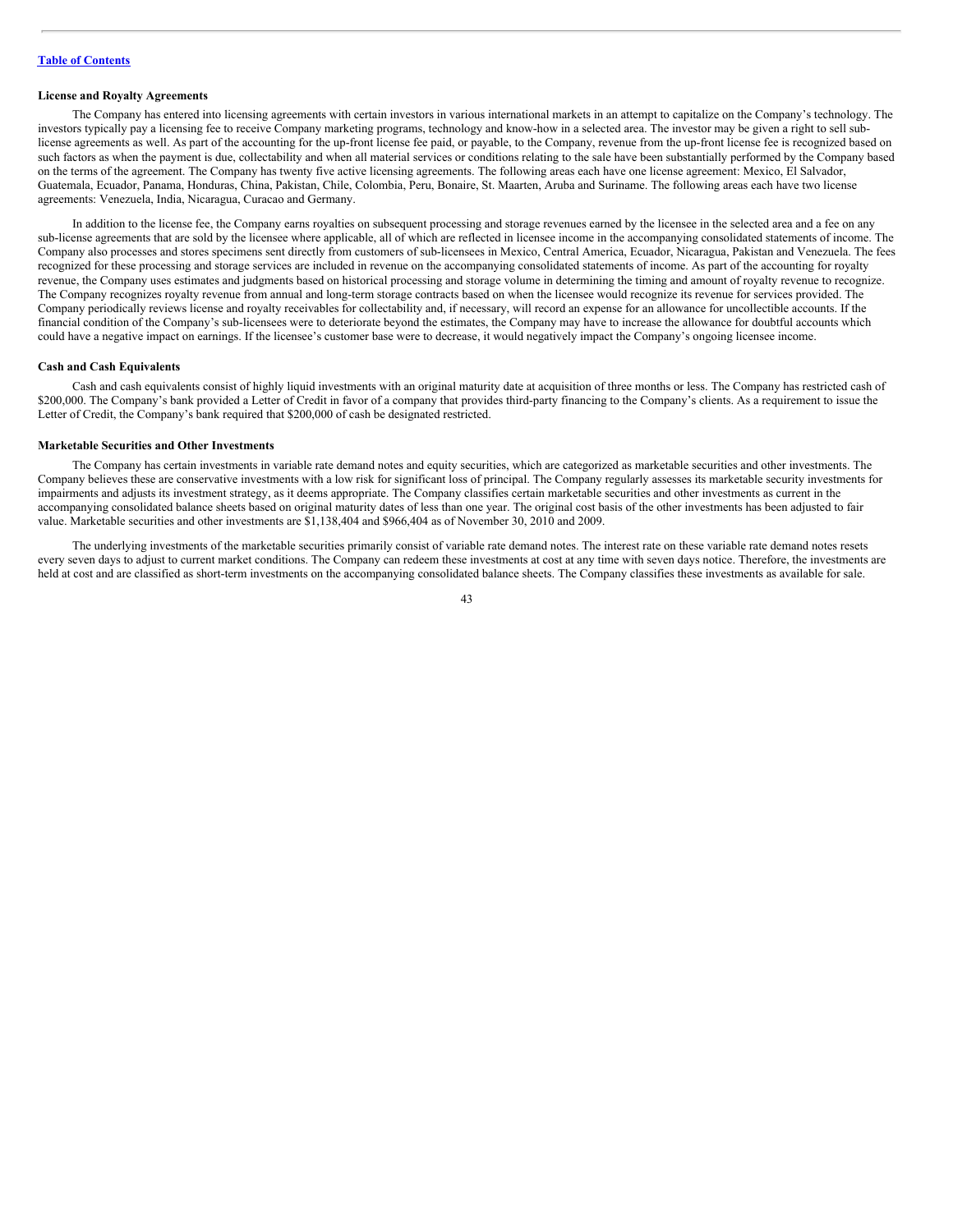#### **Accounts Receivable**

Accounts receivable consist of uncollateralized amounts due from clients that have enrolled and processed in the U-Cord® and Célle processing and storage programs and amounts due from license affiliates, and sublicensee territories and do not require collateral. Accounts receivable due from clients and license affiliates that store specimens at the Company's facility in Oldsmar, Florida are due within 30 days and are stated at amounts due from clients net of an allowance for doubtful accounts. Accounts outstanding longer than the contractual payment terms are considered past due. The Company determines its allowance by considering the length of time accounts receivable are past due, the Company's previous loss history, and the client's current ability to pay its obligations. Therefore, if the financial condition of the Company's clients were to deteriorate beyond the estimates, the Company may have to increase the allowance for doubtful accounts which could have a negative impact on earnings. The Company writes-off accounts receivable when they become uncollectible, and payments subsequently received on such receivables are credited to the allowance for doubtful accounts. The activity in the allowance for doubtful accounts is as follows for the years ended November 30, 2010 and 2009:

| December 1, 2008        | \$766,524  |
|-------------------------|------------|
| <b>Bad Debt Expense</b> | 488,969    |
| Write-offs              | (807, 663) |
| Recoveries              | 62,610     |
| November 30, 2009       | \$510,440  |
| <b>Bad Debt Expense</b> | 514,679    |
| Write-offs              | (518, 972) |
| Recoveries              | 277,207    |
| November 30, 2010       | \$783,354  |

#### **Property and Equipment**

Property and equipment are stated at cost. Depreciation is provided primarily by the straight-line method over the estimated useful lives of the related assets. Estimated useful lives of property and equipment are as follows:

| Furniture and equipment            | $3-10$ vears                                    |
|------------------------------------|-------------------------------------------------|
| Leasehold improvements             | Lesser of 8-10 years or the lives of the leases |
| Computer software $-$ internal use | 1-5 years                                       |

Leasehold improvements are amortized over the shorter of the respective life of the lease or the estimated useful lives of the improvements. Upon the sale or retirement of depreciable assets, the cost and related accumulated depreciation is removed from the accounts and the resulting profit or loss is reflected in income. Expenditures for maintenance, repairs and minor betterments are expensed as incurred.

The Company capitalizes external direct costs of materials and services consumed in developing or obtaining internal-use computer software. Capitalized internal-use software costs, which are included in property and equipment, are depreciated over the estimated useful lives of the software,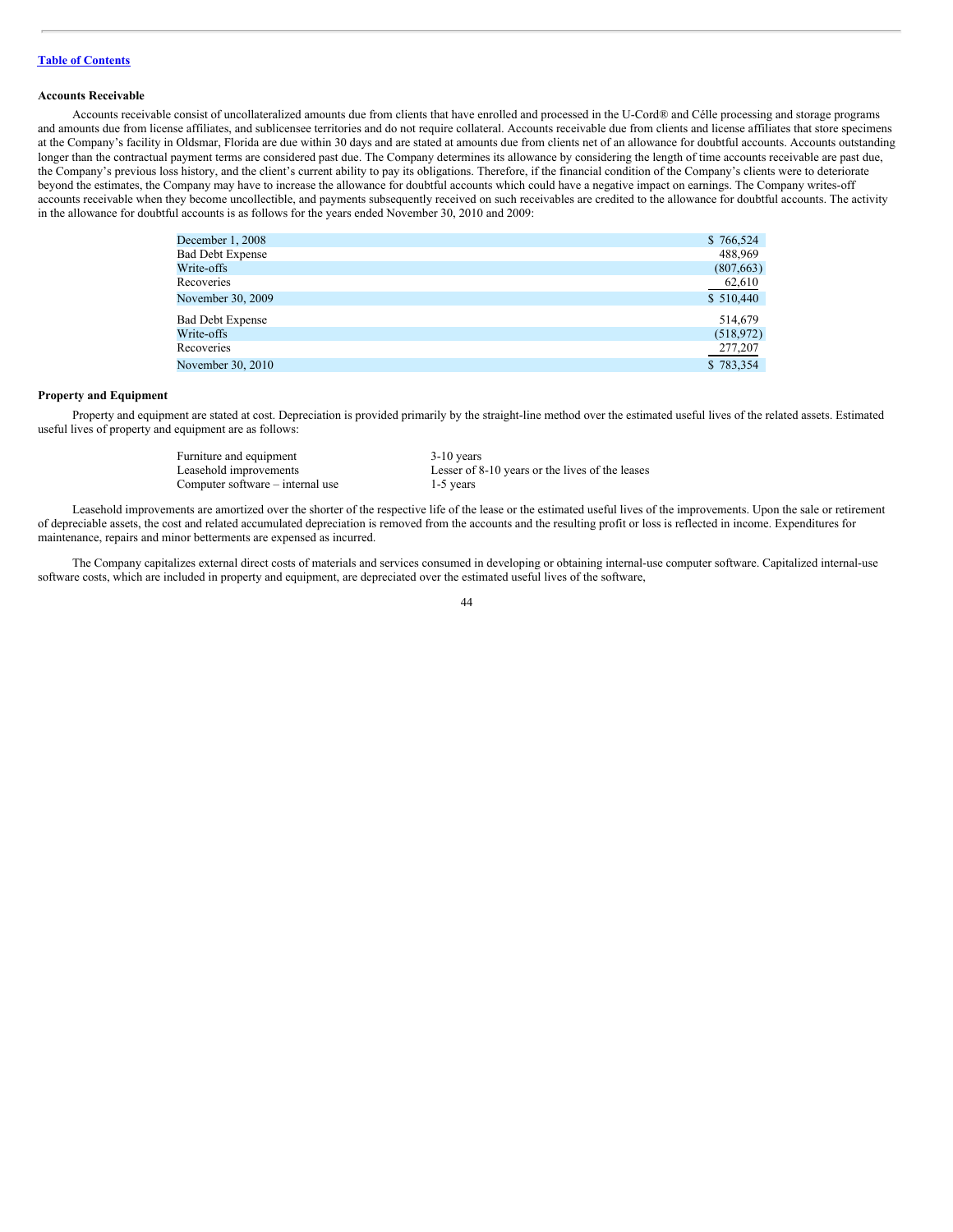#### **Long-Lived Assets**

The Company evaluates the realizability of its long-lived assets, which requires impairment losses to be recorded on long-lived assets used in operations when indicators of impairment, such as reductions in demand or significant economic slowdowns are present. Reviews are performed to determine whether the carrying value of an asset is impaired, based on comparisons to undiscounted expected future cash flows. If this comparison indicates that there is impairment and carrying value is in excess of fair value, the impaired asset is written down to fair value, which is typically calculated using: (i) quoted market prices or (ii) discounted expected future cash flows utilizing a discount rate. There was no impairment as of November 30, 2010 and 2009.

#### **Patents and Trademarks**

The Company incurs certain legal and related costs in connection with patent and trademark applications. If a future economic benefit is anticipated from the resulting patent or trademark or an alternate future use is available to the Company, such costs are capitalized and amortized over the expected life of the patent or trademark. The Company's assessment of future economic benefit involves considerable management judgment. A different conclusion could result in the reduction of the carrying value of these assets.

Amortization expense was approximately \$34,000 and \$22,000 in 2010 and 2009, respectively. Patent costs are capitalized on the date that the utility patent was filed and are amortized over a period of 20 years. Capitalized net patent costs are included in deposits and other assets in the accompanying consolidated balance sheets. Patent costs are as follows:

|                                | 2010      | 2009      |
|--------------------------------|-----------|-----------|
| Patents                        | \$684,484 | \$435,757 |
| Less: Accumulated amortization | (68.127)  | (34, 551) |
| <b>Net Patents</b>             | \$616,357 | \$401,206 |

The future amortization expenses are as follows:

| <b>Fiscal Year Ending November 30,</b> |    | Amortization |
|----------------------------------------|----|--------------|
| 2011                                   | \$ | 34,371       |
| 2012                                   | \$ | 34,371       |
| 2013                                   | \$ | 34,371       |
| 2014                                   | S. | 34.371       |
| 2015                                   | S. | 34,371       |
| Thereafter                             |    | \$444,502    |

#### **Investment in Saneron**

The Company owns 35% of an entity that is involved in the area of stem cell research. The Company accounts for this investment under the equity method, and reviews annually to determine if an other than temporary impairment exists. The Company previously recorded equity in losses of affiliate until the investment balance was zero and only goodwill remained. The investment is reviewed annually to determine if an other than temporary impairment exists. The Company does not believe that an impairment exists as of November 30, 2010 and November 30, 2009. If actual future results are not consistent with the Company's assumptions and estimates, the Company may be required to record impairment charges in the future which could have a negative impact on earnings.

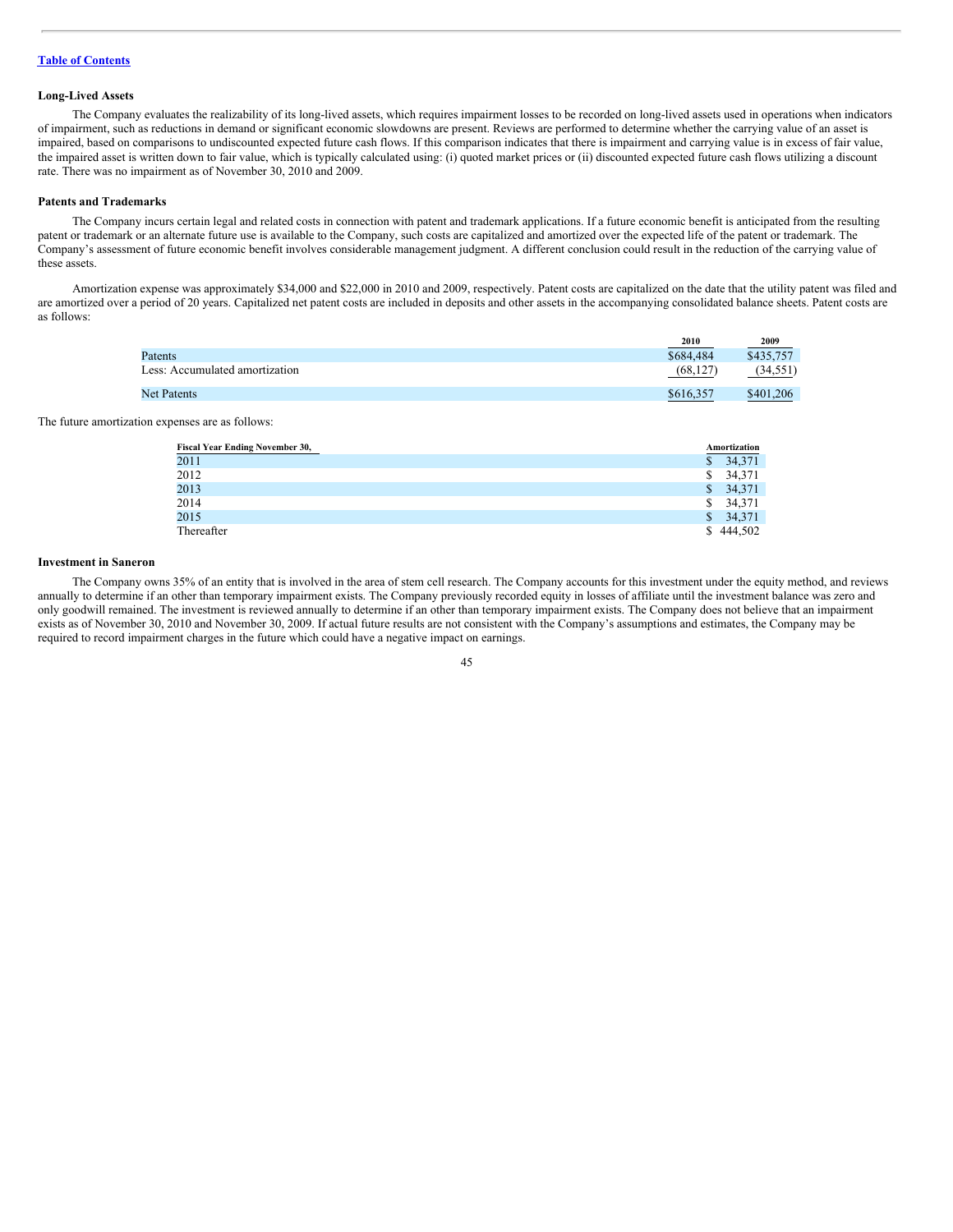#### **Income Taxes**

Deferred income tax assets and liabilities are recognized for the estimated future tax consequences attributable to differences between financial statement carrying amounts of existing assets and liabilities and their respective tax bases. Deferred income tax assets and liabilities are measured using enacted tax rates expected to be recovered or settled. The Company has recorded a valuation allowance of approximately \$7,136,000 and \$9,584,000 as of November 30, 2010 and November 30, 2009, respectively, as the Company does not currently believe it is "more likely than not" that the future income tax benefits will be realized. When the Company changes its determination as to the amount of deferred tax assets that can be realized, the valuation allowance is adjusted with a corresponding impact to income tax expense in the period in which such determination is made. The ultimate realization of the Company's deferred tax assets depends upon generating sufficient taxable income prior to the expiration of the tax attributes. In assessing the need for a valuation allowance, the Company projects future levels of taxable income. This assessment requires significant judgment. We examine the evidence related to the recent history of losses, the economic conditions in which we operate and our forecasts and projections to make that determination.

For fiscal 2010, the Company recorded an income tax benefit, net of foreign taxes of approximately \$1,630,000, of which approximately \$1,788,000 relates to a reversal of a portion of the Company's valuation allowance for U.S. income taxes. The reversal of a portion of the deferred tax valuation allowance is based upon the Company's historical operating performance which includes profitability in seven of the eight last quarters leading up to the decision, steadily improving operations and positive expectations for future taxable income.

There was no U.S. income tax expense for fiscal 2009. The Company did not record U.S. income tax expense during fiscal 2009 due to the utilization of net operating losses and foreign tax credit carryforwards, which were not previously benefited in the Company's financial statements.

The Company records foreign income taxes withheld from installment payments of non-refundable up-front license fees and royalty income earned on the processing and storage of cord blood stem cell specimens in certain geographic areas where the Company has license agreements. The Company recorded approximately \$158,000 and \$122,000 for the years ended November 30, 2010 and 2009, respectively, of foreign income tax expense, which is included in income tax benefit (expense) in the accompanying consolidated statements of income.

The Company recognizes the financial statement benefit of a tax position only after determining that the relevant tax authority would more likely than not sustain the position following an audit. For tax positions meeting the more-likely-than-not threshold, the amount recognized in the financial statements is the largest benefit that has a greater than 50 percent likelihood of being realized upon ultimate settlement with the relevant tax authority. Increases or decreases to the unrecognized tax benefits could result from management's belief that a position can or cannot be sustained upon examination based on subsequent information or potential lapse of the applicable statute of limitation for certain tax positions.

#### **Sales Distributor Agreements**

The Company has entered into sales distributor agreements with certain partners in various international markets in an attempt to capitalize on the Company's Célle technology. The partners will be authorized, exclusive, independent distributors responsible for promoting, marketing and selling the Célle service in the designated territory. The partners will receive a sales commission on the net selling price for the processing and first year of storage of the Célle specimen. The Company has executed agreements with distribution partners in the United Kingdom, Ireland, Italy, Greece, Venezuela and Panama.

#### **Research, Development and Related Engineering Costs**

Research, development and related engineering costs are expensed as incurred.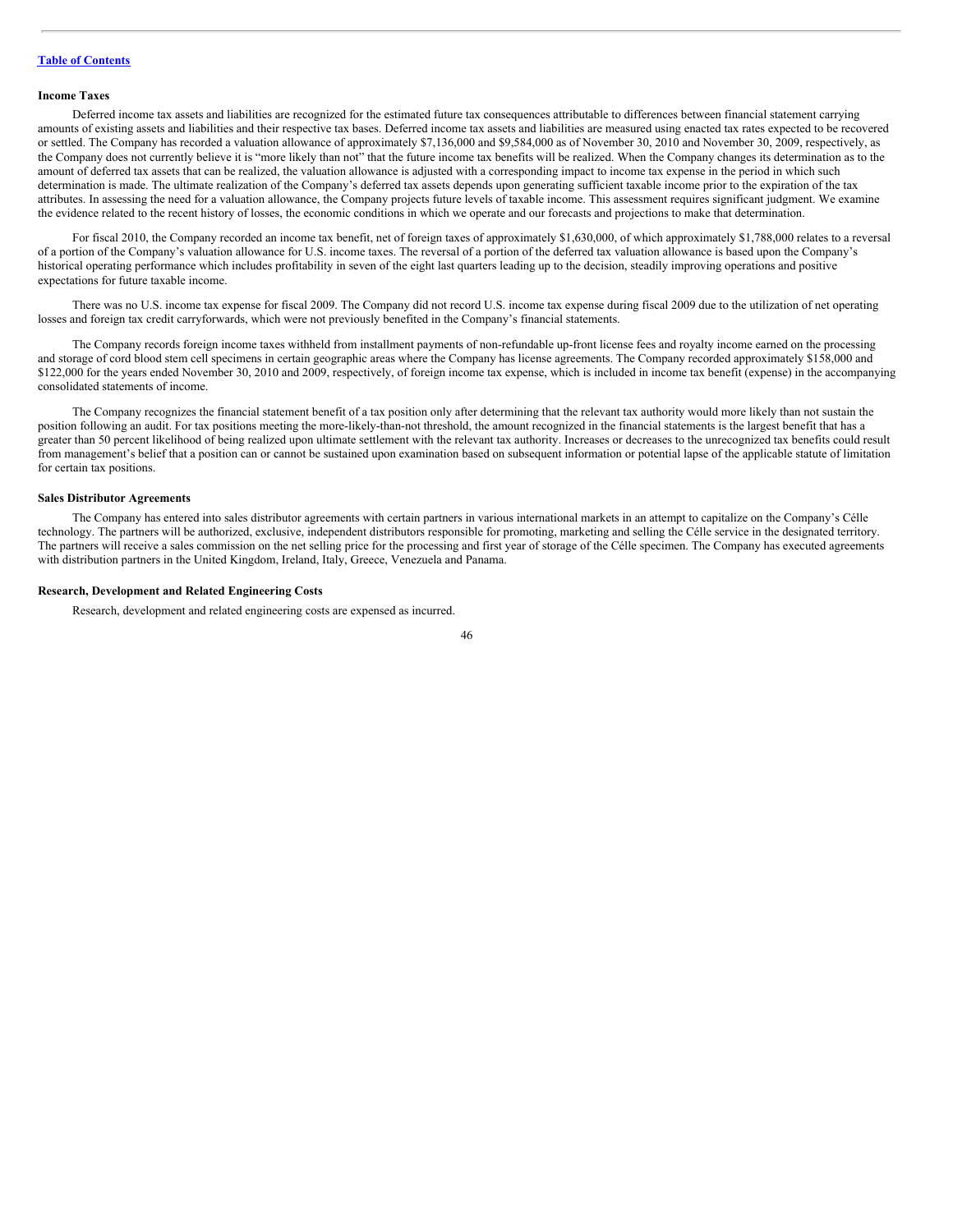#### **Cost of Sales**

Cost of sales represents the associated expenses resulting from the processing, testing and storage of the U-Cord® and Célle specimens.

# **Advertising**

Advertising costs are expensed as incurred and are included in marketing, general and administrative expenses in the accompanying consolidated statements of income. The total amount included in marketing, general and administrative expenses for the fiscal years ended November 30, 2010 and 2009 was approximately \$2,000,000 and \$2,200,000, respectively.

#### **Rent Expense**

Rent paid is expensed based on a straight-line basis over the term of the lease due to the existence of fixed escalation clauses in the leases, and is included in cost of sales and marketing, general and administrative expenses in the accompanying consolidated statements of income. All leases include provisions for escalations and related costs.

#### **Fair Value of Financial Instruments**

Management uses a fair value hierarchy, which gives the highest priority to quoted prices in active markets. The fair value of financial instruments is estimated based on market trading information, where available. Absent published market values for an instrument or other assets, management uses observable market data to arrive at its estimates of fair value. Management believes that the carrying amount of cash and cash equivalents, accounts receivable and advances, notes receivable, accounts payable, accrued expenses, deferred consulting obligation and its liability associated with long-term revenue sharing arrangements approximate fair value.

The Company uses an accounting standard that defines fair value as an exit price, representing the amount that would be received to sell an asset or paid to transfer a liability in an orderly transaction between market participants at the measurement date. As such, fair value is a market-based measurement that should be determined based on assumptions that market participants would use in pricing an asset or liability. As a basis for considering such assumptions, the standard establishes a three-level fair value hierarchy that prioritizes the inputs used to measure fair value. The three levels of inputs used to measure fair value are as follows:

- Level 1 Cuoted prices in active markets for identical assets or liabilities.
- Level 2 Observable inputs other than quoted prices included in Level 1, such as quoted prices for similar assets and liabilities in active markets; quoted prices for identical or similar assets and liabilities in markets that are not active; or other inputs that are observable or can be corroborated by observable market data.
- Level 3 Unobservable inputs that are supported by little or no market activity and that are significant to the fair value of the assets or liabilities. This includes certain pricing models, discounted cash flow methodologies and similar techniques that use significant unobservable inputs.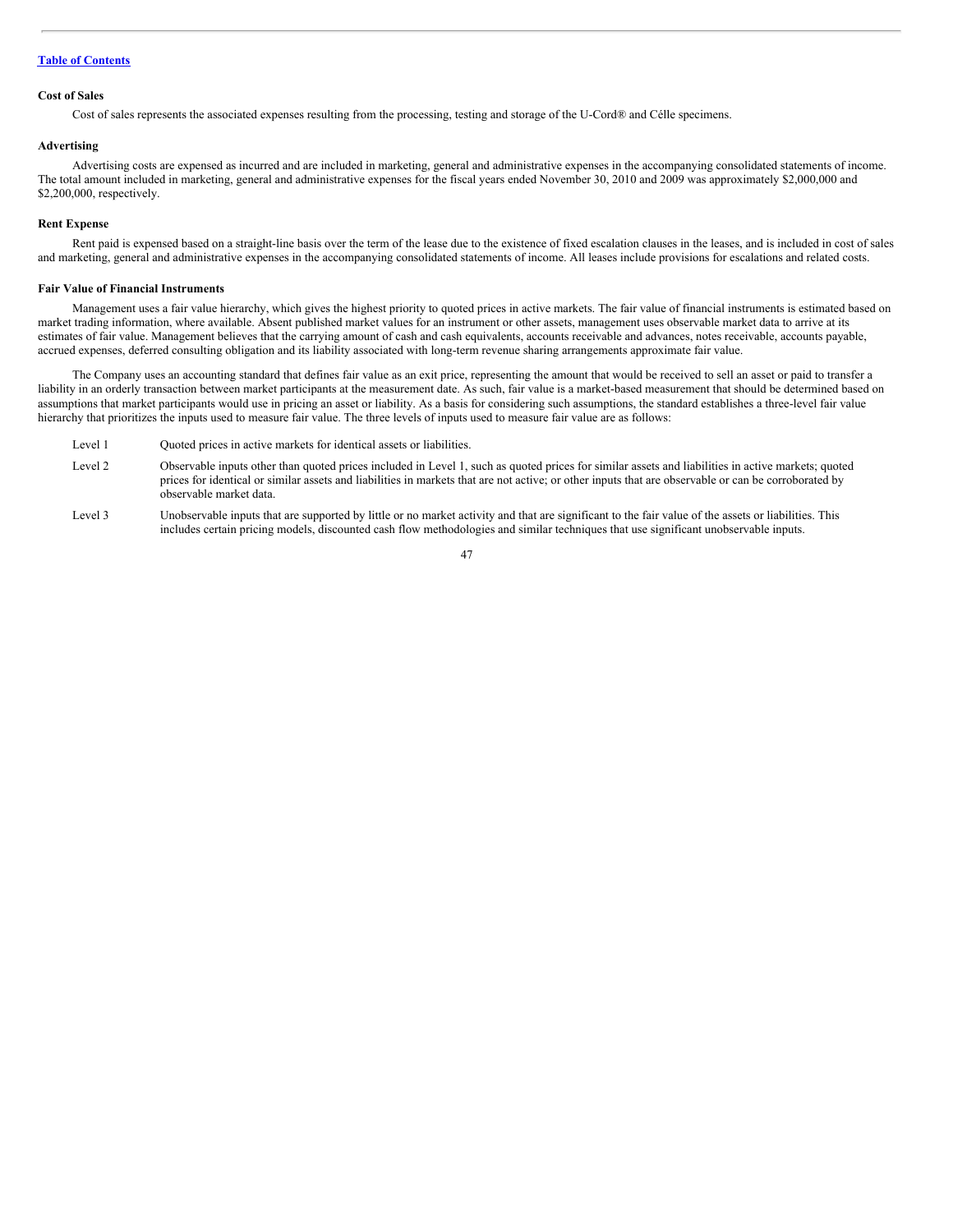The following table summarizes our financial assets and liabilities measured at fair value on a recurring basis as of November 30, 2010 and 2009, respectively, segregated among the appropriate levels within the fair value hierarchy:

|                               | Fair Value at<br>November 30, | Fair Value Measurements<br>at November 30, 2010 Using |                                                       |         |
|-------------------------------|-------------------------------|-------------------------------------------------------|-------------------------------------------------------|---------|
| Description                   | 2010                          | Level 1                                               | Level 2                                               | Level 3 |
| Assets:                       |                               |                                                       |                                                       |         |
| Available-for-sale securities | \$1,138,404                   | \$6,404                                               | \$1,132,000                                           |         |
|                               | Fair Value at<br>November 30, |                                                       | Fair Value Measurements<br>at November 30, 2009 Using |         |
| Description                   | 2009                          | Level 1                                               | Level 2                                               | Level 3 |
| Assets:                       |                               |                                                       |                                                       |         |
| Available-for-sale securities | \$966,404                     | \$6,404                                               | \$960,000                                             |         |

The following is a description of the valuation techniques used for these items, as well as the general classification of such items pursuant to the fair value hierarchy:

*Available-for-sale securities* – the Company invested \$1,132,000 and \$960,000 in variable rate demand notes at November 30, 2010 and November 30, 2009, respectively. The interest rate on these variable rate demand notes resets every seven days to adjust to current market conditions. The Company can redeem these investments at cost at any time with seven days notice. Therefore, the investments are held at cost, which approximates fair value, and are classified as short-term investments on the accompanying consolidated balance sheets and within Level 2 of the fair value hierarchy.

The Company further invests in exchange-traded equity securities of \$6,404 at November 30, 2010 and November 30, 2009. Fair values for these investments are based on quoted prices in active markets and are therefore classified within Level 1 of the fair value hierarchy. There was no unrealized holding loss recorded as a component of stockholders' deficit on other investments as of November 30, 2010 and November 30, 2009.

#### **Product Warranty and Cryo-Cell Cares<sup>TM</sup> Program**

In December 2005, the Company began providing its customers enrolled under the new pricing structure with a payment warranty under which the Company agrees to pay \$50,000 to its client if the U-Cord® product retrieved is used for a stem cell transplant for the donor or an immediate family member and fails to engraft, subject to various restrictions. Additionally, under the Cryo-Cell Cares™ program the Company will pay \$10,000 to the client to offset personal expenses if the U-Cord® product is used for bone marrow reconstitution in a myeloblative transplant procedure. The product warranty and the Cryo-Cell Cares program is available to the clients who enroll under this structure for as long as the specimen is stored with the Company. The Company has not experienced any claims under the warranty program nor has it incurred costs related to these warranties. The Company does not maintain insurance for this warranty program and therefore maintains reserves to cover our estimated potential liabilities. The Company's reserve balance is based on the \$50,000 maximum payment and the \$10,000 maximum expense reimbursement multiplied by formulas to determine the projected number of units requiring a payout. The Company determined the estimated expected usage and engraftment failure rates based on an analysis of the historical usage and failure rates and the historical usage and failure rates in other private and public cord blood banks based on published data. The Company's estimates of expected usage and engraftment failure could change as a result of changes in actual usage rates or failure rates and such changes would require an adjustment to the established reserves. The historical usage and failure rates have been very low and a small increase in the number of transplants or engraftment failures could cause a significant increase in the estimated rates used in determining our reserve. In addition, the reserve will increase as additional U-Cord® specimens are stored which are subject to the warranty. As of November 30, 2010 and November 30, 2009 the Company recorded reserves under these programs in the amounts of \$11,732 and \$9,979, respectively, which are included in accrued expenses in the accompanying consolidated balance sheets.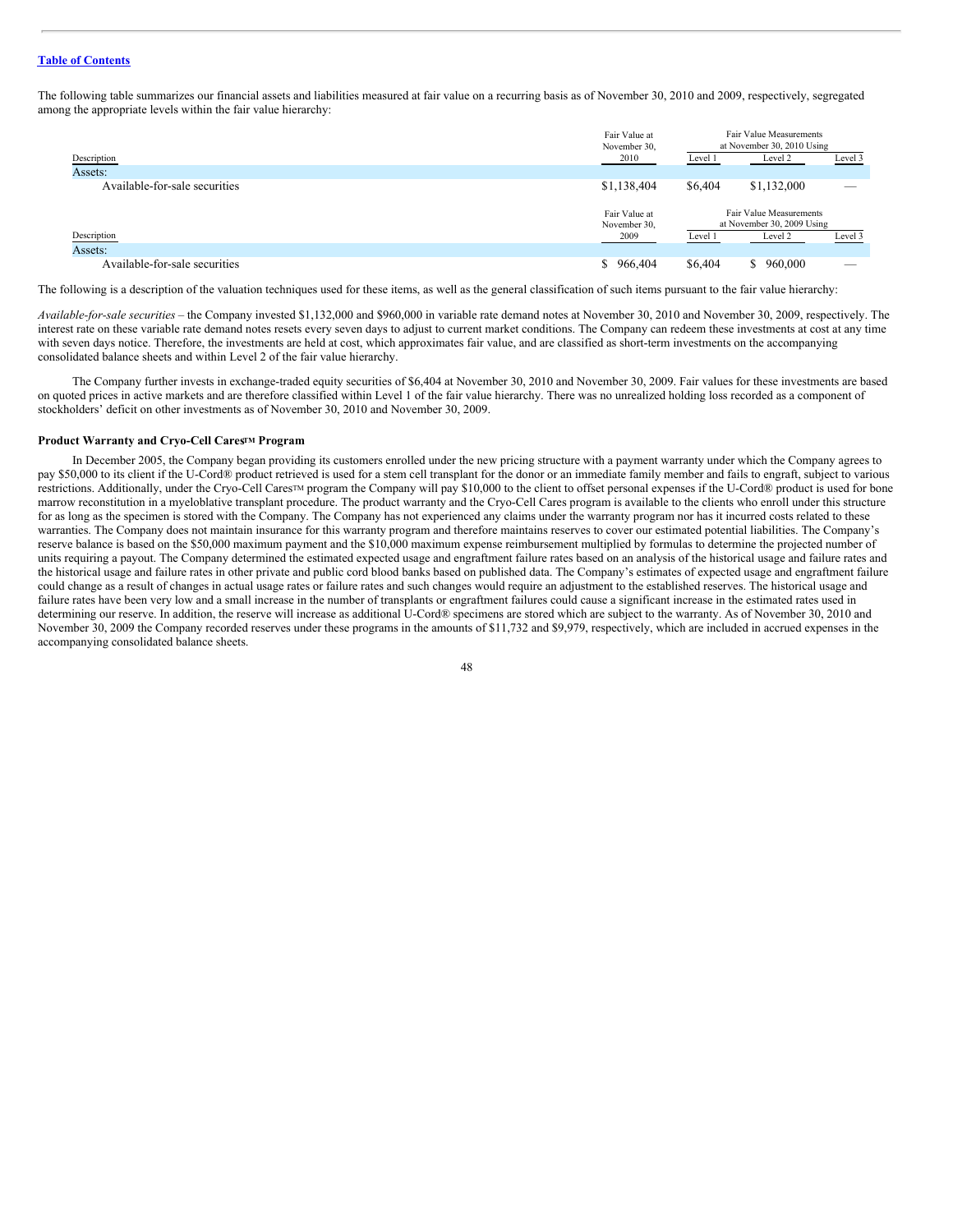#### **Income per Common Share**

Basic income per common share was computed by dividing net income by the weighted average number of common shares outstanding. Diluted income per common share includes the effect of all dilutive stock options. The composition of basic and diluted net income per share is as follows:

|                                                                | November 30.<br>2010 | November 30.<br>2009 |
|----------------------------------------------------------------|----------------------|----------------------|
| Numerator:                                                     |                      |                      |
| Net Income                                                     | \$ 3,410,661         | \$1,424,705          |
| Denominator:                                                   |                      |                      |
| Weighted-average shares outstanding-basic                      | 11,752,574           | 11,751,172           |
| Dilutive common shares issuable upon exercise of stock options | 56,108               | 49,817               |
| Weighted-average shares-diluted                                | 11,808,682           | 11,800,989           |
| Earnings per share:                                            |                      |                      |
| Basic                                                          | 0.29                 | ¢<br>0.12            |
| Diluted                                                        | 0.29                 | 0.12                 |

For the year ended November 30, 2010, the Company excluded the effect of 601,421 outstanding stock options from the computation of diluted earnings per share, as the effect of potentially dilutive shares would be anti-dilutive. For the year ended 2009, the Company excluded the effect of 1,066,480 outstanding options from the computation of diluted earnings per share, as the effect of potentially dilutive shares from the outstanding stock options would be anti-dilutive. The number of outstanding options was 816,421 and 1,196,480 for the years ended November 30, 2010 and November 30, 2009, respectively.

#### **Stock Compensation**

As of November 30, 2010, the Company has two stock-based employee compensation plans, which are described in Note 7. The Company recognized approximately \$128,000 and \$117,000 for the years ended November 30, 2010 and 2009, respectively of stock compensation expense.

The Company recognizes stock based compensation at fair value. The fair value of stock options is determined using the Black-Scholes valuation model. The Company estimates the fair value of all stock option awards as of the grant date by applying the Black-Scholes option pricing model. The use of this valuation model involves assumptions that are judgmental and highly sensitive in the determination of compensation expense and include the expected life of the option, stock price volatility, risk-free interest rate, dividend yield, exercise price, and forfeiture rate. Forfeitures are estimated at the time of valuation and reduce expense ratably over the vesting period.

# **Recently Issued Accounting Pronouncements**

#### *Revenue Arrangements with Multiple Deliverables*

In October 2009, the FASB issued an Accounting Standard Update ("ASU"), which addresses the accounting for multiple-deliverable arrangements to enable vendors to account for products or services separately rather than as a combined unit and modifies the manner in which the transaction consideration is allocated across the separately identified deliverables. The ASU significantly expands the disclosure requirements for multiple-deliverable revenue arrangements. The ASU will be effective for the first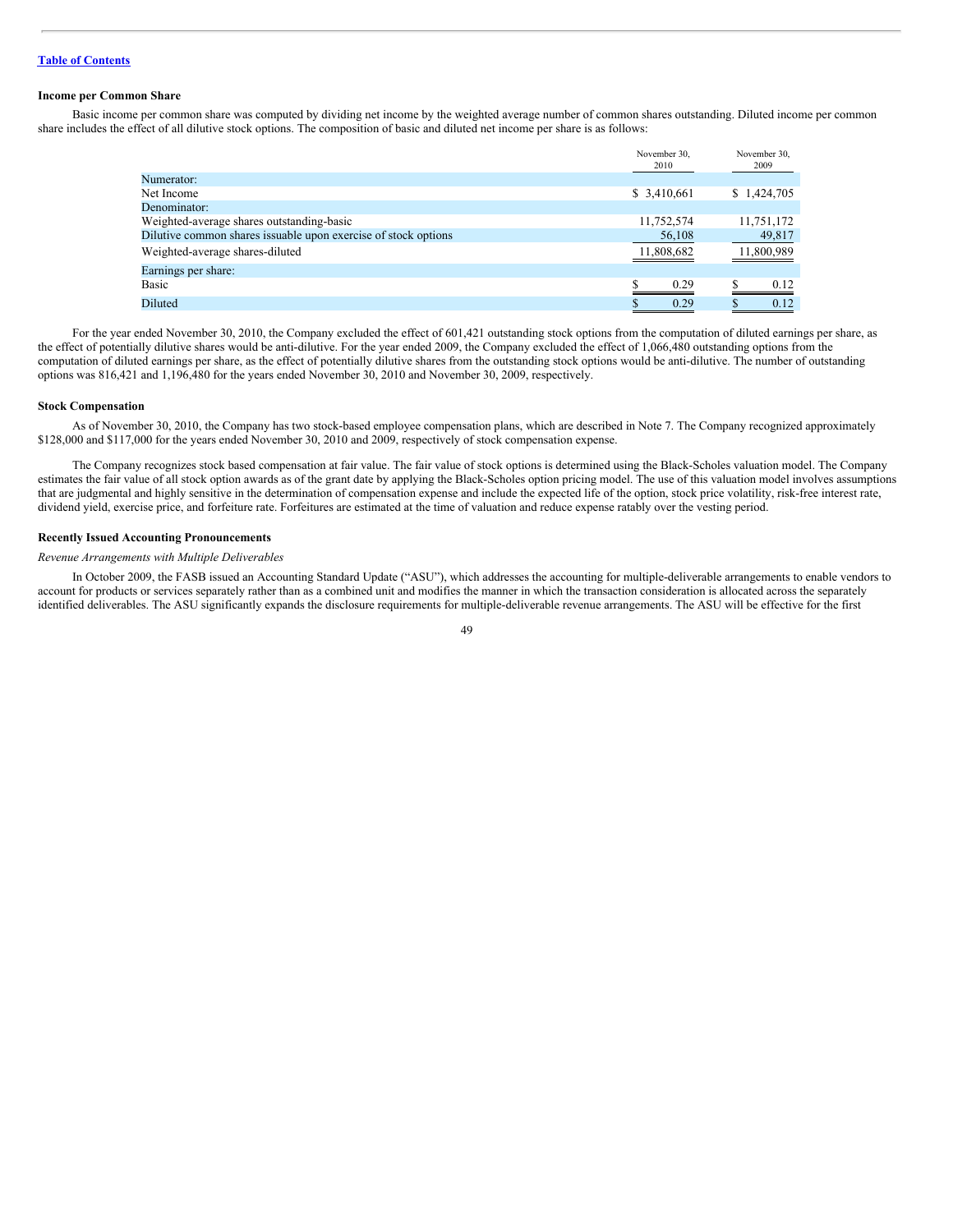annual reporting period beginning on or after June 15, 2010, and may be applied retrospectively for all periods presented or prospectively to arrangements entered into or materially modified after the adoption date. Early adoption is permitted, provided that the guidance is retroactively applied to the beginning of the year of adoption. The Company has not determined if it will adopt this new update before December 1, 2010. The Company is currently in the process of implementing this accounting standard and evaluating the impact this update may have on its consolidated financial statements.

# *Improving Disclosures About Fair Value Measurements*

In January 2010, the FASB issued an ASU, which requires new disclosures about recurring or nonrecurring fair-value measurements including significant transfers into or out of Level 1 and Level 2 fair-value classifications. It also requires information on purchases, sales, issuances and settlements on a gross basis in the reconciliation of Level 3 fair-value assets and liabilities. These disclosures are required for fiscal years beginning on or after December 15, 2009. The ASU also clarifies existing fair-value measurement disclosure guidance about the level of disaggregation, inputs and valuation techniques, which are required to be implemented in fiscal years beginning on or after December 15, 2010. Since the requirements of this ASU only relate to disclosure, the adoption of the guidance did not and will not have any effect on the Company's consolidated financial statements.

#### **NOTE 2 – MARKETABLE SECURITIES AND OTHER INVESTMENTS.**

#### **Marketable Securities**

The Company accounts for marketable securities and other investments at cost, fair value or considers fair value of their measurement under various accounting literature. Adjustments to the fair value in the Company's marketable securities and other investments are reflected in accumulated other comprehensive (loss) gain.

Marketable securities, consisting of variable rate demand notes, were \$1,132,000 and \$960,000 at November 30, 2010 and 2009, respectively. During 2008, the Company purchased variable rate demand notes. The interest rate on these variable rate demand notes resets every seven days to adjust to current market conditions. The Company can redeem these investments at cost at any time with seven days notice. Therefore, the investments are held at cost, which approximates fair value, and are classified as short-term investments on the accompanying consolidated balance sheets. The Company holds these investments as available for sale.

#### **Other Investments**

The Company uses the guidance as described above, to account for the other investments. The fair value of other investments as of November 30, 2010 and 2009 was approximately \$6,400. There was no unrealized holding loss recorded as a component of stockholders' equity on other investments as of November 30, 2010 and 2009, respectively.

#### **NOTE 3 – INVESTMENTS IN AFFILIATES.**

#### **Saneron CCEL Therapeutics, Inc.**

For each of the years ended November 30, 2010 and 2009, the Company had an ownership interest of approximately 35% in Saneron, which is accounted for under the equity method of accounting. During 2006, the Company ceased recording equity in losses once the investment balance was written down to the total amount of goodwill, as goodwill is not amortized. As of November 30, 2010 and 2009, the net Saneron investment, which consists solely of goodwill, is reflected on the consolidated balance sheets at \$684,000. During 2010 and 2009, management reviewed the Saneron investment to determine if there were any indicators that would imply that the investment was impaired. Based on management's review, there were no indicators of impairment and goodwill was not impaired during 2010 or 2009.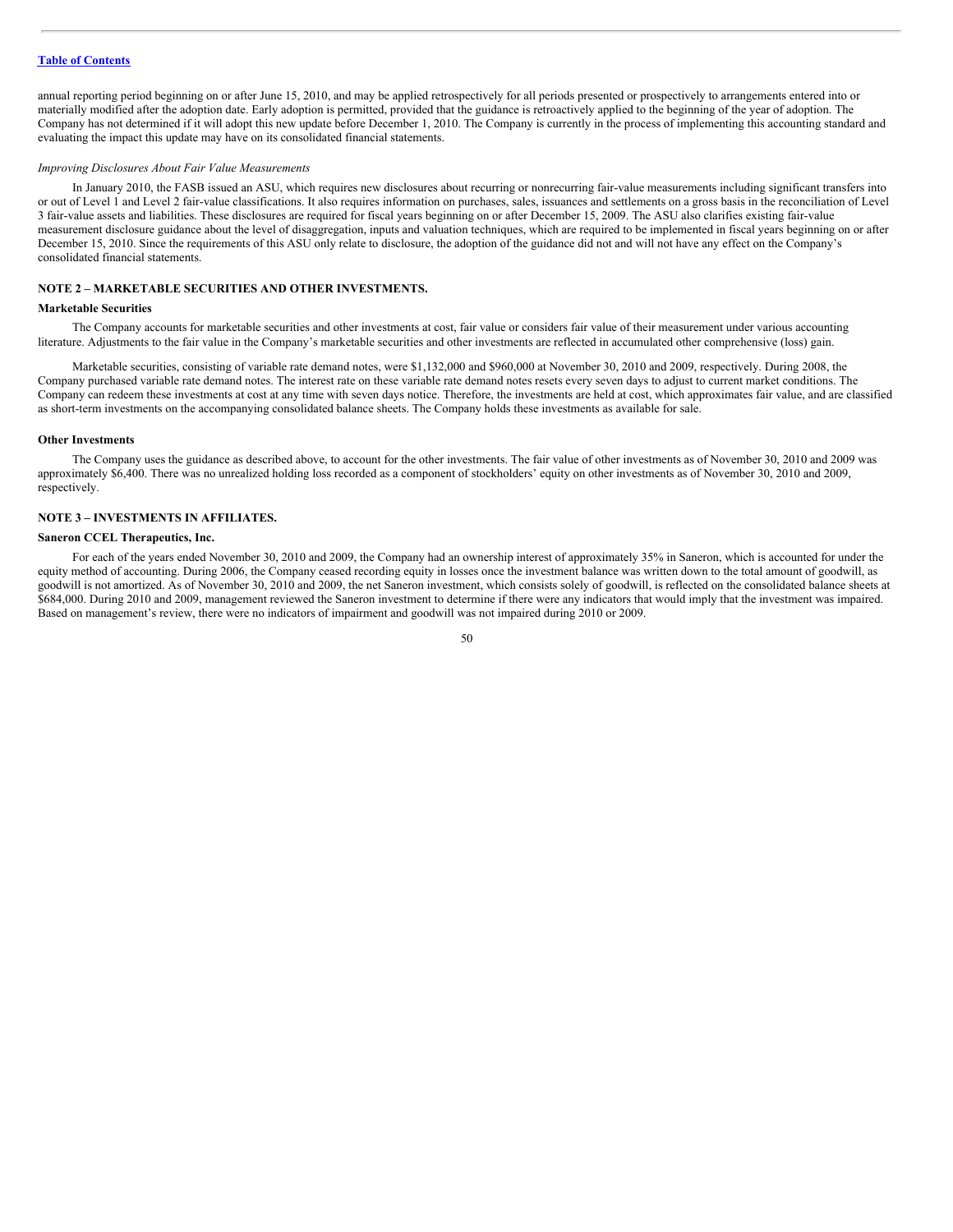For the fiscal year ended November 30, 2010 and 2009, the Company recorded equity in losses of Saneron operations of approximately \$183,000 and \$113,000, respectively. Equity in losses of affiliate for the year ended November 30, 2010 consists of amounts related to compensation expense for stock and warrant awards that were granted by Saneron at below fair market value to certain employees, consultants and members of Saneron management who represent owners of Saneron and serve on its board of directors in the amount of \$91,000 as well as a write-down of the promissory note due from Saneron in the amount of \$92,000. Equity in losses of affiliate for the year ended November 30, 2009 solely consists of amounts related to compensation expense for stock and warrant awards that were granted by Saneron at below fair market value to certain employees, consultants and members of Saneron management who represent owners of Saneron and serve on its board of directors. The Company will continue to record equity in losses of affiliate related to stock compensation expense as this offsets additional paid-in capital and not the investment balance.

As of November 30, 2010 and 2009, the Company has classified the Company's portion of the value of Company stock held by Saneron of approximately \$485,000, within stockholders' equity as treasury stock. During the third quarter of fiscal 2009, Saneron sold 99,900 shares of the Company's stock which resulted in a reclassification from treasury stock to additional paid-in capital of approximately \$322,000.

In January 2008, the Company announced that it has formalized a research and development agreement with Saneron to develop regenerative therapies utilizing Cryo-Cell's Célle menstrual stem cell technology. Cryo-Cell and Saneron will collaborate on research in pre-clinical models for certain neurological diseases and disorders. Under terms of the agreement, the Company will provide Saneron with menstrual stem cells along with proprietary methodology associated with the technology. Saneron will provide study materials and develop research methodology for potential therapeutic applications associated with designated pre-clinical applications. Intellectual property resulting from this research collaboration will be jointly owned by the parties.

# **NOTE 4 – PROPERTY AND EQUIPMENT.**

The major classes of property and equipment are as follows:

|                                     | 2010        | 2009               |
|-------------------------------------|-------------|--------------------|
| Furniture and equipment             | \$4,045,945 | \$3,980,404        |
| Leasehold improvements              | 1.076.140   | 1,073,555          |
| Computer software – internal use    | 1,558,768   | 1,250,642          |
|                                     | 6.680.853   | 6,304,601          |
| Less: Accumulated Depreciation      | (4,458,685) | (3,934,713)        |
| <b>Total Property and Equipment</b> | \$2,222,168 | <u>\$2,369,888</u> |

Depreciation expense was approximately \$547,000 in 2010 and approximately \$650,000 in 2009 of which approximately \$286,000 and \$286,000 is included in cost of sales, respectively, in the accompanying consolidated statements of income.

As of November 30, 2010 and 2009, the Company incurred internal use computer software costs of \$545,253 and \$269,203, respectively, that had not yet been placed into service and therefore; there is no deprecation expense related to those costs.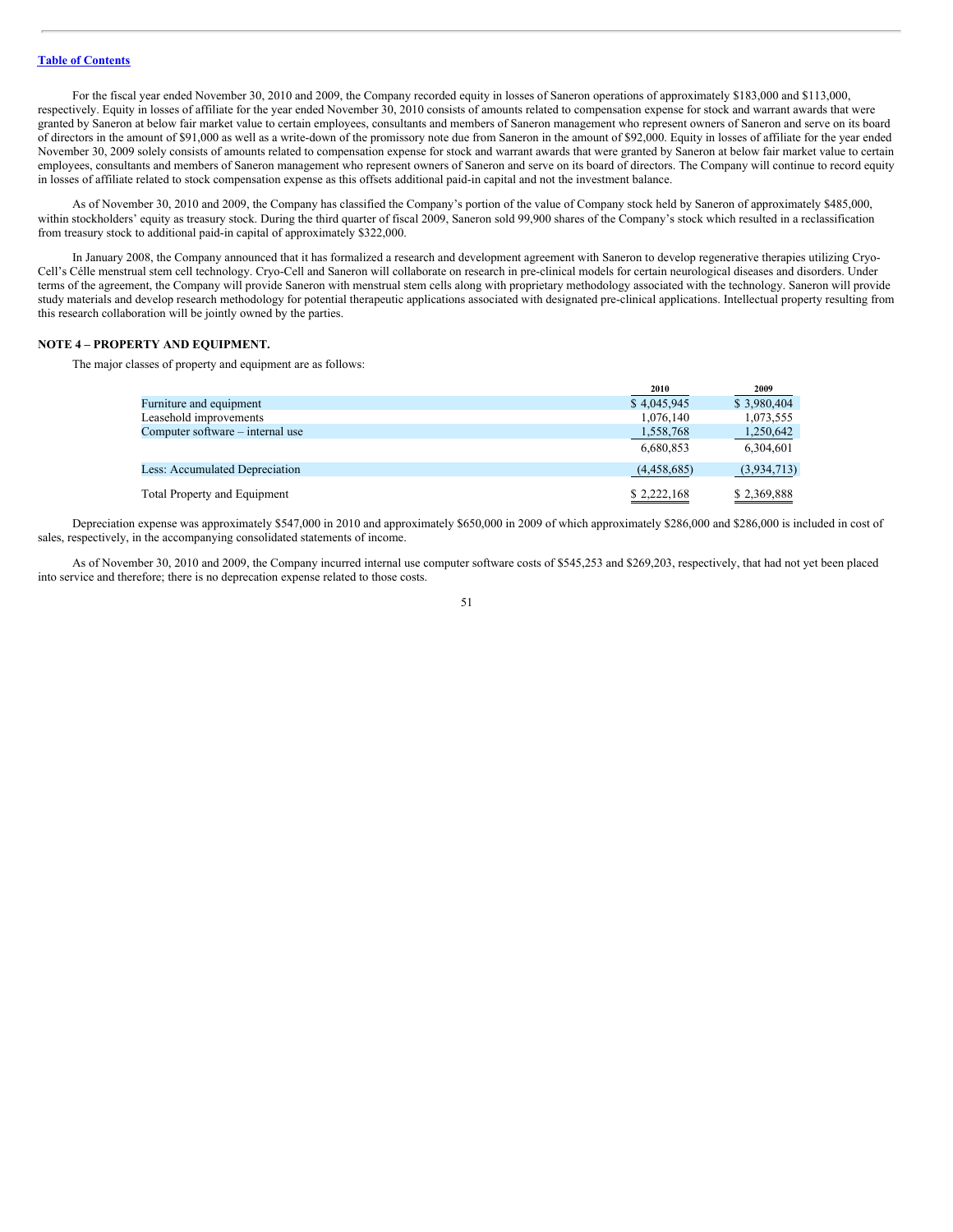# **NOTE 5 – ACCRUED EXPENSES.**

Accrued expenses are as follows:

|                            |   | November 30. |  |             |
|----------------------------|---|--------------|--|-------------|
|                            |   | 2010         |  | 2009        |
| Legal and accounting       | S | 39,364       |  | 98.731      |
| Payroll and payroll taxes  |   | 181.584      |  | 418,304     |
| Interest expense           |   | 807,312      |  | 745,292     |
| Safti-Cell promissory note |   |              |  | 375,000     |
| General expenses           |   | 592.961      |  | 493,433     |
|                            |   |              |  |             |
|                            |   | \$1,621,221  |  | \$2,130,760 |

# **NOTE 6 – INCOME TAXES.**

The Company recorded the following income tax provisions (approximate) for the years ended November 30, 2010 and 2009.

|                             | 2010          | 2009      |
|-----------------------------|---------------|-----------|
| Current:                    |               |           |
| Federal                     | \$            | \$        |
| <b>State</b>                |               |           |
| Foreign                     | 158,000       | 122,000   |
| Subtotal                    | 158,000       | 122,000   |
| Deferred:                   |               |           |
| Federal                     | (1,624,400)   |           |
| State                       | (163,600)     |           |
| Foreign                     |               |           |
| Subtotal                    | (1,788,000)   |           |
| <b>Income Tax Provision</b> | \$(1,630,000) | \$122,000 |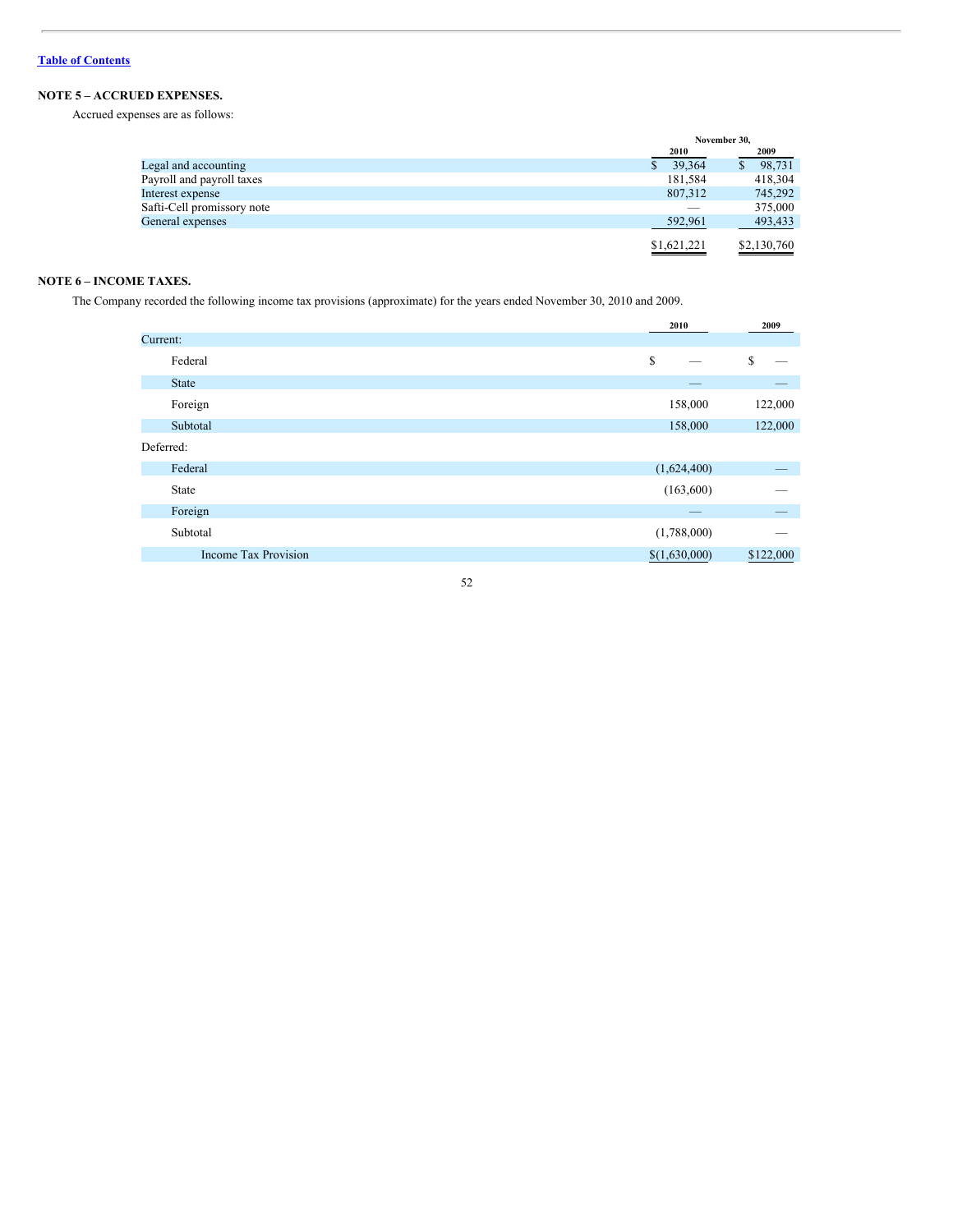As of November 2010 and 2009 the approximate tax effects of temporary differences that give rise to the deferred tax assets are as follows:

|                                                 |                          | 2010                   |                |
|-------------------------------------------------|--------------------------|------------------------|----------------|
|                                                 | Current                  | Non-current            | Total          |
| Tax Assets:                                     |                          |                        |                |
| Deferred income                                 | \$225,000                | \$3,890,000            | \$4,115,000    |
| NOL's, credits, and other carryforward items    |                          | 3,027,000              | 3,027,000      |
| Tax over book basis in unconsolidated affiliate |                          | 1,162,000              | 1,162,000      |
| Accrued payroll                                 | 43,000                   |                        | 43,000         |
| Reserves and other accruals                     | 552,000                  |                        | 552,000        |
| Deferred compensation                           | $\overline{\phantom{0}}$ | 69,000                 | 69,000         |
| Stock compensation                              |                          | 77,000                 | 77,000         |
| <b>Total Assets:</b>                            | 820,000                  | 8,225,000              | 9.045.000      |
| Tax Liabilities:                                |                          |                        |                |
| Depreciation and amortization                   | $\mathbf S$              | 121,000)<br>(S         | 121,000)<br>(S |
| Less: Valuation Allowance                       | (647,000)                | (6,489,000)            | (7, 136, 000)  |
| Net Deferred Tax Asset (Liability)              | \$173,000                | \$1,615,000            | \$1,788,000    |
|                                                 |                          | 2009                   |                |
|                                                 | Current                  | Non-current            | Total          |
| Tax Assets:                                     |                          |                        |                |
|                                                 |                          |                        |                |
| Deferred income                                 | \$225,000                | \$ 3,844,000           | \$4,069,000    |
| NOL's, credits, and other carryforward items    |                          | 3,964,000              | 3,964,000      |
| Tax over book basis in unconsolidated affiliate |                          | 1,093,000              | 1,093,000      |
| Accrued payroll                                 | 33,000                   |                        | 33,000         |
| Reserves and other accruals                     | 425,000                  |                        | 425,000        |
| Deferred compensation                           |                          | 108,000                | 108,000        |
| Stock compensation                              |                          | 77,000                 | 77,000         |
| <b>Total Assets:</b>                            | 683,000                  | 9,086,000              | 9,769,000      |
| Tax Liabilities:                                |                          |                        |                |
| Depreciation and amortization                   | <sup>\$</sup>            | 220,000)<br>$\sqrt{S}$ | 220,000)<br>(S |
| Less: Valuation Allowance                       | (668,000)                | (8,881,000)            | (9,549,000)    |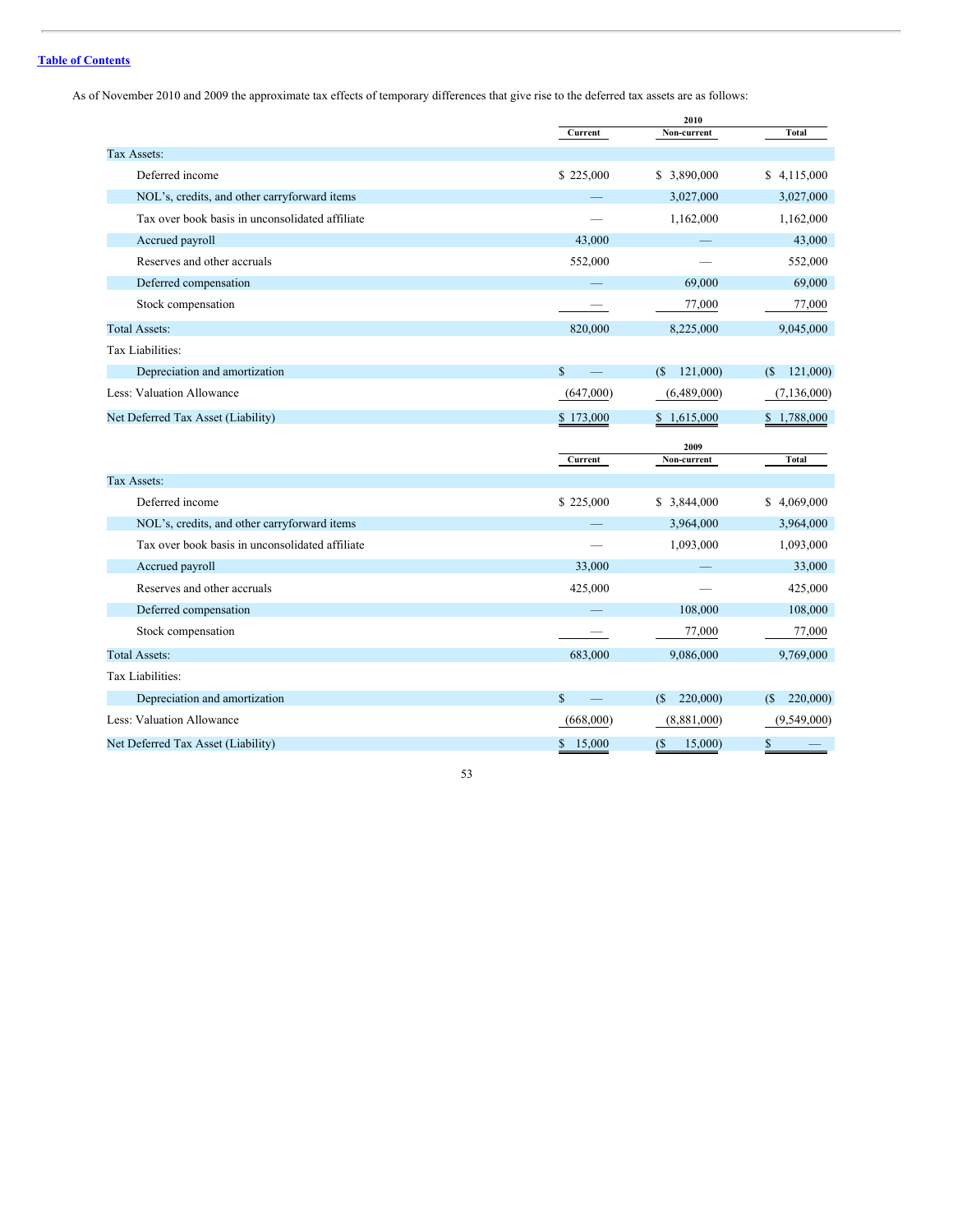A partial valuation allowance covering the deferred tax assets of the Company for November 30, 2010 and a full valuation allowance covering the deferred tax assets of the Company for November 30, 2009, has been provided as the Company does not believe it is more likely than not that all of the future income tax benefits will be realized. The valuation allowance decreased by approximately (\$2,448,000) and (\$904,000) in 2010 and 2009. The 2010 decrease was a result of both utilization of net operating carryforwards and releasing the valuation allowance associated with the projected income for years ending November 30, 2011 through November 30, 2013. During fiscal 2010, the Company reversed a portion of its valuation allowance for U.S. income taxes of approximately \$1,788,000. The reversal of a portion of the deferred tax valuation allowance is based upon the Company's historical operating performance which includes profitability in seven of the eight last quarters leading up to the decision, steadily improving operations and expectations for future taxable income. The 2009 decrease was predominantly a result of both utilization of net operating carryforwards and expiration of capital loss carryovers.

The Company has unused net operating losses available for carryforward as of November 30, 2010 of approximately \$6,110,000 to offset future federal taxable income. The net operating loss carryfowards expire during 2022 through 2027. The Tax Reform Act of 1986 contains provisions that limit the utilization of net operating losses if there has been an "ownership change". Such an "ownership change" as described in Section 382 of the Internal Revenue code may limit the Company's utilization of its net operating loss carryforwards. Management has completed an internal analysis of potential ownership changes and has concluded that no ownership changes have occurred through November 30, 2010 which would potentially limit the utilization of the net operating losses.

A reconciliation of the income tax provision with the amount of tax computed by applying the federal statutory rate to pretax income follows:

|                                 | For the Years Ended November 30, 2010 |         |           |        |  |
|---------------------------------|---------------------------------------|---------|-----------|--------|--|
|                                 | 2010                                  | $\%$    | 2009      | $\%$   |  |
| Tax at Federal Statutory Rate   | 552,000                               | 34.0    | 484,000   | 34.0   |  |
| State Income Tax Effect         | 59,000                                | 3.6     | 52,000    | 3.6    |  |
| Decrease in valuation allowance | (2,448,000)                           | (150.9) | (904,000) | (63.5) |  |
| <b>Permanent Disallowances</b>  | 111,000                               | 6.8     | 92,000    | 6.5    |  |
| Capital loss expirations        | 2,000                                 | $\cdot$ | 373,000   | 26.2   |  |
| Foreign tax credits             | (158,000)                             | (9.7)   | (122,000) | (8.6)  |  |
| Foreign tax withholding         | 158,000                               | 9.7     | 122,000   | 8.6    |  |
| Other                           | 94,000                                | 5.8     | 25,000    | 1.8    |  |
| Total income taxes              | (S1,630,000)                          | (100.6) | \$122,000 | 8.6    |  |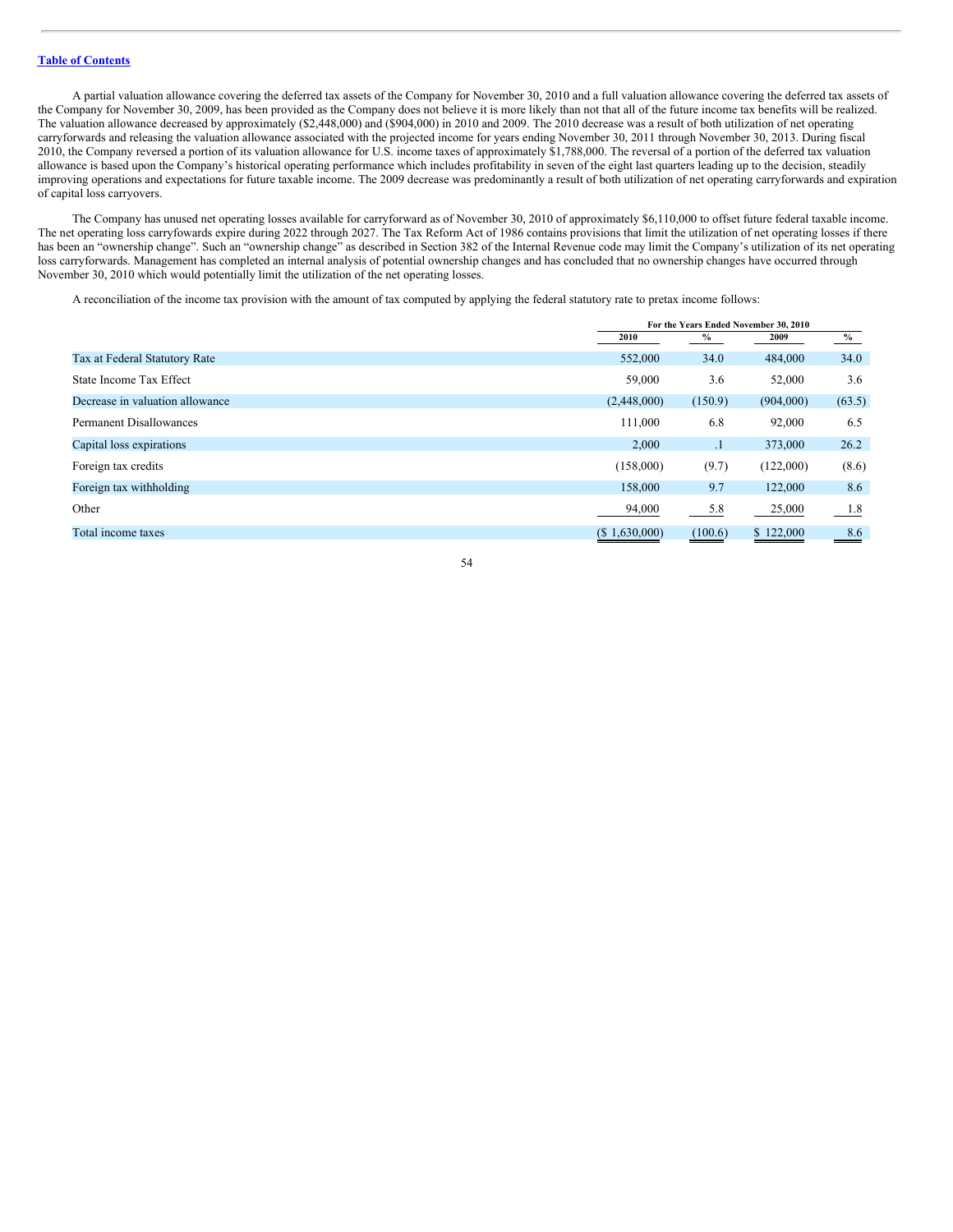The Company recognizes the financial statement benefit of a tax position only after determining that the relevant tax authority would more likely than not sustain the position following an audit. For tax positions meeting the more-likely-than-not threshold, the amount recognized in the financial statements is the largest benefit that has a greater than 50 percent likelihood of being realized upon ultimate settlement with the relevant tax authority. Increases or decreases to the unrecognized tax benefits could result from management's belief that a position can or cannot be sustained upon examination based on subsequent information or potential lapse of the applicable statute of limitation for certain tax positions. There were not any uncertain tax positions as of November 30, 2010 and 2009.

The Company recognizes interest and penalties related to uncertain tax positions in income tax expense. For the years ended November 30, 2010 and 2009, the Company had no provisions for interest or penalties related to uncertain tax positions.

The Company or one of its subsidiaries files income tax returns in the U.S. federal jurisdiction, and various state jurisdictions. The table below summarizes the open tax years and ongoing tax examinations in major jurisdictions as of November 30, 2010:

| Jurisdiction                       | Open Tax Years | Examination in Process |
|------------------------------------|----------------|------------------------|
| United States – Federal Income Tax | $2006 - 2009$  | N/A                    |
| United States – various states     | $2005 - 2009$  | N/A                    |

#### **NOTE 7 – STOCKHOLDERS' EQUITY.**

# **Common Stock Issuances**

There were no options exercised during the year ended November 30, 2010. During the year ended November 30, 2009, certain option holders exercised 5,000 options, using the net exercise method. Under the net exercise method, the option holders surrendered 2,969 options, to cover the total cost of exercising the stock options resulting in net common shares of 2,031 being issued. The result of a smaller number of shares being issued to the option holder caused less dilution and fewer shares used from the option plan.

#### **Employee Stock Incentive Plan**

The Company maintains the 2000 Stock Incentive Plan ("the Plan") that has reserved 2,250,000 shares of the Company's common stock for issuance pursuant to stock options or restricted stock. During 2004, the Plan was amended to allow issuance of options to certain consultants of the Company. Options issued under the Plan have a term ranging from five to seven years from the date of grant and have a vesting period ranging from immediately upon issuance to three years from the date of grant. The options are exercisable for a period of 90 days after termination. No further options will be issued under the plan.

The Company also maintains the 2006 Stock Incentive Plan (the "2006 Plan"). The 2006 Plan has reserved 1,000,000 shares of the Company's common stock for issuance pursuant to stock options, restricted stock, stock-appreciation rights (commonly referred to as "SARs"), stock awards (i.e. performance shares and performance units). The Company has issued 576,635 options from the 2006 Plan to date. As of November 30, 2010, there were 423,365 shares available for future issuance under the 2006 plan.

The fair value of each option award is estimated on the date of the grant using the Black-Scholes valuation model that uses the assumptions noted in the following table. Expected volatility is based on the historical volatility of the Company's stock. The Company uses historical data to estimate option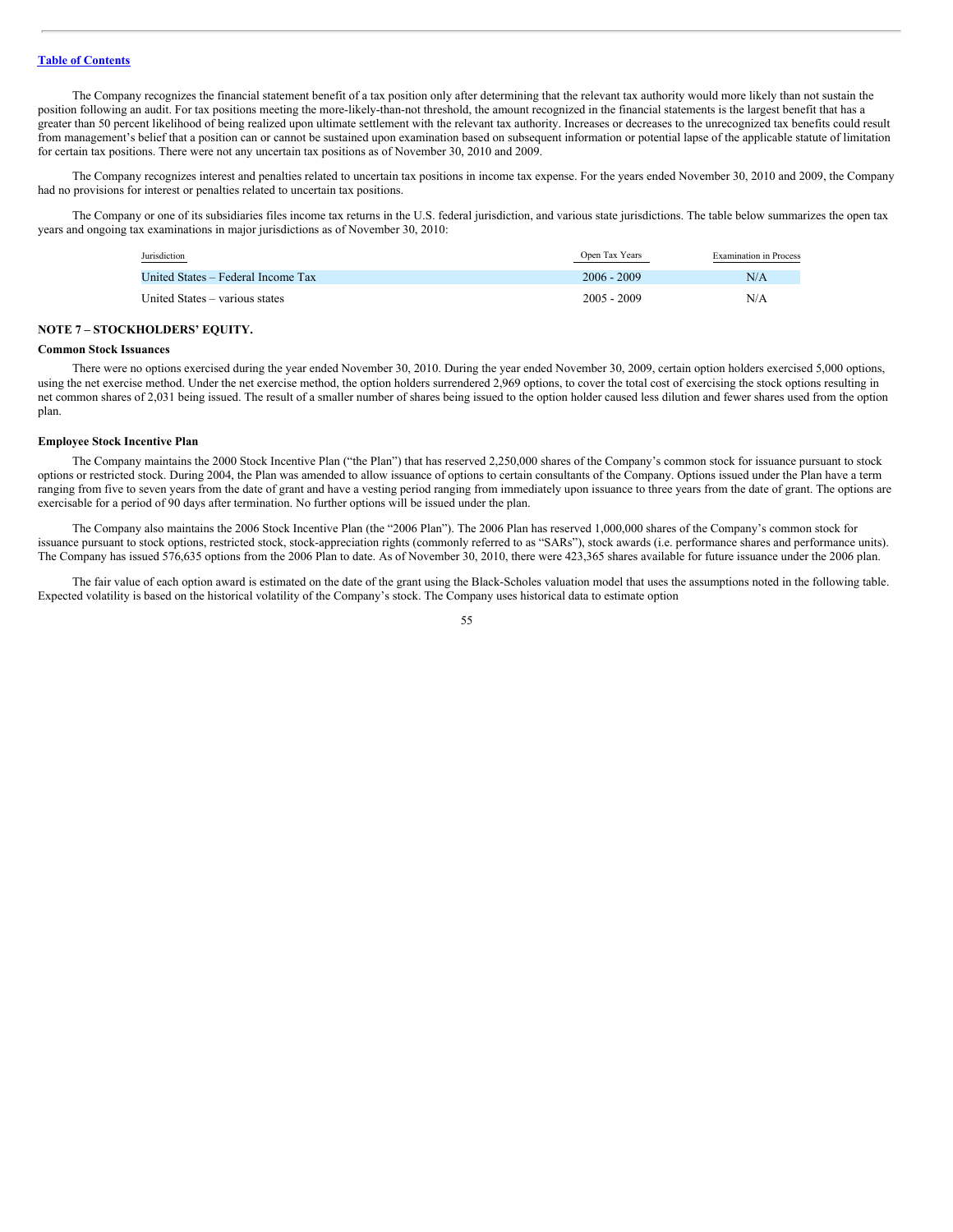exercise and employee termination within the valuation model. The risk-free rate for periods within the contractual life of the option is based on the U.S. Treasury yield curve in effect at the time of grant. The expected term of options granted is derived from the output of the option valuation model and represents the period of time that options granted are expected to be outstanding. Expected dividends is based on the historical trend of the Company not issuing dividends.

Variables used to determine the fair value of the options granted for the years ended November 30, 2010 and 2009 are as follows:

|                          | 2010    | 2009     |
|--------------------------|---------|----------|
| Weighted average values: |         |          |
| Expected dividends       | $0\%$   | $0\%$    |
| Expected volatility      | $101\%$ | $101\%$  |
| Risk free interest rate  | 2.16%   | $2.57\%$ |
| Expected life            | 5 years | 5 years  |
|                          |         |          |

The range of expected volatilities for options issued during fiscal 2010 and 2009 are as follows:

| 2010                | 2009 |
|---------------------|------|
| 070/<br>∕ ∩∩د<br>70 | $-0$ |

# **Stock Options**

Stock option activity for the 2000 Plan and the 2006 Plan for the year ended November 30, 2010 was as follows:

|                                  | <b>Shares</b>            | Weighted<br>Average<br>Exercise<br>Price    | Weighted<br>Average<br>Remaining<br>Contractual<br>Life (Years) | Aggregate<br>Intrinsic<br>Value |
|----------------------------------|--------------------------|---------------------------------------------|-----------------------------------------------------------------|---------------------------------|
| Outstanding at November 30, 2009 | 1,196,480                | \$2.66                                      | 2.97                                                            | \$143,205                       |
| Granted                          | 315.101                  | 1.39                                        |                                                                 | 255,821                         |
| Terminated/Expired               | (695,160)                | 3.01                                        |                                                                 | 103,656                         |
| Outstanding at November 30, 2010 | 816,421                  | \$1.87                                      | 4.67                                                            | \$471,109                       |
| Exercisable at November 30, 2010 | 434,454<br>$\sim$ $\sim$ | \$2.24<br>and the control of the control of | 3.42                                                            | \$189,897                       |

The weighted average grant date fair value of options granted during the years ended November 30, 2010 and November 30, 2009 was \$1.05 and \$1.25, respectively.

The aggregate intrinsic value represents the total value of the difference between the Company's closing stock price on the last trading day of the period and the exercise price of the options, multiplied by the number of in-the-money stock options that would have been received by the option holders had all option holders exercised their options on November 30, 2010. The intrinsic value of the Company's stock options changes based on the closing price of the Company's stock. The aggregate intrinsic value of options exercised during the years ended November 30, 2010 and November 30, 2009 was \$0 and \$4,550, respectively.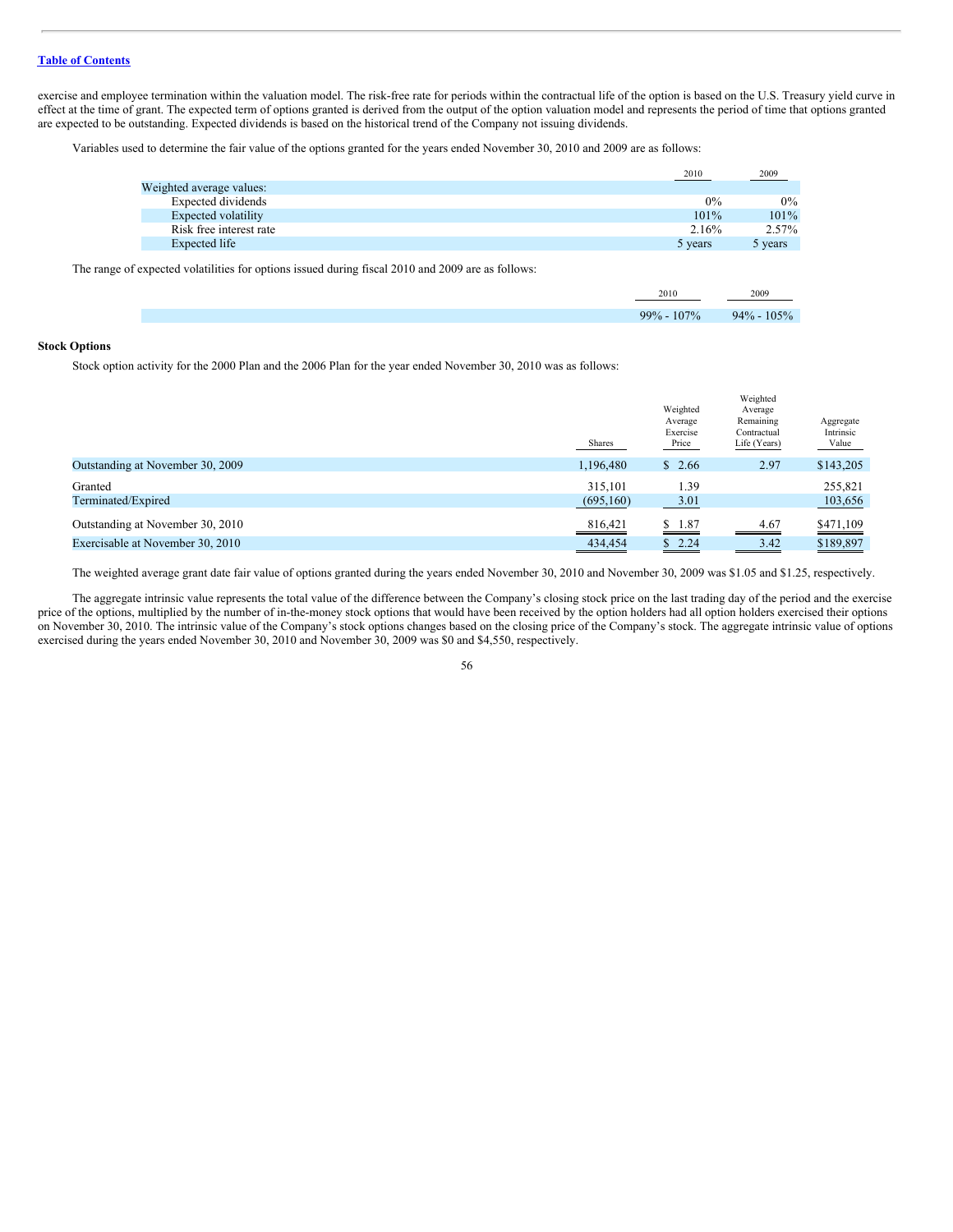Significant option groups outstanding and exercisable at November 30, 2010 and related price and contractual life information are as follows:

|                          |             | Outstanding                                                     |                                              |      | Exercisable |                                              |      |  |
|--------------------------|-------------|-----------------------------------------------------------------|----------------------------------------------|------|-------------|----------------------------------------------|------|--|
| Range of Exercise Prices | Outstanding | Weighted<br>Average<br>Remaining<br>Contractual<br>Life (Years) | Weighted<br>Average<br><b>Exercise Price</b> |      | Outstanding | Weighted<br>Average<br><b>Exercise Price</b> |      |  |
| \$0.42 to \$1.00         | 140,000     | 5.15                                                            |                                              | 0.83 | 81,665      | \$                                           | 0.80 |  |
| \$1.01 to \$2.00         | 432,534     | 5.69                                                            |                                              | 1.56 | 122,234     | S                                            | 1.61 |  |
| \$2.01 to \$3.00         | 67.500      | 3.54                                                            |                                              | 2.17 | 54,168      | \$                                           | 2.17 |  |
| \$3.01 to \$4.00         | 176,387     | 2.19                                                            |                                              | 3.35 | 176,387     | S                                            | 3.35 |  |
|                          | 816,421     | 4.67                                                            |                                              | 1.87 | 434,454     |                                              | 2.24 |  |

A summary of the status of the Company's non-vested shares as of November 30, 2010, and changes during the year ended November 30, 2010, is presented below.

|                                 | <b>Shares</b> |   | Weighted Average<br>Grant-Date<br>Fair Value |
|---------------------------------|---------------|---|----------------------------------------------|
| Non-vested at November 30, 2009 | 283,140       | S | 1.17                                         |
| Granted                         | 315.101       |   | 1.05                                         |
| Vested                          | (122, 439)    |   | 1.11                                         |
| Forfeited                       | (93, 835)     |   | 1.08                                         |
| Non-vested at November 30, 2010 | 381,967       |   | 1.11                                         |

As of November 30, 2010, there was approximately \$189,000 of total unrecognized compensation cost related to non-vested share-based compensation arrangements granted under the Plan and the 2006 Plan. The cost is expected to be recognized over a weighted-average period of 1.9 years. The total fair value of shares vested during the year ended November 30, 2010 was approximately \$136,000.

# **NOTE 8 – COMMITMENTS AND CONTINGENCIES.**

## **Cryo-Cell De Mexico**

In June 2001, the Company entered into an agreement with Cryo-Cell de Mexico, as amended in October 2001, February 2007 and October 2009, for the exclusive license to market the Company's U-Cord® program. The license allows Cryo-Cell de Mexico to directly market and sub-license the U-Cord® program throughout Mexico, Central America and Ecuador. The Company receives royalty fees ranging from \$35 to \$75 per specimen, depending on the then current pricing structure in effect for U-Cord® collection, processing and testing fees in Mexico. The Company also receives royalties on storage revenues based on a percentage of the amount received by Cryo-Cell de Mexico. The total royalty payments per the revised 2007 agreement are capped at \$1 million annually and \$10 million cumulatively dating back to October 15, 2001. The Company does not anticipate reaching the cumulative maximum royalty payments for a number of years.

The Company recorded royalties from Cryo-Cell de Mexico in the amount of approximately \$837,000 and \$699,000 for the years ended November 30, 2010 and 2009, respectively, and this is reflected in licensee income in the accompanying consolidated statements of income. In addition, the Company processes and stores specimens sent from sub-licensees in Central America, Ecuador, and to a lesser extent Mexico ("sublicensees"). Under the revised agreement effective October 2009, the sublicensees terminated the rights and obligations of their agreements with Cryo-Cell de Mexico and entered into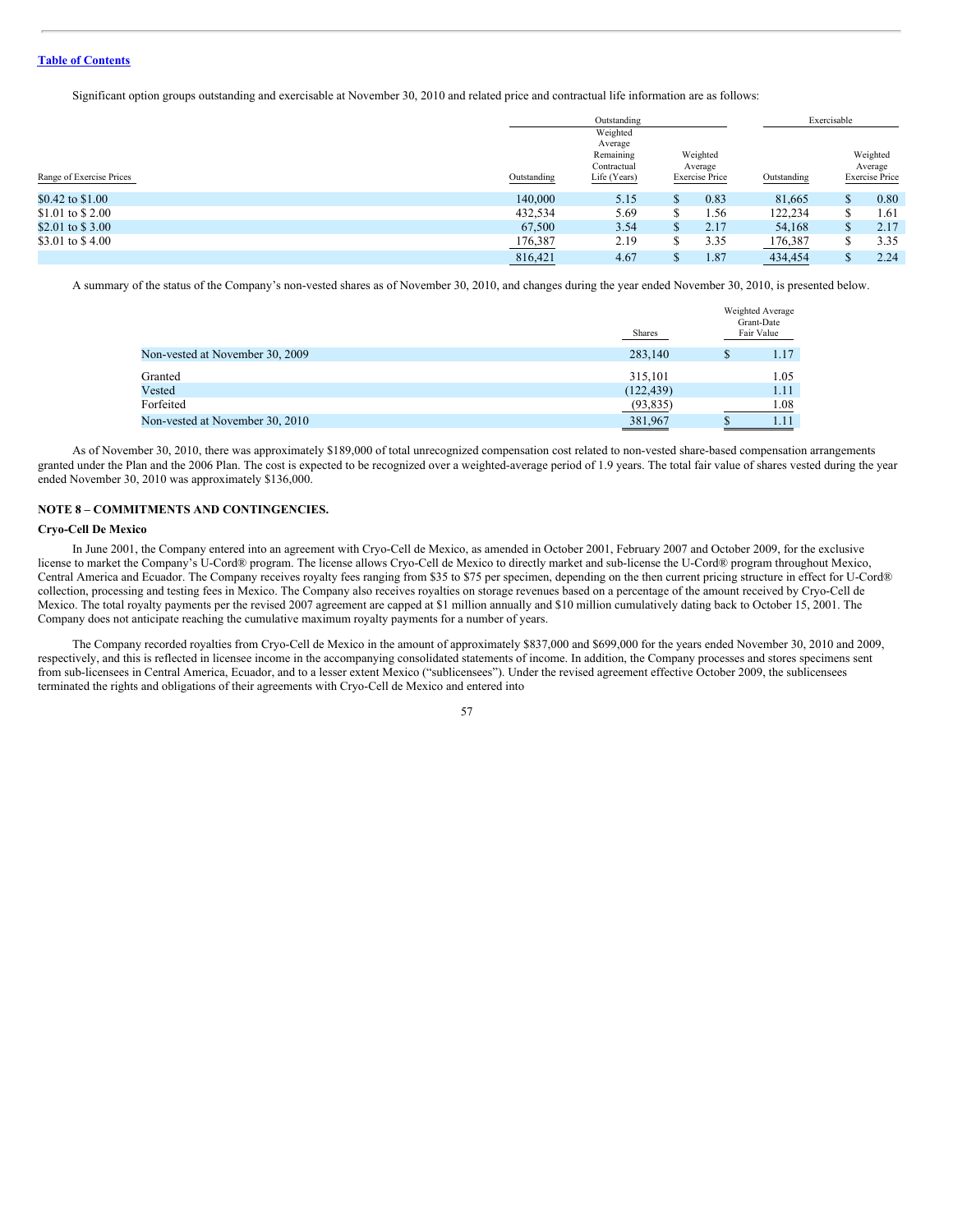separate storage services and license agreements with the Company for the exclusive license to market the Company's U-Cord program. Processing and storage revenues from specimens originating in these territories and stored at the Company's facility in Oldsmar, Florida totaled \$735,000 and \$813,000 for the years ended November 30, 2010 and 2009 and are reflected in processing and storage fees revenue in the accompanying consolidated statements of income.

#### **Asia Cryo-Cell Private Limited**

On July 14, 2004, the Company entered into a definitive License and Royalty Agreement with Asia Cryo-Cell Private Limited ("ACCPL"), as amended on January 22, 2007, to establish and market its U-Cord® program in India. The up-front license fee of \$750,000 was payable by ACCPL in installments through 2007. In consideration for the up-front license fee, the Company licensed its technology, know-how and quality systems to ACCPL in 2004. The Company also receives royalty fees ranging from \$35 to \$75 per specimen, depending on the then current pricing structure in effect for cord blood collection, processing and testing fees in India. The Company also receives royalties on storage revenues of 10%. The total royalty payments per the agreement are capped at \$1 million annually and \$10 million cumulatively dating back to July 14, 2004. The Company does not anticipate reaching the cumulative maximum royalty payments for a number of years.

The Company recorded royalties from ACCPL in the amount of approximately \$497,000 for the year ended November 30, 2010 and this is reflected in licensee income in the accompanying consolidated statements of income. The Company recorded royalties and sub-license fees from ACCPL in the amount of approximately \$405,000, which principally consisted of \$277,808 in royalty income earned on the processing and storage of cord blood stem cell specimens for the year ended November 30, 2009 and this is reflected in licensee income in the accompanying consolidated statements of income.

On March 17, 2008, the Company entered into a definitive License and Royalty Agreement with LifeCell International Private Ltd. to establish and market its Céll& preservation program in India and optionally, into the countries of Bangladesh, Nepal, Pakistan and Sri Lanka. The non-refundable up-front license fee of \$250,000, before taxes, is payable by ACCPL in installments. The first installment of approximately \$89,000, net of foreign income taxes of approximately \$11,000, was paid during the second quarter of fiscal 2008. The final payments of approximately \$127,000, net of foreign income taxes of approximately \$23,000, were paid during the second and third quarters of 2009. These installment payments are reflected in licensee income in the Company's consolidated statements of income. In consideration for the up-front license fee, the Company licensed its technology, know-how and quality systems to ACCPL. In addition, the Company will receive royalty fees of 8% of the Célle collection and processing revenues generated by ACCPL up to 10,000 specimens. In addition, the Company will receive royalty fees of 8% on storage revenues up to 10,000 specimens. Once ACCPL has processed 10,000 specimens, the parties have agreed to renegotiate the royalty fee on collection, processing and storage revenues.

On June 27, 2009, the Company amended the original definitive License and Royalty agreement with ACCPL dated July 14, 2004 and further amended the agreement on January 7, 2010. The amendments expand the licensed territory to include Bangladesh, Nepal, Sri Lanka, Bhutan, Maldives, Oman, Saudi Arabia and the United Arab Emirates. There are no incremental license fees associated with the expanded licensed territory.

#### **Venezuela**

On February 20, 2008, the Company entered into an agreement with Cryo-Cell de Venezuela for storage services and the exclusive license to market the Company's U-Cord program. The agreement was amended on August 29, 2008. The license allows Cryo-Cell de Venezuela to directly market the U-Cord program throughout Venezuela and to collect and ship the specimens to the Company's facility in Oldsmar, Florida for which the Company receives a fee for processing and storage of the specimens. The initial up-front storage services and license fee is \$200,000 and is non-refundable. The Company received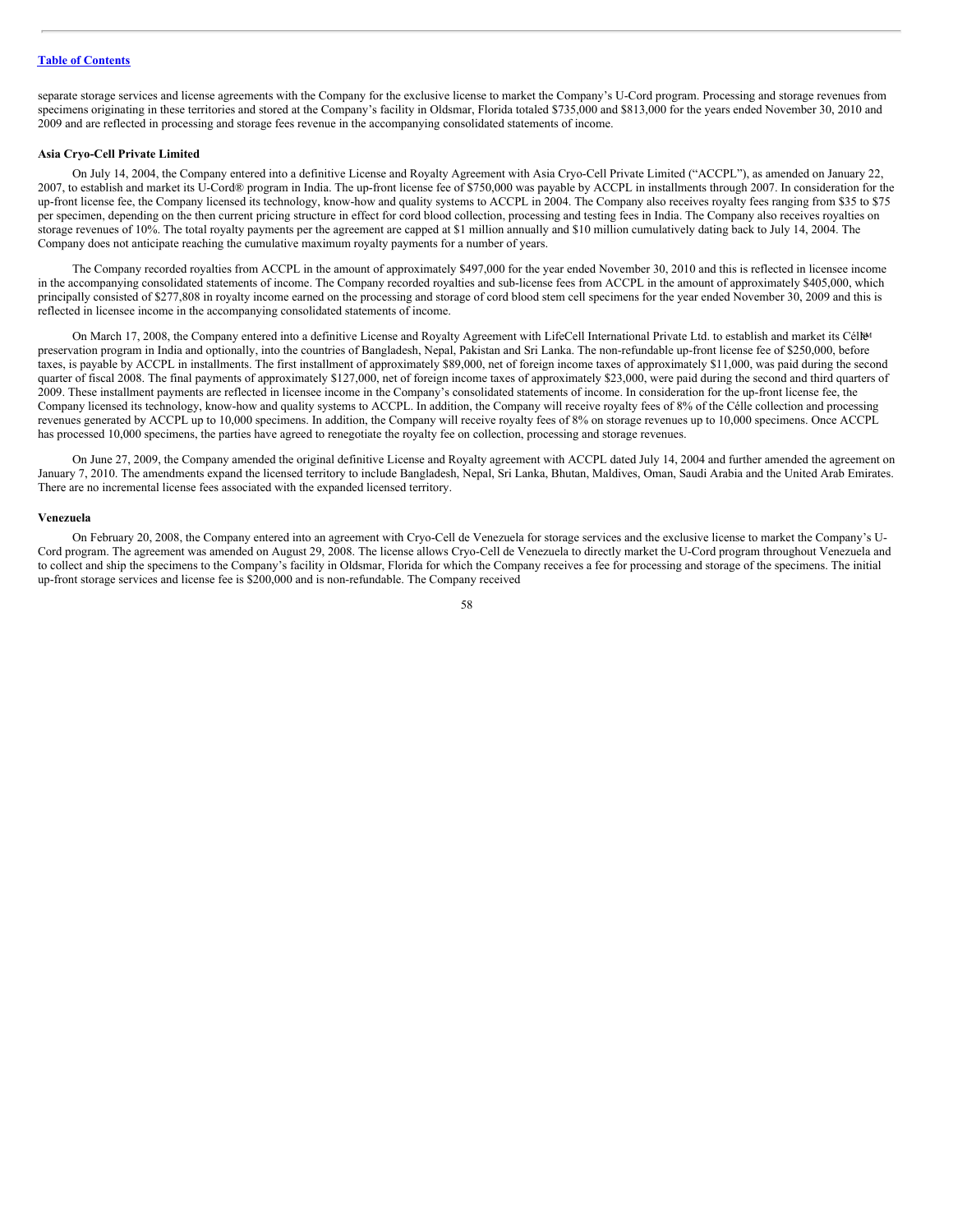the first installment payment of \$100,000 during the first quarter of fiscal 2008 and the second installment payment of \$100,000 during the first quarter of fiscal 2009. The installment payments are reflected in licensee income in the accompanying consolidated statements of income. Processing and storage revenue totaled approximately \$367,000 and \$245,000 for the years ended November 30, 2010 and 2009, respectively, and is reflected in processing and storage fees revenue in the accompanying consolidated statements of income.

On February 22, 2010, the agreement was amended, extending the territory to include Peru, Chile and Colombia to directly market the U-Cord program throughout Peru, Chile and Colombia and to collect and ship the specimens to the Company's facility in Oldsmar, Florida for which the Company will receive a fee for processing and storage of the specimens. The initial up-front storage and license fee is \$450,000 and is non-refundable. The Company received the first installment of \$125,000 during the first quarter of 2010, which is reflected in licensee income in the Company's consolidated statements of income. The second installment of \$150,000 is due 18 months from the effective date of the amendment and the final installment of \$175,000 is due 30 months from the effective date.

#### **China**

On July 8, 2009, the Company entered into a license agreement with S-Evans Biosciences, Inc. ("SEB") to establish and market its Céll&<sup>1</sup> preservation program in mainland China. The agreement also allows SEB to conduct research studies using Cryo-Cell's proprietary Célle menstrual stem technology to identify future potential therapeutic applications. The Company will receive royalty fees of 15% of the Célle collection and processing revenues generated by SEB. The Company will also receive royalty fees of 15% of SEB's storage revenues. In consideration for the royalties, the Company licensed its technology, know-how and quality systems to SEB. The Company recorded royalties from SEB in the amount of approximately \$10,000 and \$0, for the years ended November 30, 2010 and, 2009, respectively and this is reflected in licensee income in the accompanying consolidated statements of income.

#### **Germany**

On October 1, 2009, the Company entered into a License Agreement with Innovative Medical Solutions SRL ("IMS") to establish and market the Company's U-Cord business in Germany with the option to expand the licensed territory to include Italy, Spain and France. IMS was supposed to pay the Company an annual fee of \$20,000 per year on the anniversary of the effective date for the term of the contract. The initial term of the agreement is ten years and may be extended in five year increments by mutual agreement of the parties. The Company is entitled to royalties of 12% of the U-Cord collection and processing revenues generated by IMS. The Company is also entitled to receive royalty fees of 14% - 18% on storage revenues. In consideration for the annual fee, the Company licensed its technology, know-how and quality systems to IMS. As of February 28, 2011, IMS has not begun to market the Company's U-Cord program because, according to IMS, IMS does not have the regulatory authority of the European Union to do so. Consequently, the Company has not received or recorded an annual fee or royalties in fiscal 2010 or fiscal 2009, and the Company does not know when it will begin to receive such annual fees and royalty payments.

On October 1, 2009, the Company entered into a license agreement with IMS to establish and market the Company's Célle preservation program in Germany with an option to expand the licensed territory to include Italy, Spain and France. IMS was supposed to pay the Company an annual fee of \$30,000 per year on the anniversary of the effective date for the term of the contract. The initial term of the agreement is ten years and may be extended in five year increments by mutual agreement of the parties. The Company is entitled to receive royalties of 18% - 22% of the Célle collection and processing revenues generated by IMS. The Company is also entitled to receive royalty fees of 20% - 24% of IMS's storage revenues. In consideration for the annual fee, the Company licensed its technology, know-how and quality systems to IMS. As of February 28, 2011, IMS has not begun to market the Company's CélleSM preservation program because, according to IMS, IMS does not have the regulatory authority of the European Union to do so. Consequently, the Company has not received or recorded an annual fee or royalties in fiscal 2010 or fiscal 2009, and the Company does not know when it will begin to receive such annual fees and royalty payments.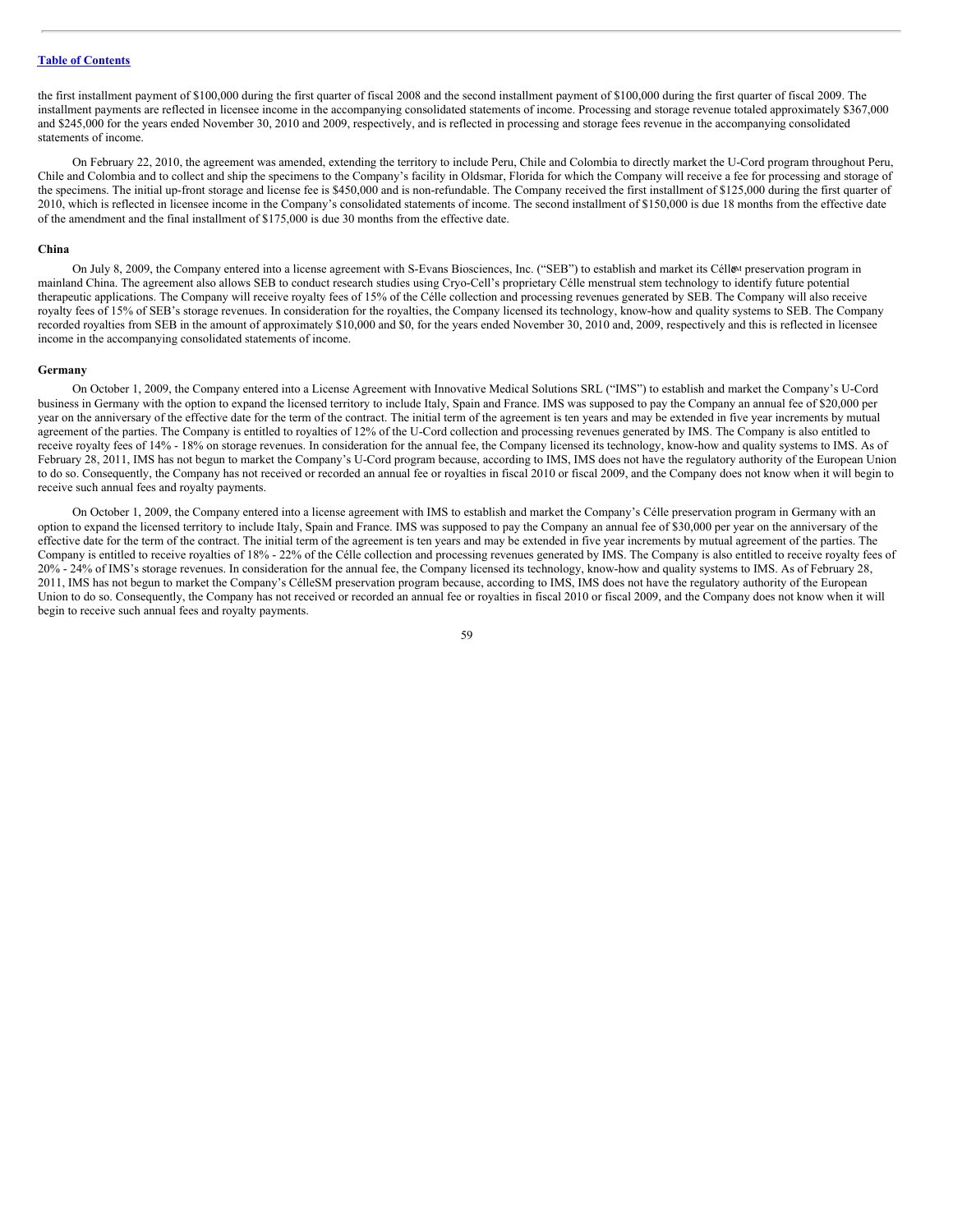IMS has advised the Company that it intends to terminate both of the license agreements. Currently, IMS owes the Company a total of \$50,000 for the two annual fees due on October 1, 2010. The Company has not recorded revenue associated with the two annual fees in the Company's consolidated statements of income as of November 30, 2010 and 2009, as the collectability is uncertain.

#### **Nicaragua**

On January 11, 2010, the Company entered into a storage services and license agreement with Innovagen, S.A. ("Innovagen") for storage services and the exclusive license to market the Company's U-Cord program. The license allows Innovagen to directly market the U-Cord program throughout Nicaragua and to collect and ship the specimens to the Company's facility in Oldsmar, Florida for which the Company receives a fee for processing and storage of the specimens. The initial up-front storage services and license fee is \$60,000 which is to be paid in three installments over the next two years. During the first quarter of fiscal 2010, the Company received the first installment payment of \$10,000. The second installment payment of \$25,000 is due on the anniversary of the effective date of which \$5,000 and \$10,000 were received in advance during the third and fourth quarters of fiscal 2010, respectively. The remaining amount due for the second installment of \$5,000 was received during the first quarter of fiscal 2011. These payments are reflected in licensee income in the accompanying consolidated statements of income. The license fee is non-refundable.

#### **Pakistan**

On January 27, 2010, the Company entered into a storage services and license agreement with Cryo-Cell Pakistan (Pvt.) Limited ("Pakistan"), for storage services and the exclusive license to market the Company's U-Cord program. The license allows Pakistan to directly market the U-Cord program throughout Pakistan and to collect and ship the specimens to the Company's facility in Oldsmar, Florida for which the Company receives a fee for processing and storage of the specimens. The initial up-front storage services and license fee is \$100,000 and is non-refundable. The Company received the first installment payment of \$20,000 during the first quarter of fiscal 2010 and this is reflected in licensee income in the accompanying consolidated statements of income. The second and third installments are payable during the first quarter of fiscal 2011 and 2012, respectively.

#### **Curacao**

On November 18, 2010, the Company entered into a storage services and license agreement with Link-Cell N.V. ("Curacao"), for storage services and the exclusive license to market the Company's U-Cord program in Curacao, Bonaire, St. Maarten, Aruba and Suriname. The license allows Curacao to directly market the U-Cord program throughout Curacao, Bonaire, St. Maarten, Aruba and Suriname and to collect and ship the specimens to the Company's facility in Oldsmar, Florida for which the Company receives a fee for processing and storage of the specimens. The initial up-front storage services and license fee is \$40,000. The Company received the first installment payment of \$5,000 during the fourth quarter of fiscal 2010 and this is reflected in licensee income in the accompanying consolidated statements of income. The next three installments are payable fourth quarter of fiscal 2011, 2012 and 2013, respectively. The Company has not recorded revenue for processing and storage fees in fiscal 2010, as Curacao is not expected to launch services until July 2011.

#### **Employment Agreements**

The Company has employment agreements in place for certain members of management. These employment agreements which include severance arrangements, are for periods ranging from one to three years and contain certain provisions for severance payments in the event of termination or change of control.

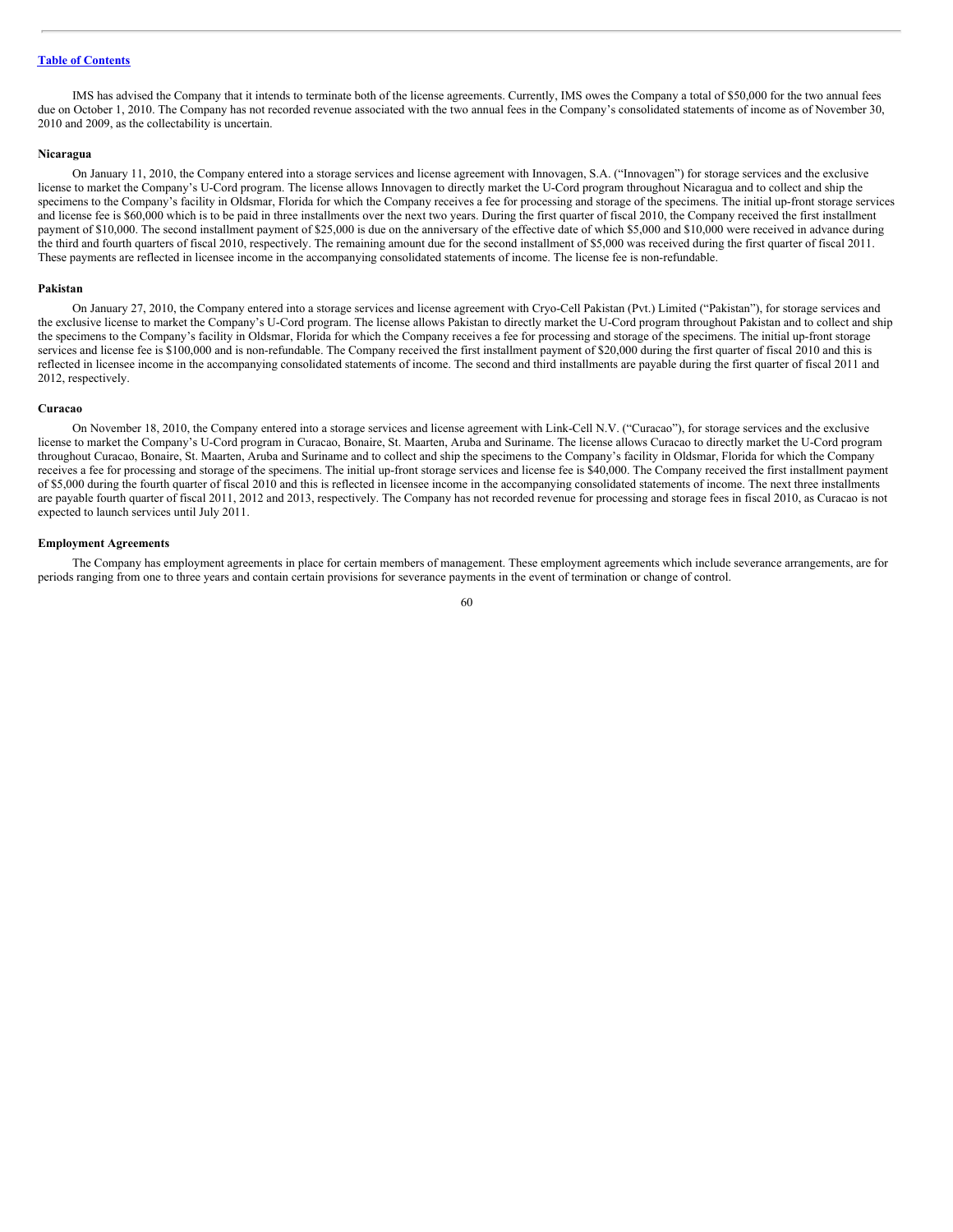## **Deferred Consulting Obligation**

The Company entered into a long-term consulting agreement with a former officer to provide future consulting services to the Company. This agreement was terminated and following negotiations, a confidential agreement was negotiated by the parties. The Company commenced payments under the terms of the new agreement during fiscal 2005. In fiscal 2010 and 2009, the Company recognized \$16,754 and \$23,759, respectively, of interest expense related to this agreement. The remaining deferred consulting obligation was \$183,055 and \$286,441, as of November 30, 2010 and 2009, respectively.

#### **NOTE 9 – LEASES.**

During April 2004, the Company entered into a ten-year lease for its new corporate headquarters in Oldsmar, Florida. On June 7, 2006, the Company entered into a lease amendment, which amends the Company's lease for its principal offices in Oldsmar, Florida. The original lease covered approximately 17,600 square feet of space. Under the amendment, the Company leased an additional 9,600 square feet of space at the same location. All leases include provisions for escalations and related costs. The Company records rental expense under the straight-line method over the term of the lease. Rent charged to operations was \$278,848 and \$285,652 for the fiscal years ended November 30, 2010 and 2009, respectively and is included in cost of sales and marketing, general and administrative expenses in the consolidated statements of income.

The future minimum rental payments under these operating leases are as follows:

| <b>Fiscal Year Ending November 30,</b> | Rent      |
|----------------------------------------|-----------|
| 2011                                   | \$304,612 |
| 2012                                   | \$313,781 |
| 2013                                   | \$323,255 |
| 2014                                   | \$333,064 |
| 2015                                   | \$28.048  |

## **NOTE 10 – RETIREMENT PLAN.**

In January 1997, the Company adopted a 401(k) retirement plan (the "401(k) Plan"), which allows eligible employees to allocate up to 15% of their salaries. In fiscal 2008, the Company implemented an employer match up to certain limits. In fiscal 2010, the Company implemented a Safe Harbor provision with matching contributions up to certain limits. For the years ended November 30, 2010 and November 30, 2009, the Company made matching contributions of approximately \$60,000 and \$13,000, respectively, to the 401(k) Plan.

# **NOTE 11 – REVENUE SHARING AGREEMENTS ("RSAs").**

The Company entered into RSAs prior to 2002 with various third and related parties. The Company's RSAs provide that in exchange for a non-refundable up-front payment, the Company would share for the duration of the contract a percentage of its future revenue derived from the annual storage fees charged related to a certain number of specimens that originated from specific geographical areas. The RSAs have no definitive term or termination provisions. The sharing applies to the storage fees collected for all specified specimens in the area up to the number covered in the contract. When the number of specimens is filled, any additional specimens stored in that area are not subject to revenue sharing. As there are empty spaces resulting from attrition, the Company agrees to fill them as soon as possible. The Company has reflected these up-front payments as long-term liabilities on the accompanying consolidated financial statements. The Company does not intend to enter into additional RSAs.

In the future, the Company could reverse the liability relating to the RSAs over an appropriate period of time, based on the Company's expectations of the total amount of payments it expects to pay to

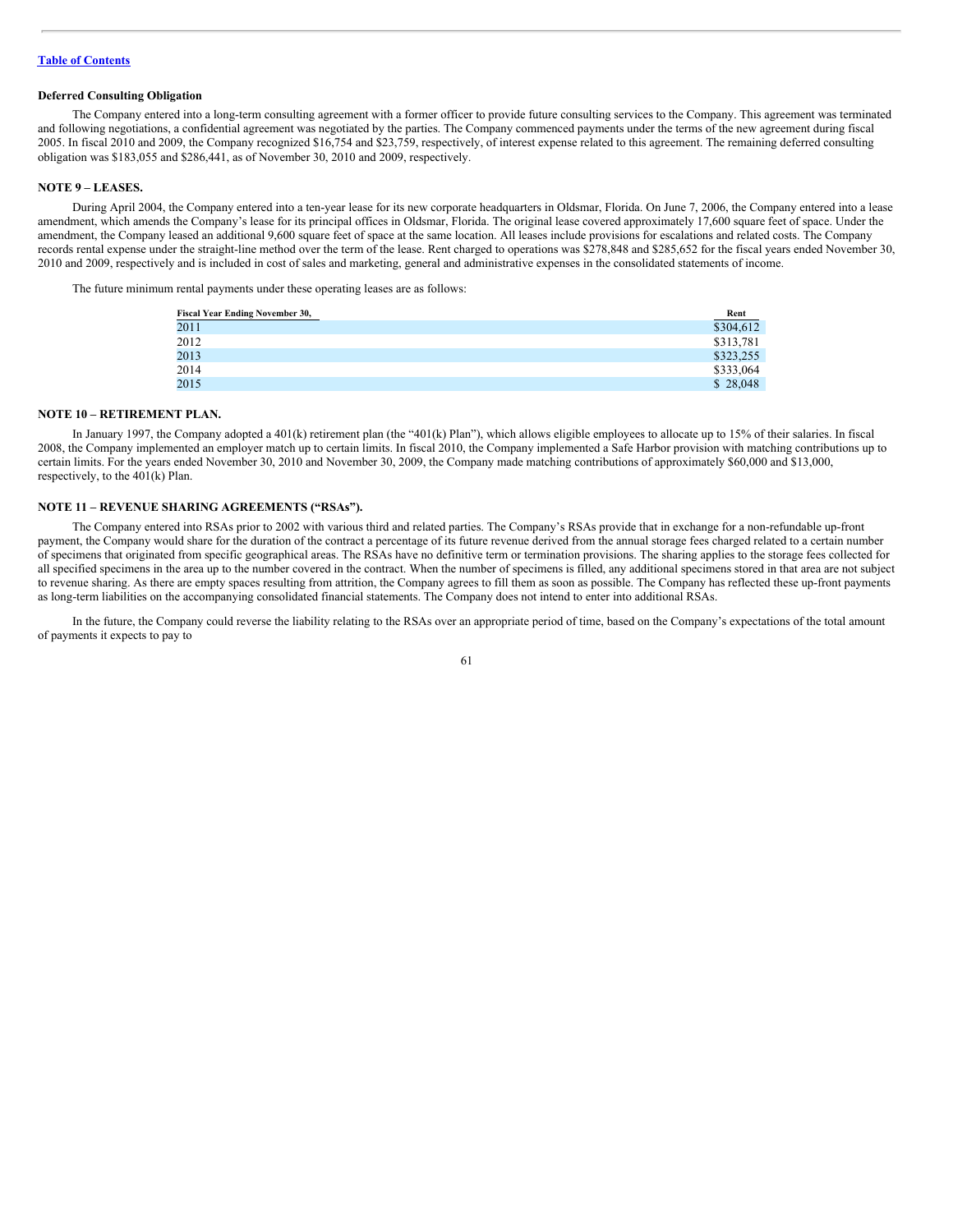the other party under the particular revenue sharing agreement. However, the RSAs do not establish a finite term or time frame over which to estimate the total payments and the Company had not previously estimated and has concluded that it is not currently practicable to estimate the projected cash flows under the RSAs. At present, the Company intends to defer the reversal of the liability, until such time as these amounts can be determined. During the periods when the Company defers the reversal of the liability, the quarterly payments made during these periods will be treated as interest expense, which will be recognized as the payments become due. In future periods, if a portion of the liability can be de-recognized based on the effective interest method, the payments will be allocated between interest and amortization of the liability. As cash is paid out to the other party during any period, the liability would be de-recognized based on the portion of the total anticipated payouts made during the period, using the effective interest method. That is, a portion of the payment would be recorded as interest expense, and the remainder would be treated as repayment of principal, which would reduce the liability.

*Florida*. On February 9, 1999, the previous agreements with the Company's Arizona Revenue Sharing investors were modified and replaced by a revenue sharing agreement for the state of Florida for a price of \$1,000,000. The revenue sharing agreement applies to net storage revenues originating from specimens from within the state of Florida. The revenue sharing agreement entitles the investors to revenues of up to a maximum of 33,000 storage spaces. A former member of the Board of Directors of the Company is a 50% owner of this revenue sharing agreement. The revenue sharing agreement was entered into prior to the time he became a member of the Board from which he resigned during December 2004.

*Illinois*. In 1996, the Company signed agreements with a group of investors entitling them to an on-going 50% share in the Company's portion of net storage revenues generated by specimens stored in the Illinois Masonic Medical Center for a price of \$1,000,000. The agreements were modified in 1998 to entitle the investors to a 50% share of the Company's portion of net revenues relating to specimens originating in Illinois and its contiguous states and stored in Oldsmar, Florida for a maximum of up to 33,000 storage spaces.

*New York.* On February 26, 1999, the Company entered into a modified revenue sharing agreement with Bio-Stor International, Inc. ('Bio-Stor') for the state of New York. The Company credited the \$900,000 Bio-Stor had previously paid toward the purchase of 90% of the Company's 50% portion of net storage revenues generated from the specimens originating from the Company's clients in the state of New York for up to 33,000 shared storage spaces. This agreement supersedes all other agreements between Bio-Stor and the Company.

On November 5, 1998, an agreement previously entered into with a private investor was revised. Per the terms of the original agreement, the investor had purchased 10% of a revenue sharing agreement in the state of New Jersey. The 1998 agreement transferred the \$100,000 investment such that it now applies to the state of New York. Under the revised agreement the investor will receive 10% of the 50% share in the Company's portion of net storage revenues generated by the specimens originating from the Company's clients in the state of New York for up to 33,000 spaces.

*Texas*. On May 31, 2001, the Company entered into an agreement with Red Rock Partners, an Arizona general partnership, entitling them to on-going shares in a portion of the Company's net storage revenue generated by specimens originating from within the State of Texas for a price of \$750,000. The investors are entitled to a 37.5% share of net storage revenues originating in the State of Texas to a maximum of 33,000 storage spaces. The same former member of the Board of Directors is a 50% owner of Red Rock. The revenue sharing agreement was entered into prior to the time he became a member of the Board, from which he resigned during December 2004. During fiscal 2008, Red Rock assigned 50% of their interest in the agreement to SCC Investments, Inc., an Arizona corporation. Subsequent to year end November 30, 2009, SCC Investments, Inc. assigned its interest to SCF Holdings, LLC, an Arizona limited liability company.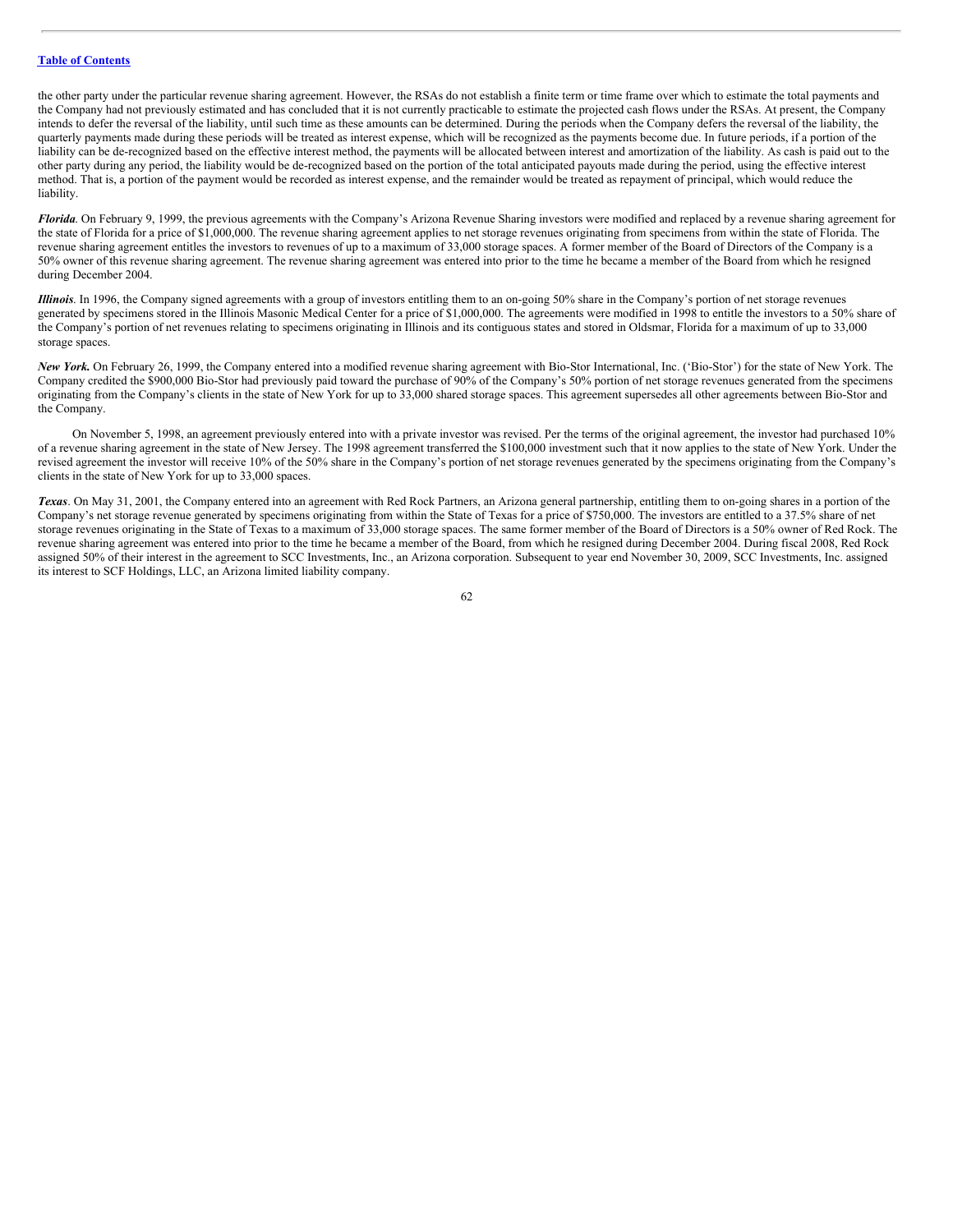The Company made total payments to all RSA holders of \$1,412,887 and \$1,284,805 for the fiscal years ended November 30, 2010 and 2009, respectively. The Company recorded RSA accruals of \$807,171 and \$745,127 as of November 30, 2010 and 2009, respectively, which are included in accrued expenses in accompanying consolidated balance sheet. The Company has recorded a receivable of \$293,093 and \$78,941 as of November 30, 2010 and 2009, related to the historical overpayments for annual storage fees not collected for RSA specimens.

## **NOTE 12 – SAFTI-CELL.**

On September 24, 2009, the Company entered into an Asset Purchase Agreement with Red Rock Investments, LLP ("Red Rock") to purchase the assets and rights related to Safti-Cell, Inc. ("Safti-Cell"), which was mainly cryogenic storage units, to cancel the Safti-Cell contract, as well as, to assume the remaining portion of Safti-Cell's building lease. Safti-Cell had provided back-up dual cryogenic storage of umbilical cord stem cells as part of the Company's service offering. The twenty-year storage agreement required Cryo-Cell to pay fees to Safti-Cell for each specimen stored in the facility for Cryo-Cell customers. The Asset Purchase Agreement required the Company to pay \$750,000 to Red Rock in installments of which \$53,150 was allocated to the purchase of the cryogenic storage units and \$696,850 was allocated to the cancellation of the contract and included in the consolidated statements of income for the year ended November 30, 2009. The first installment of \$375,000 was paid on September 24, 2009. The remaining \$375,000, which had a stated interest rate of 3.25% and was collateralized by the assets and the rights to the Safti-Cell cryogenic storage units, was paid in full in equal quarterly installments of principal plus interest of approximately \$95,000 during fiscal 2010. All of the specimens stored at Safti-Cell were moved to the Company's laboratory for continued storage. The twenty-year storage agreement entered into in October 2001 which required Cryo-Cell to pay fees to Safti-Cell for each specimen stored in the facility for Cryo-Cell customers was terminated as a result of the Asset Purchase Agreement. The Company's total payments to Safti-Cell for storage for the fiscal years ended November 30, 2010 and 2009 were \$0 and \$236,304, respectively. Due to the cancellation of the contract with Safti-Cell, the Company will be saving approximately \$3,300,000 over the next 12 years.

#### **NOTE 13 – AGREEMENTS.**

On December 15, 2009, the Company made a payment of \$100,000 to the Museum of Science and Industry ("MOSI") for the sponsorship of a stem cell exhibit in "The Amazing You" exhibition in Tampa, Florida. The payment was made for the exhibit to be displayed over the next five years as well as various other benefits to be received from MOSI. The exhibit opened during the second quarter of 2010. The payment of \$100,000 is being expensed over the life of the exhibit, which is five years. As of November 30, 2010, approximately \$13,000 has been expensed and is reflected in the consolidated statements of income. The remaining balance of approximately \$87,000 is recorded as a deposit on the accompanying consolidated balance sheets.

# **NOTE 14 – LEGAL PROCEEDINGS.**

On December 16, 2010, the Company filed an action in the Circuit Court in Pinellas County, Florida against Cord Blood America, Inc. ("CBAI") seeking an injunction against consummation of the proposed acquisition by CBAI of the assets of Cryo-Cell de Mexico, S.A. de C.V. ("CCMEX"), the Company's exclusive licensee in Mexico. The action is docketed at Civil No. 10-17412-CI-20. The Company believes that the proposed acquisition would violate its License Agreement with CCMEX. CBAI announced on December 8, 2010 that it had entered into a letter of intent for the proposed acquisition with CCMEX on December 3, 2010.

The Company also filed a motion for a temporary injunction. CBAI filed a motion to dismiss on the ground that CCMEX was an indispensable party to the action. After a hearing on January 14, 2011, the court granted the motion to dismiss, allowing the Company to join CCMEX to the action, and setting a hearing on February 25, 2011 on the Company's motion for an injunction. After CCMEX was joined to the action, both defendants filed motions to dismiss, and the injunction hearing has been continued. The court has directed that the transaction may not be closed until a further hearing is held.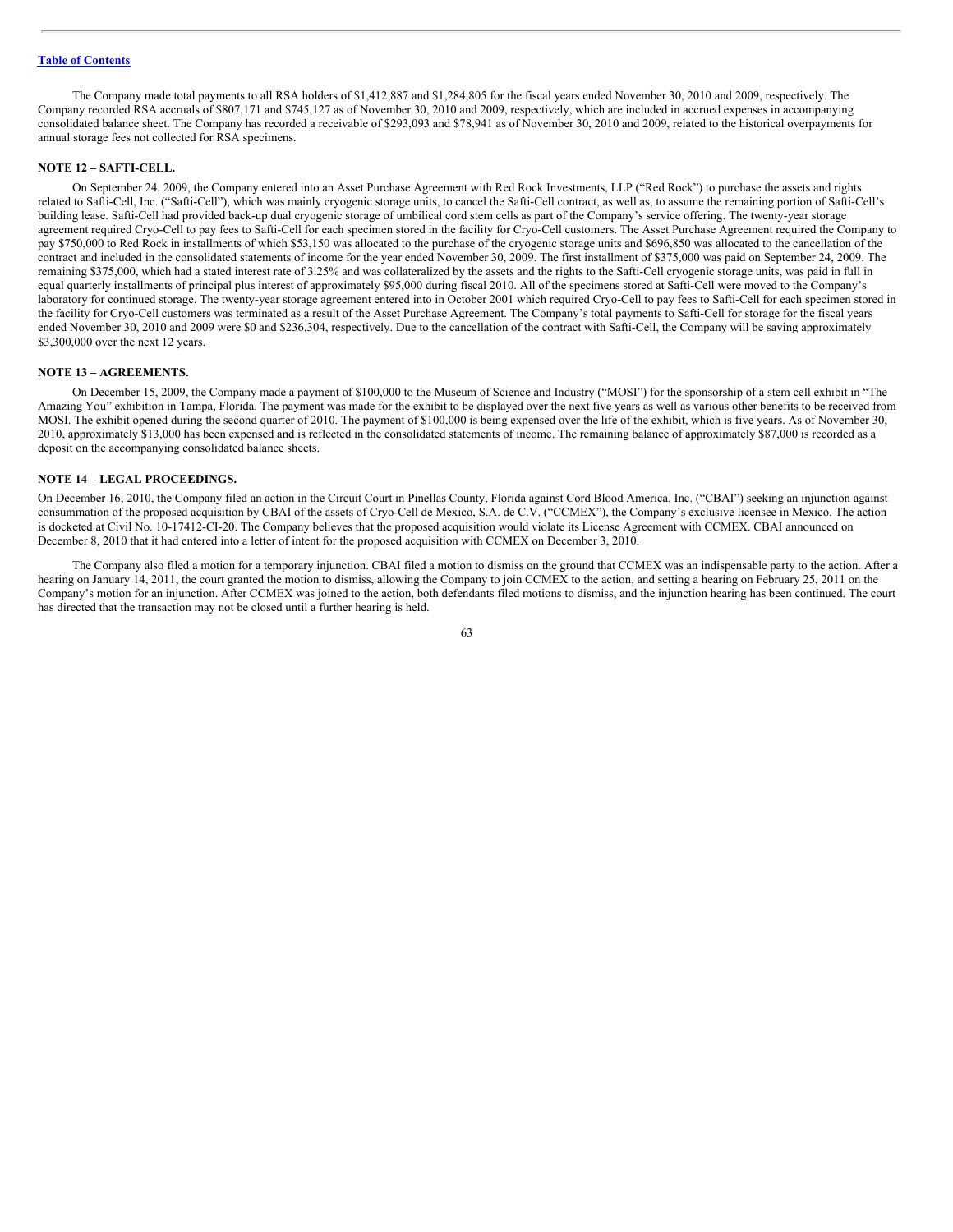# **ITEM 9. CHANGES IN AND DISAGREEMENTS WITH ACCOUNTANTS ON ACCOUNTING AND FINANCIAL DISCLOSURE.**

#### None.

# **ITEM 9A. CONTROLS AND PROCEDURES.**

# **Evaluation of Disclosure Controls and Procedures**

Based on their most recent review, as of the end of the period covered by this report, the Company's principal executive officer and principal financial officer have concluded that the Company's disclosure controls and procedures are effective, and that information required to be disclosed by the Company in the reports that it files or submits under the Securities Exchange Act of 1934, as amended, is accumulated and communicated to the Company's management, including its principal executive officer and principal financial officer, as appropriate to allow timely decisions regarding required disclosure and are effective to ensure that such information is recorded, processed, summarized and reported within the time periods specified in the SEC's rules and forms.

#### **Management's Report on Internal Control Over Financial Reporting**

Management is responsible for establishing and maintaining adequate internal control over financial reporting, as such term is defined in Exchange Act Rule 13a-15(f). Under the supervision and with the participation of our management, including our principal executive officer and principal financial officer, we conducted an evaluation of the effectiveness of our internal control over financial reporting as of November 30, 2010, based on the criteria set forth in *Internal Control—Integrated Framework* issued by the Committee of Sponsoring Organizations of the Treadway Commission. As we previously reported in our Annual Report on Form 10-K for the fiscal year ended November 30, 2009 and subsequent quarterly reports ending with our August 30, 2010 Quarterly Report on Form 10-Q, we identified a material weakness in our internal controls over financial reporting as of the end of the fiscal year ended November 30, 2009 relating to our failure to apply the proper accounting for the estimated accrual of processing and storage royalties earned from licensees and the deferral of the long-term storage royalties. A material weakness is a control deficiency, or combination of control deficiencies, such that there is a reasonable possibility that a material misstatement of the annual or interim financial statements will not be prevented or detected on a timely basis. We have remediated this material weakness as of November 30, 2010. Based on our evaluation under the criteria set forth in *Internal Control—Integrated Framework*, our management concluded that our internal control over financial reporting was effective as of November 30, 2010.

This Annual Report does not include an attestation report of our independent registered public accounting firm regarding internal control over financial reporting. We were not required to have, nor have we engaged our independent registered public accounting firm to perform, an audit on our internal control over financial reporting pursuant to the rules of the Securities and Exchange Commission that permit us to provide only management's report in this Annual Report.

# **Changes in Internal Control Over Financial Reporting**

There were no changes in the Company's internal control over financial reporting during the most recent fiscal quarter ended November 30, 2010 that have materially affected, or are reasonably likely to materially affect, the Company's internal control over financial reporting except for changes related to the above described material weakness which has been remediated.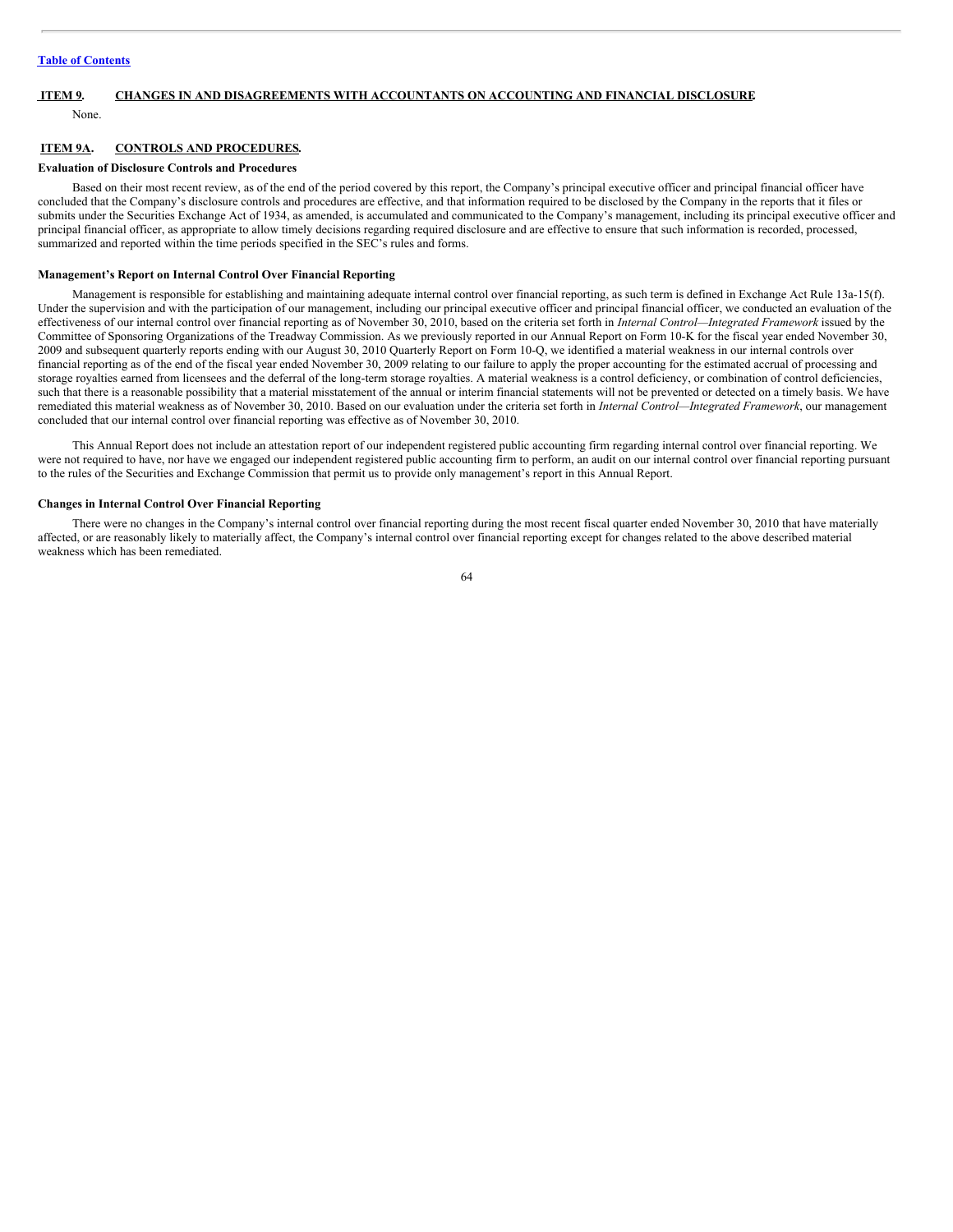## **Limitations on the Effectiveness of Controls**

Our management, including our CEO and CFO, does not expect that our disclosure controls and internal controls will prevent all error and all fraud. A control system, no matter how well conceived and operated, can provide only reasonable, not absolute, assurance that the objectives of the control system are met. Further, the design of a control system must reflect the fact that there are resource constraints, and the benefits of controls must be considered relative to their costs. Because of the inherent limitations in all control systems, no evaluation of controls can provide absolute assurance that all control issues and instances of fraud, if any, within the Company have been detected. These inherent limitations include the realities that judgments in decision-making can be faulty, and that breakdowns can occur because of simple error or mistake. Additionally, controls can be circumvented by the individual acts of some persons, by collusion of two or more people, or by management or board override of the control.

The design of any system of controls also is based in part upon certain assumptions about the likelihood of future events, and there can be no assurance that any design will succeed in achieving its stated goals under all potential future conditions; over time, control may become inadequate because of changes in conditions, or the degree of compliance with the policies or procedures may deteriorate. Because of the inherent limitations in a cost-effective control system, misstatements due to error or fraud may occur and not be detected.

#### **CEO and CFO Certifications**

Appearing as exhibits 31.1 and 31.2 to this report there are Certifications of the CEO and the CFO. The Certifications are required in accordance with Section 302 of the Sarbanes-Oxley Act of 2002 (the Section 302 Certifications). This Item of this report is the information concerning the evaluation referred to in the Section 302 Certifications and this information should be read in conjunction with the Section 302 Certifications for a more complete understanding of the topics presented.

#### **ITEM 9B. OTHER INFORMATION.**

Not applicable.

#### **Part III**

# **ITEM 10. DIRECTORS, EXECUTIVE OFFICERS, AND CORPORATE GOVERNANCE.**

Below are the names, ages and background of the current Board of Directors and Executive Officers of the Company. In addition, the new SEC rules require us to discuss briefly the particular and specific experience, qualifications, attributes, or skills that led the Board to conclude that each director should serve on our Board of Directors in light of the Company's business and structure at the time of this filing. We have provided this discussion in a separate paragraph immediately below the biographical information provided by for each director. Because the discussion of the specific experience, qualifications, attributes or skills of a director or nominee for director is to be made in light of the Company's business and structure at the time of the particular filing, the content of this discussion may change for one or more directors or nominees in future filings.

Mercedes Walton, 57. Chairman of the Board and Chief Executive Officer. Ms. Walton has served as a director of the Company since October 2000, as Chairman since June 2002, as Interim Chief Executive Officer from April 2003 through August 2005 and as the Chief Executive Officer since September 2005. She was CEO of Ralston Hill Consulting LLC, a business development and strategic technology

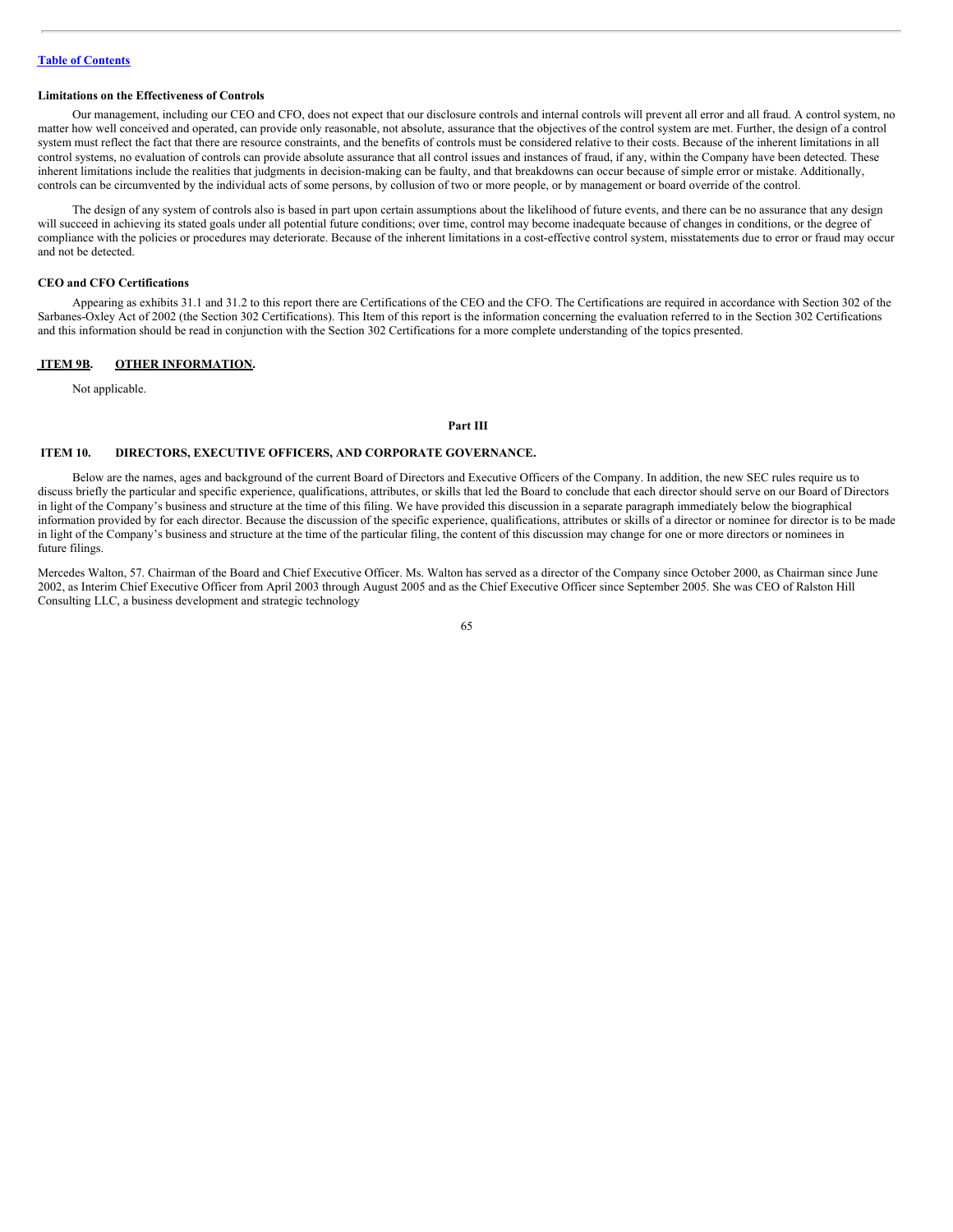consulting practice, from March 2000 until August 2005. Ralston Hill Consulting specializes in the design and deployment of technology commercialization strategies. From January 2001 to September 2001, Ms. Walton was employed as the President and Chief Operating Officer of Applied Digital Solutions, Inc., a provider of e-business solutions. Ms. Walton was employed by AT&T from 1976 to 2000. She served as AT&T's Vice President-Corporate Strategy and Business Development from January 1999 to March 2000, and as its Business Development Vice President-Corporate Strategy from March 1996 to December 1998. Ms. Walton's educational achievements include a Bachelor of Arts degree from Smith College, and Masters degrees from both Harvard University and Massachusetts Institute of Technology. Prior to its acquisition by Black Box Corporation (NASDAQ:BBOX), Ms. Walton served on the Board of Directors of Norstan, Inc., which provides communications solutions and services, where she served on the Audit Committee and chaired the Corporate Governance Committee. She currently serves on the Board of Directors of SAVVIS, Inc. (NASDAQ: SVVS), which provides information technology infrastructure services for business applications, where she is a member of the Audit Committee.

The Board concluded that Ms. Walton's service as our chief executive officer since 2003 and resulting extensive knowledge of our business, operations, services, industry, and unique relationship with both the Board and management enables Ms. Walton to make a significant contribution in her role as Chairman. She has extensive experience in business development and strategic technology and brings corporate strategy, business development, and operations experience to the Company. Ms. Walton's positions as chief executive officer, president, chief operating officer, and vice president of corporate strategy and business development, and her service on the audit, corporate governance, and business development committees of other companies also impart operational and strategic planning expertise to the Board.

Michael W. Cho, Ph.D. 44. Mr. Michael W. Cho, Ph.D. has served as a director since March 2010. Dr. Cho joined Iowa State University's (ISU) department of biomedical sciences in September 2009 as an associate professor and associate director of their newly established Center for Advanced Host Defenses, Immunobiotics and Translational Comparative Medicine (CAHDIT). He holds the Lloyd Chair in Biomedical Sciences in the College of Veterinary Medicine. Dr. Cho earned his Ph.D. at the University of Utah in Cellular, Viral and Molecular Biology with an emphasis on molecular virology of picornaviruses. He expanded his expertise in virology during postdoctoral training at the National Institutes of Health (NIH), where he began working on characterizing structure-function of the envelope glycoprotein of human immunodeficiency virus type 1 (HIV-1), the virus that causes AIDS. After postdoctoral training, he remained at the NIH as a staff fellow and then a staff scientist to work on development of a vaccine against the virus. Dr. Cho then took faculty positions at Case Western Reserve University School of Medicine, where he expanded his research programs to develop novel vaccine delivery technologies and antiviral agents. Dr. Cho will continue these programs in his laboratory at ISU.

The Board concluded that Dr. Cho's significant experience in and in-depth knowledge of biomedical science enables him to contribute to the Board.

Ki Yong Choi, 49. Mr. Choi has served as a director of the Company since March 2008. Mr. Choi is the founder and has been President of Cathedral Hill Associates, Inc., a company that owns and operates hotels in Seattle, Washington, La Mirada, California, and Dallas, Texas, since 1992. Mr. Choi was nominated to the board of directors pursuant to an agreement between the Company and Mr. Choi and certain of his affiliates. See "Certain Transactions."

The Board concluded that Mr. Choi's extensive experience in the management and operation of hotels brings operational and strategic planning experience to the Board.

Scott Christian, 56. Mr. Christian has served as a director of the Company since April 2003. Mr. Christian has been the Chief Executive Officer of Spanlink Communications, Inc. since October 2008 and previously was the Chief Financial Officer of Spanlink from December 2007 to October 2008. Mr. Christian was the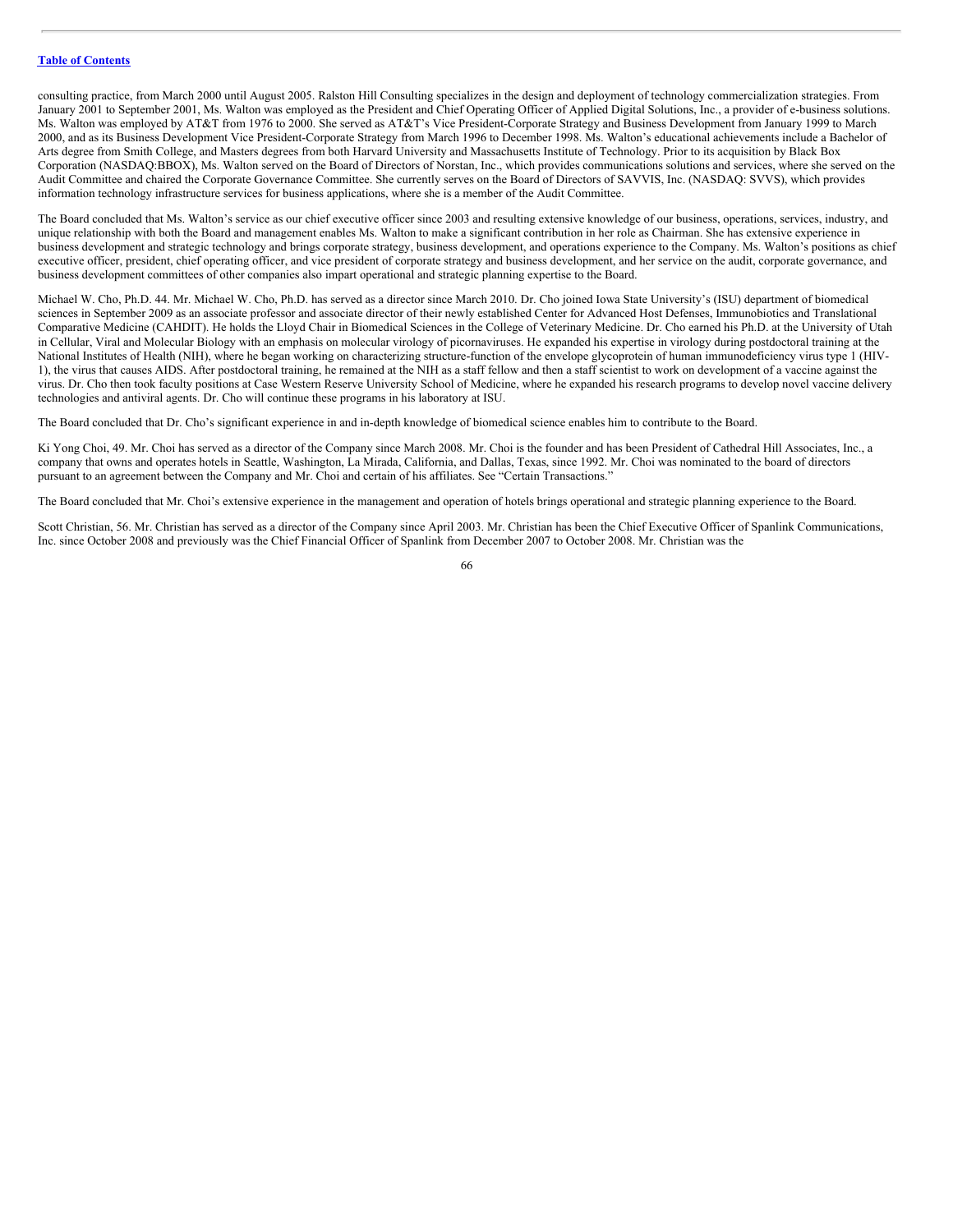Vice President and General Manager of Black Box Voice Services from January 2005 until November 2006. He served as President and Chief Executive Officer of Norstan, Inc. from February 2004 until January 25, 2005, when Norstan was acquired by Black Box Corporation, and as a member of Norstan's Board of Directors from March 2004 until January 25, 2005. Previously, he had been Executive Vice President and Chief Financial Officer of Norstan since January 2001. Prior to its acquisition, Norstan was one of the largest independent communications solutions and services companies serving enterprise customers in North America, with revenues exceeding \$200 million. Mr. Christian served as Senior Vice President of Finance of Ceridian Corporation from April 1999 to October 2000. From April 1981 to February 1999, Mr. Christian was employed by Automatic Data Processing in a variety of capacities, including Chief Financial Officer for the Electronic Services Division from 1995 to 1999. Mr. Christian has 30 years of experience in financial management. Mr. Christian's educational achievements include a Bachelor of Arts degree from the University of Dayton, and a Master's degree from Pepperdine University.

The Board concluded that Mr. Christian's extensive financial and executive leadership experience in the communications and automatic data processing industries, including 30 years of experience in accounting and financial management is valuable to the Board. His insight into the Company's financial performance is critical to Board discussions. Mr. Christian's positions as chief executive officer of one public and one private company, chief financial officer of four different companies, vice president and general manager of Black Box Voice Services, and senior vice president of finance of Ceridian Corporation as well as his service on the board of three different companies impart financial and strategic expertise to the Board.

Andrew J. Filipowski, 60. Mr. Filipowski served as a director of the Company from July 16, 2007 to January 22, 2008, and since March 2008. Since May 2003, Mr. Filipowski has been the Chairman and Chief Executive Officer of SilkRoad Equity, LLC, a private investment firm. Mr. Filipowski served as the Chairman and Chief Executive Officer of divine, inc., previously known as divine interventures, inc., an Internet services and enterprise software company, from 1999 until May 2003. In February 2003, divine, inc. filed a voluntary petition under Chapter 11 of the U.S. Bankruptcy Code. Prior to 1999, Mr. Filipowski was the Founder, Chairman and Chief Executive Officer of PLATINUM technology, inc., a worldwide provider of enterprise systems software and services, which was sold to Computer Associates International, Inc. in 1999. Mr. Filipowski was nominated to the board of directors pursuant to an agreement between the Company and Mr. Filipowski and certain of his affiliates. See "Certain Transactions."

The Board concluded that Mr. Filipowski's experience in private investment transactions and enterprise software systems and services brings financial and strategic expertise to the Board. His insight regarding private equity funding is valuable to Board discussions. Mr. Filipowski imparts vlauable insights into corporate governance, compensation and board oversight as a result of his positions as chief executive officer and service as chairman of the board of multiple companies as well as service on the board of many publicly-traded companies in many different industries, including Blue Rhino Corporation, Bluestone Software, Inc., Platinum Entertainment and eShare Technologies.

Anthony P. Finch, 60. Mr. Finch has served as a director since March 2003. Mr. Finch has been Chief Scientific Officer of the Irish National Blood Centre and National Tissue Typing Reference Laboratory for more than the past five years. There, Mr. Finch is responsible for the direction, management, organization, integration and restructuring of the national laboratories and their ancillary services to comply with the highest pharmaceutical standards. Mr. Finch has over 30 years of experience in cell separation and cryopreservation of cellular products, with over 15 years of experience in cord blood processing. In 1993, Mr. Finch pioneered the fractionation and isolation of cord blood stem cells for small volume cryogenic storage and has developed large scale processing in line with current Good Manufacturing Practice. He has established several cord blood stem cell banks in the United States, Europe and Asia. Among numerous professional affiliations, Mr. Finch is a Fellow of both the Academy of Medical Laboratory Sciences and Institute of Biomedical Sciences, and is a member of the Cord Blood Stem Cell International Society.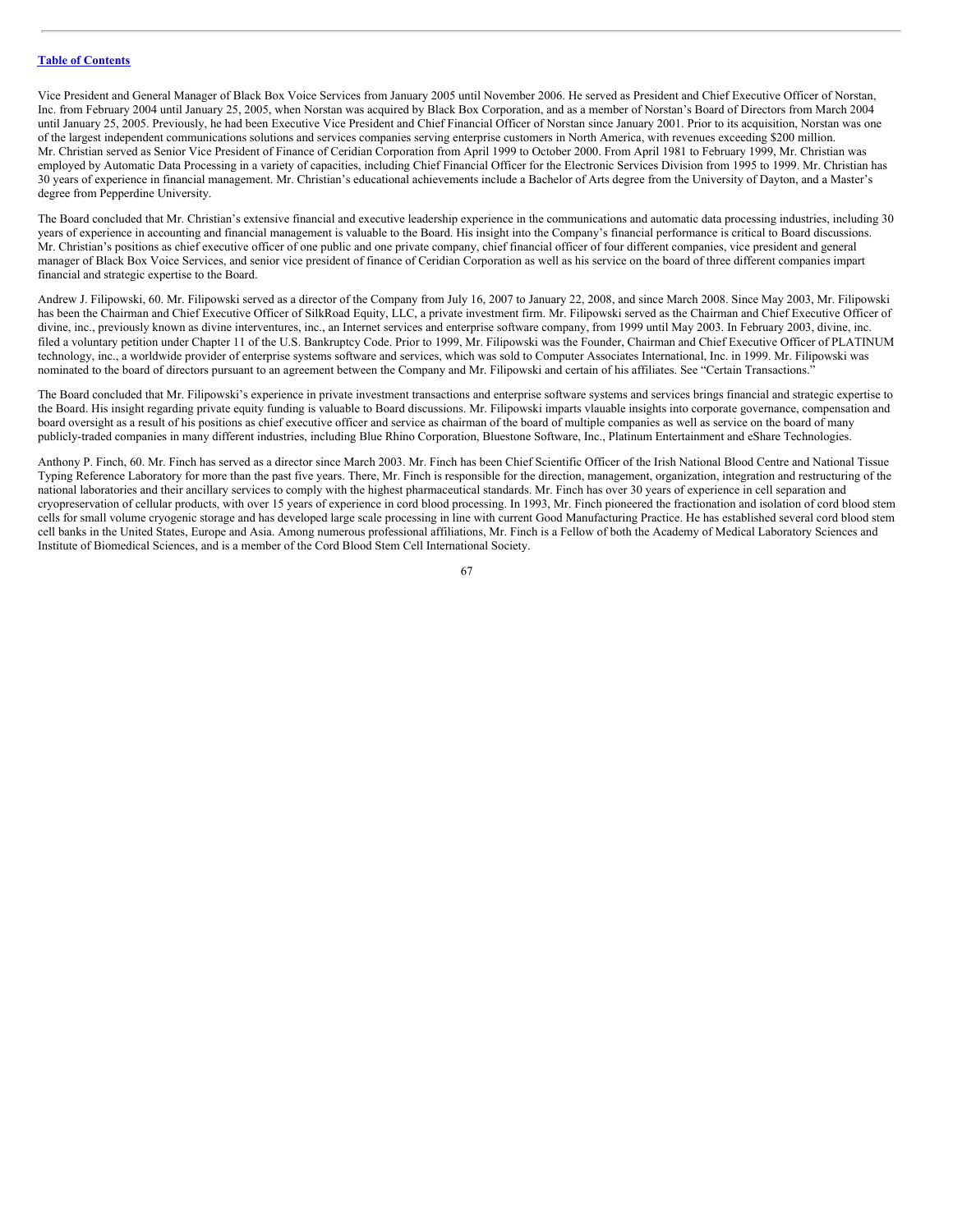The Board concluded that Mr. Finch's extensive experience in cryopreservation of cellular products, and his resulting significant knowledge of our business, operations, services, and industry is valuable to the Board. Mr. Finch's knowledge of cryopreservation of cellular products and related operational and strategic issues facing companies in our industry, enable him to impart valuable operational and strategic planning expertise to the Board, and his insight is critical to board discussions.

Sung Won Sohn, Ph.D., 66. Dr. Sohn has served as a director since March 2010. Dr. Sohn is the Martin V. Smith professor of business and economics at a California State University Channel Islands. He also serves on the boards of Forever 21 and Western Alliance Bancorporation. Dr. Sohn was the President and Chief Executive Officer of Hanmi Bank, a commercial bank in Los Angeles, California. Prior to joining Hanmi in 2005, Dr. Sohn was an Executive Vice President and Chief Economic Officer of Wells Fargo Banks. Prior to his tenure at Wells Fargo, Dr. Sohn was a senior economist on the President's Council of Economic Advisors in The White House. Dr. Sohn's educational achievements include a Ph.D from the University of Pittsburgh and a PMD from Harvard Business School.

The Board concluded that Dr. Sohn's extensive financial and executive leadership expertise in the commercial banking industry brings financial expertise to the Board. Dr. Sohn's positions as chief executive officer, president, chief economic officer, and executive vice president of other companies, and senior economist on the President's Council of Economic Advisors in the White House impart financial and strategic expertise to the Board.

#### Other Executive Officers

Biographical information regarding the Company's executive officers who are not currently serving as directors of the Company is set forth below:

Jill Taymans, 41, Vice President, Finance and Chief Financial Officer. Ms. Taymans joined the Company in April 1997 serving initially as Controller and was appointed Chief Financial Officer in May 1998. Ms. Taymans graduated from the University of Maryland in 1991 with a BS in Accounting. She has worked in the accounting industry for over 18 years in both the public and private sectors. Prior to joining the Company, she served for three years as Controller for a telecommunications company in Baltimore, Maryland.

Julie Allickson, Ph.D., 48, Vice President of Laboratory Operations and R&D. Dr. Allickson joined the Company in 2004 as Technical Director of Laboratory Operations and has served as the Company's Vice President of Laboratory Operations and R&D since April 2007. Dr. Allickson also has served as a member of the Cryo-Cell Medical Scientific Advisory Board since October 2006. Prior to joining the Company, she worked for the University of Miami-School of Medicine, Diabetes Research Institute since 2000 as the Laboratory Manager of the cGMP Cell Processing Facility where she had responsibility for cell processing operations, laboratory design and implementation and regulatory affairs. Prior to that time, she worked for the American Red Cross since 1989, managing the Hematopoietic Cell Processing and Platelet Serology Laboratory. Dr. Allickson has 20 years of laboratory experience and 17 years in Cellular Therapy Processing. She was one of the founding members of the International Society of Cellular Therapy in 1992, has been a member of the AABB for 17 years and is a member of the AABB Standards Committee for Cell Therapy Product Services.

#### Audit Committee Financial Expert

The audit committee is comprised entirely of non-employee, independent members of the board of directors. The purpose of the audit committee is to assist the board of directors in fulfilling its oversight responsibilities by reviewing the Company's internal control systems, audit functions, financial reporting processes, and methods of monitoring compliance with legal and regulatory matters. The board of directors has determined that each of the audit committee members is able to read and understand fundamental financial statements. In addition, the board of directors has determined that audit committee members, Mr. Scott Christian and Dr. Sung Won Sohn, are each an "audit committee financial expert" as that term is defined in Item 407(d)(5) of Regulation S-K promulgated under the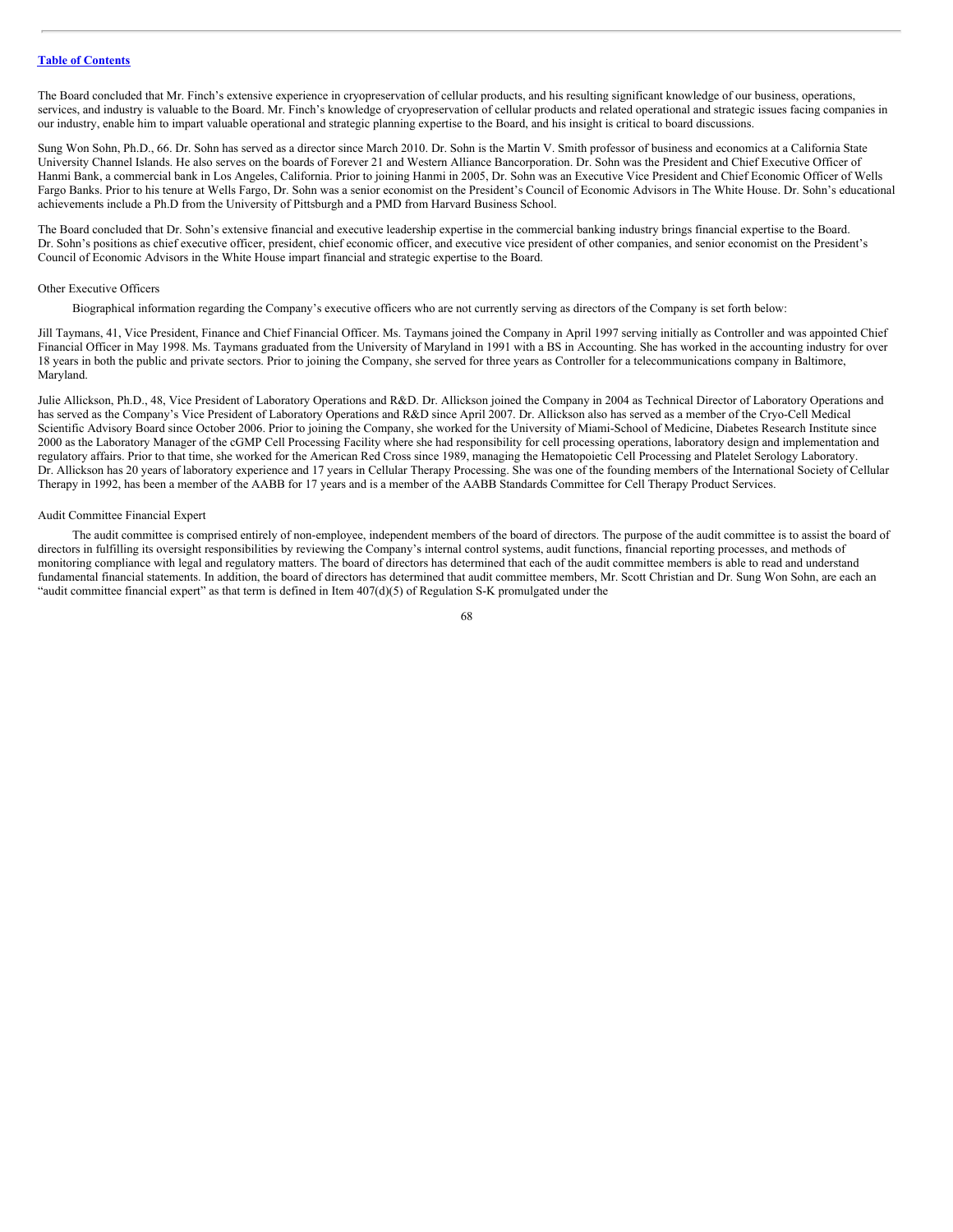Securities and Exchange Act of 1934. Mr. Christian's relevant experience includes his prior position as Chief Financial Officer of Spanlink Communications, Inc. and his prior service as the Chief Financial Officer of Norstan, Inc., Senior Vice President of Finance of Ceridian Corporation, and Chief Financial Officer of the Electronic Services Division of Automatic Data Processing, Inc. In addition, Mr. Christian has an MBA degree from Pepperdine University. Dr. Sohn's relevant experience includes being the Martin V. Smith professor of economics and finance at a California State University CI and Vice Chairman of a multi-national retailer, Forever 21, as well as the President and Chief Executive Officer of Hanmi Bank, a commercial bank in Los Angeles, California. Dr. Sohn was also previously a senior economist on the President's Council of Economic Advisors in The White House. In addition, Dr. Sohn has a Master's degree from Harvard Business School.

## Section 16(a) Beneficial Ownership Reporting Compliance

Section 16(a) of the Securities Exchange Act of 1934, as amended, requires our officers, directors and persons who are the beneficial owners of more than 10% of our common stock to file with the SEC initial reports of ownership and reports of changes in ownership of our common stock. Officers, directors and beneficial owners of more than 10% of our common stock are required by SEC regulations to furnish us with copies of all Section 16(a) forms they file. Based solely on a review of the copies of the Forms 3, 4 and 5 and amendments that we received with respect to transactions during fiscal 2010, we believe that all such forms were filed on a timely basis.

## Code of Ethics

The Company has adopted a code of ethics for its chief executive officer and all senior financial officers, including the chief financial officer and principal accounting officer. The code of ethics is available to any shareholder, without charge, upon written request to the Company in care of the Corporate Secretary at 700 Brooker Creek Boulevard, Suite 1800, Oldsmar, Florida 34677.

## **ITEM 11. EXECUTIVE COMPENSATION.**

#### Summary Compensation Table

The table below summarizes the total compensation paid or earned during the fiscal year ended November 30, 2010 and November 30, 2009 by (i) the Company's Chief Executive Officer and (ii) the two other most highly compensated individuals that served as executive officers of the Company as of November 30, 2010 whose total compensation received from the Company during such fiscal year (other than non-qualified deferred compensation earnings, if any) exceeded \$100,000 (collectively, the "named executives").

| Name and Principal Position                                        | Year         | Salary<br>(S)          | <b>Bonus</b><br>(S)                             | Option<br>Awards<br>$($ \$ $)(1)$ | Non-Equity<br>Incentive Plan<br>Compensation<br>(S) | All Other<br>Compensation<br>$($ S $)$ $(2)$                 | Total (\$)             |
|--------------------------------------------------------------------|--------------|------------------------|-------------------------------------------------|-----------------------------------|-----------------------------------------------------|--------------------------------------------------------------|------------------------|
| Mercedes Walton<br>Chief Executive Officer                         | 2010<br>2009 | \$371,198<br>\$348,100 | $\mathbf{s}$<br>$\overline{0}$<br>$\frac{1}{2}$ | \$17,080<br>\$18,859              | 105,930<br>S                                        | 22.973<br>17.938<br>S.                                       | \$411,251<br>\$490,827 |
| Jill M. Taymans<br>Vice President Finance, Chief Financial Officer | 2010<br>2009 | \$175,838<br>\$166,217 | $\Omega$<br>S.<br>$\overline{0}$                | \$4.945<br>\$ 5.459               | $\theta$<br>37,399                                  | S<br>0<br>S.<br>$\mathbf{0}$                                 | \$180,783<br>\$209,075 |
| Julie Allickson<br>Vice President of Laboratory Operations and R&D | 2010<br>2009 | \$156,202<br>\$150,000 | $\frac{1}{2}$<br>$\mathbb{S}$<br>- 0            | \$4.945<br>\$3,884                | $\theta$<br>33,750                                  | $\mathbf{0}$<br><sup>S</sup><br>$\mathbf{0}$<br><sup>S</sup> | \$161,147<br>\$187,634 |

(1) Represents the dollar amount recognized for financial reporting purposes in fiscal 2010 and 2009. The fair value was estimated using the Black-Scholes option-pricing model. The amount reported has been adjusted to eliminate service-based forfeiture assumptions used for financial reporting purposes. See Note 7, Stockholders' Equity, to our consolidated financial statements for a discussion of our accounting for stock options and the assumptions used.

(2) Represents perquisites and other benefits, valued on the basis of aggregate incremental cost to the Company.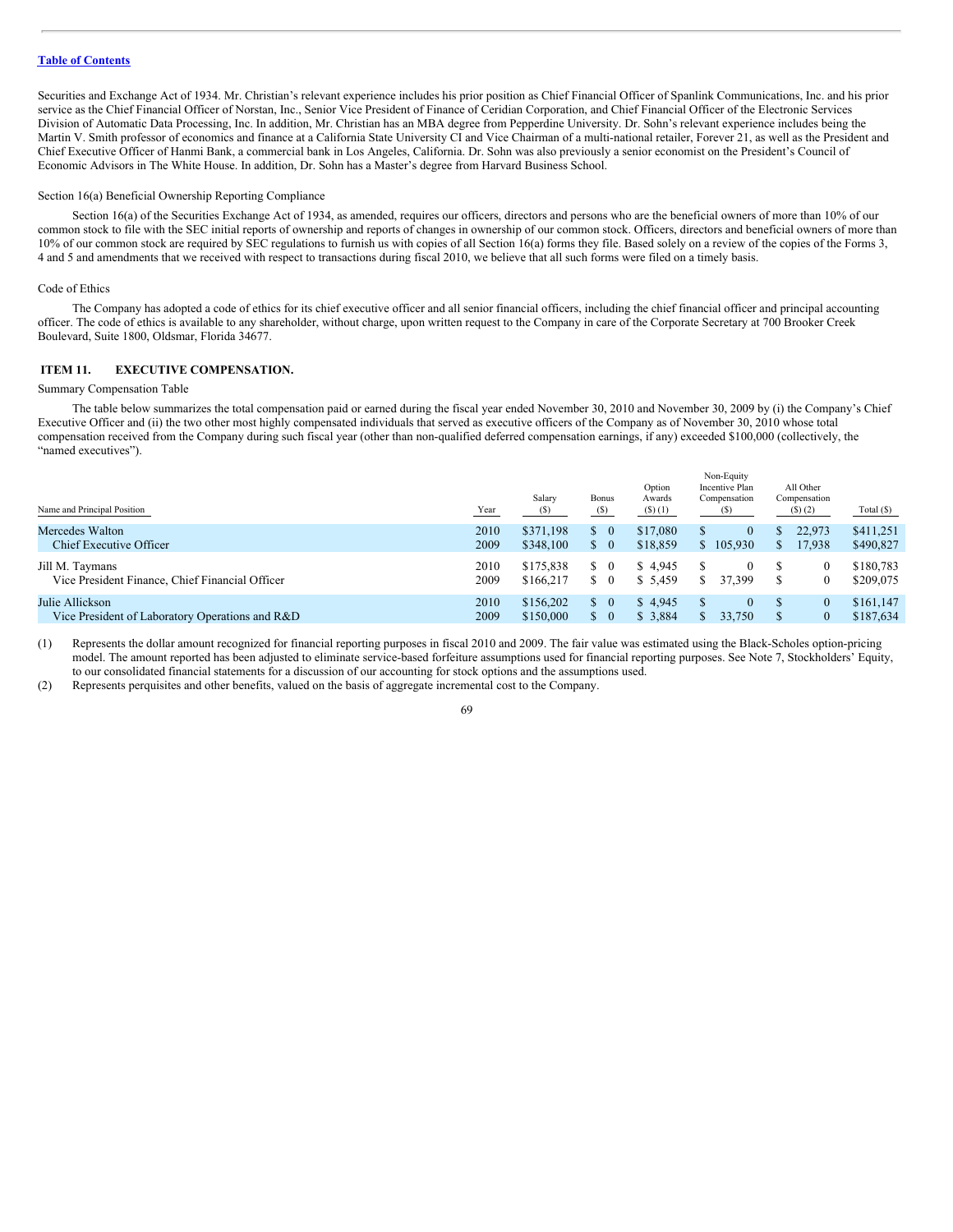# Narrative Disclosure Regarding Summary Compensation Table

## Compensation Philosophy

Our executive compensation policies are designed to provide competitive levels of compensation that integrate pay with our annual objectives and long-term goals, align the long-term interests of management with those of our stockholders, reward for achieving performance objectives, recognize individual initiative and achievements, and assist us in attracting and retaining highly qualified and experienced executives. The compensation committee of our board of directors is primarily responsible for acting on our philosophical approach to executive compensation. There are three primary elements in our executive compensation program: base salary compensation, cash bonus and stock options.

Base salary compensation is based on the potential impact the individual may have on the Company, the skills and experience required by the job, comparisons with comparable companies and the performance and potential of the incumbent in the job.

A cash bonus pool along with Company performance targets and individual performance objectives are established at the beginning of each fiscal year by the compensation committee. At the end of the fiscal year each performance target is measured and bonuses are paid at the end of the fiscal year if the set performance targets established at the beginning of the fiscal year are attained. A percentage of the pre-determined cash bonus pool is paid to the named executive officer depending on the performance targets met by the Company and the individual. In fiscal years 2010 and 2009, 75% of the amount of the potential bonus was based on the Company performance targets and 25% was based on the named executive officer's individual performance objectives associated with corporate strategy. The revenue and earnings target levels disclosed below and the undisclosed number of new U-Cord and Célle units and customer satisfaction survey results target levels utilized in fiscal 2009 and 2010 require significant effort by the Company to achieve extraordinary performance and are very difficult to attain. In fiscal 2009, the Company performance targets required to earn cash bonuses were based on the number of new U-Cord and Célle units; \$16.2 million in revenue; \$486,000 in earnings; and customer satisfaction survey results.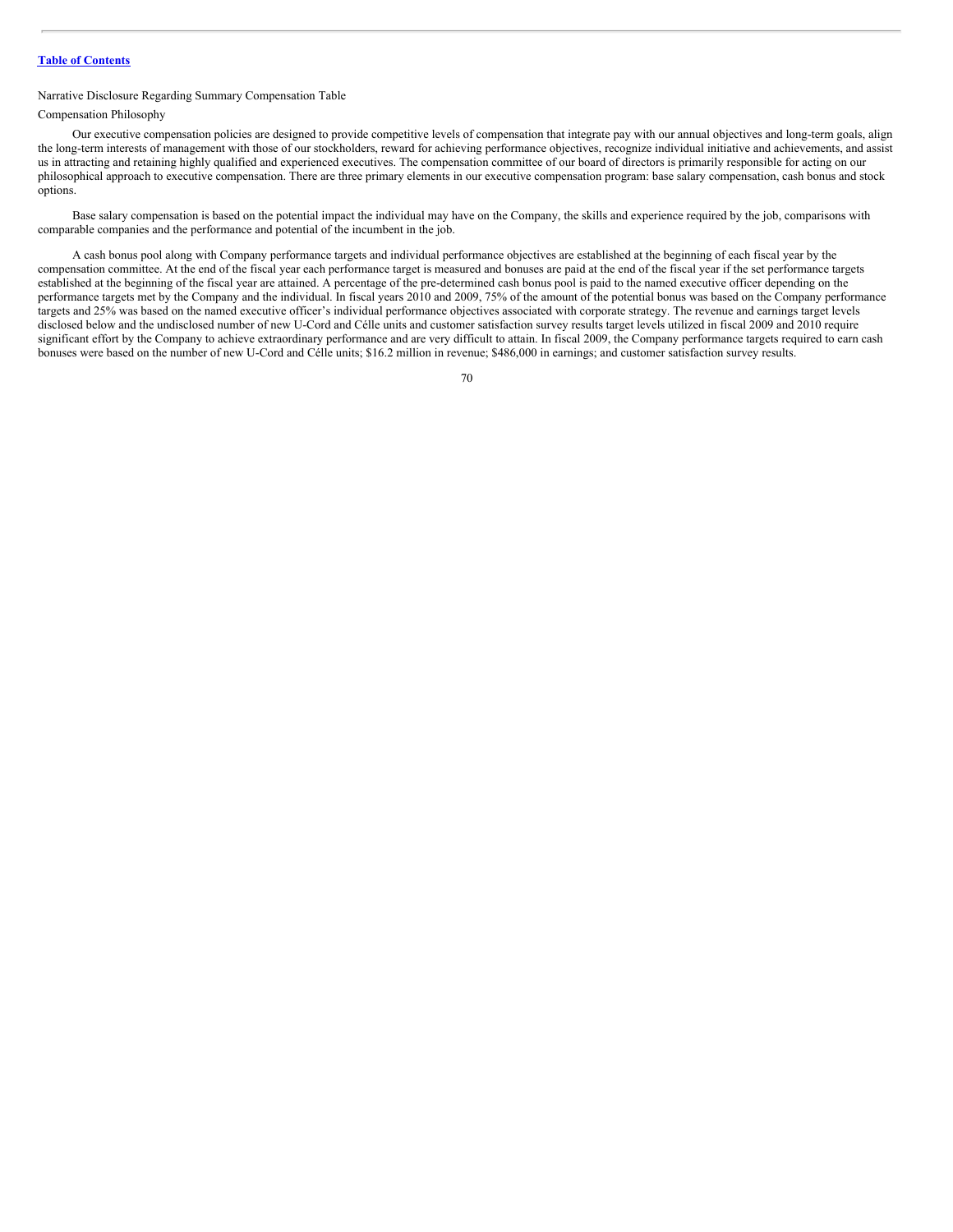Three of the four Company performance targets, as well as the individual performance objectives, were met in fiscal 2009 for which the named executive officers Ms. Walton, Ms. Taymans and Ms. Allickson earned \$105,930, \$37,399 and \$33,750 in cash bonuses, respectively. In fiscal 2010, the Company performance targets required to earn cash bonuses were based on the number of new U-Cord and Célle units; \$16.8 million in revenue; \$1.3 million in earnings; and customer satisfaction survey results. No cash bonuses paid to the named executive officers in fiscal 2010 because the Company did not meet all of the performance targets for fiscal 2010.

Stock options are granted to our executive officers in order to maintain competitive pay packages and to align management's long-term interests with those of our stockholders. The compensation committee approves stock option grants to our executives and key personnel. Awards vest and options become exercisable based upon criteria established by the compensation committee. There were 50,625 and 151,875 stock options awarded to the named executive officers in 2010 and 2009, respectively.

Overall, the compensation committee attempts to establish levels of executive compensation that it believes to be competitive with those offered by employers of comparable size, growth and profitability in the Company's industry and in general industry. In establishing the levels of the various compensation elements, the compensation committee has from time to time used the services of compensation consultants.

#### Employment Agreements and Change in Control Arrangements

Walton Employment Agreement. On August 15, 2005, the Company entered into a three-year employment agreement (the "Walton Employment Agreement") with Mercedes Walton as the Chairman of the Board and Chief Executive Officer effective as of September 1, 2005 (the "Commencement Date"). Previously, Ms. Walton had been interim Chief Executive Officer. The Walton Employment Agreement was amended in July 2008 to provide that the initial term would expire on November 30, 2008. The term of the Walton Employment Agreement is extended for additional one-year periods unless, at least 90 days prior to the end of the then-current term, either party notifies the other in writing of its intent not to renew the agreement. The ending date of the current term of the Walton Employment Agreement is November 30, 2011.

Ms. Walton's base salary is subject to 4%-10% annual increases effective on February 1 of each year, depending on whether corporate performance meets certain incentive standards established from time to time by the compensation committee of the Company's board of directors. In addition to base salary, the Walton Employment Agreement provides that Ms. Walton is eligible to receive annual lump-sum bonuses, at the discretion of the Company's board of directors that are available to other senior executive officers. Specifically, Ms. Walton will be eligible to receive annual bonuses in amounts of 20%, 40% or 60% of her then-current base salary depending on whether corporate performance meets certain incentive standards established from time to time by the compensation committee of the Company's board of directors. Ms. Walton is also eligible for long-term incentive awards provided to the Company's senior executives generally, on terms finally determined by the compensation committee of the Company's board of directors.

In the event the Walton Employment Agreement is terminated upon Ms. Walton's death (without any then-existing default in her performance), then Ms. Walton's estate or a designated beneficiary will be entitled to receive Ms. Walton's base salary for a 12-month period thereafter. In the event the Company terminates the Walton Employment Agreement without cause (or delivers a notice of non-renewal of the Employment Agreement), she will be entitled to receive a lump sum equal to 12 months of her then-current base salary plus an amount equal to the pro rata portion of her annual bonus for the year of termination (based on the proportion of the year during which she was employed and the pro rata results for such year). If Ms. Walton terminates the Employment Agreement for "Good Reason" (as defined in the Walton Employment Agreement), she will be entitled to continue receiving her then-current base salary for a 12-month period plus an amount equal to her annual bonus paid for the year prior to termination.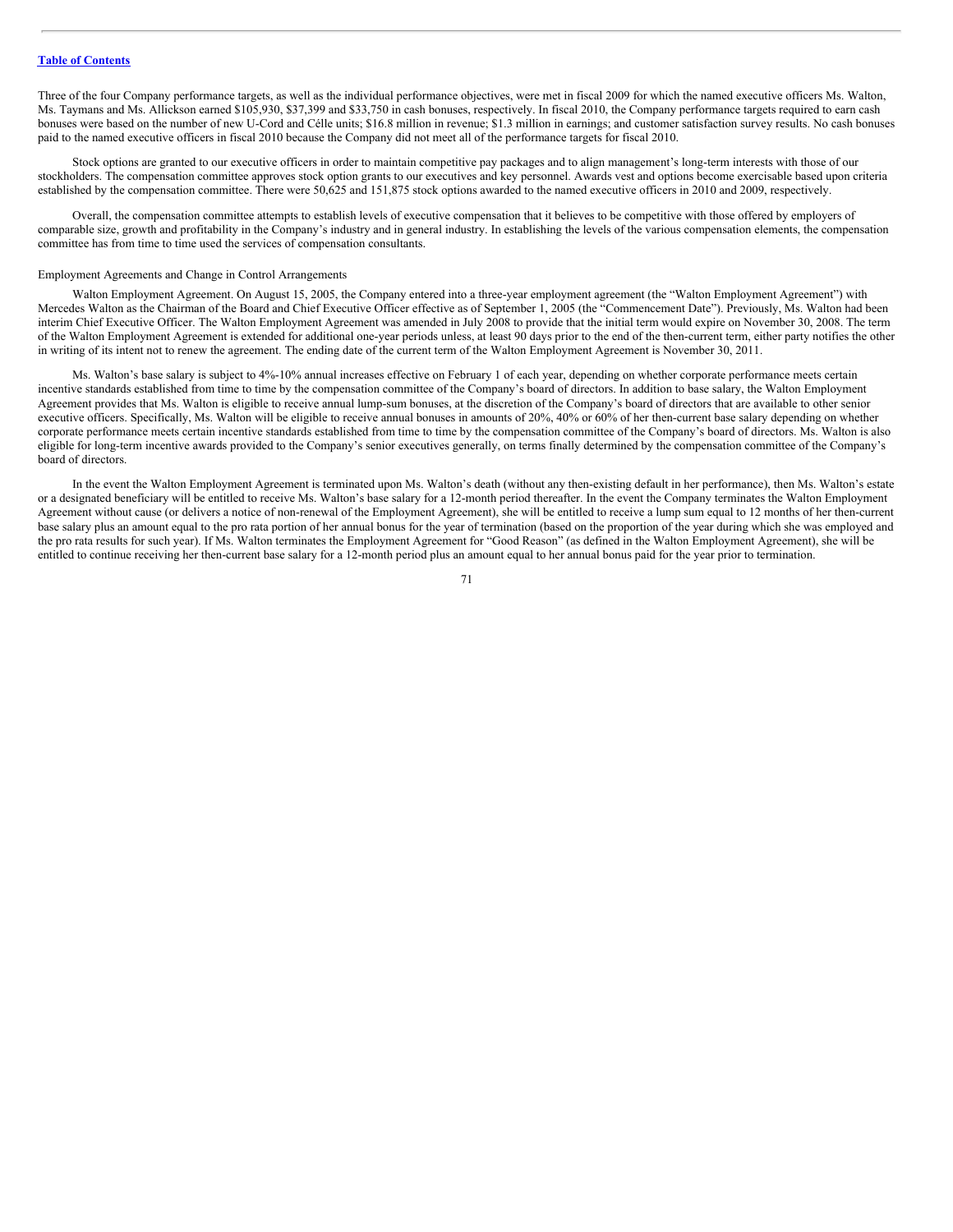In the event of a termination of Ms. Walton's employment upon a Change in Control or within two years thereafter (or prior to the Change in Control if the termination was related to the Change in Control), if the termination was initiated by the Company without cause or by Ms. Walton for any reason, Ms. Walton will be entitled to receive the following: (i) compensation in an amount equal to two times the sum of  $(A)$  12 months of base salary as in effect on the termination date or, if greater, base salary in effect immediately prior to the Change in Control, plus (B) the average of the actual bonus payments made to Ms. Walton for the most recent two years; (ii) a pro rata portion of the annual bonus for the year in which termination occurs (based on the proportion of the year during which she was employed and the pro rata results for such year; (iii) continued benefits and perquisites for a period of two years; (iv) reimbursement for reasonable legal fees and expenses incurred in connection with the termination; and (v) the vesting of all shares of restricted stock, long-term performance stock option awards, other stock-appreciation rights and stock options. If the present value of the payments to Ms. Walton in connection with a Change in Control are greater than the product of three times Ms. Walton's then-current base amount (under applicable tax regulations) as of the termination date (the "Parachute Limit") but not greater than 105% of the Parachute Limit, then the Employment Agreement limits the present value of the total amount of such payments to one dollar less than the Parachute Limit. If the present value of the payments to Ms. Walton in connection with a Change in Control are greater than 105% of the Parachute Limit, the Company has agreed to pay to Ms. Walton an additional amount as a "gross-up payment" to pay any applicable excise taxes.

The Walton Employment Agreement also provides that the Company will provide certain other benefits, including continued participation in all applicable Company benefit plans, payment of reasonable business expenses, and financial planning and legal expenses incurred in connection with the negotiation and execution of the Walton Employment Agreement.

In the Walton Employment Agreement, Ms. Walton has agreed not to compete with the Company or solicit its customers, clients or employees during the term of the Walton Employment Agreement and for a period of two years following the termination of Ms. Walton's employment under the Walton Employment Agreement.

Taymans Employment Agreement. On November 1, 2005, the Company entered into a one-year employment agreement with Jill M. Taymans, as the Company's Chief Financial Officer and Vice President (the "Taymans Employment Agreement"). Under the Taymans Employment Agreement, the one-year term is automatically extended for additional one-year periods unless, at least 60 days prior to the end of the then-current term, either party notifies the other in writing of its intent not to renew the agreement. The Taymans Employment Agreement was amended in July 2008 to provide that the then-current term would expire on November 30, 2008. The ending date of the current term of the Taymans Employment Agreement is November 30, 2011.

At all times during the term of the Taymans Employment Agreement (as the same may be extended), Ms. Taymans will be eligible for discretionary merit increases and adjustments in base salary, in addition to discretionary annual bonuses awarded at the discretion of the compensation committee of the Company's board of directors. The Taymans Employment Agreement provides that she will be eligible to receive long-term incentive awards provided to the Company's senior executives generally, on terms finally determined by the compensation committee of the Company's board of directors.

In the event of a termination of employment of Ms. Taymans upon or within one year of a Change in Control (as defined in the Taymans Employment Agreement), or prior to the Change in Control if the termination was related to the Change in Control, if the termination was by the Company without cause or was by Ms. Taymans due to being requested to accept without cause a demotion or relocation, Ms. Taymans will be entitled to receive the following: (i) all earned compensation through the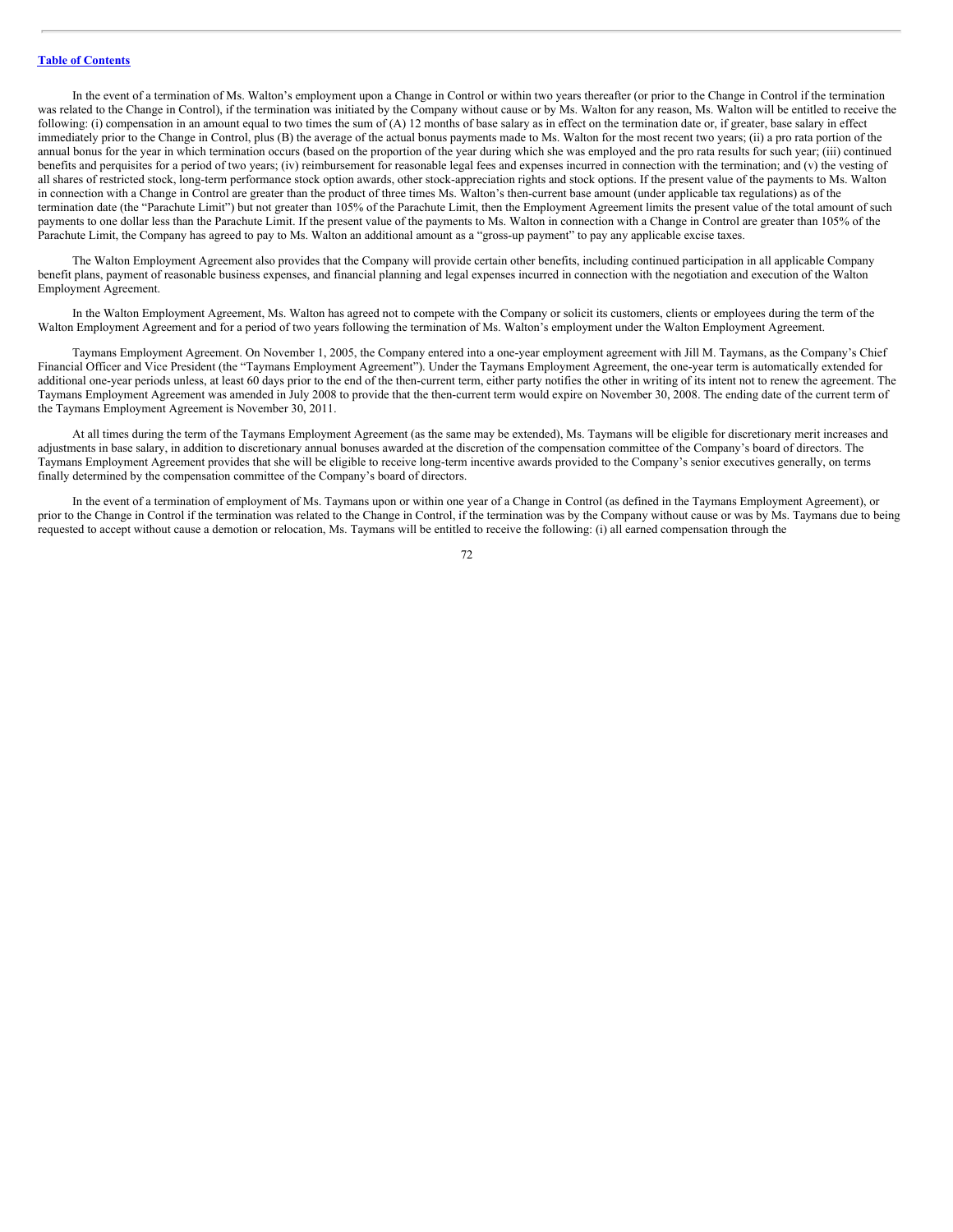date of termination (or, if greater, on the date immediately preceding a Change in Control); and (ii) 12 months of base salary as in effect on the termination date (or, if greater, base salary in effect immediately prior to the Change in Control).

Under the Taymans Employment Agreement, the Company will also provide Ms. Taymans with certain other benefits, including continued participation in all applicable Company benefit plans and payment of reasonable business expenses.

In the Taymans Employment Agreement, Ms. Taymans agreed not to compete with the Company or solicit its customers, clients or employees during the term of her Employment Agreement and for a 12-month period following her termination of employment under the agreement.

Allickson Employment Agreement. On March 31, 2008, the Company entered into a one-year employment agreement with Julie Allickson, as the Company's Vice President of Laboratory Operations and R&D (the "Allickson Employment Agreement"). Under the Allickson Employment Agreement, the one-year term is automatically extended for additional one-year periods unless, at least 60 days prior to the end of the then-current term, either party notifies the other in writing of its intent not to renew the agreement. The ending date of the current term of the Allickson Employment Agreement is March 31, 2011.

At all times during the term of the Allickson Employment Agreement (as the same may be extended), Ms. Allickson will be eligible for discretionary merit increases and adjustments in base salary, in addition to discretionary annual bonuses awarded at the discretion of the compensation committee of the Company's board of directors. The Allickson Employment Agreement provides that she will be eligible to receive long-term incentive awards provided to the Company's senior executives generally, on terms finally determined by the compensation committee of the Company's board of directors.

In the event of a termination of employment of Ms. Allickson upon or within one year of a Change in Control (as defined in the Allickson Employment Agreement), or prior to the Change in Control if the termination was related to the Change in Control, if the termination was by the Company without cause or was by Ms. Allickson due to being requested to accept without cause a demotion or relocation, Ms. Allickson will be entitled to receive the following: (i) all earned compensation through the date of termination (or, if greater, on the date immediately preceding a Change in Control); and (ii) 12 months of base salary as in effect on the termination date (or, if greater, base salary in effect immediately prior to the Change in Control).

Under the Allickson Employment Agreement, the Company will also provide Ms. Allickson with certain other benefits, including continued participation in all applicable Company benefit plans and payment of reasonable business expenses.

In the Allickson Employment Agreement, Ms. Allickson agreed not to compete with the Company or solicit its customers, clients or employees during the term of her Employment Agreement and for a 12-month period following her termination of employment under the agreement.

Order of Delaware Chancery Court. In August 2007, Mr. David Portnoy brought an action against the Company and its directors in the Delaware Chancery Court. On January 22, 2008, the Court issued an order under which the Company was required to hold a special meeting of shareholders for the election of directors on March 4, 2008, and the order provided that the members of the management slate pay their own proxy solicitation costs in connection with the special meeting; any costs to the Company of holding the special meeting; and the costs of a special master to preside over the special meeting. Approximately \$292,000 of expenses was incurred in connection with the special meeting. The director defendants sought and obtained coverage under the directors and officers' insurance policy ("D&O policy") provided by the Company and disclosed this fact to the Court. Mr. Portnoy challenged the use of the proceeds of the D&O policy by the directors, and the Court directed the defendants to show cause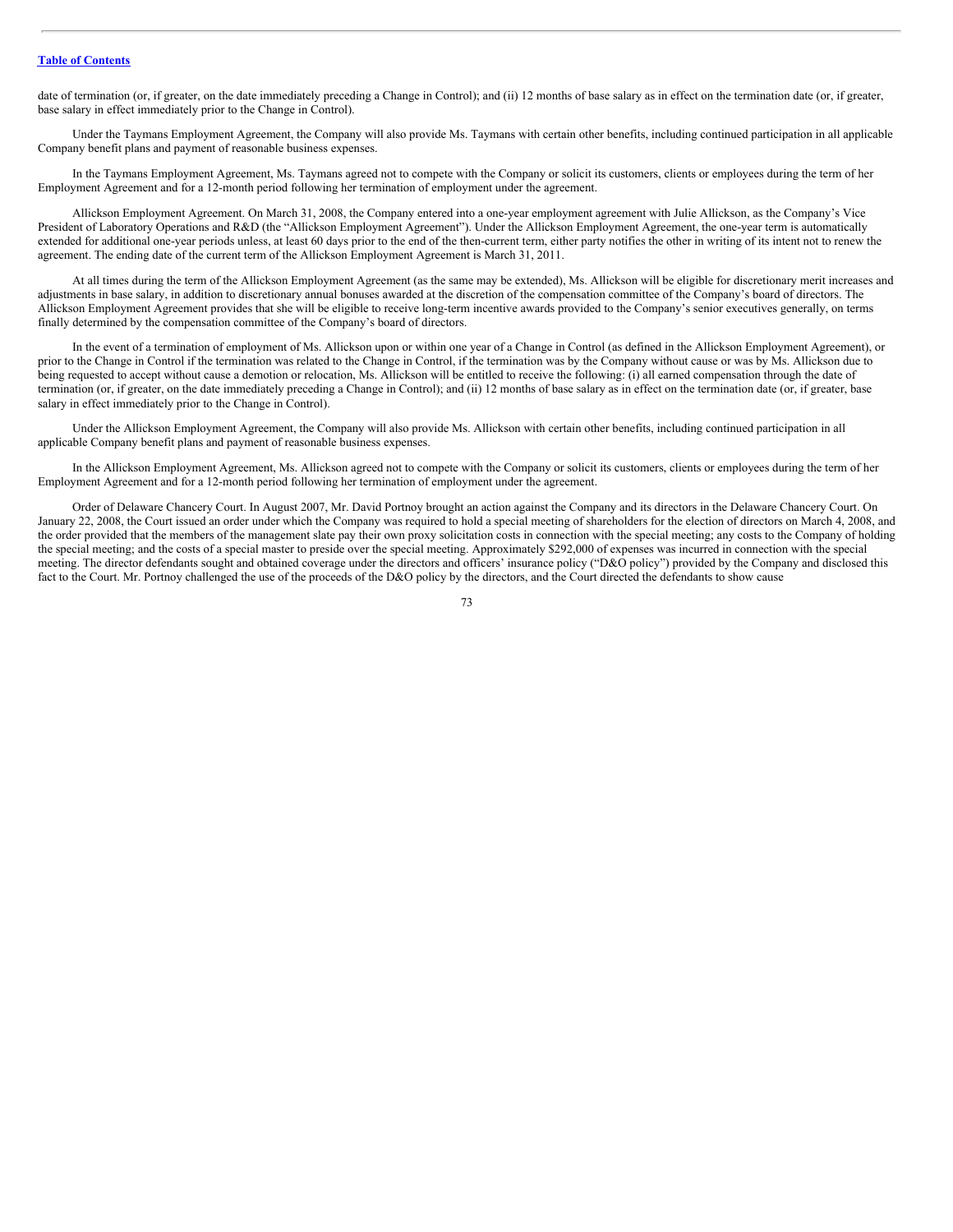why the use of such proceeds was permissible. On June 18, 2008, the Court issued an order approving a stipulation under which defendants and the plaintiff agreed, without the defendants admitting any wrongdoing or misconduct, to resolve their dispute concerning the use of the proceeds of the D&O policy. Under the stipulation, the director defendants were entitled to use the proceeds of the D&O policy to obtain reimbursement for the expenses they incurred in connection with the special meeting. The annual retainer for directors Gaby Goubran, Anthony Finch and Scott Christian and the annual compensation Ms. Mercedes Walton receives as an officer of the Company will be reduced for each individual by \$5,000 per year for two years. These reductions, which are being made on a quarterly basis, are reflected in the Summary Compensation Table above for Ms. Walton and the table under "Director Compensation" below for the other directors. The Court's order provided that the case is now closed.

## **Outstanding Equity Awards at Fiscal Year-End**

The following table sets forth information concerning stock options held by the named executives at November 30, 2010:

|                 |                                                                                     |                                                                                           | <b>Option Awards</b>                                                                     |                                      |                                                                       |
|-----------------|-------------------------------------------------------------------------------------|-------------------------------------------------------------------------------------------|------------------------------------------------------------------------------------------|--------------------------------------|-----------------------------------------------------------------------|
| Name            | <b>Grant Date</b>                                                                   | Number<br>of<br>Securities<br>Underlying<br>Unexercised<br>Options<br>(# )<br>Exercisable | Number of<br>Securities<br>Underlying<br>Unexercised<br>Options<br>(# )<br>Unexercisable | Option<br>Exercise<br>Price<br>(S)   | <b>Option Expiration Date</b>                                         |
| Mercedes Walton | April 4, 2006 (1)<br>August 3, 2009 (1)<br>February 1, 2010                         | 102,076<br>21,375                                                                         | $\hspace{0.1mm}-\hspace{0.1mm}$<br>42,750<br>32,063                                      | \$3.34<br>\$1.73<br>\$1.50           | April 4, 2013<br>August 3, 2016<br>February 1, 2017                   |
| Jill Taymans    | April 4, 2006 (1)<br>August 3, 2009 (1)<br>February 1, 2010                         | 29,548<br>6,188<br>_                                                                      | 12,375<br>9,281                                                                          | \$ 3.34<br>\$1.73<br>\$1.50          | April 4, 2013<br>August 3, 2016<br>February 1, 2017                   |
| Julie Allickson | April 4, 2006 (1)<br>April 18, 2007 (2)<br>August 3, 2009 (1)<br>February $1, 2010$ | 18,624<br>15,000<br>6,188                                                                 | $\hspace{0.1mm}-\hspace{0.1mm}$<br>$\hspace{0.1mm}-\hspace{0.1mm}$<br>12,375<br>9.281    | \$3.34<br>\$2.05<br>\$1.73<br>\$1.50 | April 4, 2013<br>April 18, 2014<br>August 3, 2016<br>February 1, 2017 |

(1) 1/3 of the options vest one-year from the date of grant, 1/3 of the options vest two-years from the date of grant and 1/3 of the options vest three-years from the date of grant.

(2) Options vested  $1/12$  on the 1st of each month following the date of grant.

#### **Director Compensation**

Directors who are employees of the Company receive no compensation for their services as directors or as members of committees. Non-employee directors are paid an annual retainer in the amount of \$12,000 and an attendance fee of \$3,000 for each board meeting and \$1,000 for each committee meeting, and are reimbursed for their reasonable expenses incurred in attending the meeting. The fee for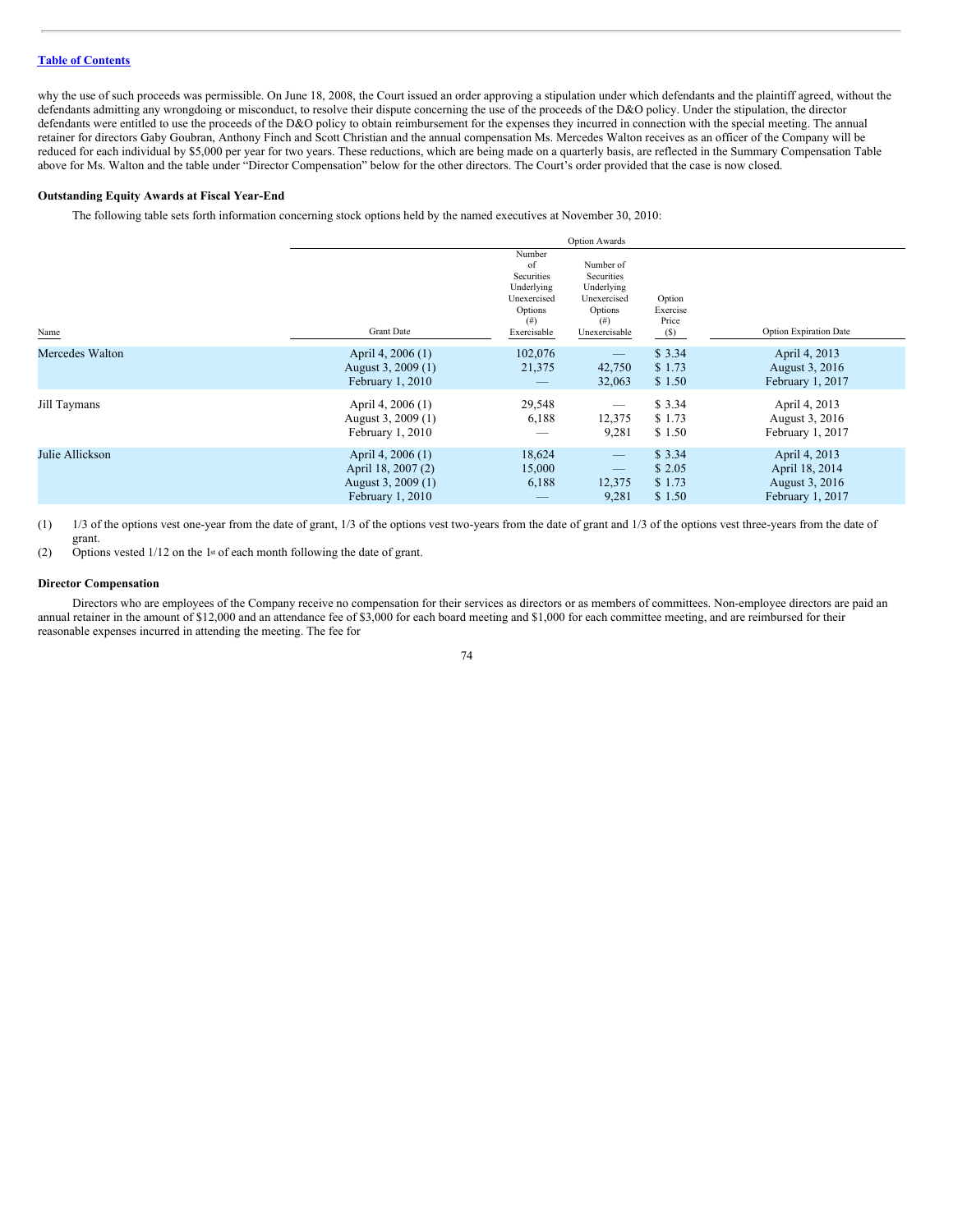participation in a board or committee meeting held by telephone conference call and lasting at least one hour is \$1,000. Each non-employee director receives an annual stock option grant in the amount of 7,500 shares on the date of the annual stockholders meeting in each year. Newly elected non-employee directors receive a stock option grant of 20,000 shares per person. All of such stock options have an exercise equal to the fair market value of the common stock on the date of grant.

The table below summarizes the compensation paid by the Company to its non-employee directors for the fiscal year ended November 30, 2010:

|                        | Fees Earned                  |                               |              |
|------------------------|------------------------------|-------------------------------|--------------|
| Name                   | or<br>Paid in<br>Cash<br>(S) | Option<br>Awards<br>$(S)$ (1) | Total<br>(S) |
| Ki Yong Choi           | \$22,000                     | \$7,758                       | \$29,758     |
| Michael Cho            | \$ 20,000                    | \$3,649                       | \$23,649     |
| <b>Scott Christian</b> | \$19,250                     | \$8,748                       | \$27,998     |
| Andrew Filipowski      | \$18,000                     | \$5,915                       | \$23,915     |
| <b>Anthony Finch</b>   | \$19,250                     | \$5,915                       | \$25,165     |
| Sung Won Sohn          | \$ 20,000                    | \$3,649                       | \$23,649     |
| John Mathews (2)       | \$2,000                      | $\hat{s}$ –                   | \$2,000      |

(1) Represents the dollar amount recognized for financial reporting purposes in fiscal 2009 under SFAS 123R with respect to stock options. The fair value was estimated using the Black-Scholes option-pricing model. The amount reported has been adjusted to eliminate service-based forfeiture assumptions used for financial reporting purposes. See Note 7, Stockholders' Equity, to our consolidated financial statements for a discussion of our accounting for stock options and the assumptions used.

(2) John Mathews resigned from the Board of Directors on March 14, 2010.

#### **ITEM 12. SECURITY OWNERSHIP OF CERTAIN BENEFICIAL OWNERS AND MANAGEMENT AND RELATED STOCKHOLDER MATTERS.**

The following table sets forth certain information regarding beneficial ownership of our common stock as of November 30, 2010 by (i) each person who is known by the Company to own beneficially more than 5% of the outstanding shares of our common stock, (ii) each director and director nominee of the Company, (iii) each executive officer of the Company, and (iv) all current directors and executive officers of the Company as a group. Except as otherwise indicated below, each of the stockholders named in the table has sole voting and investment power with respect to their shares of common stock, except to the extent authority is shared by spouses under applicable law.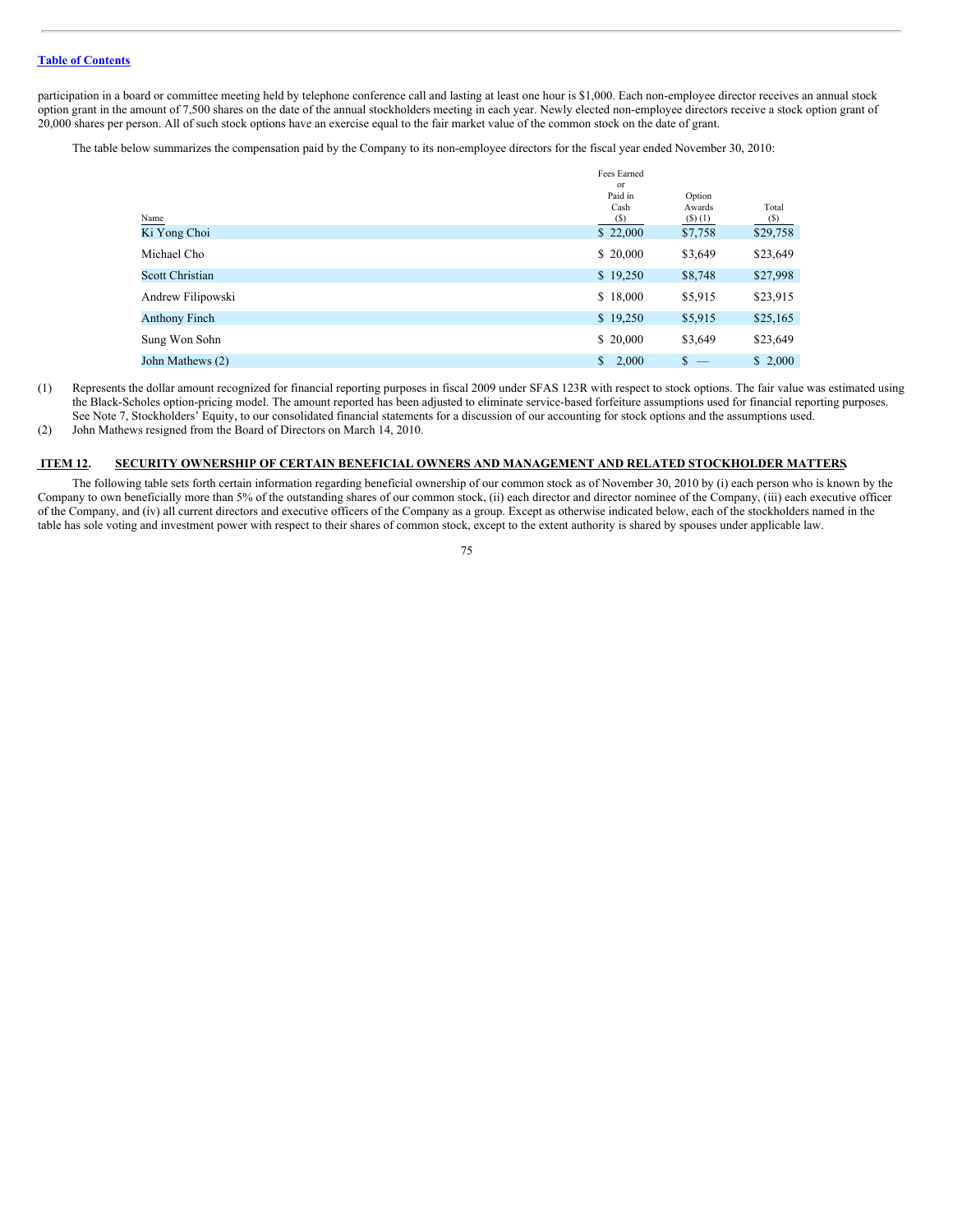| Name and Address of Beneficial Owner (1)                                 | Number of Shares<br><b>Beneficially Owned</b> | Percent of<br>Class $(1)$ |
|--------------------------------------------------------------------------|-----------------------------------------------|---------------------------|
| Current directors, nominees and executive officers:                      |                                               |                           |
| Mercedes Walton (2)                                                      | 183,796                                       | 1.55%                     |
| Michael Cho (3)                                                          | 10,417                                        | $\ast$                    |
| Scott Christian (4)                                                      | 41,026                                        | $\ast$                    |
| Anthony Finch (5)                                                        | 138,250                                       | $1.17\%$                  |
| Ki Yong Choi (6)                                                         | 2,475,679                                     | 21.00%                    |
| Sung Won Sohn (7)                                                        | 10,417                                        | $\ast$                    |
| Andrew J. Filipowski (8)                                                 | 602,517                                       | 5.11%                     |
| Jill M. Taymans (9)                                                      | 56,381                                        | $\ast$                    |
| Julie G. Allickson (10)                                                  | 44,936                                        | $\ast$                    |
| Other beneficial owners:                                                 |                                               |                           |
| Portnoy Group (11)                                                       | 1,595,040                                     | 13.57%                    |
| Filipowski Group(12)                                                     | 623,767                                       | 5.30%                     |
| All current directors and executive officers as a group (9 persons) (13) | 3,563,419                                     | 29.37%                    |

Less than 1%.

- (1) Pursuant to applicable SEC rules, the percentage of voting stock for each stockholder is calculated by dividing (i) the number of shares deemed to be beneficially held by such stockholders as November 30, 2010 by (ii) the sum of (a) 11,752,574, which is the number of shares of common stock outstanding as November 30, 2010 plus (b) the number of shares issuable upon exercise of options (which are shares that are not voting until exercised) held by such stockholder which were exercisable as of November 30, 2010 or will become exercisable within 60 days. Unless otherwise indicated, the address of each person in the table is 700 Brooker Creek Boulevard, Suite 1800, Oldsmar, Florida 34677.
- (2) Includes 134,139 shares subject to stock options.<br>(3) Includes 10,417 shares subject to stock options.
- Includes 10,417 shares subject to stock options.
- (4) Includes 33,750 shares subject to stock options.
- 
- (5) Includes 33,750 shares subject to stock options.<br>(6) A group consisting of Mr. Choi and UAD 7/21/ (6) A group consisting of Mr. Choi and UAD 7/21/01 FBO Choi Family Living Trust filed a Schedule 13D/A on April 29, 2009 ("the Schedule 13/D/A") reporting the following beneficial ownership: (i) 2,136,929 shares of common stock held directly by Mr. Choi, as to which he has the sole power to vote and dispose or direct the disposition; and (ii) 233,472 shares of common stock held by UAD 7/21/01 FBO Choi Family Living Trust, as to which Mr. Choi has the sole power to vote and dispose or direct the disposition. Beneficial ownership information is supplied per the Schedule 13/D/A. The address for Mr. Choi, as set forth in the Schedule 13D/A filed April 29, 2009, is c/o David Wilson, Davis Wright Tremaine LLP, 1201 Third Avenue, Suite 2200, Seattle WA, 98101. Also subject to 38,750 shares subject to stock options.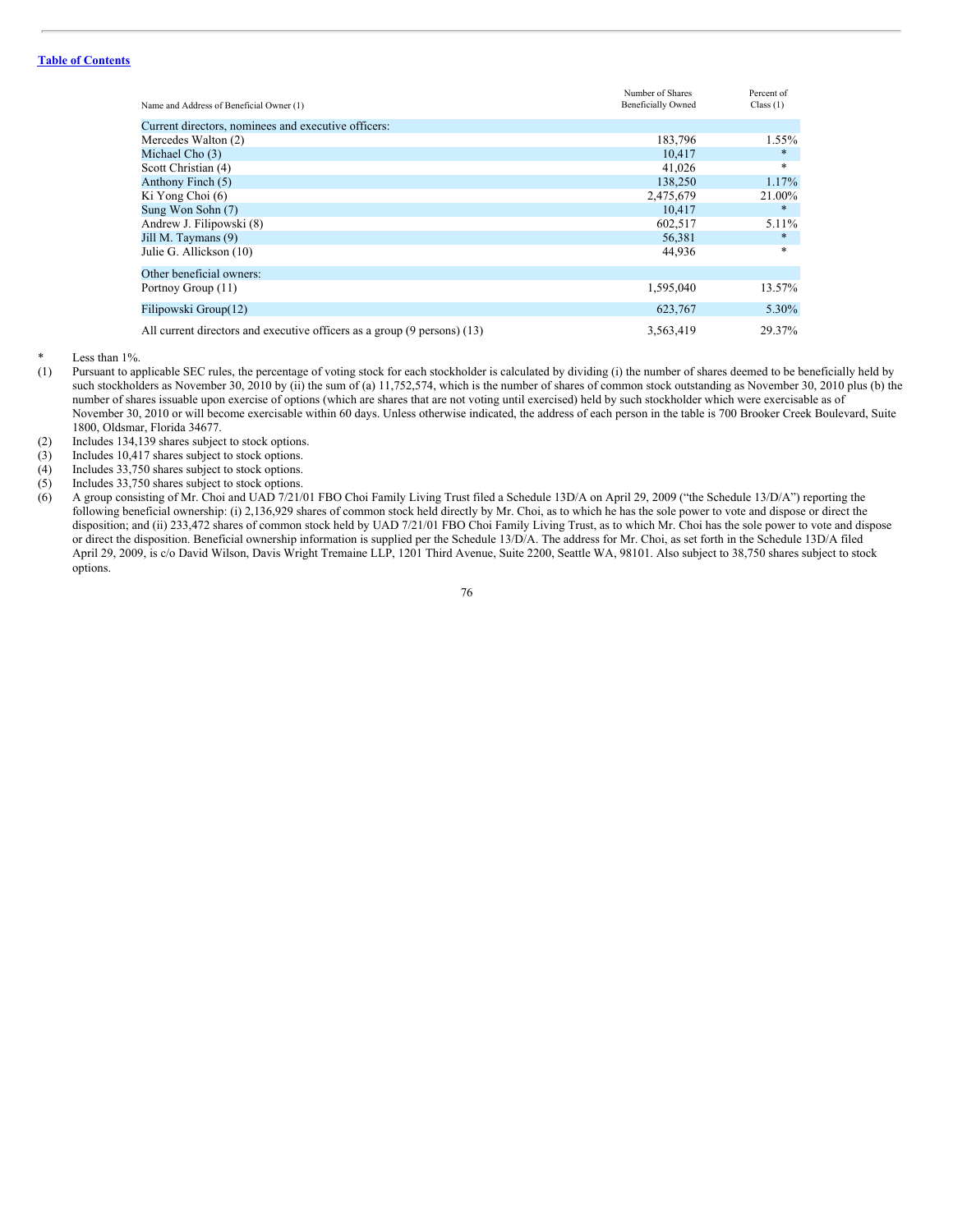- (7) Includes 10,417 shares subject to stock options.
- (8) Includes 38,750 shares subject to stock options.
- (9) Includes 38,829 shares subject to stock options.
- (10) Includes 42,905 shares subject to stock options.<br>(11) A group consisting of David I. Portnoy, certain
- (11) A group consisting of David I. Portnoy, certain affiliates of Mr. Portnoy and certain other persons filed a Schedule 13D/A on November 26, 2007 (the "Schedule 13D/A"), in which they expressly affirmed their membership in the group. Mr. Portnoy may be deemed the beneficial owner of 734,546 shares of common stock, which number includes (i) 206,000 shares of common stock held directly by Mr. Portnoy, as to which he has the sole power to vote and dispose or direct the disposition; (ii) 53,850 shares of common stock held by Visual Investment Corp. ("VIC"), as to which Mr. Portnoy may be deemed the beneficial owner as the sole officer and director of VIC; (iii) 90,787 shares of common stock held by PartnerCommunity, Inc. ("PCI"), as to which Mr. Portnoy may be deemed the beneficial owner as chairman of the board and secretary of PCI and as managing member and owner of Mayim Management, LLC ("MM"), which may exercise investment and voting discretion over such shares in accordance with the agreement between PCI and MM described under Item 6 of the Fourth Amendment to the general statement of acquisition of beneficial ownership (the "Statement"), filed with the SEC on March 26, 2007; (iv) 174,430 shares of common stock held by Jamie H. Zidell, as to which Mr. Portnoy may be deemed the beneficial owner as a result of exercising investment (but not voting) discretion over such shares in accordance with the agreement between Mr. Portnoy and Mr. Zidell described under Item 6 of the Third Amendment to the Statement, filed with the SEC on February 1, 2007; (v) 183,475 shares of common stock held by Mayim Investment Limited Partnership, as to which Mr. Portnoy may be deemed the beneficial owner as the managing member of MM, which is the general partner of Mayim Management Limited Partnership, which is the general partner of Mayim Investment Limited Partnership; (vi) 119,080 shares of common stock held by the Crilly Court Trust, whose beneficiary is David W. Ruttenberg, as to which Mr. Portnoy may be deemed the beneficial owner as a result of exercising investment (but not voting) discretion over such shares in accordance with the agreement between Mr. Portnoy and Mr. Ruttenberg described under Item 6 of the Second Amendment to the Statement, filed with the SEC on June 26, 2006; (vii) 16,150 shares of common stock held by Lynne Portnoy, 143 shares of common stock held by Mr. Gilbert Portnoy and an additional 3,000 shares held jointly by Lynne Portnoy and Gilbert Portnoy, as to which Mr. Portnoy may be deemed the beneficial owner as a result of exercising investment and voting discretion over such shares in accordance with the agreement between Ms. Portnoy, Mr. Gilbert Portnoy and Mr. David Portnoy described under Item 6 of the Third Amendment to the Statement, filed with the SEC on February 1, 2007; and (viii) 14,700 shares of common stock held by Deborah Hadjaje, as to which Mr. Portnoy may be deemed the beneficial owner as a result of exercising investment (but not voting) discretion over such shares in accordance with the agreement between Deborah Hadjaje and Mr. Portnoy described under Item 6 of the Sixth Amendment to the Statement, filed with SEC on November 26, 2007. Other members of the group beneficially own the following numbers of shares, including sole power to vote and dispose or direct the disposition: (a) Mark L. Portnoy, 116,515 shares; (b) Capital Asset Fund Limited Partnership, 40,000 shares; (c) George Gains, 200,000 shares; (d) Scott D. Martin, 216,000 shares; (e) Steven Berkowitz, 150,000; (f) Craig E. Fleishman, 9,100 shares; and (g) Focus Financial Corp., 1,810 shares. Beneficial ownership information is supplied per the Schedule 13D/A. The address for Mr. Portnoy, as set forth in the Schedule 13D/A, is c/o Focus Financial Group, 52 Camden Drive, Bal Harbour, FL 33154.
- (12) A group consisting of Andrew J. Filipowski, The Andrew J. Filipowski Revocable Trust, Matthew G. Roszak and Silkroad Equity LLC filed a Schedule 13D/A on April 28, 2009, reporting the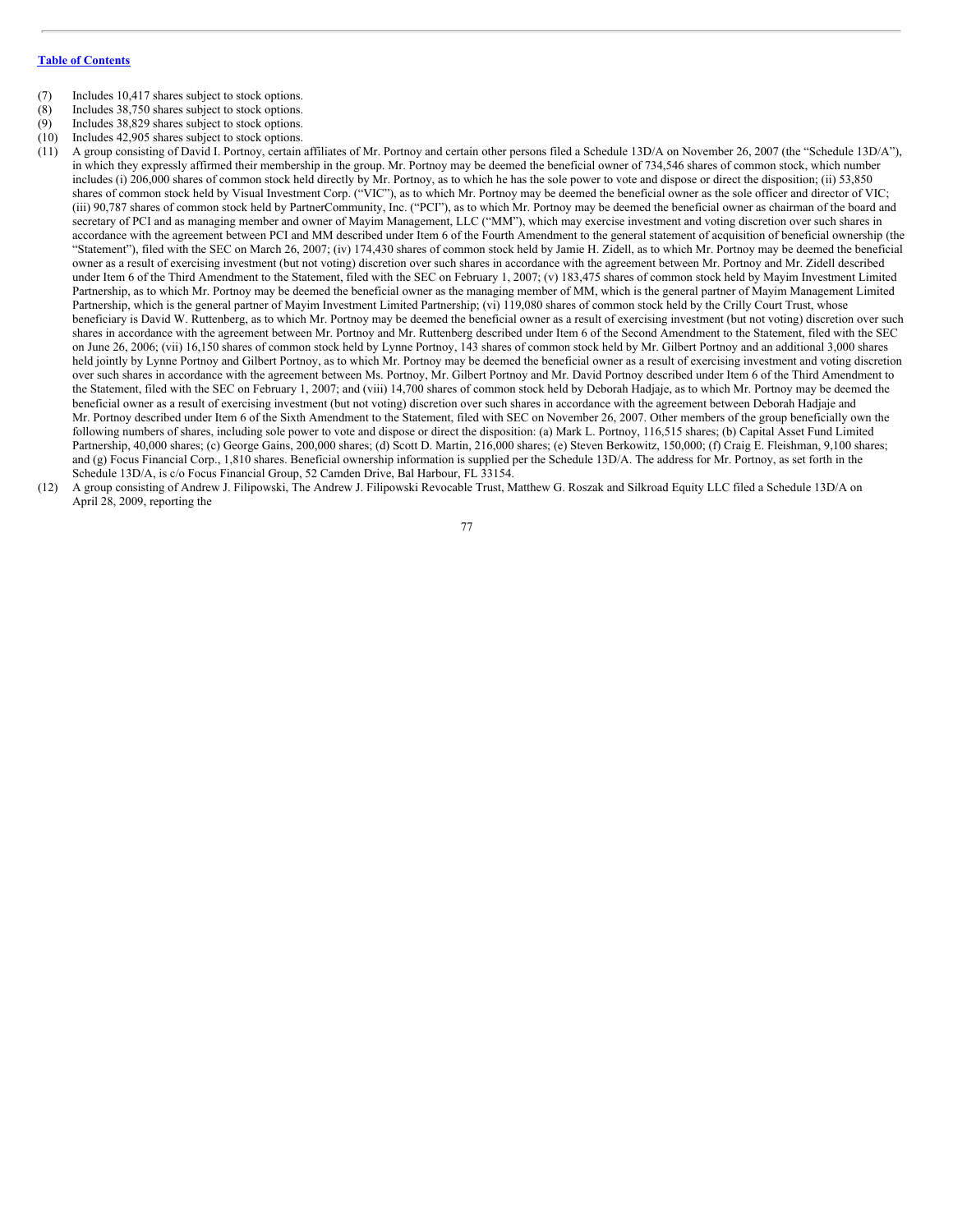following beneficial ownership: (i) 59,500 shares of common stock held directly by Mr. Filipowski, as to which he has the sole power to vote and dispose or direct the disposition; (ii) 180,650 shares of common stock held by Andrew J. Filipowski Revocable Trust, as to which the trust has the sole power to vote and dispose or direct the disposition; (iii) 54,000 shares of common stock held by Mr. Roszak and 6,000 shares of common stock held by Mr. Roszak's individual retirement account, as to which Mr. Roszak has the sole power to vote and dispose or direct the disposition; and (iv) 323,617 shares of common stock held by SilkRoad Equity LLC, as to which Mr. Roszak has the sole power to vote and dispose or direct the disposition as a managing member of SilkRoad Equity LLC. Beneficial ownership information is supplied per the Schedule 13D/A. The address for Mr. Filipowski, as set forth in the Schedule 13D/A, is c/o Matthew Roszak, SilkRoad Equities LLC is 111 N. Chestnut Street, Suite 200, Winston-Salem, NC 27101. Also includes 38,750 shares subject to stock options.

(13) Includes 381,707 shares subject to stock options.

## **ITEM 13. CERTAIN RELATIONSHIPS AND RELATED TRANSACTIONS, AND DIRECTOR INDEPENDENCE.**

On January 25, 2008, the Company and Andrew J. Filipowski, the Andrew J. Filipowski Revocable Trust, Matthew G. Roszak and SilkRoad Equity LLC, all of whom are shareholders of the Company, entered into an Agreement. Among other things, the Agreement provides that the Company's Board of Directors will nominate Mr. Filipowski for election as a director of the Company at any meeting of stockholders at which directors are to be elected prior to the 2009 annual meeting of stockholders (each such meeting, a "Subsequent Meeting"). Such shareholders agreed to vote their shares in favor of the management slate of directors at the any Subsequent Meeting. Mr. Filipowski is one of these shareholders and is also a party to the Agreement in his individual capacity. For more information relating to these shareholders, see "Security Ownership of Certain Beneficial Owners and Management" in this proxy statement and the Schedule 13D/A filed by such shareholders with the SEC on August 6, 2007.

On January 14, 2008, the Company entered into an Independent Sales Distributor Agreement with Silke LLC, an entity associated with Andrew J. Filipowski, a director of the Company. Under the agreement, Silke LLC will market the Company's Célle<sup>sM</sup> menstrual stem cell service on a commission basis. This agreement was entered into as a result of arms' length negotiations and is on the same terms as the agreements for the Company's other distributors for the Célle service. As of the date of this Proxy Statement, the Company has not paid any compensation to Silke LLC.

On January 25, 2008, the Company and Ki Yong Choi and the UAD 7/27/01 FBO Choi Family Living Trust, all of whom are shareholders of the Company, entered into an Agreement. Among other things, the Agreement provides that the Company's Board of Directors will nominate Mr. Choi and John Mathews for election as directors of the Company at any Subsequent Meeting. Such shareholders agreed to vote their shares in favor of the management slate of directors at any Subsequent Meeting. Mr. Choi is one of these shareholders and is also a party to the Agreement in his individual capacity. For more information relating to these shareholders, see "Security Ownership of Certain Beneficial Owners and Management" in this proxy statement and the Schedule 13D/A filed by such shareholders with the SEC on July 31, 2007.

On January 16, 2008, the Company and Saneron CCEL Therapeutics, Inc. ("Saneron") entered into a research and development agreement whereby the Company and Saneron will collaborate on research utilizing the Company's Célle menstrual stem cell technology in pre-clinical models for certain neurological diseases and disorders. Under terms of the agreement, the Company will provide Saneron with Célle menstrual stem cells along with proprietary methodology associated with the technology. Saneron will provide study materials and develop research methodology for potential therapeutic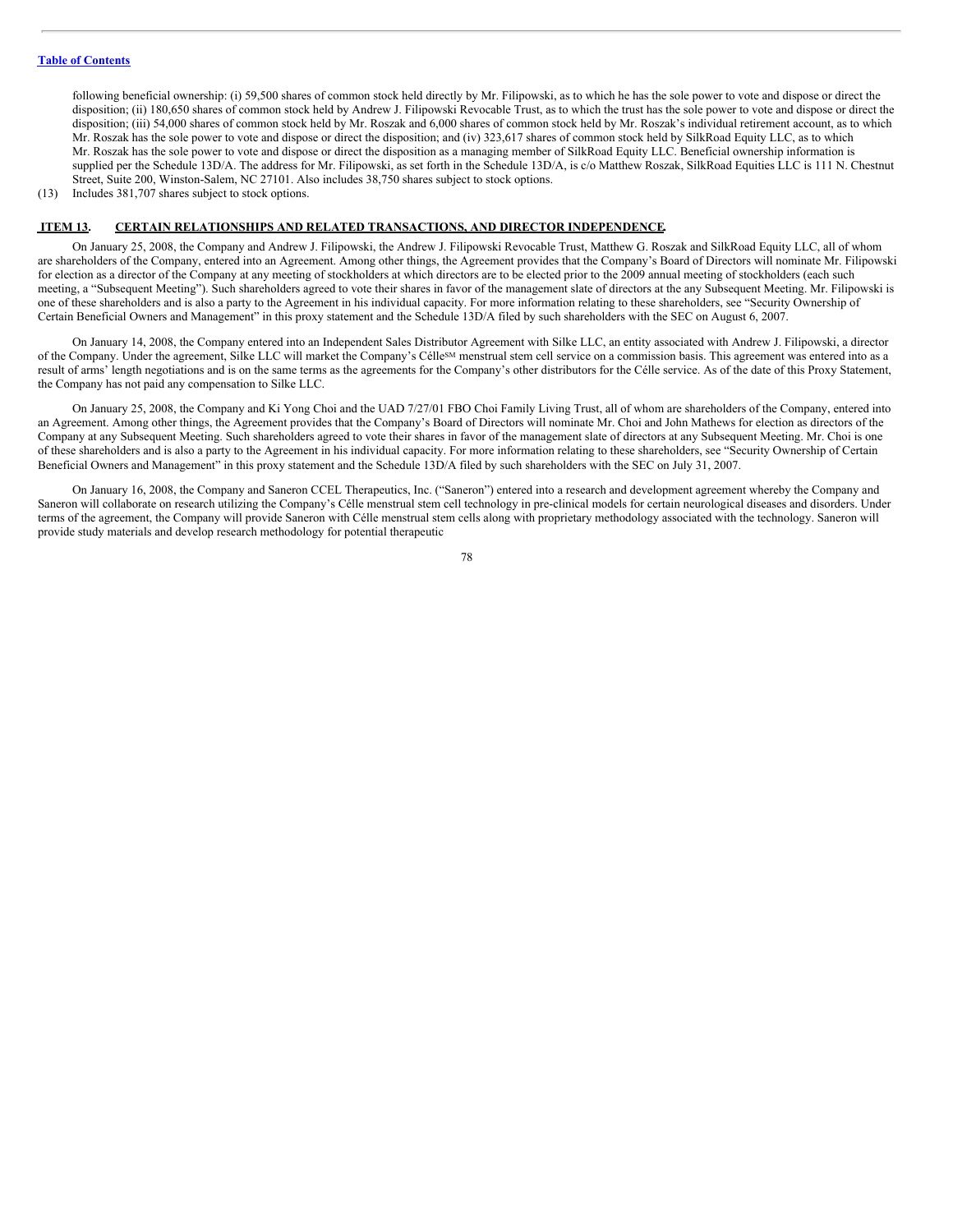applications associated with designated pre-clinical applications. Intellectual property resulting from this research collaboration will be jointly owned by the parties. The Company does not have any funding requirements with regard to the collaboration agreement. Cryo-Cell owns an approximately 35% equity interest in Saneron. This agreement was entered into as a result of arms' length negotiations.

#### **Approval of Related Party Transactions**

Historically, the Company followed a policy of review and approval of transactions with directors, executive officers and their affiliates by the board of directors, with interested members of the board of directors abstaining from voting on approval of the transactions. Under this policy, the board of directors would approve such transactions only if they were found to be on terms no less favorable to the Company than would be available from third parties in arms-length transactions. On March 4, 2008, the Board of Directors adopted a policy that the Company will not enter into any transaction or commercial relationship with any director, director nominee, executive officer or greater than 5% stockholder of the Company.

## **ITEM 14. PRINCIPAL ACCOUNTANT FEES AND SERVICES.**

The following table presents fees for professional audit services rendered by Grant Thornton for the audit of the Company's financial statements for the fiscal years ended November 30, 2010 and November 30, 2009 and fees billed for other services rendered by Grant Thornton during these periods.

|                   | 2010      | 2009      |
|-------------------|-----------|-----------|
| <b>Audit Fees</b> | \$295,086 | \$299,086 |
| Tax Fees          | 39.680    | 30,918    |
| Other             |           | 23,490    |
| Total             | \$334,766 | \$353,494 |

#### **Audit Fees**

Audit fees consisted of the aggregate fees billed by our independent auditors for professional services rendered for the audit of the Company's annual financial statements set forth in the Company's Annual Report on Form 10-K for the years ended November 30, 2010 and November 30, 2009.

#### **Tax Fees**

Tax fees consisted of the aggregate fees billed by our independent auditors for professional services rendered for tax compliance, tax advice and tax planning for the years ended November 30, 2010 and November 30, 2009.

#### **Other Fees**

Other fees consisted of billings by our independent auditors for professional services rendered for agreed upon procedures in relation to royalty payments received from the Company's international affiliates.

The policy of the Company's audit committee is to review and pre-approve both audit and non-audit services to be provided by the independent auditors (other than with *de minimis* exceptions permitted by the Sarbanes-Oxley Act of 2002). This duty may be delegated to one or more designated members of the audit committee with any such approval reported to the committee at its next regularly scheduled meeting. All of the fees described above under the captions "Audit-Related Fees", "Tax Fees" and "Other Fees" and paid to Grant Thornton were pre-approved by the audit committee.

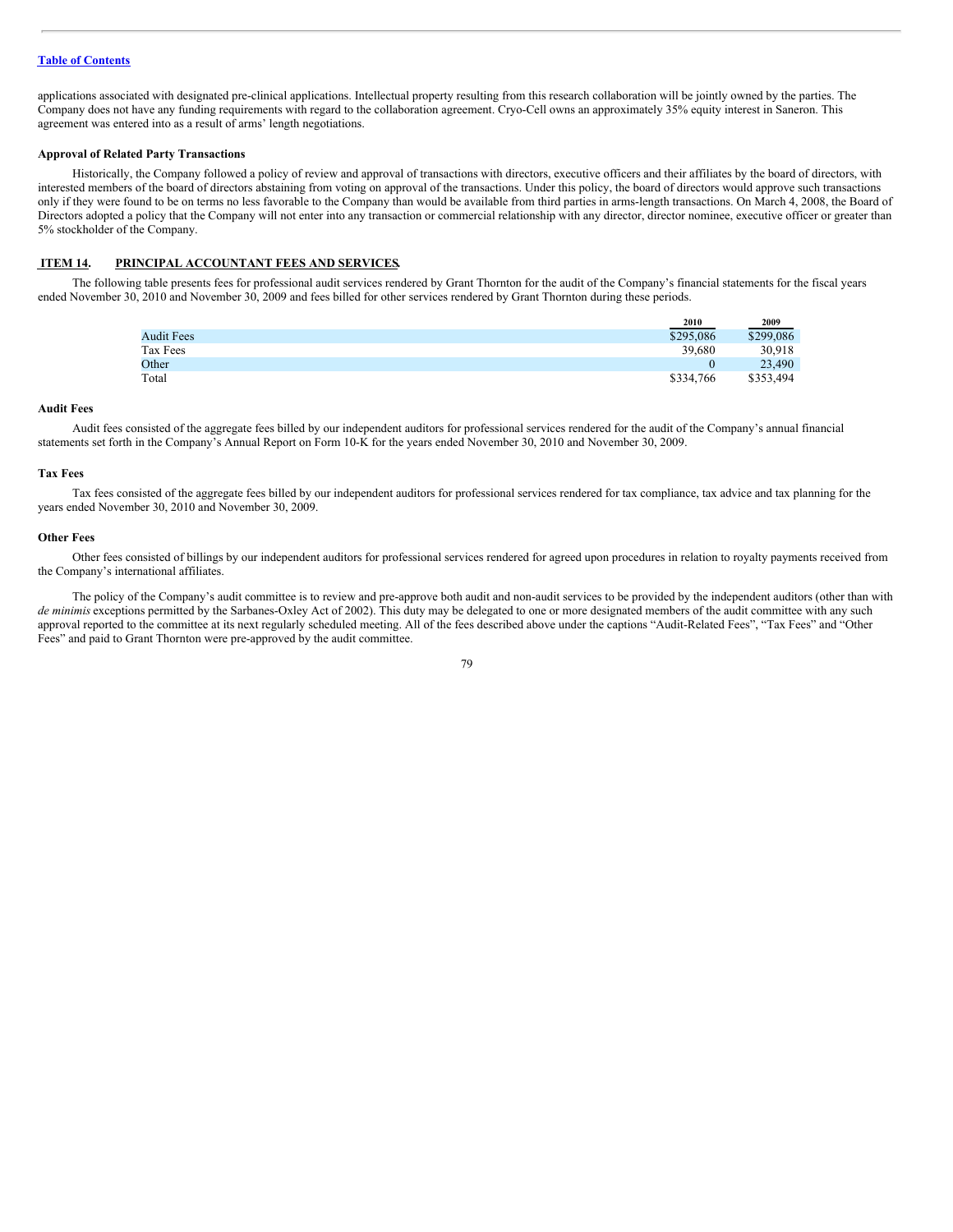No services in connection with appraisal or valuation services, fairness opinions or contribution-in-kind reports were rendered by Grant Thornton. Furthermore, no work of Grant Thornton with respect to its services rendered to the Company was performed by anyone other than Grant Thornton.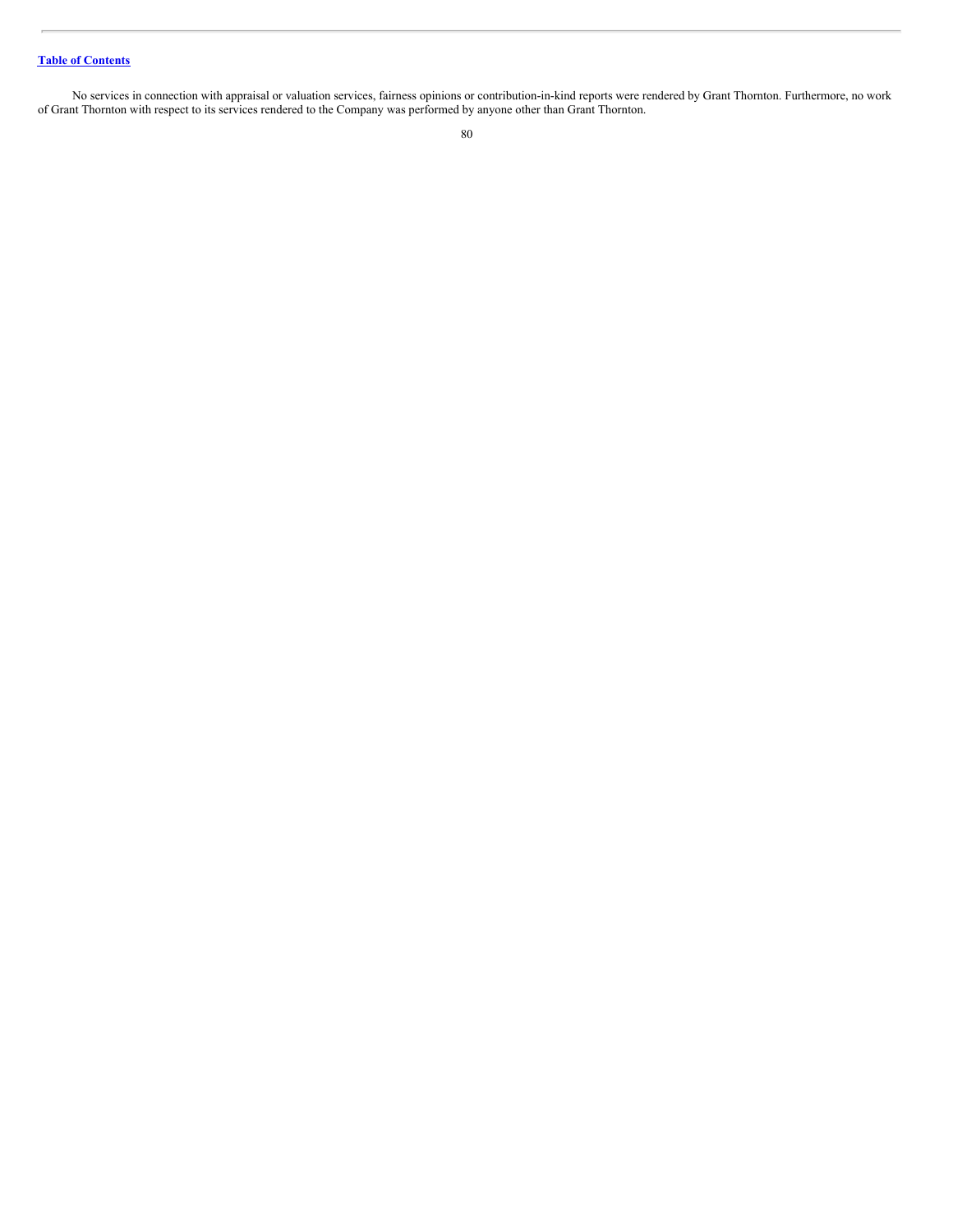**Part IV ITEM 15. EXHIBITS AND FINANCIAL STATEMENT SCHEDULES.** Exhibit No. Description 3.1 (1) Amended and Restated Certificate of Incorporation 3.2 (2) Amended and Restated By-Laws 10.6 (3) Secondary Storage Agreement with Safti-Cell, Inc. dated October 1, 2001 10.7 (3) Addendum Agreement dated November 2001 to Secondary Storage Agreement with Safti-Cell, Inc. 10.9 (4) Lease Agreement dated April 15, 2004 between Brooker Creek North, LLP and the Company 10.10 (5) \* Employment Agreement with Mercedes Walton, dated August 15, 2005 10.11 (6) \* Employment Agreement with Jill M. Taymans dated November 1, 2005. 10.12 (6)\* Forms of Stock Option Agreements under 2000 Stock Incentive Plan. 10.13 (7)\* First Lease Amendment by and between the Company and Brooker Creek North I, LLP, dated June 7, 2006. 10.14 (8) 2006 Stock Incentive Plan 10.15 (9)\* Employment Agreement dated April 1, 2007 between the Company and Julie Allickson 10.16 (10)\* Agreement dated June 4, 2007 by and among the Company and Andrew J. Filipowski, the Andrew J. Filipowski Revocable Trust and Matthew G. Roszak 10.17 (11)\* Agreement dated January 24, 2008 by and among the Company and Andrew J. Filipowski, the Andrew J. Filipowski Revocable Trust, Matthew G. Roszak and SilkRoad Equity LLC 10.18 (11)\* Agreement dated January 24, 2008 by and among the Company and Ki Yong Choi and the UAD 7/21/01 FBO Choi Family Living Trust 10.20 (12)\* Amendment dated July 16, 2007, amending Employment Agreement with Mercedes Walton, dated August 15, 2005

10.21 (13)\* Amendment dated July 18, 2008, amending Employment Agreement with Mercedes Walton, dated August 15, 2005

10.22 (13)\* Amendment dated July 18, 2008, amending Employment Agreement with Jill M. Taymans, dated November 1, 2005

- 10.23 (14)\* 2000 Stock Incentive Plan
- 10.24 (14)\* Amendment to 2000 Stock Incentive Plan dated April 6, 2004
- 10.25 (14)\* Amendment to 2000 Stock Incentive Plan dated August 14, 2008
- 10.26 (12)\* Stipulation and Order of Court of Chancery of the State of Delaware dated June 18, 2008
- 23 Consent of Auditors *(filed herewith)*
- 24 Power of Attorney (included on signature page)
- 31.1 Certification of CEO Pursuant to Section 302 of the Sarbanes-Oxley Act of 2002*(filed herewith)*
- 31.2 Certification of CFO Pursuant to Section 302 of the Sarbanes-Oxley Act of 2002*(filed herewith)*
- 32.1 Certification Pursuant to 18 U.S.C. Section 1350, as Adopted Pursuant to Section 906 of the Sarbanes-Oxley Act of 2002*(filed herewith)*

Compensation plans and agreements

- (1) Incorporated by reference to the Company's Quarterly Report on Form 10-QSB for the quarter ended May 31, 2002.
- (2) Incorporated by reference to the Company's Current Report on Form 8-K filed on March 10, 2008.
- (3) Incorporated by reference to the Company's Annual Report on Form 10-KSB for the year ended November 30, 2002.
- (4) Incorporated by reference to the Company's Quarterly Report on Form 10-QSB for the quarter ended May 31, 2004.
- (5) Incorporated by reference to the Company's Quarterly Report on Form 10-QSB filed for the quarter ended August 31, 2005.
- (6) Incorporated by reference to the Company's Annual Report on Form 10-KSB for the year ended November 30, 2005.
- (7) Incorporated to the Company's Quarterly Report on Form 10-QSB for the quarter ended May 31, 2006.
- (8) Incorporated by reference to Annex B to the Definitive Proxy Statement filed June 1, 2006.
- (9) Incorporated by reference to the Company's Quarterly Report on Form 10-Q for the quarter ended May 31, 2007.
- (10) Incorporated by reference to the Company's Current Report on Form 8-K filed on June 8, 2007.
- (11) Incorporated by reference to the Company's Current Report on Form 8-K filed on January 25, 2008.
- (12) Incorporated by reference to the Company's Quarterly Report on Form 10-Q for the quarter ended May 31, 2008. (13) Incorporated by reference to the Company's Quarterly Report on Form 10-Q for the quarter ended August 31, 2008.
- (14) Incorporated by reference to the Company's Annual Report on Form 10-KSB for the year ended November 30, 2008.
-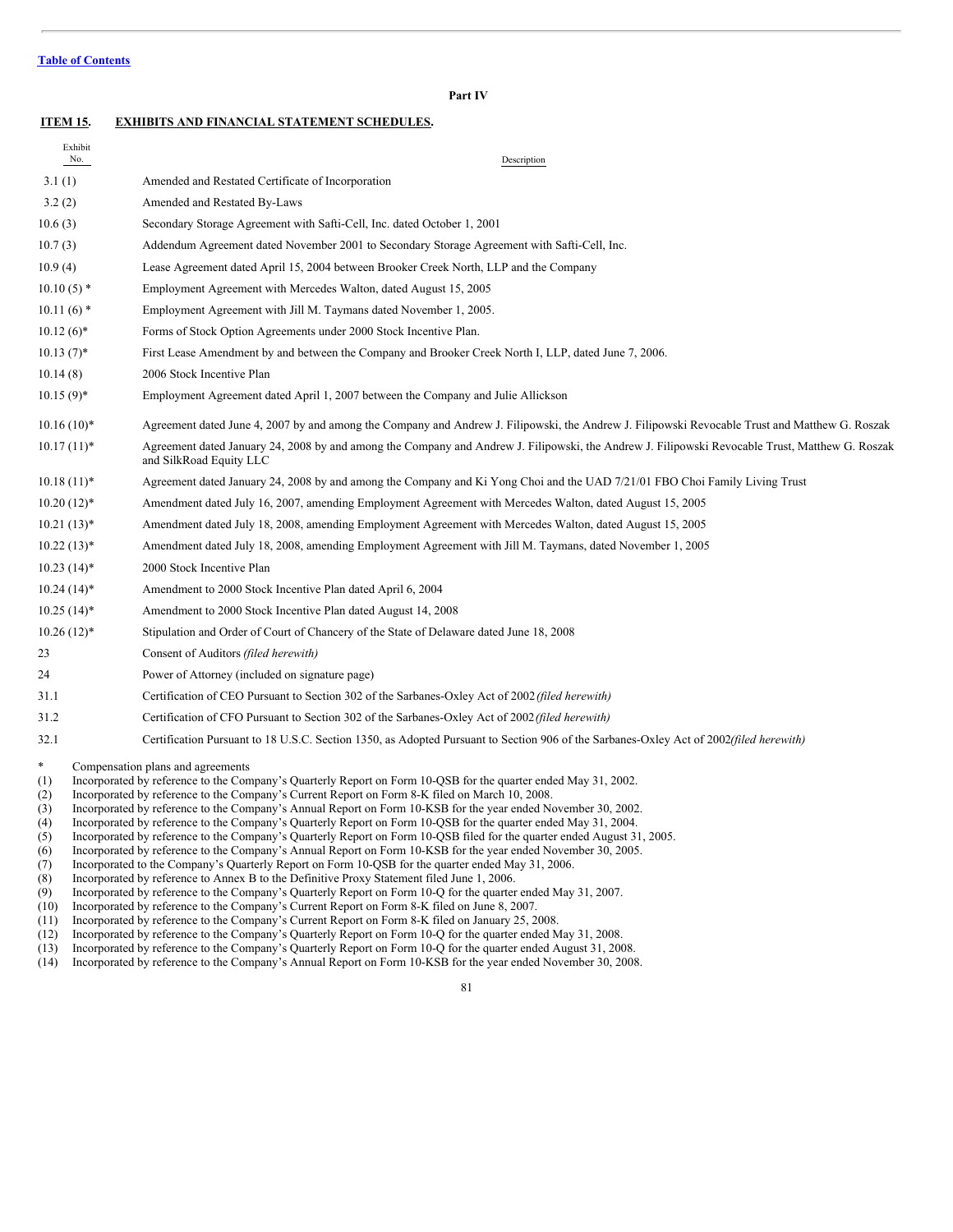# **SIGNATURES**

In accordance with Section 13 or 15(d) of the Securities Exchange Act of 1934, the registrant has duly caused this Form 10-K to be signed on its behalf by the undersigned thereunto duly authorized.

CRYO-CELL INTERNATIONAL, INC.

By: /s/ Mercedes Walton Mercedes Walton, Chief Executive Officer

Dated: February 28, 2011

# **POWER OF ATTORNEY**

Each of the undersigned officers and directors of Cryo-Cell International, Inc., hereby constitutes and appoints Mercedes Walton and Jill Taymans, each their true and lawful attorneys-in-fact and agents, for them and in their name, place and stead, in any and all capacities, to sign their names to any and all amendments to this Report on Form 10-K, and other related documents, and to cause the same to be filed with the Securities and Exchange Commission, granting unto said attorneys, full power and authority to do and perform any act and thing necessary and proper to be done in the premises, as fully to all intents and purposes as the undersigned could do if personally present, and the undersigned for himself or herself hereby ratifies and confirms all that said attorney shall lawfully do or cause to be done by virtue hereof.

In accordance with the Securities Exchange Act of 1934, this report has been signed below by the following persons in the capacities indicated:

| <b>SIGNATURE</b>                           | TITLE                                                                              | DATE              |
|--------------------------------------------|------------------------------------------------------------------------------------|-------------------|
| /s/ Mercedes Walton                        | Chairman of the Board and Chief Executive Officer (principal<br>executive officer) | February 28, 2011 |
| /s/ Jill Taymans                           | Chief Financial Officer (principal financial and accounting officer)               | February 28, 2011 |
| /s/ Scott Christian<br>Scott Christian     | Director                                                                           | February 28, 2011 |
| /s/ Anthony Finch<br>Anthony Finch         | Director                                                                           | February 28, 2011 |
| /s/ Ki Yong Choi<br>Ki Yong Choi           | Director                                                                           | February 28, 2011 |
| /s/ Michael Cho<br>Michael Cho             | Director                                                                           | February 28, 2011 |
| /s/ Andrew Filipowski<br>Andrew Filipowski | Director                                                                           | February 28, 2011 |
| /s/ Sung Won Sohn<br>Sung Won Sohn         | Director                                                                           | February 28, 2011 |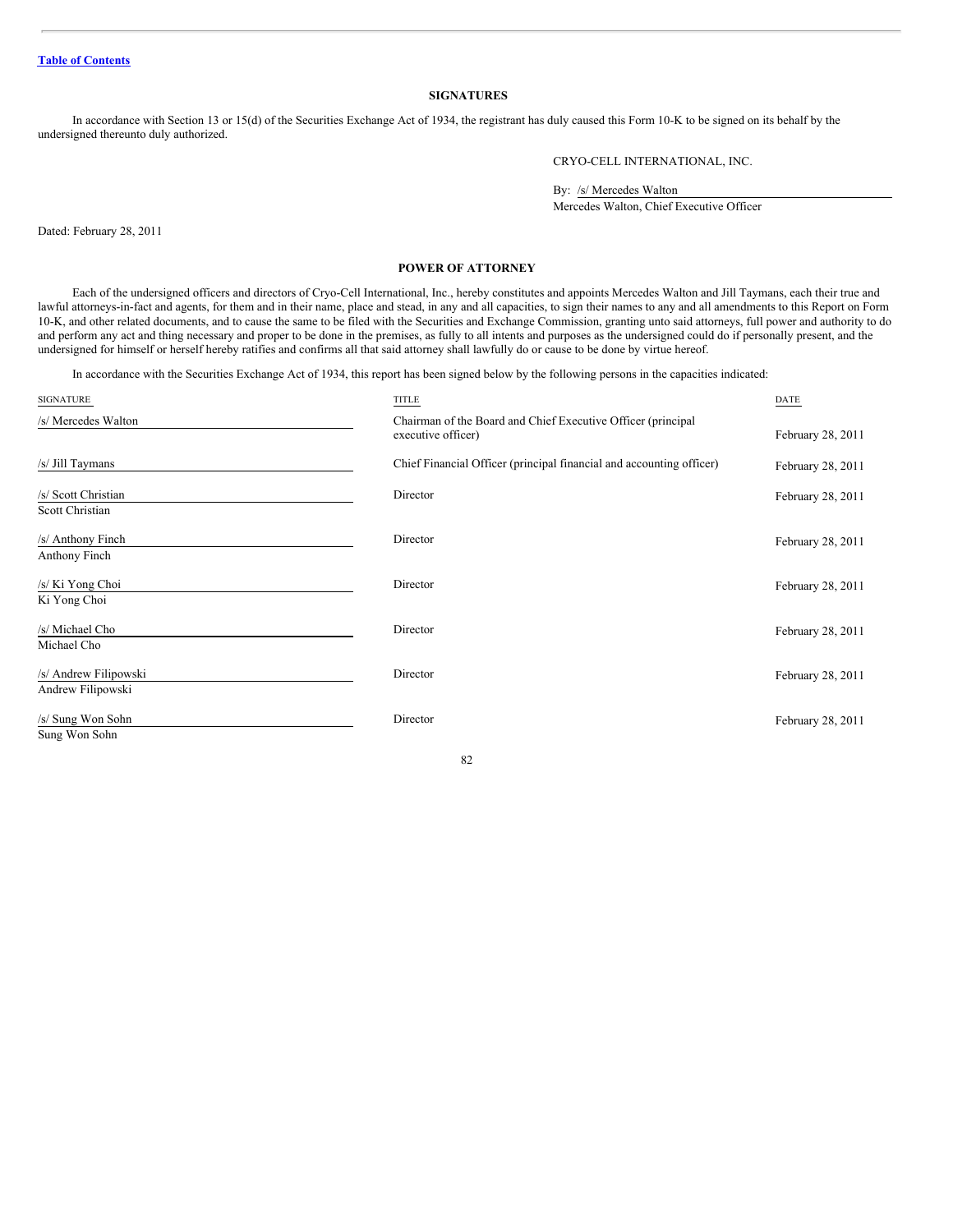# **EXHIBIT INDEX**

|                                    | Exhibit<br>No. | Description                                                                                                                                                                                                                                                                                                                                                                                                                                                                              |
|------------------------------------|----------------|------------------------------------------------------------------------------------------------------------------------------------------------------------------------------------------------------------------------------------------------------------------------------------------------------------------------------------------------------------------------------------------------------------------------------------------------------------------------------------------|
| 3.1(1)                             |                | Amended and Restated Certificate of Incorporation                                                                                                                                                                                                                                                                                                                                                                                                                                        |
| 3.2(2)                             |                | Amended and Restated By-Laws                                                                                                                                                                                                                                                                                                                                                                                                                                                             |
| 10.6(3)                            |                | Secondary Storage Agreement with Safti-Cell, Inc. dated October 1, 2001                                                                                                                                                                                                                                                                                                                                                                                                                  |
| 10.7(3)                            |                | Addendum Agreement dated November 2001 to Secondary Storage Agreement with Safti-Cell, Inc.                                                                                                                                                                                                                                                                                                                                                                                              |
| 10.9(4)                            |                | Lease Agreement dated April 15, 2004 between Brooker Creek North, LLP and the Company                                                                                                                                                                                                                                                                                                                                                                                                    |
| $10.10(5)$ *                       |                | Employment Agreement with Mercedes Walton, dated August 15, 2005                                                                                                                                                                                                                                                                                                                                                                                                                         |
| $10.11(6)$ *                       |                | Employment Agreement with Jill M. Taymans dated November 1, 2005.                                                                                                                                                                                                                                                                                                                                                                                                                        |
| $10.12(6)^*$                       |                | Forms of Stock Option Agreements under 2000 Stock Incentive Plan.                                                                                                                                                                                                                                                                                                                                                                                                                        |
| $10.13(7)$ *                       |                | First Lease Amendment by and between the Company and Brooker Creek North I, LLP, dated June 7, 2006.                                                                                                                                                                                                                                                                                                                                                                                     |
| 10.14(8)                           |                | 2006 Stock Incentive Plan                                                                                                                                                                                                                                                                                                                                                                                                                                                                |
| $10.15(9)^*$                       |                | Employment Agreement dated April 1, 2007 between the Company and Julie Allickson                                                                                                                                                                                                                                                                                                                                                                                                         |
| $10.16(10)*$                       |                | Agreement dated June 4, 2007 by and among the Company and Andrew J. Filipowski, the Andrew J. Filipowski Revocable Trust and Matthew G.<br>Roszak                                                                                                                                                                                                                                                                                                                                        |
| $10.17(11)^*$                      |                | Agreement dated January 24, 2008 by and among the Company and Andrew J. Filipowski, the Andrew J. Filipowski Revocable Trust, Matthew G.<br>Roszak and SilkRoad Equity LLC                                                                                                                                                                                                                                                                                                               |
| $10.18(11)^*$                      |                | Agreement dated January 24, 2008 by and among the Company and Ki Yong Choi and the UAD 7/21/01 FBO Choi Family Living Trust                                                                                                                                                                                                                                                                                                                                                              |
| $10.20(12)^*$                      |                | Amendment dated July 16, 2007, amending Employment Agreement with Mercedes Walton, dated August 15, 2005                                                                                                                                                                                                                                                                                                                                                                                 |
| $10.21(13)^*$                      |                | Amendment dated July 18, 2008, amending Employment Agreement with Mercedes Walton, dated August 15, 2005                                                                                                                                                                                                                                                                                                                                                                                 |
| $10.22(13)^*$                      |                | Amendment dated July 18, 2008, amending Employment Agreement with Jill M. Taymans, dated November 1, 2005                                                                                                                                                                                                                                                                                                                                                                                |
| $10.23(14)^*$                      |                | 2000 Stock Incentive Plan                                                                                                                                                                                                                                                                                                                                                                                                                                                                |
| $10.24(14)^*$                      |                | Amendment to 2000 Stock Incentive Plan dated April 6, 2004                                                                                                                                                                                                                                                                                                                                                                                                                               |
| $10.25(14)^*$                      |                | Amendment to 2000 Stock Incentive Plan dated August 14, 2008                                                                                                                                                                                                                                                                                                                                                                                                                             |
| $10.26(12)^*$                      |                | Stipulation and Order of Court of Chancery of the State of Delaware dated June 18, 2008                                                                                                                                                                                                                                                                                                                                                                                                  |
| 23                                 |                | Consent of Auditors (filed herewith)                                                                                                                                                                                                                                                                                                                                                                                                                                                     |
| 24                                 |                | Power of Attorney (included on signature page)                                                                                                                                                                                                                                                                                                                                                                                                                                           |
| 31.1                               |                | Certification of CEO Pursuant to Section 302 of the Sarbanes-Oxley Act of 2002 (filed herewith)                                                                                                                                                                                                                                                                                                                                                                                          |
| 31.2                               |                | Certification of CFO Pursuant to Section 302 of the Sarbanes-Oxley Act of 2002 (filed herewith)                                                                                                                                                                                                                                                                                                                                                                                          |
| 32.1                               |                | Certification Pursuant to 18 U.S.C. Section 1350, as Adopted Pursuant to Section 906 of the Sarbanes-Oxley Act of 2002(filed herewith)                                                                                                                                                                                                                                                                                                                                                   |
| $\ast$<br>(1)<br>(2)<br>(3)<br>(4) |                | Compensation plans and agreements<br>Incorporated by reference to the Company's Quarterly Report on Form 10-QSB for the quarter ended May 31, 2002.<br>Incorporated by reference to the Company's Current Report on Form 8-K filed on March 10, 2008.<br>Incorporated by reference to the Company's Annual Report on Form 10-KSB for the year ended November 30, 2002.<br>Incorporated by reference to the Company's Quarterly Report on Form 10-QSB for the quarter ended May 31, 2004. |

(5) Incorporated by reference to the Company's Quarterly Report on Form 10-QSB filed for the quarter ended August 31, 2005.

- (6) Incorporated by reference to the Company's Annual Report on Form 10-KSB for the year ended November 30, 2005.
- (7) Incorporated to the Company's Quarterly Report on Form 10-QSB for the quarter ended May 31, 2006.
- 
- (8) Incorporated by reference to Annex B to the Definitive Proxy Statement filed June 1, 2006. (9) Incorporated by reference to the Company's Quarterly Report on Form 10-Q for the quarter ended May 31, 2007.
- (10) Incorporated by reference to the Company's Current Report on Form 8-K filed on June 8, 2007.
- (11) Incorporated by reference to the Company's Current Report on Form 8-K filed on January 25, 2008.
- 
- (12) Incorporated by reference to the Company's Quarterly Report on Form 10-Q for the quarter ended May 31, 2008.
- (13) Incorporated by reference to the Company's Quarterly Report on Form 10-Q for the quarter ended August 31, 2008.
- (14) Incorporated by reference to the Company's Annual Report on Form 10-KSB for the year ended November 30, 2008.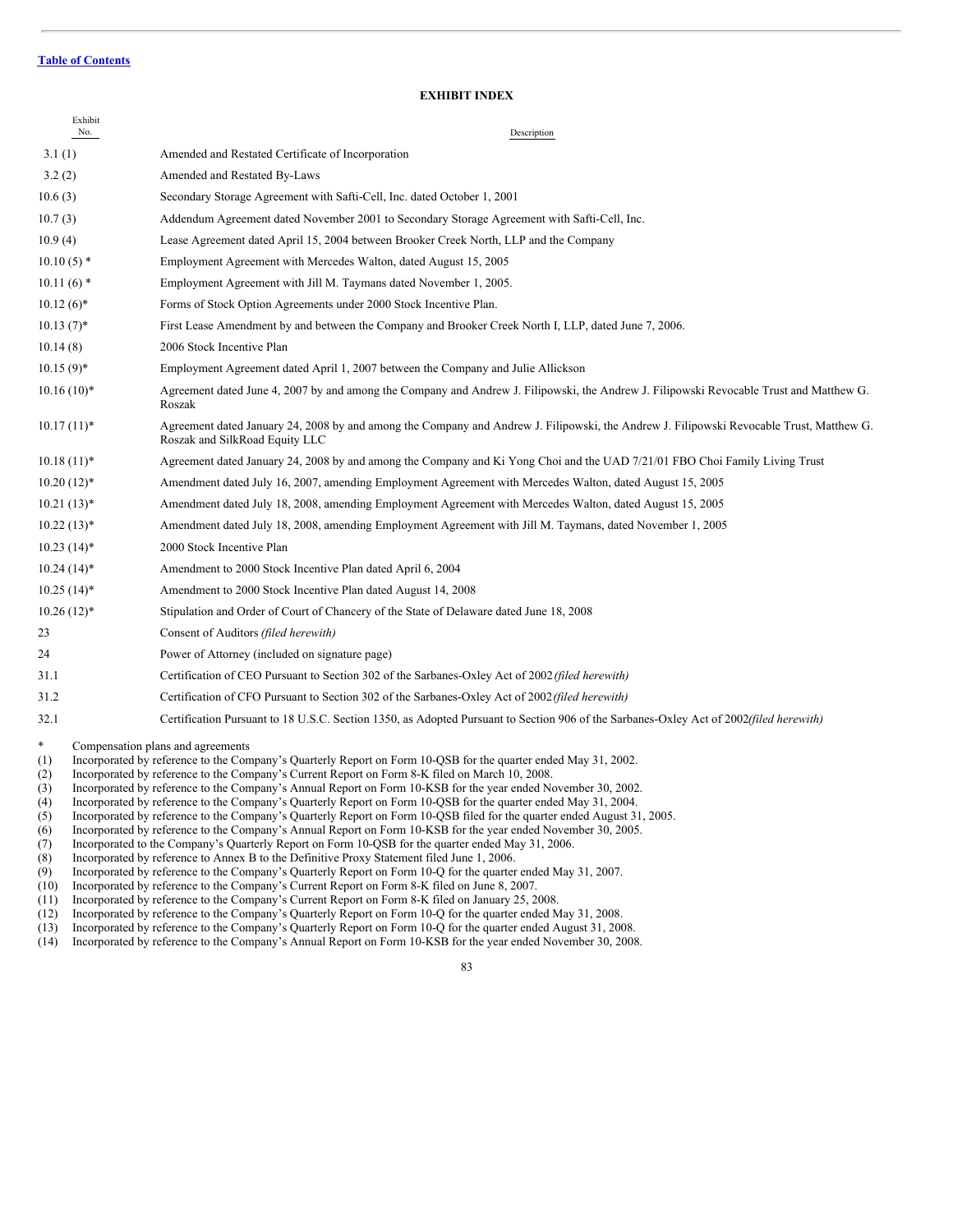# **CONSENT OF INDEPENDENT REGISTERED PUBLIC ACCOUNTING FIRM**

We have issued our report dated February 28, 2011, with respect to the consolidated financial statements included in the Annual Report of Cryo-Cell International, Inc. and subsidiaries on Form 10-K for the year ended November 30, 2010. We hereby consent to the incorporation by reference of said report in the Registration Statements of Cryo-Cell International, Inc. on Forms S-8 (File No. 333-92991, effective December 17, 1999 and File No. 333-65418, effective July 19, 2001).

/s/ GRANT THORNTON LLP

Orlando, Florida February 28, 2011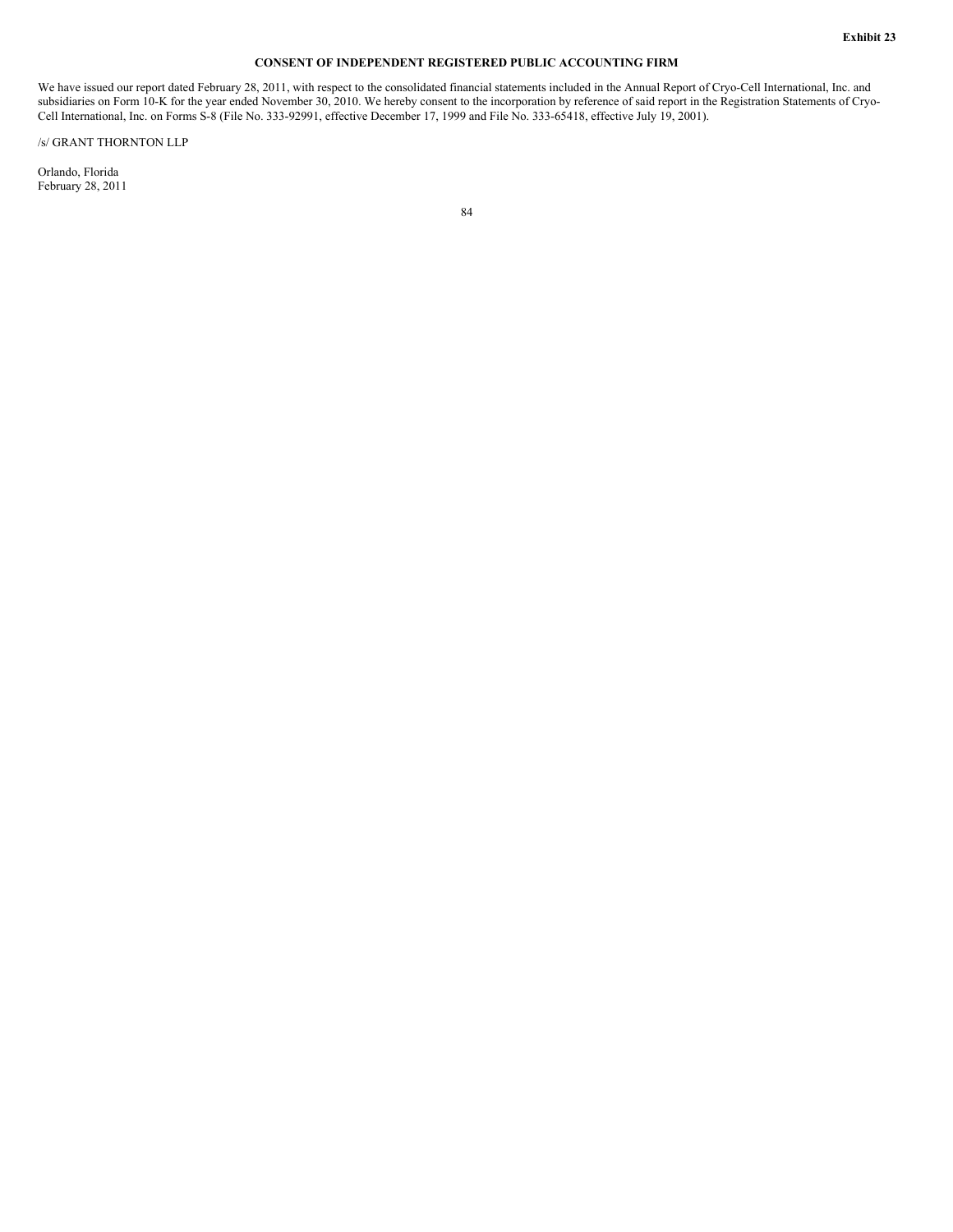# CERTIFICATION OF CHIEF EXECUTIVE OFFICER

I, Mercedes Walton, certify that:

- 1. I have reviewed this annual report on Form 10-K of Cryo-Cell International, Inc. (the "Registrant");
- 2. Based on my knowledge, this report does not contain any untrue statement of a material fact or omit to state a material fact necessary to make the statements made, in light of the circumstances under which such statements were made, not misleading with respect to the period covered by this report;
- 3. Based on my knowledge, the consolidated financial statements, and other financial information included in this report, fairly present in all material respects the financial condition, results of operations and cash flows of the registrant as of, and for, the periods presented in this report;
- 4. The Registrant's other certifying officer(s) and I are responsible for establishing and maintaining disclosure controls and procedures (as defined in Exchange Act Rules 13a-15(e) and 15d-15(e)) and internal control over financial reporting (as defined in Exchange Act Rules 13a-15(f) and 15d-15(f)) for the Registrant and have:

(a) Designed such disclosure controls and procedures, or caused such disclosure controls and procedures to be designed under our supervision, to ensure that material information relating to the Registrant, including its consolidated subsidiaries, is made known to us by others within those entities, particularly during the period in which this annual report is being prepared;

(b) Designed such internal control over financial reporting, or caused such internal control over financial reporting to be designed under our supervision, to provide reasonable assurance regarding the reliability of financial reporting and the preparation of financial statements for external purposes in accordance with generally accepted accounting principles;

(c) Evaluated the effectiveness of the Registrant's disclosure controls and procedures and presented in this report our conclusions about the effectiveness of the disclosure controls and procedures, as of the end of the period covered by this report based on such evaluation; and

(d) Disclosed in this report any change in the Registrant's internal control over financial reporting that occurred during the Registrant's most recent fiscal quarter that has materially affected, or is reasonably likely to materially affect, the Registrant's internal control over financial reporting;

5. The Registrant's other certifying officer(s) and I have disclosed, based on our most recent evaluation of internal control over financial reporting, to the Registrant's auditors and the audit committee of the Registrant's board of directors (or persons performing the equivalent functions):

(a) All significant deficiencies and material weaknesses in the design or operation of internal control over financial reporting which are reasonably likely to adversely affect the Registrant's ability to record, process, summarize and report financial information; and

(b) Any fraud, whether or not material, that involves management or other employees who have a significant role in the Registrant's internal control over financial reporting.

Dated: February 28, 2011 /s/ Mercedes Walton

Mercedes Walton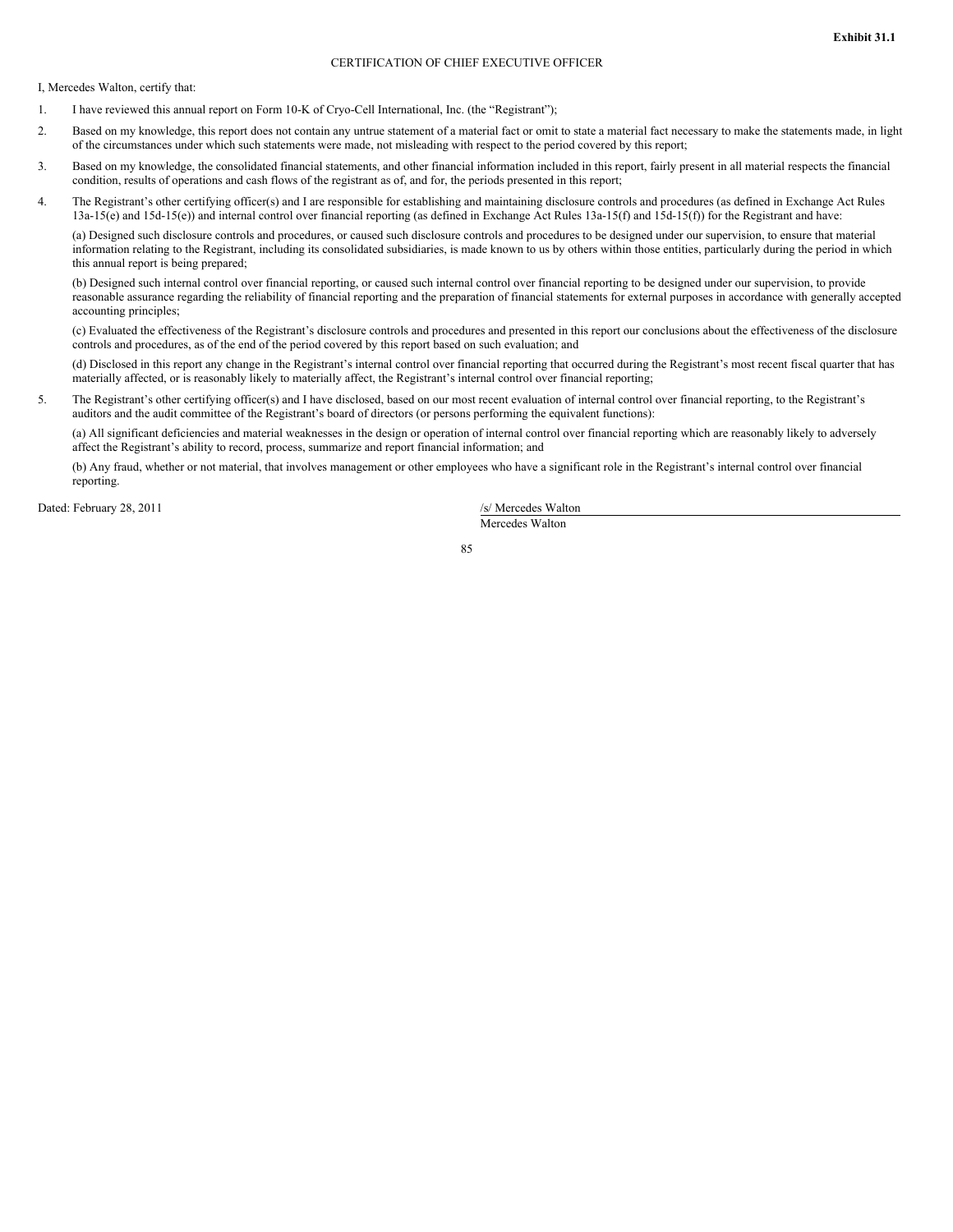# CERTIFICATION OF CHIEF FINANCIAL OFFICER

I, Jill M. Taymans, certify that:

- 1. I have reviewed this annual report on Form 10-K of Cryo-Cell International, Inc. (the "Registrant");
- 2. Based on my knowledge, this report does not contain any untrue statement of a material fact or omit to state a material fact necessary to make the statements made, in light of the circumstances under which such statements were made, not misleading with respect to the period covered by this report;
- 3. Based on my knowledge, the consolidated financial statements, and other financial information included in this report, fairly present in all material respects the financial condition, results of operations and cash flows of the registrant as of, and for, the periods presented in this report;
- 4. The Registrant's other certifying officer(s) and I are responsible for establishing and maintaining disclosure controls and procedures (as defined in Exchange Act Rules 13a-15(e) and 15d-15(e)) and internal control over financial reporting (as defined in Exchange Act Rules 13a-15(f) and 15d-15(f)) for the Registrant and have:

(a) Designed such disclosure controls and procedures, or caused such disclosure controls and procedures to be designed under our supervision, to ensure that material information relating to the Registrant, including its consolidated subsidiaries, is made known to us by others within those entities, particularly during the period in which this annual report is being prepared;

(b) Designed such internal control over financial reporting, or caused such internal control over financial reporting to be designed under our supervision, to provide reasonable assurance regarding the reliability of financial reporting and the preparation of financial statements for external purposes in accordance with generally accepted accounting principles;

(c) Evaluated the effectiveness of the Registrant's disclosure controls and procedures and presented in this report our conclusions about the effectiveness of the disclosure controls and procedures, as of the end of the period covered by this report based on such evaluation; and

(d) Disclosed in this report any change in the Registrant's internal control over financial reporting that occurred during the Registrant's most recent fiscal quarter that has materially affected, or is reasonably likely to materially affect, the Registrant's internal control over financial reporting;

5. The Registrant's other certifying officer(s) and I have disclosed, based on our most recent evaluation of internal control over financial reporting, to the Registrant's auditors and the audit committee of the Registrant's board of directors (or persons performing the equivalent functions):

(a) All significant deficiencies and material weaknesses in the design or operation of internal control over financial reporting which are reasonably likely to adversely affect the Registrant's ability to record, process, summarize and report financial information; and

(b) Any fraud, whether or not material, that involves management or other employees who have a significant role in the Registrant's internal control over financial reporting.

Dated: February 28, 2011 /s/ Jill M. Taymans

Jill M. Taymans